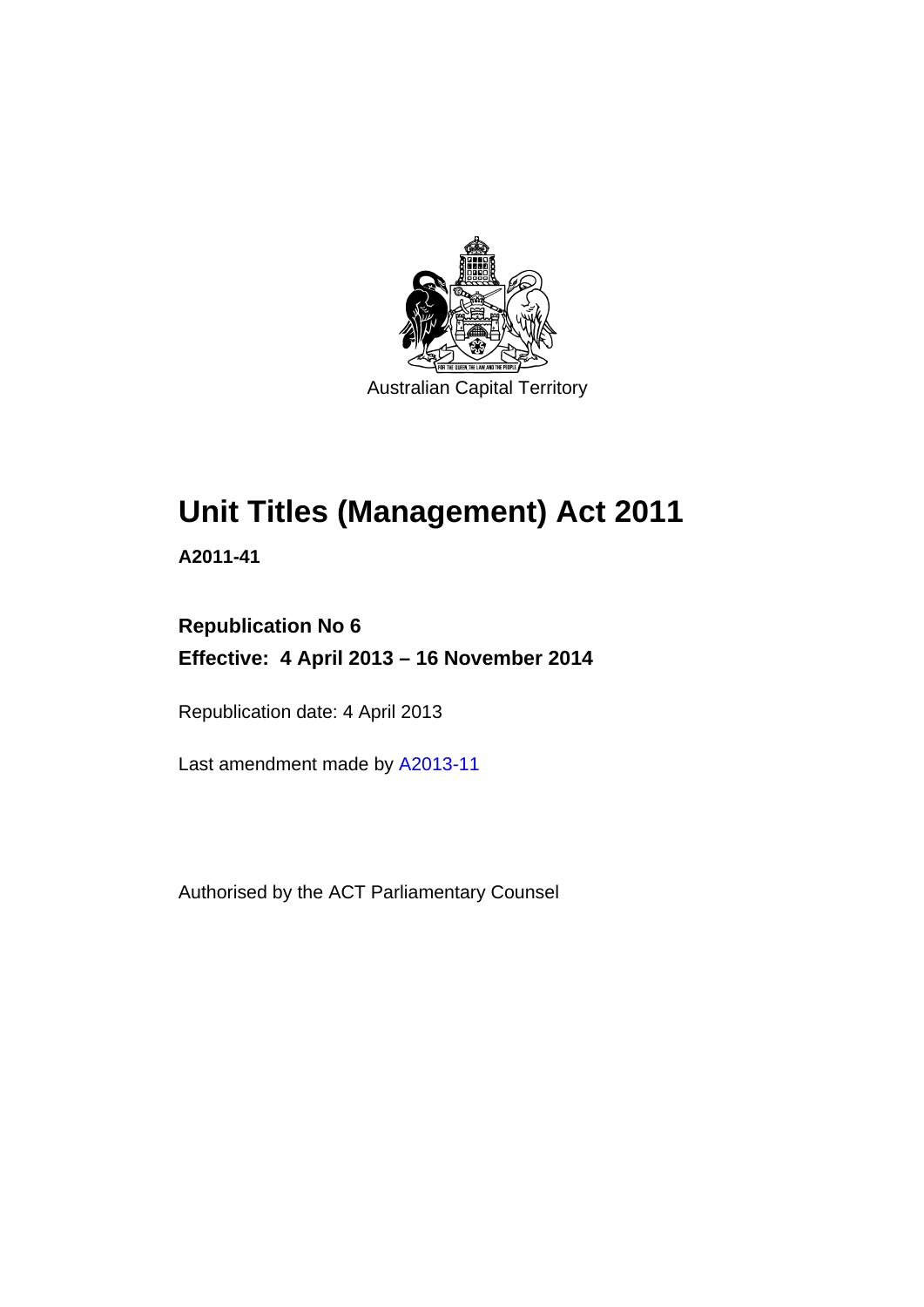#### **About this republication**

#### **The republished law**

This is a republication of the *Unit Titles (Management) Act 2011* (including any amendment made under the *[Legislation Act 2001](http://www.legislation.act.gov.au/a/2001-14)*, part 11.3 (Editorial changes)) as in force on 4 April 2013*.*  It also includes any commencement, amendment, repeal or expiry affecting this republished law to 4 April 2013.

The legislation history and amendment history of the republished law are set out in endnotes 3 and 4.

#### **Kinds of republications**

The Parliamentary Counsel's Office prepares 2 kinds of republications of ACT laws (see the ACT legislation register at [www.legislation.act.gov.au](http://www.legislation.act.gov.au/)):

- authorised republications to which the *[Legislation Act 2001](http://www.legislation.act.gov.au/a/2001-14)* applies
- unauthorised republications.

The status of this republication appears on the bottom of each page.

#### **Editorial changes**

The *[Legislation Act 2001](http://www.legislation.act.gov.au/a/2001-14)*, part 11.3 authorises the Parliamentary Counsel to make editorial amendments and other changes of a formal nature when preparing a law for republication. Editorial changes do not change the effect of the law, but have effect as if they had been made by an Act commencing on the republication date (see *[Legislation Act 2001](http://www.legislation.act.gov.au/a/2001-14)*, s 115 and s 117). The changes are made if the Parliamentary Counsel considers they are desirable to bring the law into line, or more closely into line, with current legislative drafting practice.

This republication does not include amendments made under part 11.3 (see endnote 1).

#### **Uncommenced provisions and amendments**

If a provision of the republished law has not commenced, the symbol  $\mathbf{U}$  appears immediately before the provision heading. Any uncommenced amendments that affect this republished law are accessible on the ACT legislation register [\(www.legislation.act.gov.au\)](http://www.legislation.act.gov.au/). For more information, see the home page for this law on the register.

#### **Modifications**

If a provision of the republished law is affected by a current modification, the symbol  $\mathbf{M}$ appears immediately before the provision heading. The text of the modifying provision appears in the endnotes. For the legal status of modifications, see the *[Legislation Act 2001](http://www.legislation.act.gov.au/a/2001-14)*, section 95.

#### **Penalties**

At the republication date, the value of a penalty unit for an offence against this law is \$110 for an individual and \$550 for a corporation (see *[Legislation Act 2001](http://www.legislation.act.gov.au/a/2001-14)*, s 133).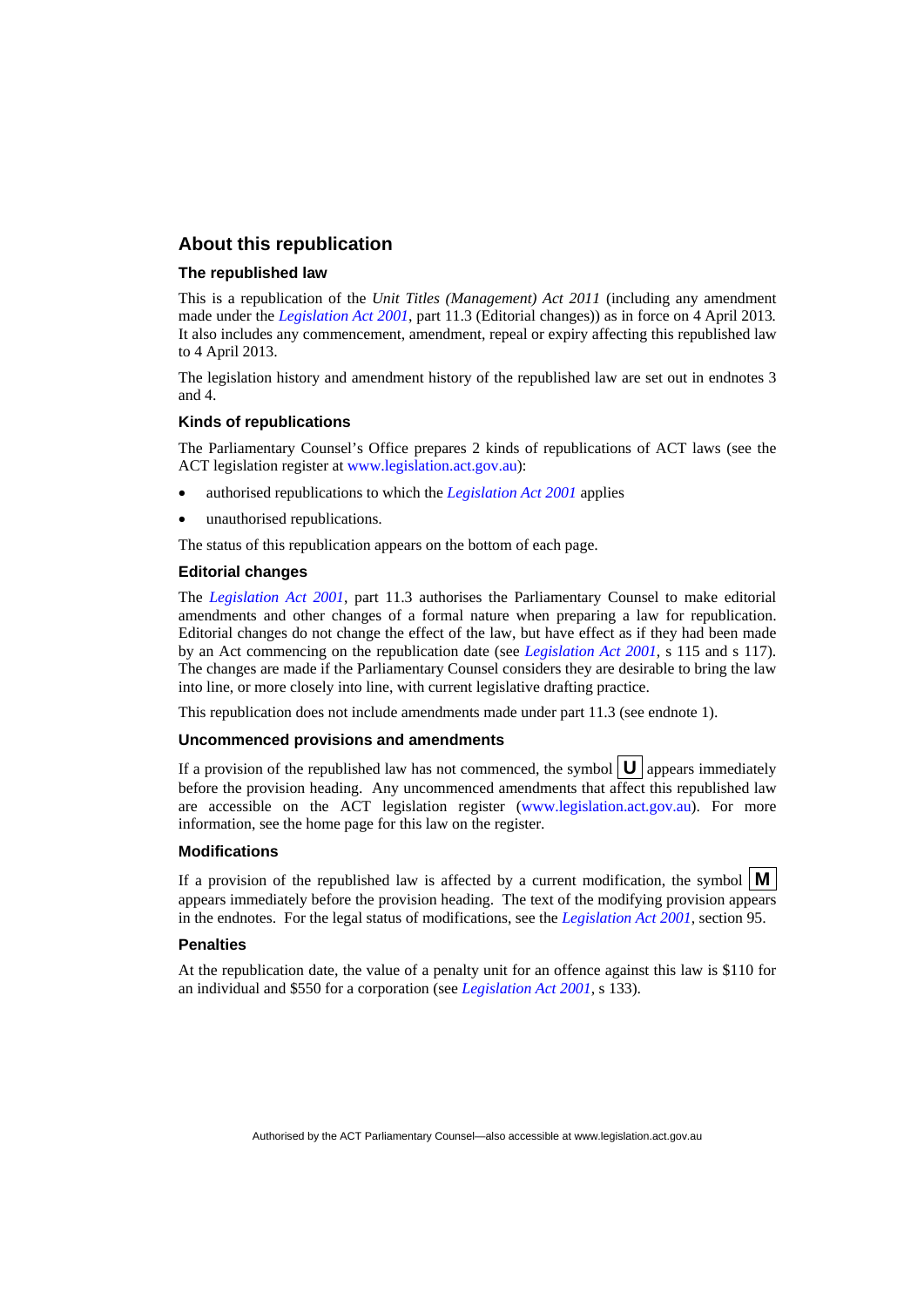

# **Unit Titles (Management) Act 2011**

### **Contents**

|                     |                                                       | Page |
|---------------------|-------------------------------------------------------|------|
| Part 1              | <b>Preliminary</b>                                    |      |
| 1                   | Name of Act                                           | 2    |
| 3                   | Dictionary                                            | 2    |
| 4                   | <b>Notes</b>                                          | 2    |
| 5                   | Offences against Act—application of Criminal Code etc | 3    |
| 6                   | Objects of Act                                        | 3    |
| Part 2              | <b>Management of units plans</b>                      |      |
| Division 2.1        | Who manages a units plan?                             |      |
|                     | Owners corporation                                    | 4    |
| <b>Division 2.2</b> | <b>Owners corporation-general</b>                     |      |
| 8                   | Owners corporation-establishment                      | 4    |
| 9                   | Owners corporation-legal status                       | 4    |

| -R6      | Unit Titles (Management) Act 2011 | contents 1 |
|----------|-----------------------------------|------------|
| 04/04/13 | Effective: 04/04/13-16/11/14      |            |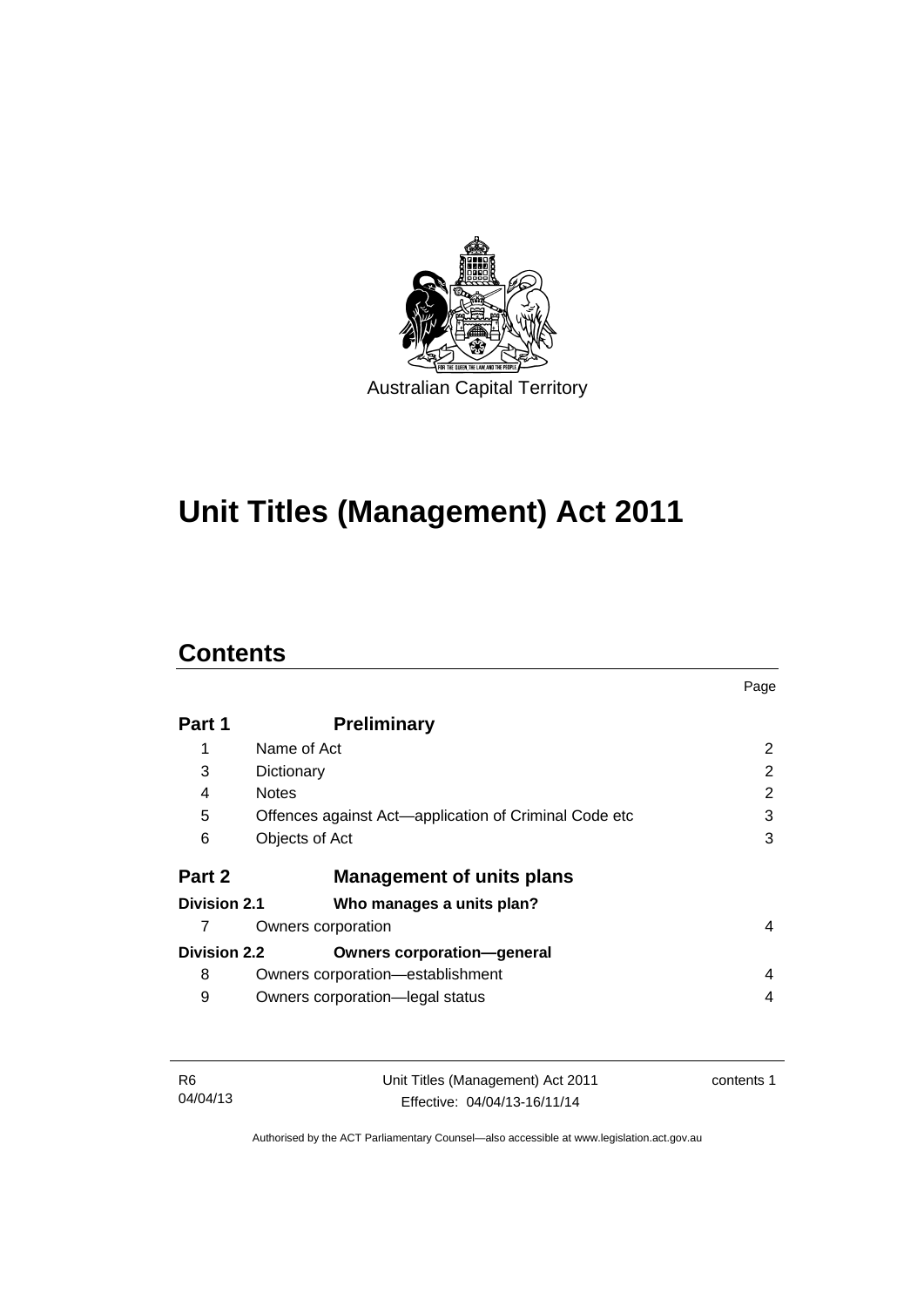#### **Contents**

|                     |                                                                                 | Page             |
|---------------------|---------------------------------------------------------------------------------|------------------|
| <b>Division 2.3</b> | Owners corporation-membership and representatives                               |                  |
| 10                  | Members of owners corporation                                                   | 5                |
| 11                  | Part-owners of units-authorisation of representatives                           | 5                |
| 12                  | Part-owners of units-functions of representatives                               | 6                |
| 13                  | Company-owned units-authorisation of representatives                            | $\overline{7}$   |
| 14                  | Company-owned units-functions of representatives                                | 8                |
| 15                  | Evidence of representative status                                               | $\boldsymbol{9}$ |
| Part 3              | <b>Functions of owners corporations</b>                                         |                  |
| <b>Division 3.1</b> | <b>Functions generally</b>                                                      |                  |
| 16                  | Owners corporation-functions                                                    | 10               |
| 17                  | Owners corporation-general meetings                                             | 10               |
| 18                  | Exemptions for units plans with 4 or fewer units                                | 10               |
| <b>Division 3.2</b> | <b>Functions relating to property</b>                                           |                  |
| 19                  | Common property                                                                 | 11               |
| 20                  | Dealings with common property                                                   | 11               |
| 21                  | Dealings in property generally                                                  | 12               |
| 22                  | Special privileges relating to common property                                  | 12               |
| 23                  | Installation of sustainability and utility infrastructure on common<br>property | 12               |
| <b>Division 3.3</b> | <b>Maintenance and other services</b>                                           |                  |
| 24                  | Maintenance obligations                                                         | 14               |
| 25                  | Owners corporation may exempt itself from maintenance obligations               | 16               |
| 26                  | Other qualifications on owners corporation's maintenance obligations            | 16               |
| 27                  | Structural defects-owners corporation may represent members                     | 17               |
| 28                  | Owners corporation-entry to units                                               | 17               |
| 29                  | Work on behalf of particular unit owners or occupiers                           | 18               |
| 30                  | Recovery of costs-agreements under s 29                                         | 18               |
| 31                  | Recovery of expenditure resulting from member or unit occupier's fault          | 19               |
| <b>Division 3.4</b> | <b>Other matters</b>                                                            |                  |
| 32                  | Animals-owners corporation's consent                                            | 20               |
| 33                  | Restriction on owners corporation during developer control period               | 21               |
|                     |                                                                                 |                  |

R6 04/04/13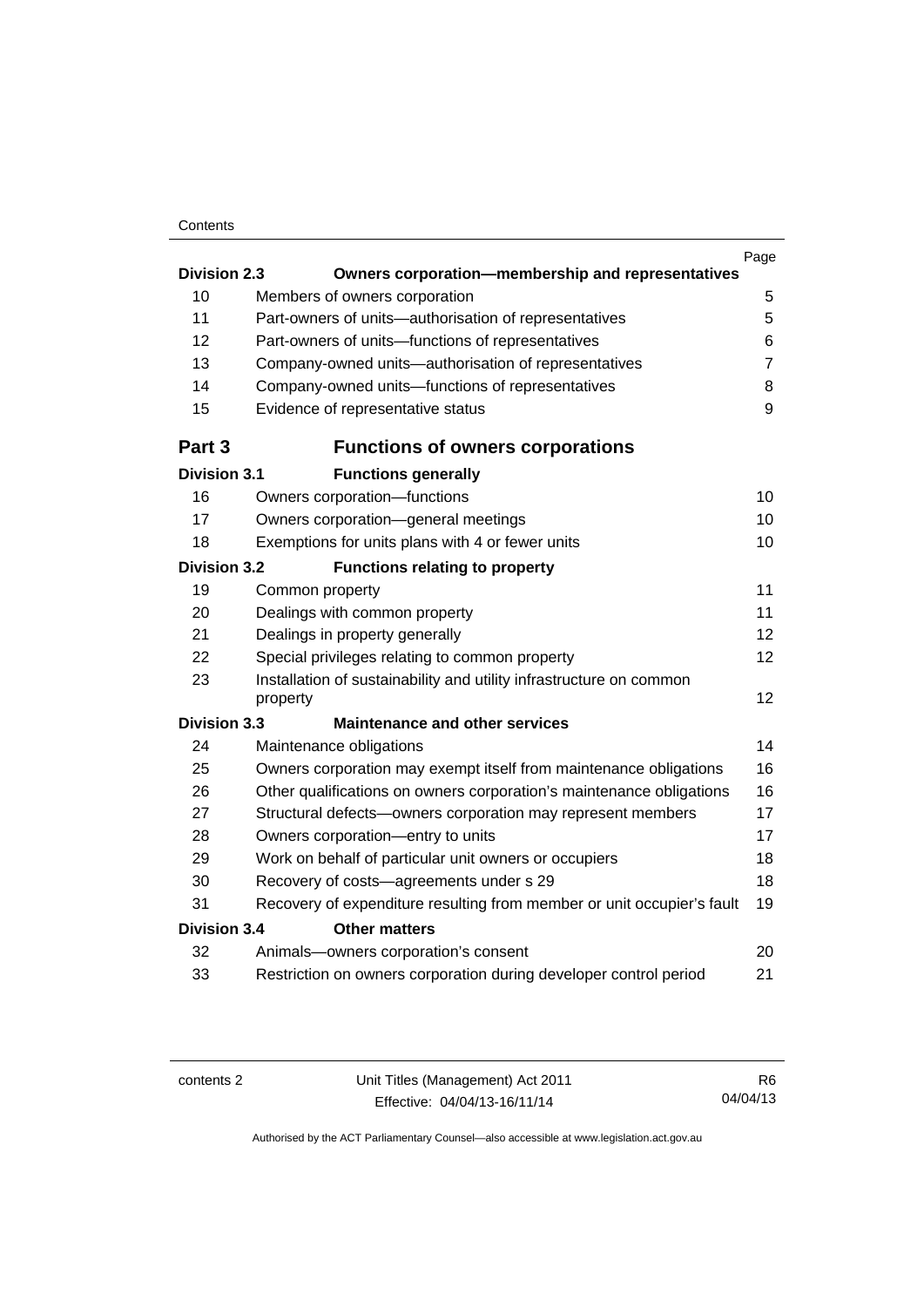**Contents** 

|                     |                                                                  | Page       |
|---------------------|------------------------------------------------------------------|------------|
| Part 4              | People helping the owners corporation<br>exercise its functions  |            |
| <b>Division 4.1</b> | <b>Executive committees</b>                                      |            |
| 34                  | Executive committee—establishment                                | 23         |
| 35                  | Executive committee-functions                                    | 23         |
| 36                  | Executive committee-what it must, may and cannot do              | 24         |
| 37                  | Executive committee-meetings                                     | 24         |
| 38                  | Executive committee-before the first annual general meeting      | 24         |
| 39                  | Executive committee—at and from the first annual general meeting | 24         |
| 40                  | Executive committee-office-holders                               | 26         |
| 41                  | Executive committee-chairperson's functions                      | 26         |
| 42                  | Executive committee-secretary's functions                        | 26         |
| 43                  | Executive committee—treasurer's functions                        | 27         |
| 44                  | Executive committee-delegation                                   | 28         |
| 45                  | Executive committee-contractors and employees                    | 29         |
| 46                  | Executive members-code of conduct                                | 29         |
| 47                  | Executive members-protection from liability                      | 29         |
| 48                  | Executive committee-validity of acts                             | 30         |
| <b>Division 4.2</b> | <b>Managers</b>                                                  |            |
| 49                  | Definitions-div 4.2                                              | 30         |
| 50                  | Manager-contract                                                 | 30         |
| 51                  | Manager not to be contracted for longer than 3 years             | 31         |
| 52                  | Manager-functions                                                | 31         |
| 53                  | Manager-transfer                                                 | 31         |
| 54                  | Manager-ending contract                                          | 33         |
| 55                  | Manager-remedial breaches                                        | 34         |
| 56                  | Manager-code of conduct                                          | 35         |
| 57                  | Manager-public liability insurance                               | 35         |
| 58                  | Manager-delegated functions                                      | 36         |
| <b>Division 4.3</b> | <b>Service contractors</b>                                       |            |
| 59                  | Definitions-div 4.3                                              | 36         |
| 60                  | Service contractor-contract                                      | 37         |
| 61                  | Service contractor not to be contracted for longer than 25 years | 37         |
| 62                  | Service contractor-functions                                     | 38         |
|                     |                                                                  |            |
| R <sub>6</sub>      | Unit Titles (Management) Act 2011                                | contents 3 |

04/04/13

Unit Titles (Management) Act 2011 Effective: 04/04/13-16/11/14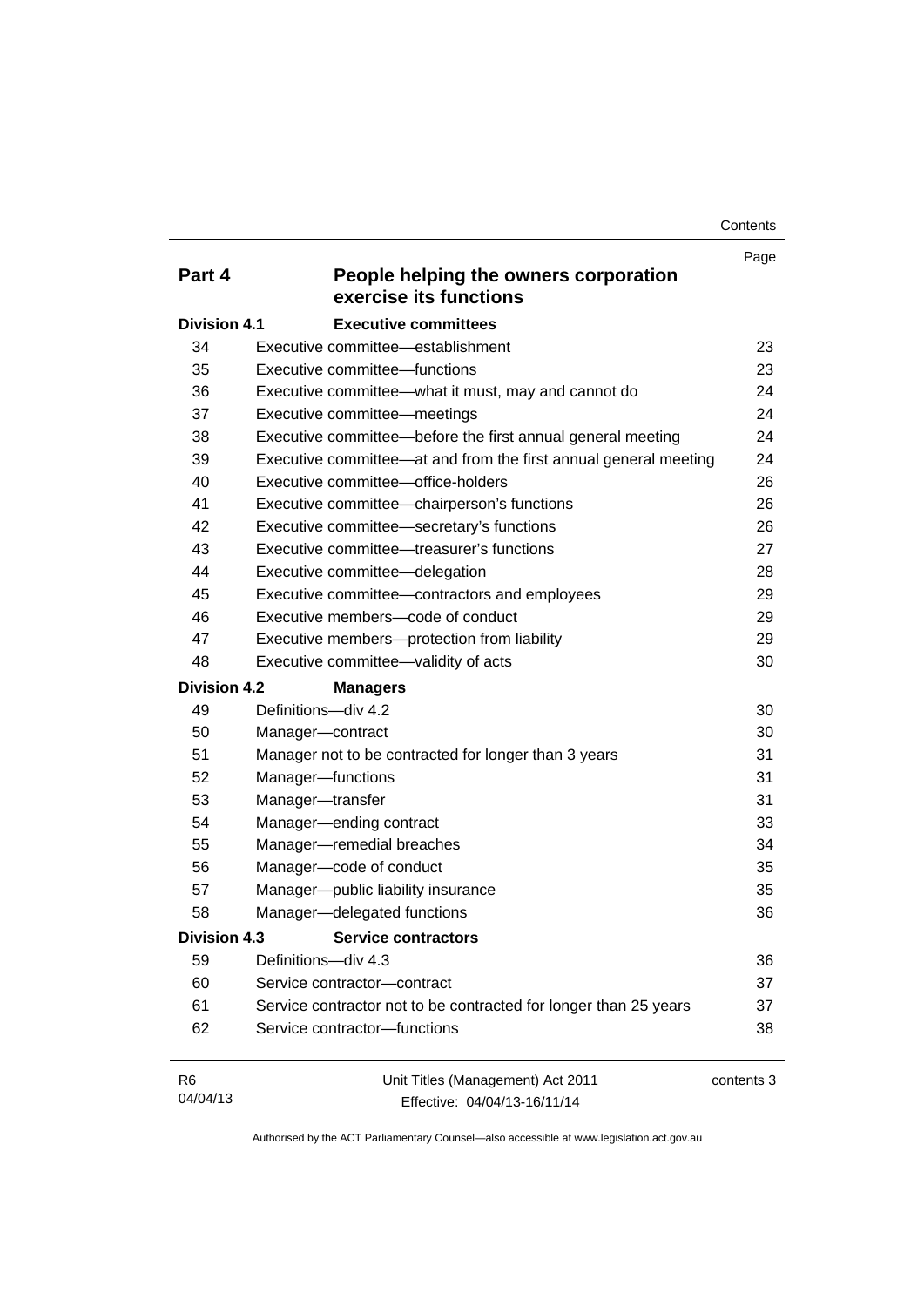| Contents |
|----------|
|----------|

| 63                  | Service contractor-transfer                                    | Page<br>38     |
|---------------------|----------------------------------------------------------------|----------------|
| 64                  | Service contractor-ending contract                             | 39             |
| 65                  | Service contractor-remedial breaches                           | 41             |
|                     |                                                                |                |
| Division 4.4        | <b>Communication officers</b>                                  |                |
| 66                  | Communications officer-appointment                             | 42             |
| 67                  | Communications officer-function                                | 42             |
| Part 5              | <b>Financial management</b>                                    |                |
| <b>Division 5.1</b> | <b>Financial functions generally</b>                           |                |
| 68                  | Owners corporation must have bank account                      | 44             |
| 69                  | Owners corporation may invest                                  | 44             |
| 70                  | Owners corporation may borrow                                  | 44             |
| 71                  | Owners corporation must not carry on business                  | 45             |
| <b>Division 5.2</b> | Administrative, special purpose and sinking funds              |                |
| 72                  | Definitions-div 5.2                                            | 45             |
| 73                  | Administrative fund                                            | 46             |
| 74                  | Special purpose fund                                           | 46             |
| 75                  | General fund-budget                                            | 46             |
| 76                  | General fund-what must be paid into the fund?                  | 47             |
| 77                  | General fund—what can fund be used for?                        | 48             |
| 78                  | General fund-contributions                                     | 48             |
| 79                  | General fund-notice of contributions                           | 49             |
| 80                  | General fund—when are contributions payable?                   | 49             |
| 81                  | Sinking fund                                                   | 49             |
| 82                  | Sinking fund plan                                              | 50             |
| 83                  | Sinking fund plan—meaning of expected sinking fund expenditure | 51             |
| 84                  | Sinking fund plan—when must it be approved?                    | 52             |
| 85                  | Sinking fund plan-review                                       | 53             |
| 86                  | Sinking fund plan-amendment                                    | 53             |
| 87                  | Sinking fund-what must be paid into the fund?                  | 53             |
| 88                  | Sinking fund-what can fund be used for?                        | 54             |
| 89                  | Sinking fund-contributions                                     | 54             |
| 90                  | Sinking fund-notice of contributions                           | 55             |
| 91                  | Sinking fund-when are contributions payable?                   | 56             |
| contents 4          | Unit Titles (Management) Act 2011                              | R <sub>6</sub> |

Effective: 04/04/13-16/11/14

04/04/13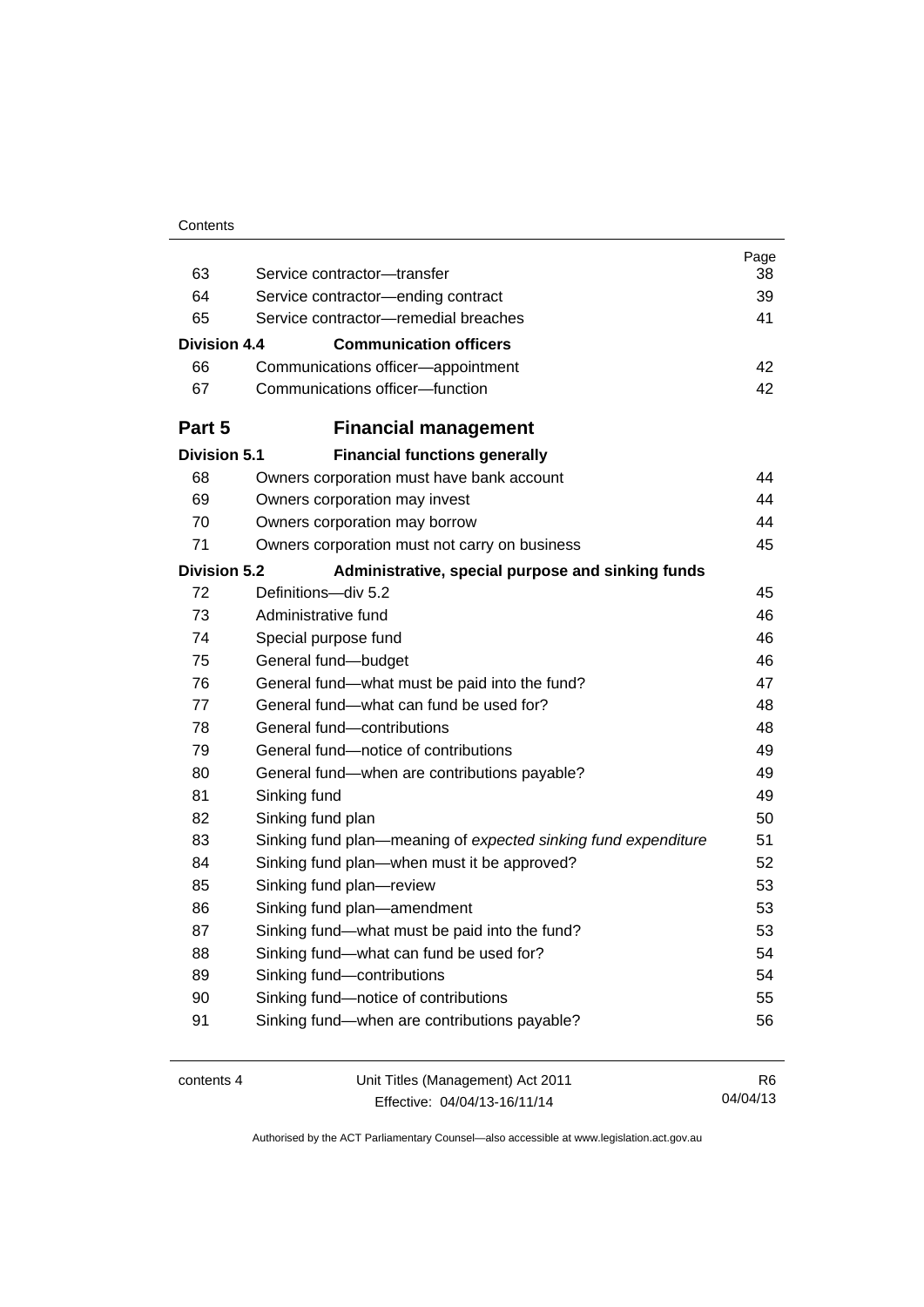| 92                  | General and sinking funds in staged developments                | Page<br>56 |
|---------------------|-----------------------------------------------------------------|------------|
| <b>Division 5.3</b> | Powers in relation to money owing to owners                     |            |
|                     | corporation                                                     |            |
| 93                  | Discounts-amounts owing                                         | 56         |
| 94                  | Interest-amounts owing                                          | 57         |
| 95                  | Recovery of amounts owing                                       | 57         |
| 96                  | Security for unpaid amounts-declaration of charge               | 58         |
| 97                  | Security for unpaid amounts-discharge                           | 58         |
| 98                  | Liability of part-owners                                        | 59         |
| <b>Division 5.4</b> | <b>Insurance</b>                                                |            |
| 99                  | Meaning of building and land-div 5.4                            | 59         |
| 100                 | Building insurance by owners corporation                        | 60         |
| 101                 | Exemption from building insurance requirements                  | 62         |
| 102                 | Public liability insurance by owners corporation                | 62         |
| 103                 | Application of insurance money by owners corporation            | 63         |
| 104                 | Additional insurance-owners corporation                         | 63         |
| 105                 | Additional insurance-unit owners                                | 63         |
| Part 6              | <b>Owners corporation rules</b>                                 |            |
| 106                 | What are the rules of an owners corporation?                    | 64         |
| 107                 | <b>Effect of rules</b>                                          | 64         |
| 108                 | Owners corporation may amend rules                              | 64         |
| 109                 | Breach of rules-rule infringement notice                        | 65         |
| 110                 | Breach of rules—failure to comply with rule infringement notice | 67         |
| 111                 | Breach of rules-request for rule infringement notice            | 67         |
| 112                 | Application of Legislation Act                                  | 67         |
| Part 7              | <b>Owners corporation records</b>                               |            |
| 113                 | Corporate register-establishment                                | 69         |
| 114                 | Corporate register-information to be included                   | 69         |
| 115                 | Corporate register-provision of information                     | 70         |
| 116                 | Corporate register-access                                       | 71         |
| 117                 | Names and addresses of executive members                        | 73         |
| 118                 | Insurance information                                           | 73         |
| 119                 | Unit title certificate and access to owners corporation records | 73         |
| R <sub>6</sub>      | Unit Titles (Management) Act 2011                               | contents 5 |
| 04/04/13            | Effective: 04/04/13-16/11/14                                    |            |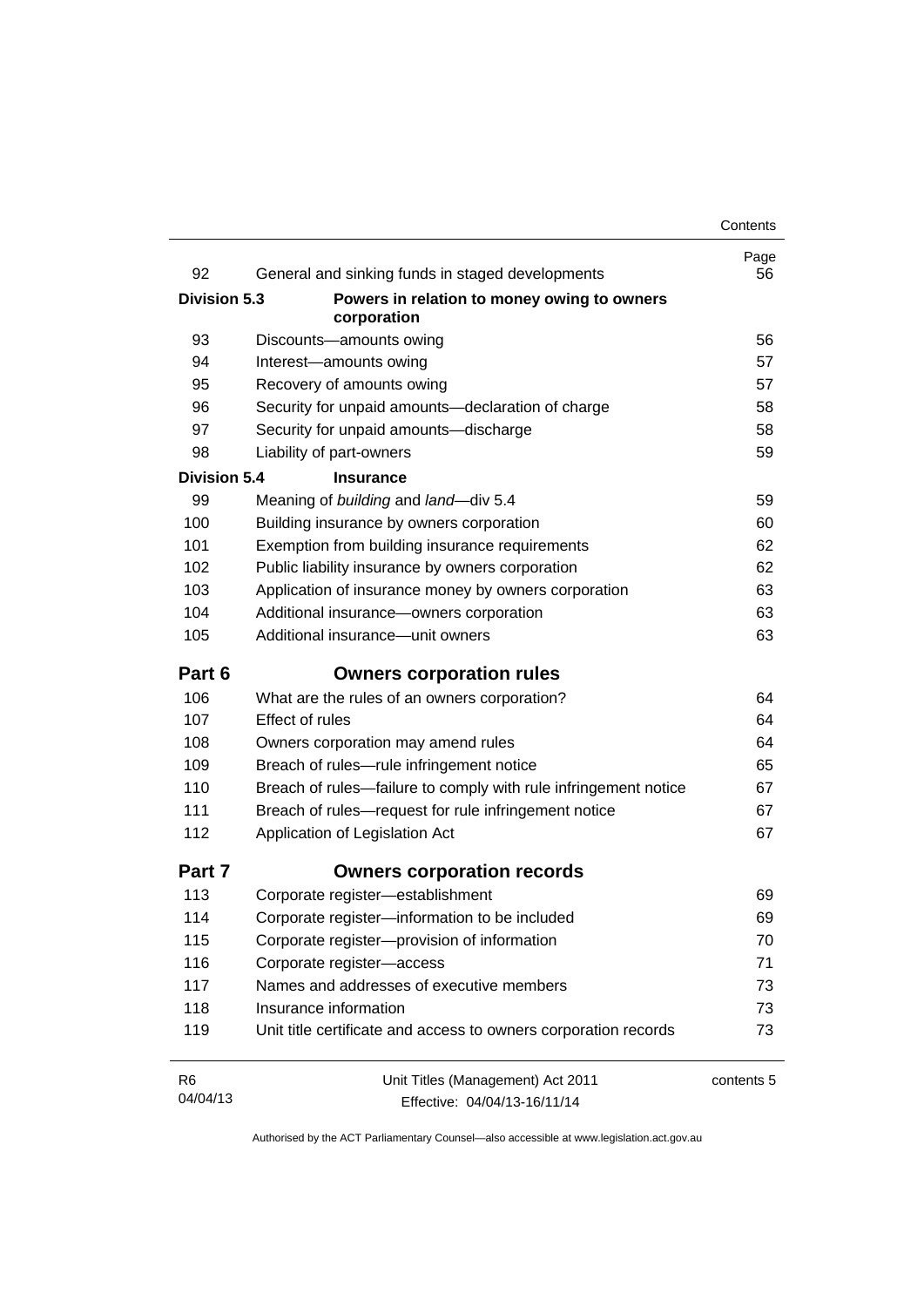|                                    |                                                                                            | Page           |
|------------------------------------|--------------------------------------------------------------------------------------------|----------------|
| 120                                | Acting on information in unit title certificate                                            | 74             |
| 121                                | Failure to provide information or certificate-offence                                      | 75             |
| 122                                | Owners corporation name, address and letterbox                                             |                |
| 123                                | Service of documents on owners corporation                                                 |                |
| 124                                | Service of documents on members, interested people and occupiers                           | 76             |
| Part 8                             | <b>Dispute resolution</b>                                                                  |                |
| 125                                | Disputes involving the owners corporation-generally                                        | 78             |
| 126                                | Disputes involving the owners corporation-particular matters                               | 78             |
| 127                                | Disputes involving the executive committee                                                 | 79             |
| 128                                | Disputes between unit owners                                                               | 79             |
| 129                                | Kinds of ACAT orders                                                                       | 80             |
| Part 9                             | <b>Protection of financiers for service contracts</b>                                      |                |
| 130                                | Meaning of financed service contract and financier-pt 9                                    | 82             |
| 131                                | Who is a <i>financier</i> for a service contract?                                          | 82             |
| 132                                | Financed service contract-notice of change                                                 | 83             |
| 133                                | Financed service contract—limitation on ending                                             | 83             |
| 134                                | Financed service contract-person authorised to act for financier                           | 84             |
| 135                                | Financed service contract—agreement between owners corporation<br>and financier prohibited | 85             |
| Part 10                            | <b>Administrators</b>                                                                      |                |
| Division 10.1                      | <b>Interested parties</b>                                                                  |                |
| 136                                | Who may apply for an administration order?                                                 | 86             |
| 137                                | ACAT appearances and service of applications                                               | 86             |
| Division 10.2                      | Appointment, removal and functions                                                         |                |
| 138                                | Appointment of administrator                                                               | 87             |
| 139                                | Removal or replacement of administrator                                                    | 87             |
| 140                                | Functions of administrator                                                                 | 88             |
| 141<br>Delegation by administrator |                                                                                            | 88             |
| Part 11                            | <b>Miscellaneous</b>                                                                       |                |
| <b>Division 11.1</b>               | Mortgage insurance                                                                         |                |
| 142                                | Mortgage insurance of unit                                                                 | 89             |
| contents 6                         | Unit Titles (Management) Act 2011                                                          | R <sub>6</sub> |
|                                    | Effective: 04/04/13-16/11/14                                                               | 04/04/13       |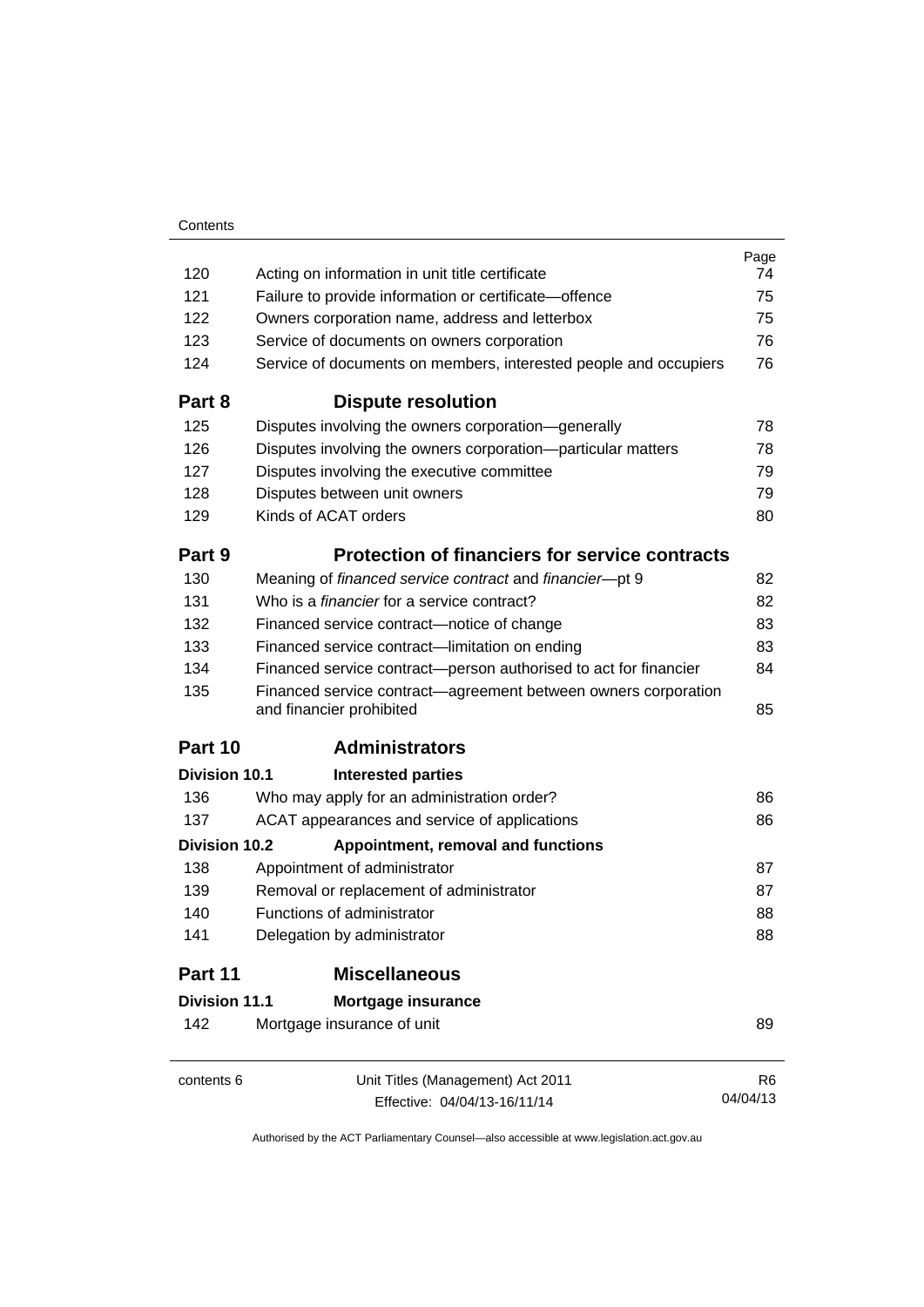|                      |                                                         | Contents   |
|----------------------|---------------------------------------------------------|------------|
|                      |                                                         | Page       |
| 143                  | Payment under mortgage insurance policies               | 89         |
| 144                  | Transfer of mortgagee's interest to insurer             | 89         |
| <b>Division 11.2</b> | <b>Miscellaneous</b>                                    |            |
| 145                  | Determination of fees                                   | 90         |
| 146                  | Approved forms                                          | 90         |
| 147                  | Regulation-making power                                 | 90         |
| <b>Schedule 1</b>    | <b>Codes of conduct</b>                                 | 92         |
| <b>Part 1.1</b>      | Executive committees—code of conduct                    | 92         |
| 1                    | Understanding of Act and code                           | 92         |
| 2                    | Honesty and fairness                                    | 92         |
| 3                    | Care and diligence                                      | 92         |
| 4                    | Acting in owners corporation's best interests           | 92         |
| 5                    | Complying with Act and code                             | 92         |
| 6                    | Nuisance                                                | 93         |
| $\overline{7}$       | Unconscionable conduct                                  | 93         |
| 8                    | Conflict of interest                                    | 93         |
| <b>Part 1.2</b>      | <b>Managers-code of conduct</b>                         | 94         |
| 1                    | Knowledge of Act and code                               | 94         |
| 2                    | Honesty, fairness and professionalism                   | 94         |
| 3                    | Skill, care and diligence                               | 94         |
| 4                    | Acting in owners corporation's best interests           | 94         |
| 5                    | Keeping owners corporation informed of developments     | 94         |
| 6                    | Ensuring employees comply with Act and code             | 94         |
| $\overline{7}$       | Fraudulent or misleading conduct                        | 95         |
| 8                    | Unconscionable conduct                                  | 95         |
| 9                    | Conflict of duty or interest                            | 95         |
| 10                   | Goods and services to be supplied at competitive prices | 95         |
| 11                   | Manager to demonstrate keeping of particular records    | 96         |
| <b>Schedule 2</b>    | <b>Executive committees</b>                             | 97         |
| <b>Part 2.1</b>      | What the executive committee must, may and cannot<br>do | 97         |
| R <sub>6</sub>       | Unit Titles (Management) Act 2011                       | contents 7 |
| 04/04/13             | Effective: 04/04/13-16/11/14                            |            |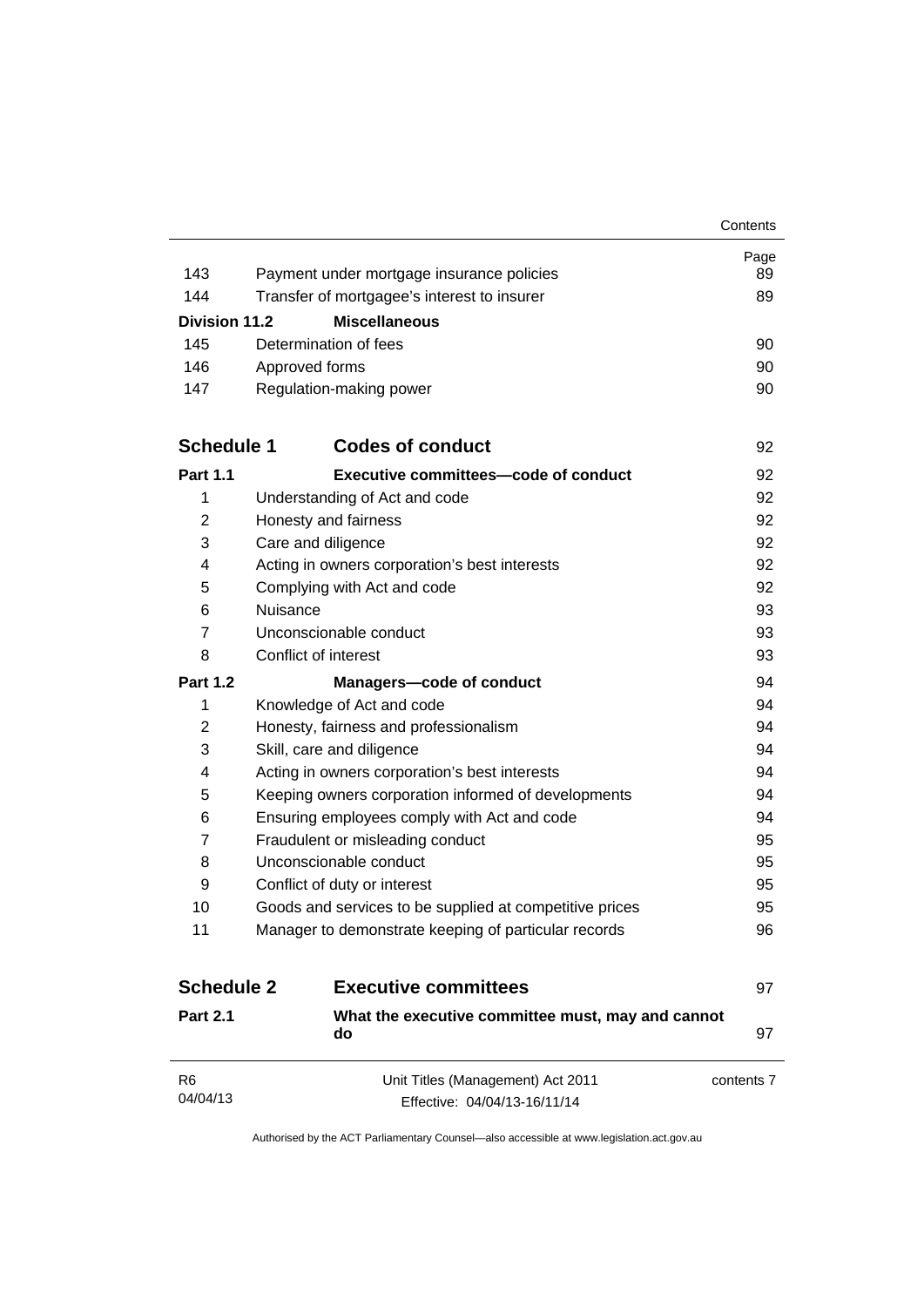|                   |                                                                                    | Page           |
|-------------------|------------------------------------------------------------------------------------|----------------|
| 2.1<br>2.2        | Executive committee must keep minutes, and records and accounts                    | 97             |
|                   | Executive committee must present financial statements at annual<br>general meeting | 99             |
| 2.3               | Executive committee must present insurance details at annual general<br>meeting    | 100            |
| 2.4               | Approving use of common property                                                   | 101            |
| 2.5               | Decisions about taking legal action                                                | 101            |
| 2.6               | Taking urgent legal action                                                         | 102            |
| 2.7               | Decisions about staged development                                                 | 103            |
| <b>Part 2.2</b>   | <b>Executive committee-meetings and procedures</b>                                 | 104            |
| 2.8               | Meetings of executive committee                                                    | 104            |
| 2.9               | Quorum of executive committee                                                      | 104            |
| 2.10              | Voting of executive committee                                                      | 104            |
| 2.11              | Chairperson-meetings                                                               | 105            |
| <b>Schedule 3</b> | <b>General meetings</b>                                                            | 106            |
| <b>Part 3.1</b>   | <b>General meetings</b>                                                            | 106            |
| 3.1               | Conduct of general meetings                                                        | 106            |
| 3.2               | Annual general meetings                                                            | 106            |
| 3.3               | First annual general meeting                                                       | 106            |
| 3.4               | First annual general meeting-developer to deliver records                          | 107            |
| 3.5               | General meetings other than annual general meetings                                | 108            |
| 3.6               | Notice of general meetings                                                         | 108            |
| 3.7               | Requirements for notice of general meetings                                        | 108            |
| 3.8               | Defective notice of meetings                                                       | 109            |
| 3.9               | Quorum at a general meeting-owners corporation with 3 or more<br>members           | 110            |
| 3.10              | Notice of reduced quorum decisions and adjournments                                | 112            |
| 3.11              | Reduced quorum decisions-effect                                                    | 112            |
| 3.12              | Quorum at a general meeting-owners corporation with 2 members                      | 113            |
| 3.13              | Chairperson at a general meeting                                                   | 113            |
| <b>Part 3.2</b>   | <b>Resolutions at general meetings</b>                                             | 114            |
| 3.14              | Decision-making at general meetings                                                | 114            |
| 3.15              | Ordinary resolutions                                                               | 114            |
| contents 8        | Unit Titles (Management) Act 2011                                                  | R <sub>6</sub> |

Effective: 04/04/13-16/11/14

04/04/13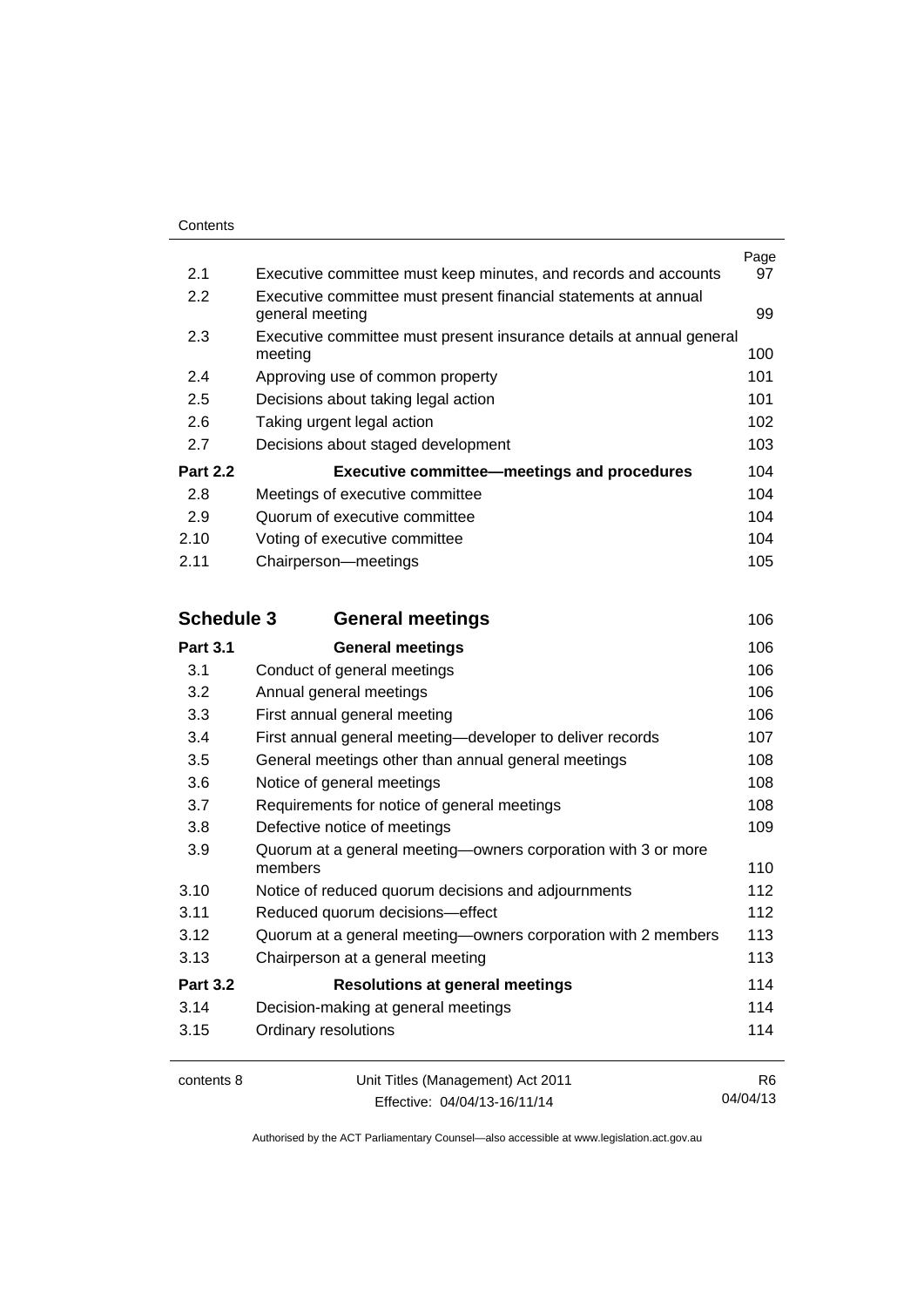| 3.16              | Special resolutions                                | Page<br>115 |
|-------------------|----------------------------------------------------|-------------|
| 3.17              | Unopposed resolutions                              | 116         |
| 3.18              | Unanimous resolutions                              | 116         |
| 3.19              | Evidence of resolutions of owners corporation      | 117         |
| <b>Part 3.3</b>   | Voting at general meetings                         | 118         |
| 3.20              | Who is entitled to vote?                           | 118         |
| 3.21              | General meeting-decisions about staged development | 118         |
| 3.22              | One vote-1 unit                                    | 119         |
| 3.23              | Voting by mortgagees                               | 119         |
| 3.24              | Mortgagee voting notice-amendment and revocation   | 120         |
| 3.25              | Evidence of mortgagee's entitlement to vote        | 120         |
| 3.26              | Proxy votes                                        | 121         |
| 3.27              | Proxy votes-limit on developer                     | 121         |
| 3.28              | Value of votes                                     | 122         |
| 3.29              | Polls                                              | 123         |
| 3.30              | Voting by chairperson                              | 123         |
| 3.31              | Absentee votes                                     | 123         |
| 3.32              | People under 18 or under other legal disabilities  | 124         |
| 3.33              | Declaration by chairperson of result of voting     | 124         |
| <b>Schedule 4</b> | <b>Default rules</b>                               | 125         |
| 1                 | Definitions-default rules                          | 125         |
| $\overline{2}$    | Payment of rates and taxes by unit owners          | 125         |
| 3                 | Repairs and maintenance                            | 125         |
| 4                 | Erections and alterations                          | 125         |
| 5                 | Use of common property                             | 126         |
| 6                 | Hazardous use of unit                              | 126         |
| $\overline{7}$    | Use of unit-nuisance or annoyance                  | 126         |
| 8                 | <b>Noise</b>                                       | 126         |
| 9                 | Illegal use of unit                                | 127         |
| 10                | What may an executive committee representative do? | 127         |
| 11                | Seal of owners corporation                         | 128         |

contents 9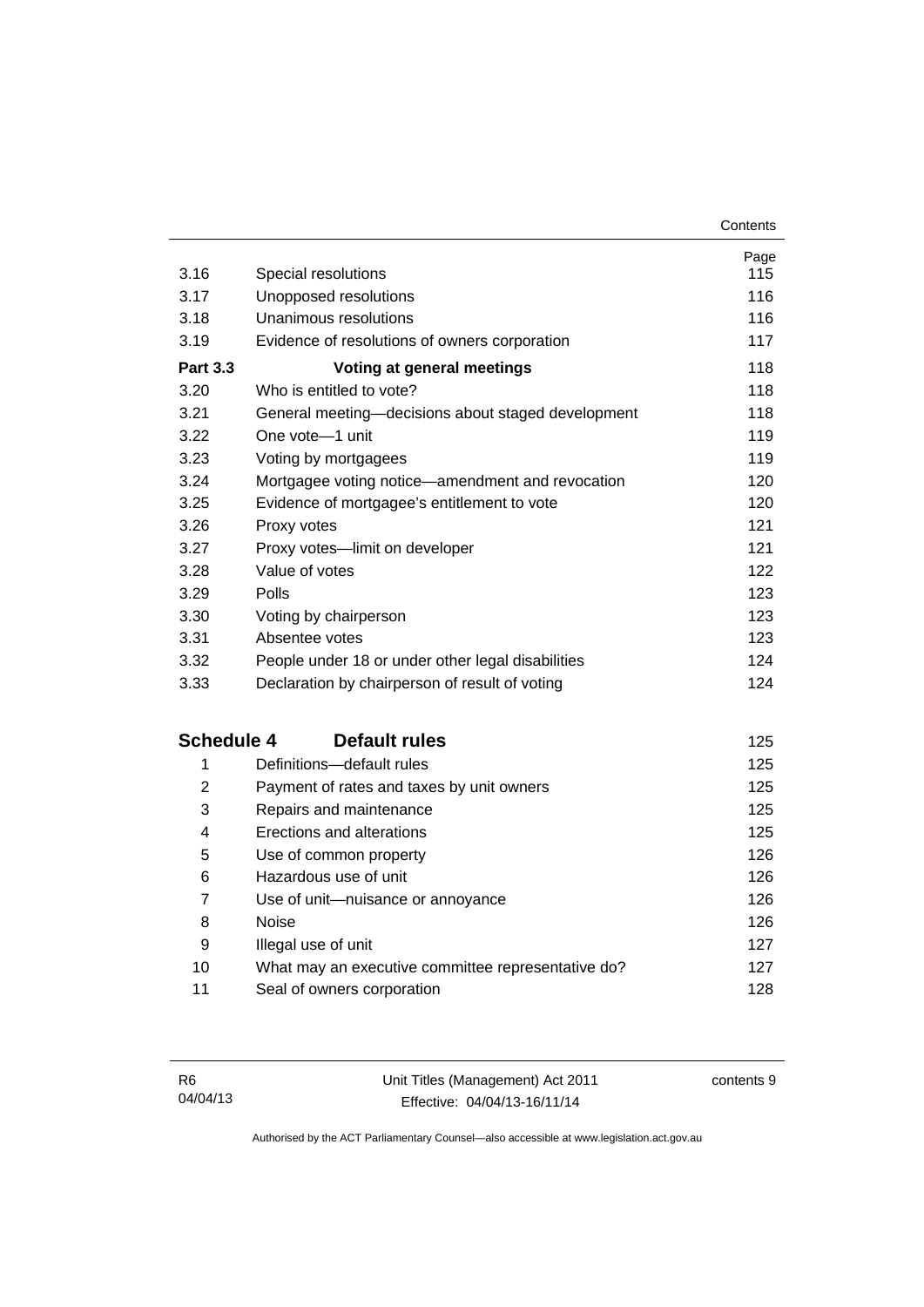#### **Contents**

### **Dictionary** [129](#page-140-0)

#### **[Endnotes](#page-148-0)**

|   | About the endnotes                            | 137 |
|---|-----------------------------------------------|-----|
| 2 | Abbreviation key                              | 137 |
| 3 | Legislation history                           | 138 |
| 4 | Amendment history                             | 139 |
| 5 | Earlier republications                        | 151 |
| 6 | Expired transitional or validating provisions | 152 |

contents 10 Unit Titles (Management) Act 2011 Effective: 04/04/13-16/11/14

R6 04/04/13

Page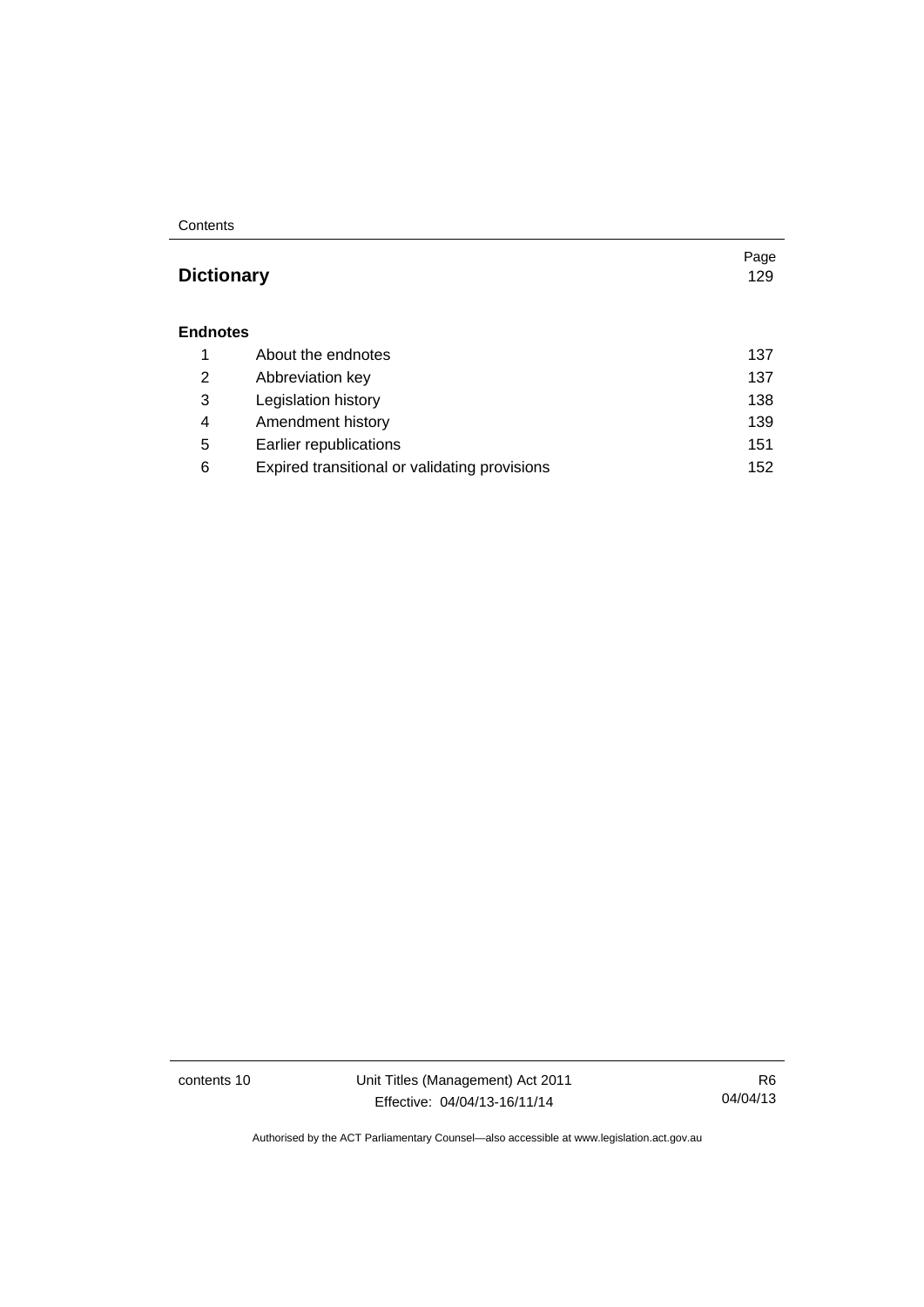

# **Unit Titles (Management) Act 2011**

An Act to provide for the management of units plans, and for other purposes

R6 04/04/13

l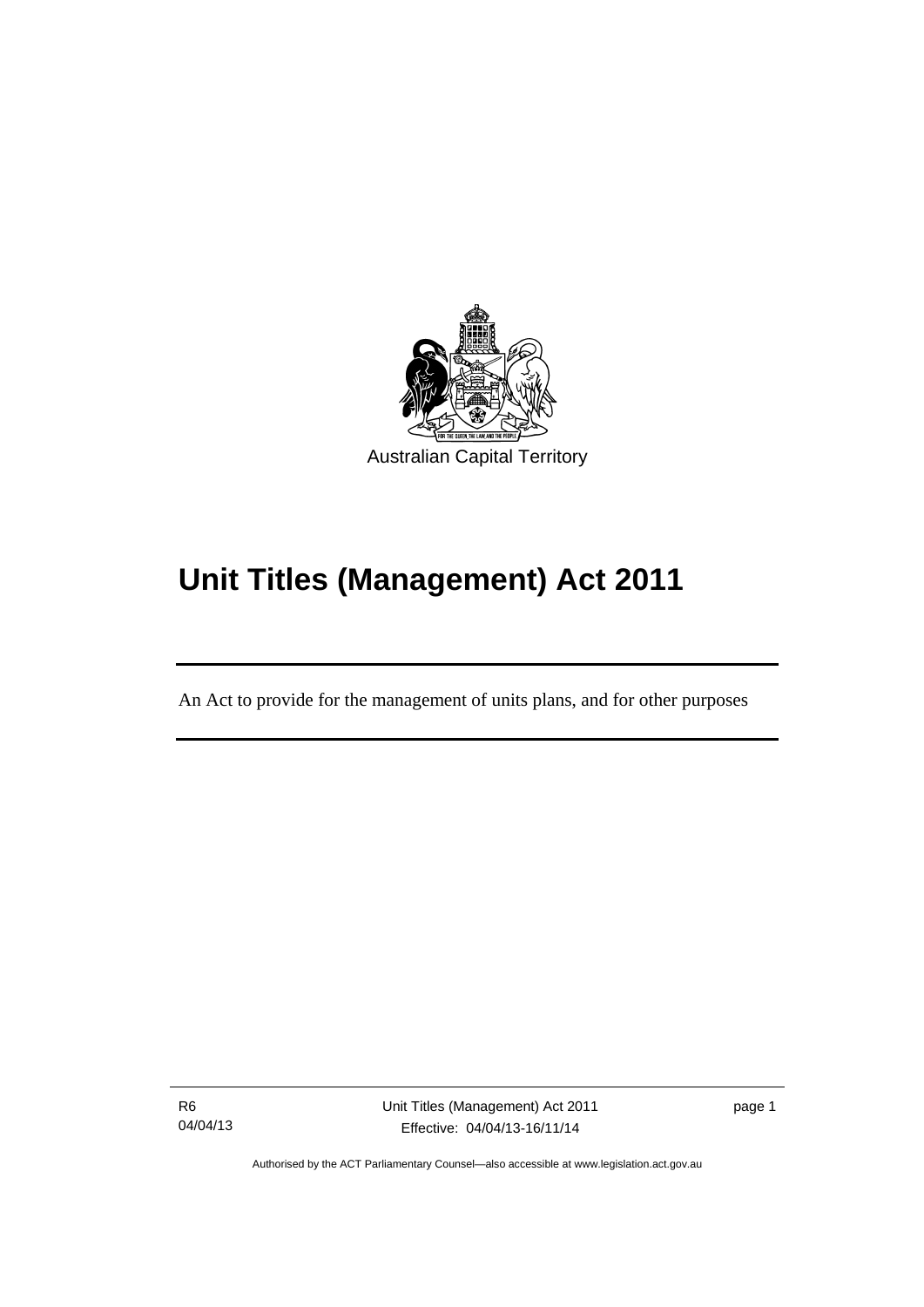#### Part 1 **Preliminary**

Section 1

### <span id="page-13-0"></span>**Part 1** Preliminary

#### <span id="page-13-1"></span>**1 Name of Act**

This Act is the *Unit Titles (Management) Act 2011*.

#### <span id="page-13-2"></span>**3 Dictionary**

The dictionary at the end of this Act is part of this Act.

*Note 1* The dictionary at the end of this Act defines certain terms used in this Act, and includes references (*signpost definitions*) to other terms defined elsewhere.

> For example, the signpost definition '*class A unit*—see the *[Unit Titles](http://www.legislation.act.gov.au/a/2001-16)  [Act 2001](http://www.legislation.act.gov.au/a/2001-16)*, section 10.' means that the term 'class A unit' is defined in that Act, section 10 and the definition applies to this Act.

*Note 2* A definition in the dictionary (including a signpost definition) applies to the entire Act unless the definition, or another provision of the Act, provides otherwise or the contrary intention otherwise appears (see [Legislation Act,](http://www.legislation.act.gov.au/a/2001-14) s 155 and s 156 (1)).

#### <span id="page-13-3"></span>**4 Notes**

A note included in this Act is explanatory and is not part of this Act.

*Note* See the [Legislation Act,](http://www.legislation.act.gov.au/a/2001-14) s 127 (1), (4) and (5) for the legal status of notes.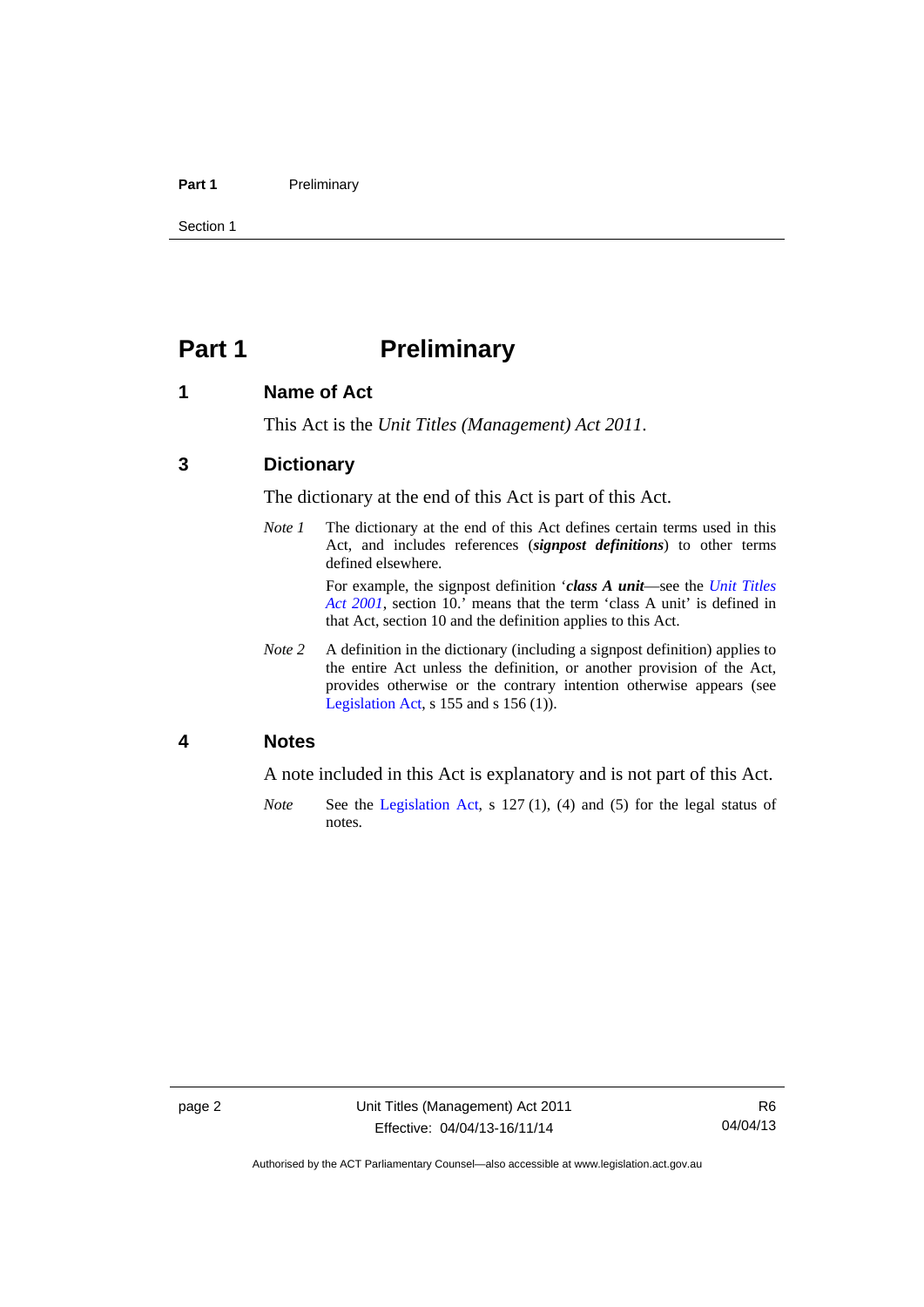#### <span id="page-14-0"></span>**5 Offences against Act—application of Criminal Code etc**

Other legislation applies in relation to offences against this Act.

*Note 1 Criminal Code* The [Criminal Code](http://www.legislation.act.gov.au/a/2002-51), ch 2 applies to all offences against this Act (see Code, pt 2.1). The chapter sets out the general principles of criminal responsibility

(including burdens of proof and general defences), and defines terms used for offences to which the Code applies (eg *conduct*, *intention*, *recklessness* and *strict liability*).

*Note 2 Penalty units* 

The [Legislation Act](http://www.legislation.act.gov.au/a/2001-14), s 133 deals with the meaning of offence penalties that are expressed in penalty units.

#### <span id="page-14-1"></span>**6 Objects of Act**

The objects of this Act are to—

- (a) make it clear who is responsible for managing units plans; and
- (b) help people who manage, or help in the management of units plans, understand and exercise their functions; and
- (c) assist in the resolution of disputes in relation to the management of units plans; and
- (d) make the law about the management of units plans easier to use generally.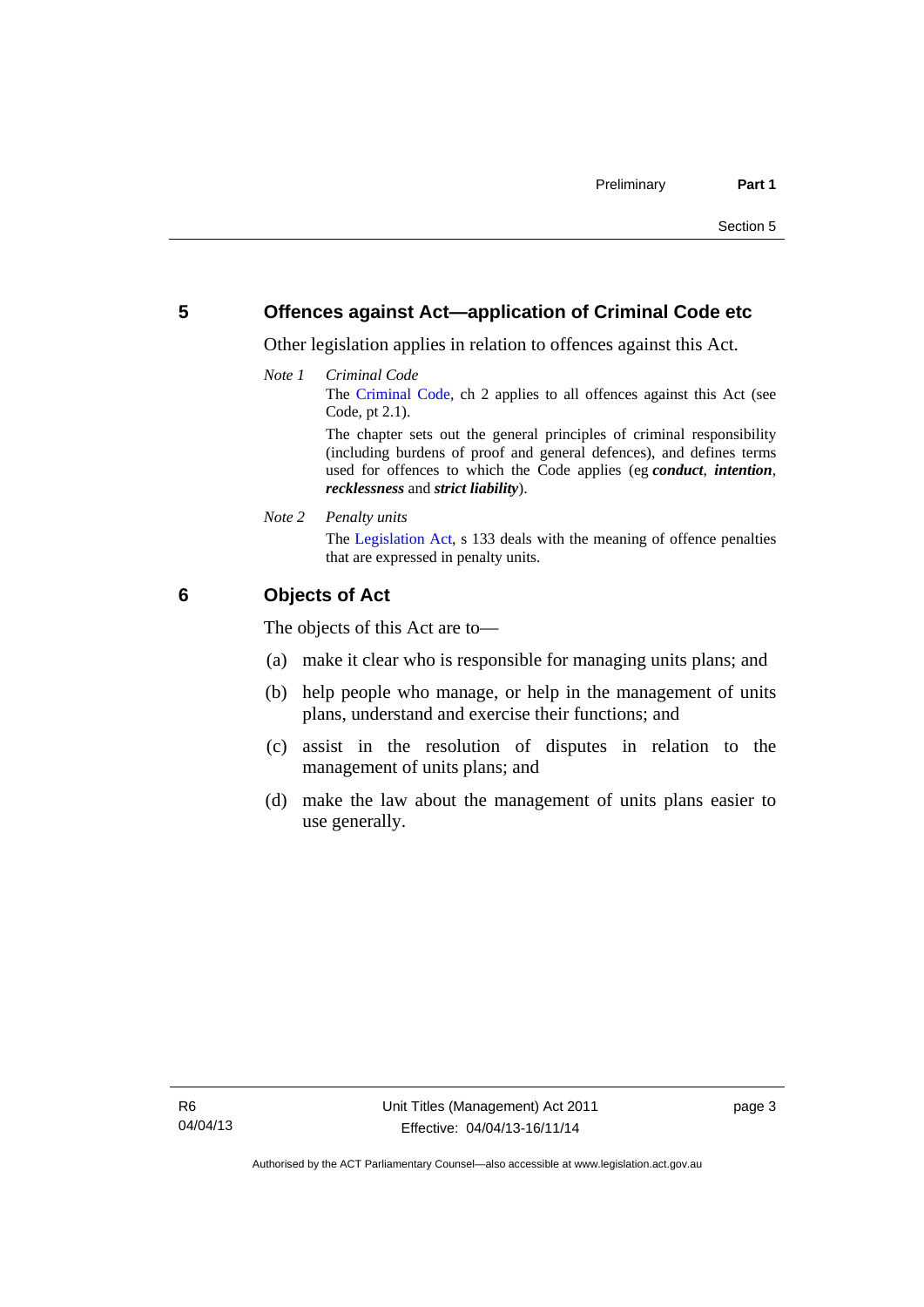**Part 2** Management of units plans<br>**Division 2.1** Who manages a units plan? Who manages a units plan? Section 7

### <span id="page-15-0"></span>**Part 2 Management of units plans**

### <span id="page-15-1"></span>**Division 2.1 Who manages a units plan?**

#### <span id="page-15-2"></span>**7 Owners corporation**

The owners corporation for a units plan is responsible for managing the units plan.

*Note* An owners corporation may be helped by 1 or more of the following:

- (a) the executive committee of the owners corporation;
- (b) a manager engaged under s 50;
- (c) a service contractor engaged under s 60.

### <span id="page-15-3"></span>**Division 2.2 Owners corporation—general**

#### <span id="page-15-4"></span>**8 Owners corporation—establishment**

- (1) On the registration of a units plan, an owners corporation for the units plan is established under the name 'The Owners—Units Plan  $No X'.$
- (2) In this section:

*X* means the number given to the units plan by the registrar-general on its registration.

#### <span id="page-15-5"></span>**9 Owners corporation—legal status**

- (1) An owners corporation is a corporation.
- (2) An owners corporation—
	- (a) has perpetual succession; and
	- (b) must have a common seal; and
	- (c) may sue and be sued in its corporate name.

Authorised by the ACT Parliamentary Counsel—also accessible at www.legislation.act.gov.au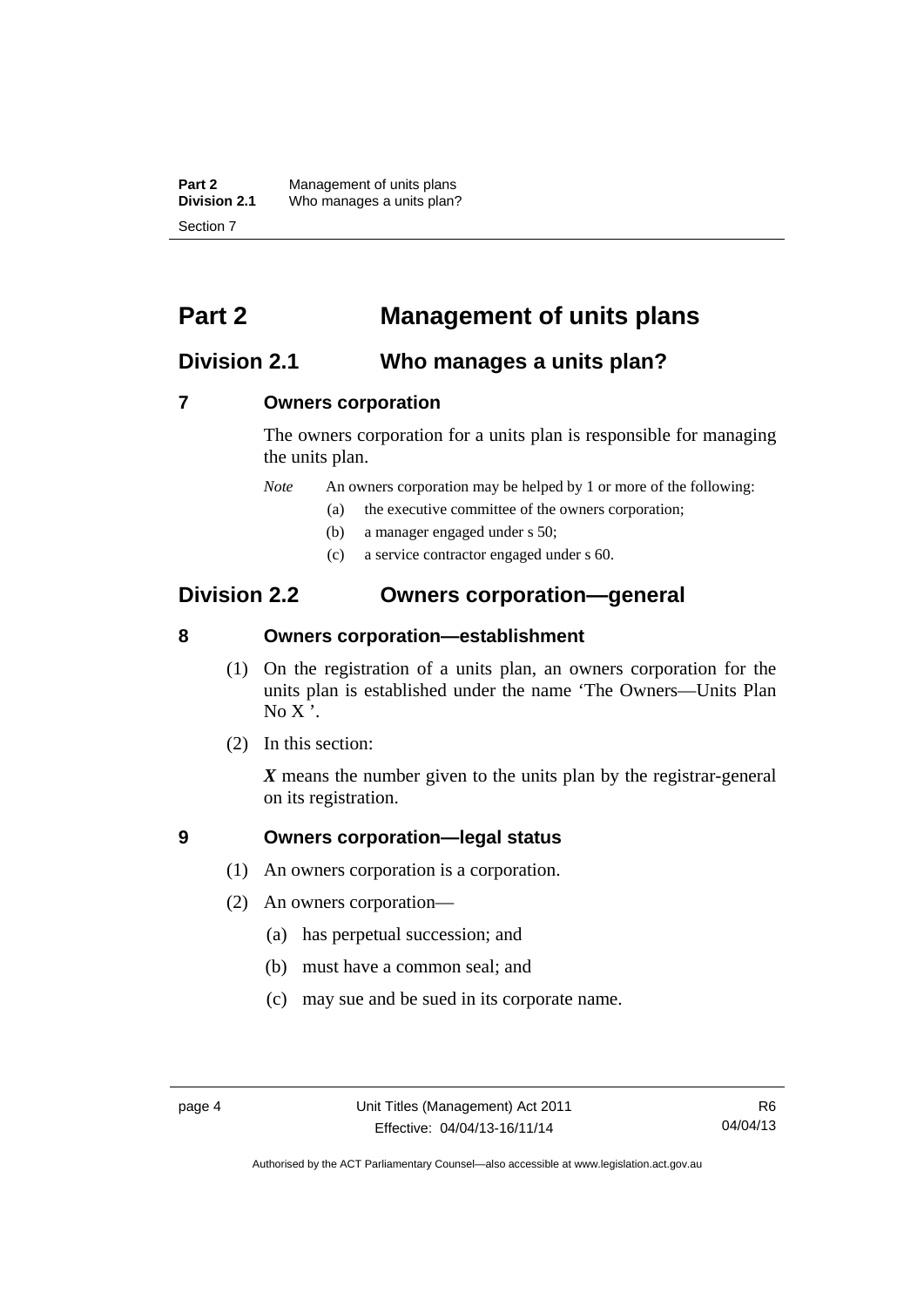### <span id="page-16-0"></span>**Division 2.3 Owners corporation—membership and representatives**

#### <span id="page-16-1"></span>**10 Members of owners corporation**

- (1) The members of an owners corporation for a units plan are the owners of the units.
- (2) If a unit is owned by 2 or more part-owners, each part-owner is a member of the owners corporation.

#### <span id="page-16-2"></span>**11 Part-owners of units—authorisation of representatives**

- (1) This section applies if a unit is owned by 2 or more part-owners.
- (2) The part-owners of the unit must, by written notice to the owners corporation, authorise an individual to represent them as their agent (the part-owners' *representative*) for this Act.
- (3) The part-owners' representative must be one of the owners.
	- *Note* If a company is a part-owner of the unit, the company's own representative may also be authorised as the part-owners' representative (see s 14 (Company-owned units—functions of representatives)).
- (4) The notice of authorisation must—
	- (a) be given to the owners corporation within 14 days after the lodgment for registration of the instrument under which the unit first becomes owned by the part-owners; and
	- (b) include the full name and an address for correspondence of the representative; and
	- (c) be signed by each part-owner of the unit.
- (5) The part-owners of the unit may change their representative by written notice to the owners corporation.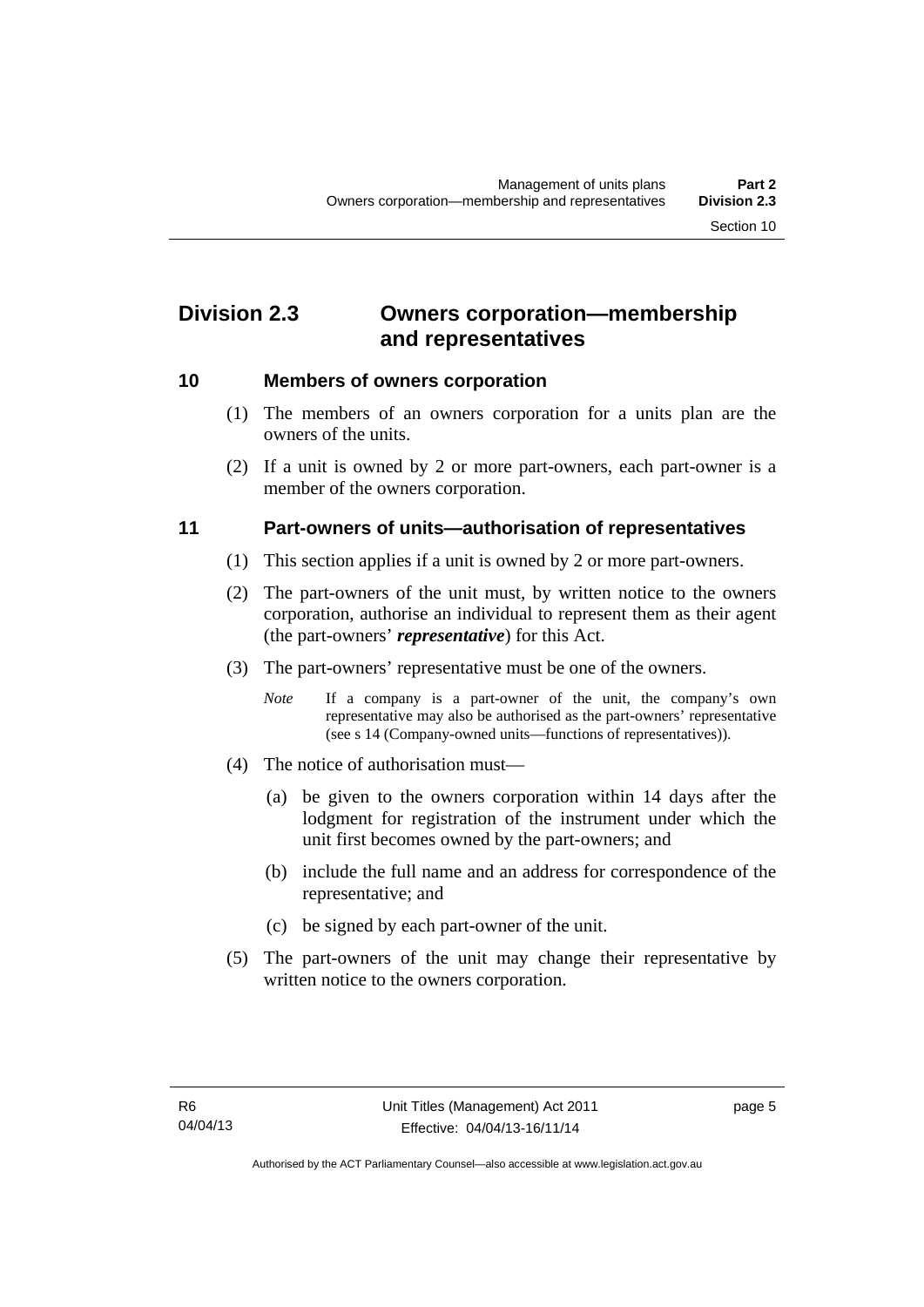- (6) The notice of change of authorisation must—
	- (a) include the full name and an address for correspondence of the new representative; and
	- (b) be signed by each part-owner of the unit.
- (7) The part-owners' representative may change the address for correspondence of the representative by written notice to the owners corporation.
- (8) The notice of change of address must be signed by the representative.
- (9) This section may be enforced in the same way as a rule of the owners corporation (see section 107 (Effect of rules)).

#### <span id="page-17-0"></span>**12 Part-owners of units—functions of representatives**

- (1) This section applies if a unit is owned by 2 or more part-owners.
- (2) Anything that an owner of the unit may do, or is required to do, under this Act may be done by the part-owners' representative acting as the agent for the part-owners.
- (3) Any document, including a notice, that this Act requires the owners corporation or someone else to give to the part-owners may be given to the representative alone on their behalf under section 124 (Service of documents on members, interested people and occupiers).
	- *Note* The owners corporation must give notice of a general meeting to the part-owners' representative on behalf of the part-owners to comply with sch 3, s 3.6 (1) (a) (which requires notices to be given to each member of the owners corporation).
- (4) If a document is given to the part-owners by being given to the representative on their behalf, the representative must tell the other part-owners that the document has been given to the representative and (if asked) give them a copy of the document.

Authorised by the ACT Parliamentary Counsel—also accessible at www.legislation.act.gov.au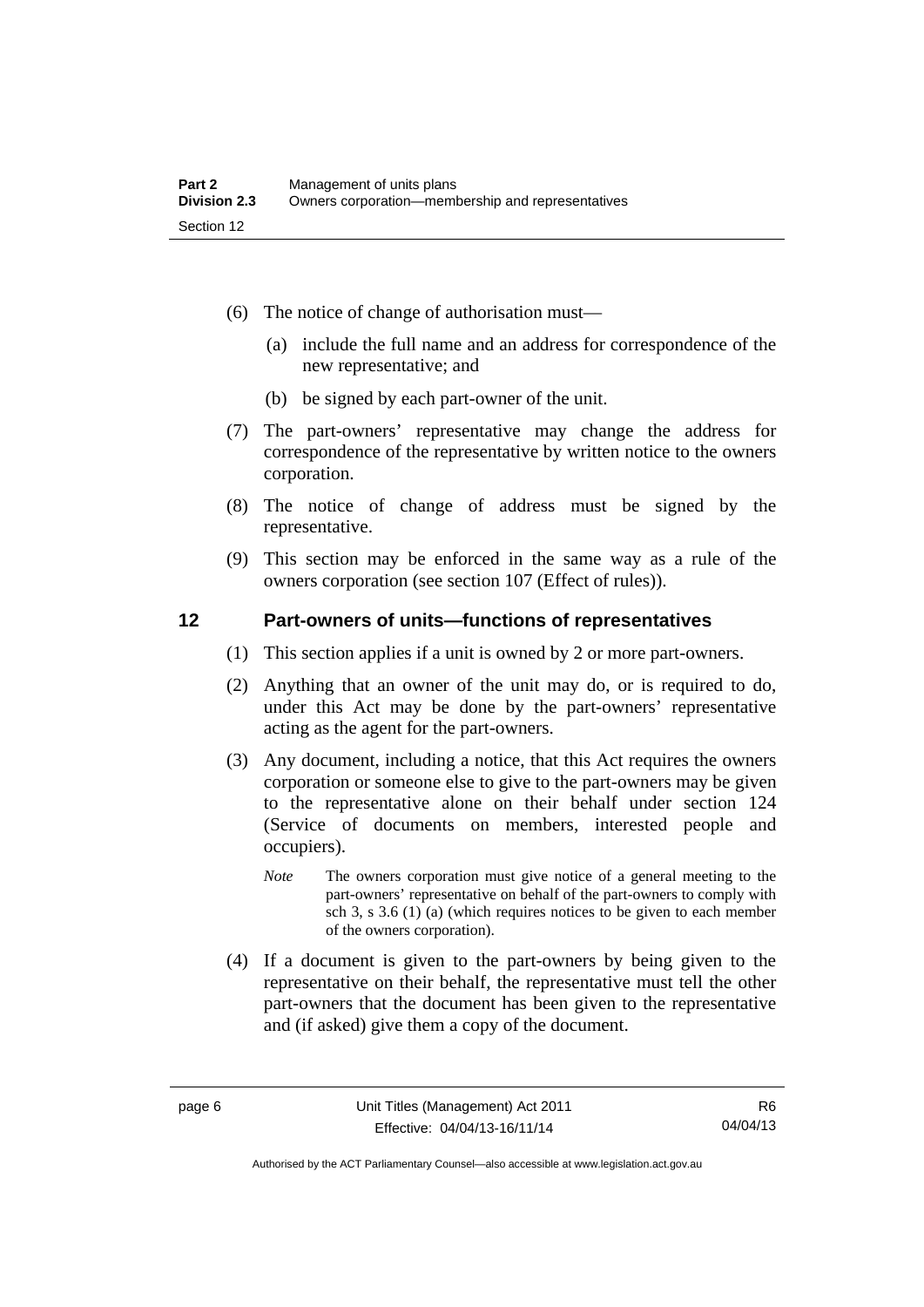(5) Subsection (4) may be enforced in the same way as a rule of the owners corporation (see section 107 (Effect of rules)).

#### **Example—s (4) and s (5)**

In breach of s (4), a part-owners' representative for a unit does not tell a part-owner of the unit about a notice of a determination of general fund contribution (under s 78 (1)) given to the representative on the unit owners' behalf.

The part-owner may rely on s (5) to enforce s (4) against the representative for the unit. The relevant enforcement action is the same as for a breach of the owners corporation rules—a civil action for breach of an agreement under seal (see s 107).

*Note* An example is part of the Act, is not exhaustive and may extend, but does not limit, the meaning of the provision in which it appears (see [Legislation Act,](http://www.legislation.act.gov.au/a/2001-14) s 126 and s 132).

#### <span id="page-18-0"></span>**13 Company-owned units—authorisation of representatives**

(1) This section applies if a company is the owner of a unit.

*Note Owner* includes a part-owner (see dict).

- (2) The company must, by written notice to the owners corporation, authorise an individual to represent it as its agent (the company's *representative*) for this Act.
- (3) The company's representative must be an officer or employee of the company.
- (4) The notice of authorisation must—
	- (a) be given to the owners corporation within 14 days after the lodgment for registration of the instrument under which the company becomes an owner of the unit; and
	- (b) include the full name and an address for correspondence of the representative; and
	- (c) be signed on behalf of the company.
- (5) The company may change its representative by written notice to the owners corporation.

page 7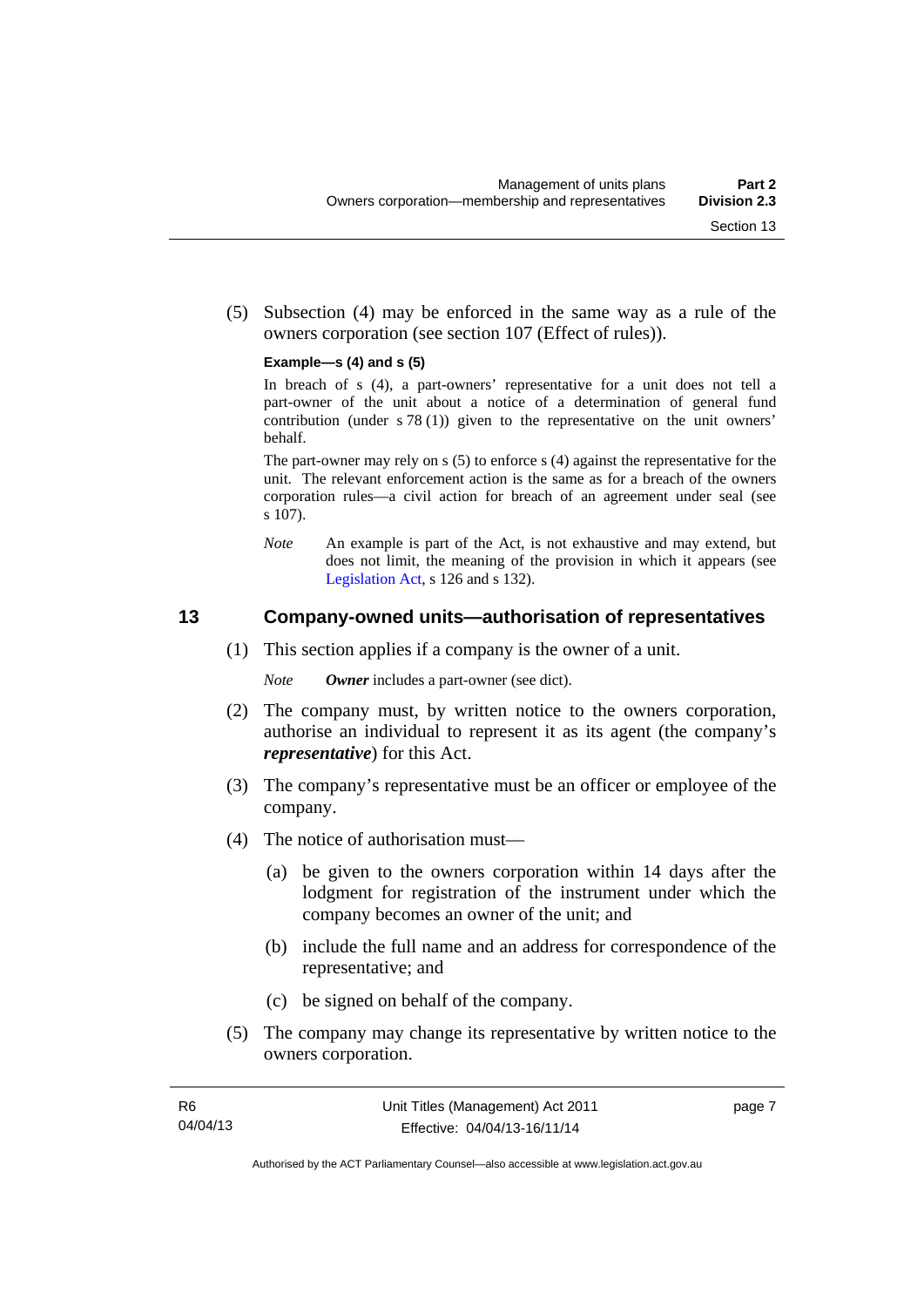- (6) The notice of change of authorisation must—
	- (a) include the full name and an address for correspondence of the new representative; and
	- (b) be signed on behalf of the company.
- (7) The company's representative may change the address for correspondence of the representative by written notice to the owners corporation.
- (8) The notice of change of address must be signed by the representative.
- (9) This section may be enforced in the same way as a rule of the owners corporation (see section 107 (Effect of rules)).

#### <span id="page-19-0"></span>**14 Company-owned units—functions of representatives**

- (1) This section applies if a company is the owner of a unit.
- (2) Anything that the company may do, or is required to do, under this Act may be done by the company's representative acting as the agent for the company.
- (3) Any document, including a notice, that this Act requires the owners corporation or someone else to give to the company may be given to the representative on its behalf under section 124 (Service of documents on members, interested people and occupiers).
	- *Note* The owners corporation must give notice of a general meeting to the company's representative on behalf of the company to comply with sch 3, s 3.6 (1) (a) (which requires notices to be given to each member of the owners corporation).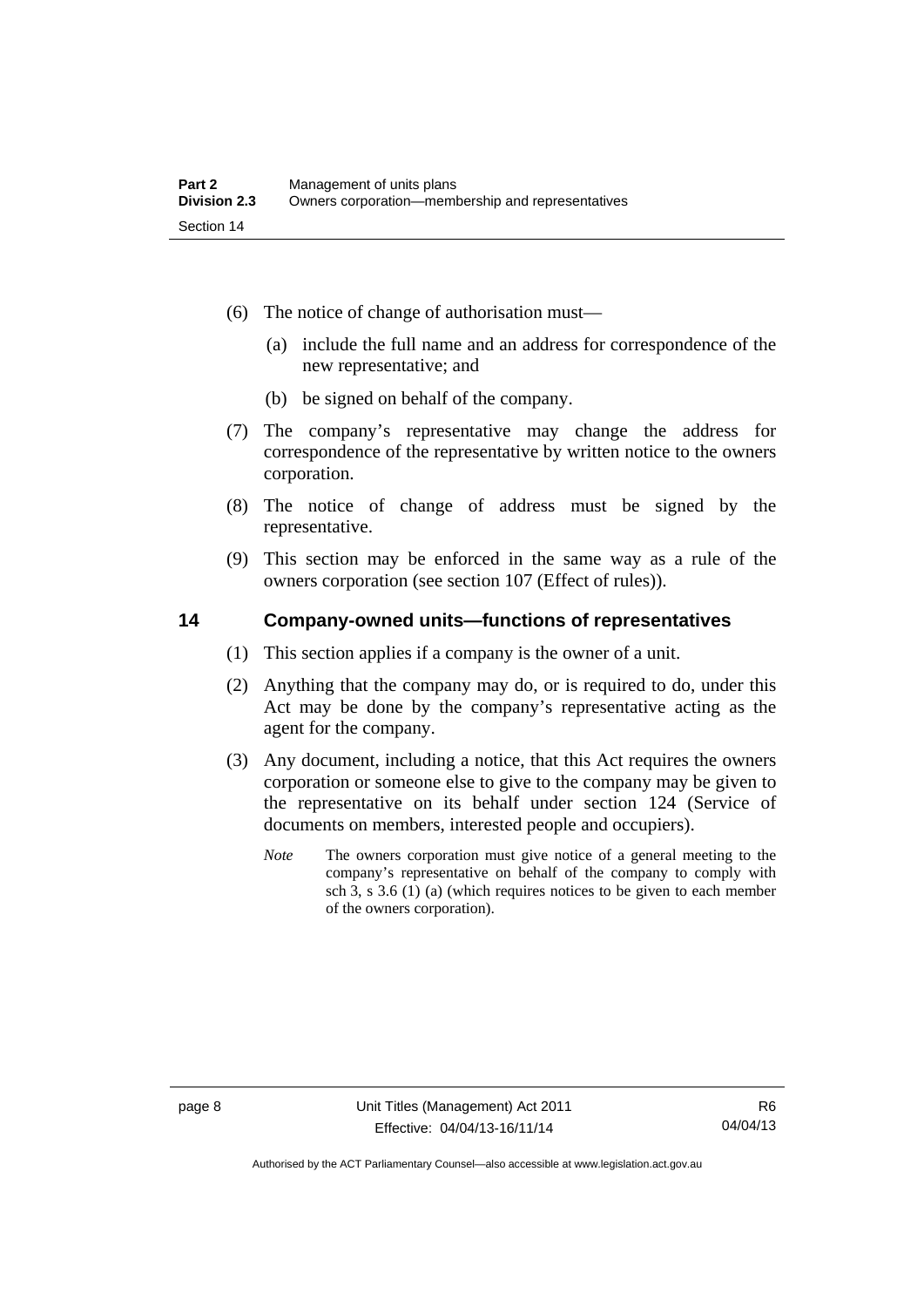#### <span id="page-20-0"></span>**15 Evidence of representative status**

Evidence of any of the following facts about a part-owners' representative or a company's representative may be given by a certificate sealed with the owners corporation's seal:

- (a) the fact that the authorisation of a named representative was in force on a stated date;
- (b) the fact that a stated address for correspondence for a representative was the latest address for correspondence for the representative notified to the corporation on a stated date.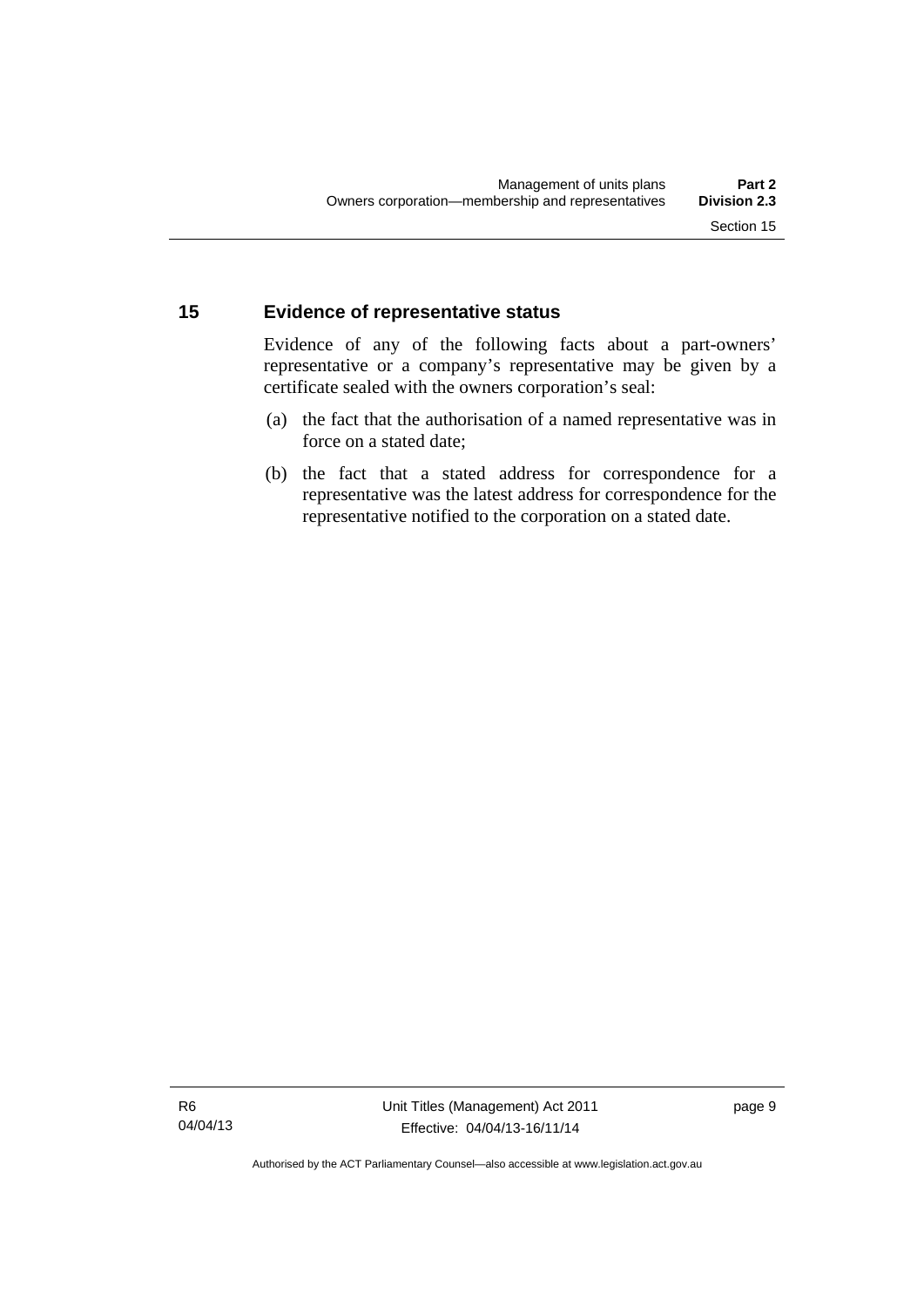## <span id="page-21-0"></span>**Part 3 Functions of owners corporations**

### <span id="page-21-1"></span>**Division 3.1 Functions generally**

#### <span id="page-21-2"></span>**16 Owners corporation—functions**

- (1) An owners corporation for a units plan has the following functions:
	- (a) the enforcement of its rules;
	- (b) the control, management and administration of the common property;
	- (c) any other function given to the corporation under this Act or another territory law.
	- *Note 1* The executive committee of an owners corporation exercises the functions of the corporation (see s  $35$  (1)). The executive committee must exercise its functions in accordance with any decision made by the owners corporation at a general meeting (see s 35 (3)).
	- *Note 2* A provision of a law that gives an entity (including a person) a function also gives the entity powers necessary and convenient to exercise the function (see [Legislation Act](http://www.legislation.act.gov.au/a/2001-14), s 196 and dict, pt 1, def *entity*).
- (2) The owners corporation must comply with all applicable laws in force in the Territory.

#### <span id="page-21-3"></span>**17 Owners corporation—general meetings**

Schedule 3 applies to general meetings of an owners corporation for a units plan.

#### <span id="page-21-4"></span>**18 Exemptions for units plans with 4 or fewer units**

- (1) An owners corporation for a units plan with 4 or fewer units may, by special resolution, exempt itself from the requirements of this Act as prescribed by regulation.
- (2) An exemption may be revoked by special resolution.

Authorised by the ACT Parliamentary Counsel—also accessible at www.legislation.act.gov.au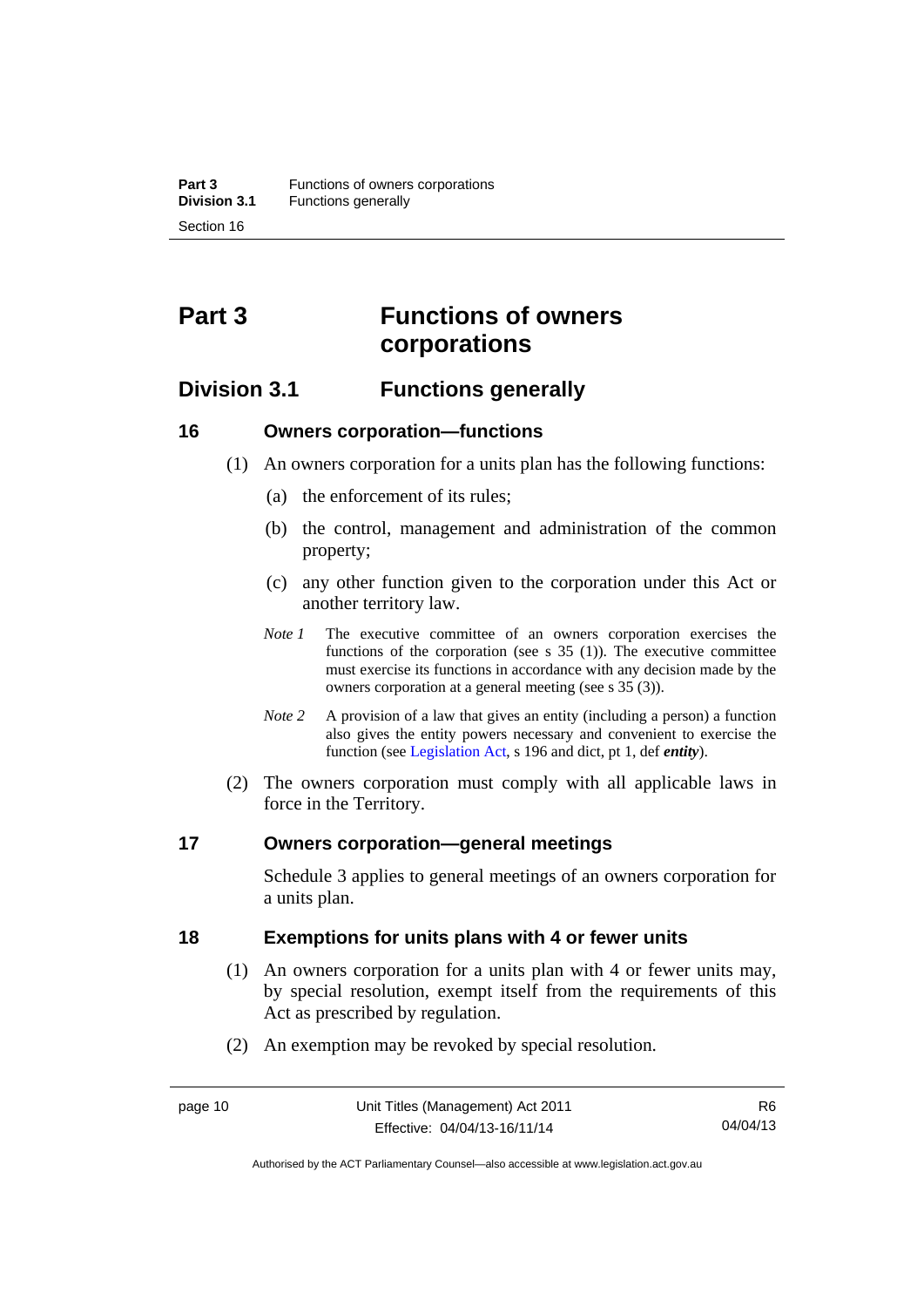### <span id="page-22-0"></span>**Division 3.2 Functions relating to property**

#### <span id="page-22-1"></span>**19 Common property**

- (1) An owners corporation for a units plan holds the common property as agent for—
	- (a) if all the units are owned by the same person—the owner; or
	- (b) in any other case—the unit owners as tenants in common in shares proportional to their unit entitlement.
	- *Note* The owners corporation may, by ordinary resolution, decide to hold sustainability infrastructure installed on common property as trustee for the unit owners (see s 23 (3)).
- (2) The owners corporation must give all members of the corporation opportunity for the reasonable use and enjoyment of the common property.

#### <span id="page-22-2"></span>**20 Dealings with common property**

- (1) An owners corporation for a units plan may, if authorised by a special resolution, on conditions and for purposes stated in the resolution—
	- (a) grant or vary an easement over any part of the common property; or
	- (b) take or vary an easement granted for the benefit of the common property; or
	- (c) release an easement granted for the benefit of the common property.
	- *Note* The owners corporation may, by ordinary resolution, grant an easement or any other right over the common property for the purpose of the installation, operation or maintenance of sustainability or utility infrastructure (see s 23 (1) (c)).
- (2) The owners corporation may not transfer, sublet or mortgage, at law or in equity, its interest in the common property.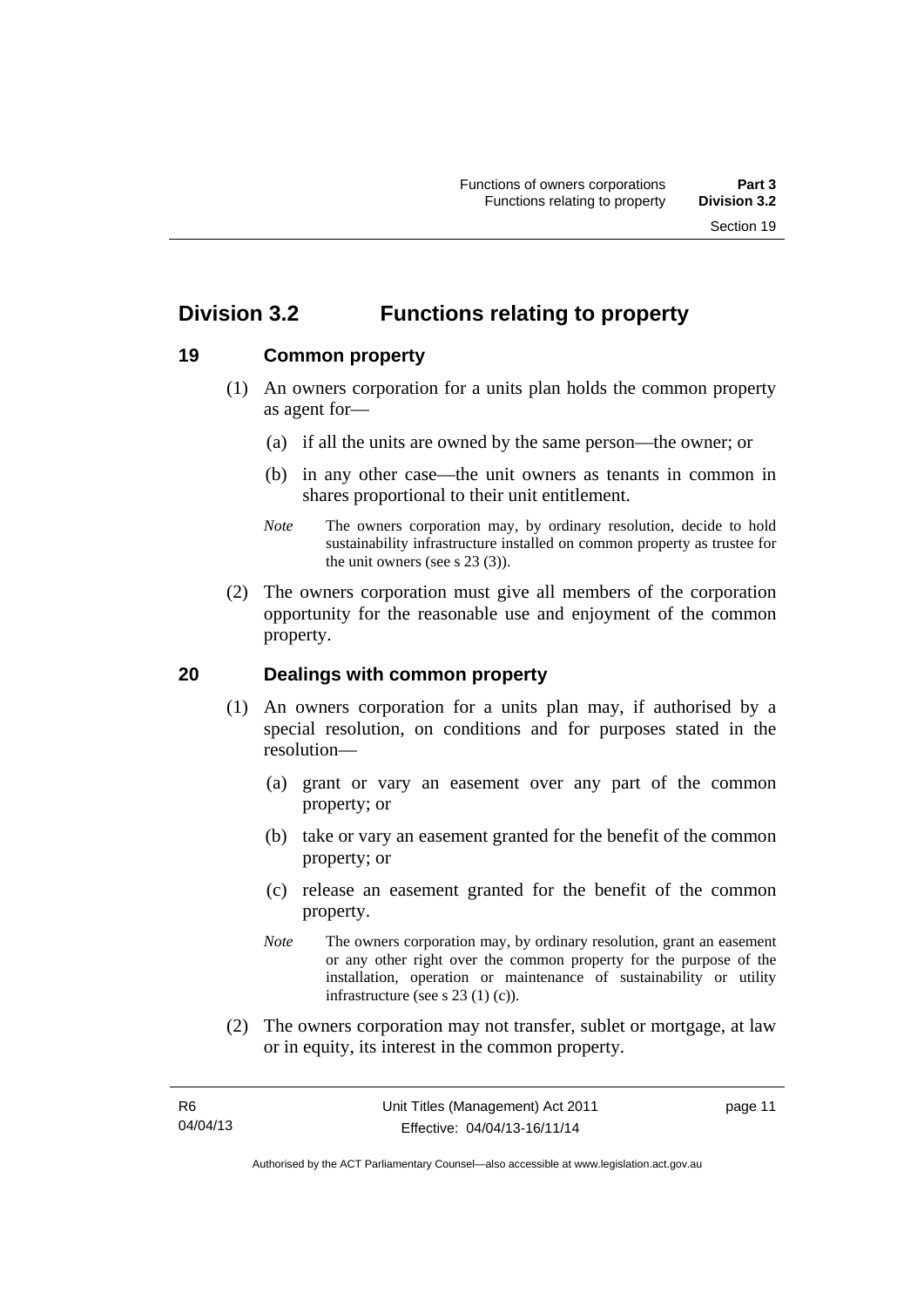#### <span id="page-23-0"></span>**21 Dealings in property generally**

- (1) An owners corporation for a units plan may, if authorised by an ordinary resolution—
	- (a) hold property for a use in accordance with its functions; or
	- (b) dispose of that property.
- (2) However, the only interests in land that an owners corporation may hold, at law or in equity, are as follows:
	- (a) the lease of the common property;
	- (b) an easement granted for the benefit of the common property;
	- (c) a registered charge under section 96 securing an amount payable to the corporation;
	- (d) an interest in the common property of a community title scheme that includes the land subdivided by the units plan.

#### <span id="page-23-1"></span>**22 Special privileges relating to common property**

- (1) An owners corporation for a units plan may, if authorised by an unopposed resolution, grant a special privilege, other than a sublease, for the enjoyment of the common property, or any part of the common property, to—
	- (a) a unit owner; or
	- (b) someone else with an interest in a unit.
- (2) A grant under subsection (1) may be terminated, in accordance with a special resolution, by written notice given by the owners corporation to the person to whom the grant was made.

#### <span id="page-23-2"></span>**23 Installation of sustainability and utility infrastructure on common property**

 (1) An owners corporation for a units plan may, if authorised by an ordinary resolution—

Authorised by the ACT Parliamentary Counsel—also accessible at www.legislation.act.gov.au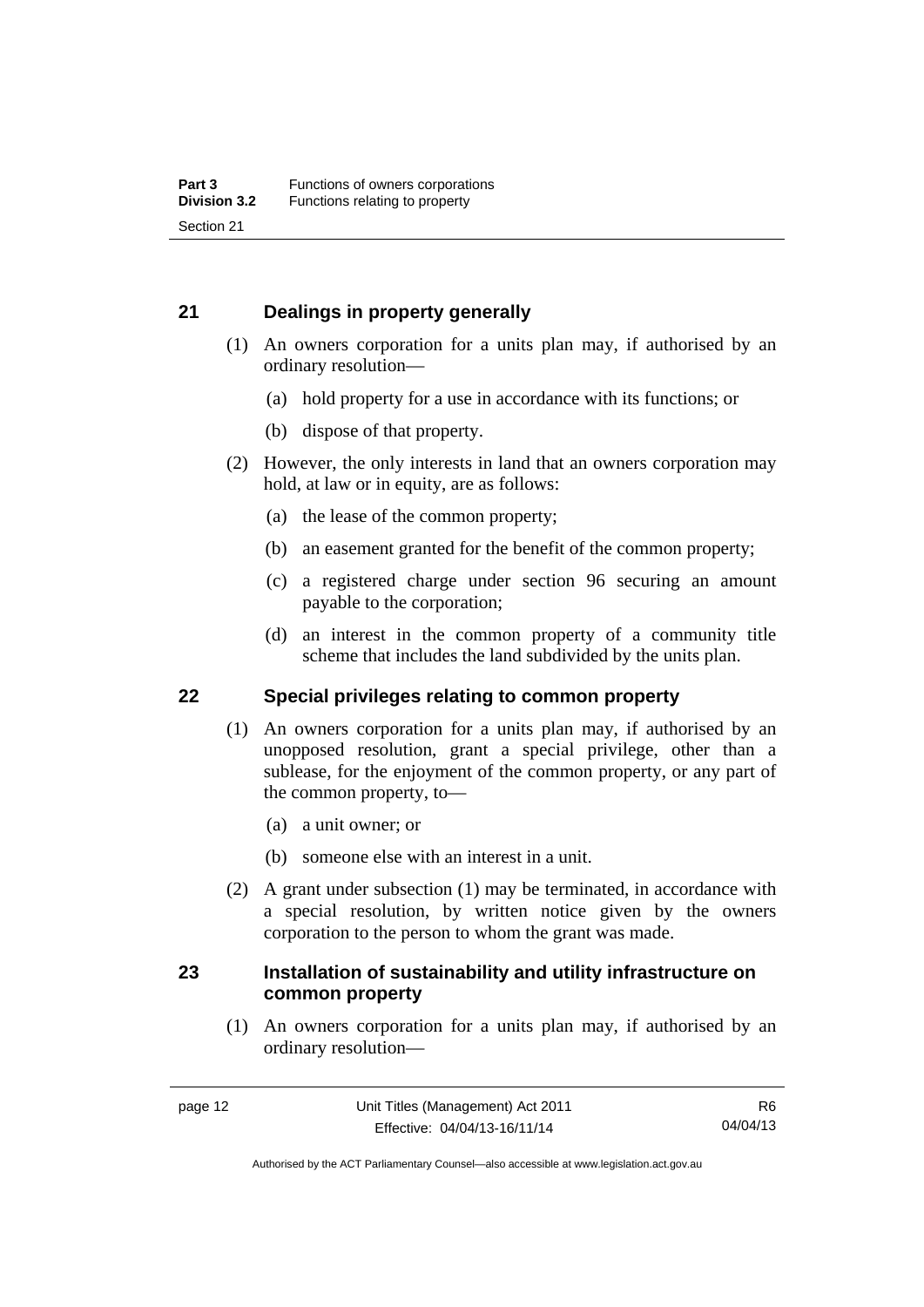- (a) approve the installation of sustainability or utility infrastructure on the common property; and
- (b) approve the financing of the installation of the sustainability or utility infrastructure; and
- (c) grant an easement or any other right over any part of the common property for the purpose of the installation, operation or maintenance of the sustainability or utility infrastructure.
- (2) The owners corporation may only approve the installation, and financing, of sustainability or utility infrastructure under this section if satisfied, after considering the following, the long-term benefit of the proposed infrastructure is greater than the cost of installing and maintaining the infrastructure:
	- (a) a site plan of the proposed infrastructure;
	- (b) a maintenance plan for the proposed infrastructure;
	- (c) if the proposed infrastructure is to be financed by a third party—the terms of the financing arrangements;
	- (d) the direct and indirect costs of the proposed infrastructure;
	- (e) the long-term environmental sustainability benefits of the proposed infrastructure;
	- (f) any other matter prescribed by regulation.
- (3) The owners corporation may, by ordinary resolution, decide to hold sustainability infrastructure (including existing sustainability infrastructure) installed on common property and any income earned from the operation of the infrastructure as trustee for—
	- (a) if all the units are owned by the same person—the owner; or
	- (b) in any other case—the unit owners as tenants in common in shares proportional to their unit entitlement.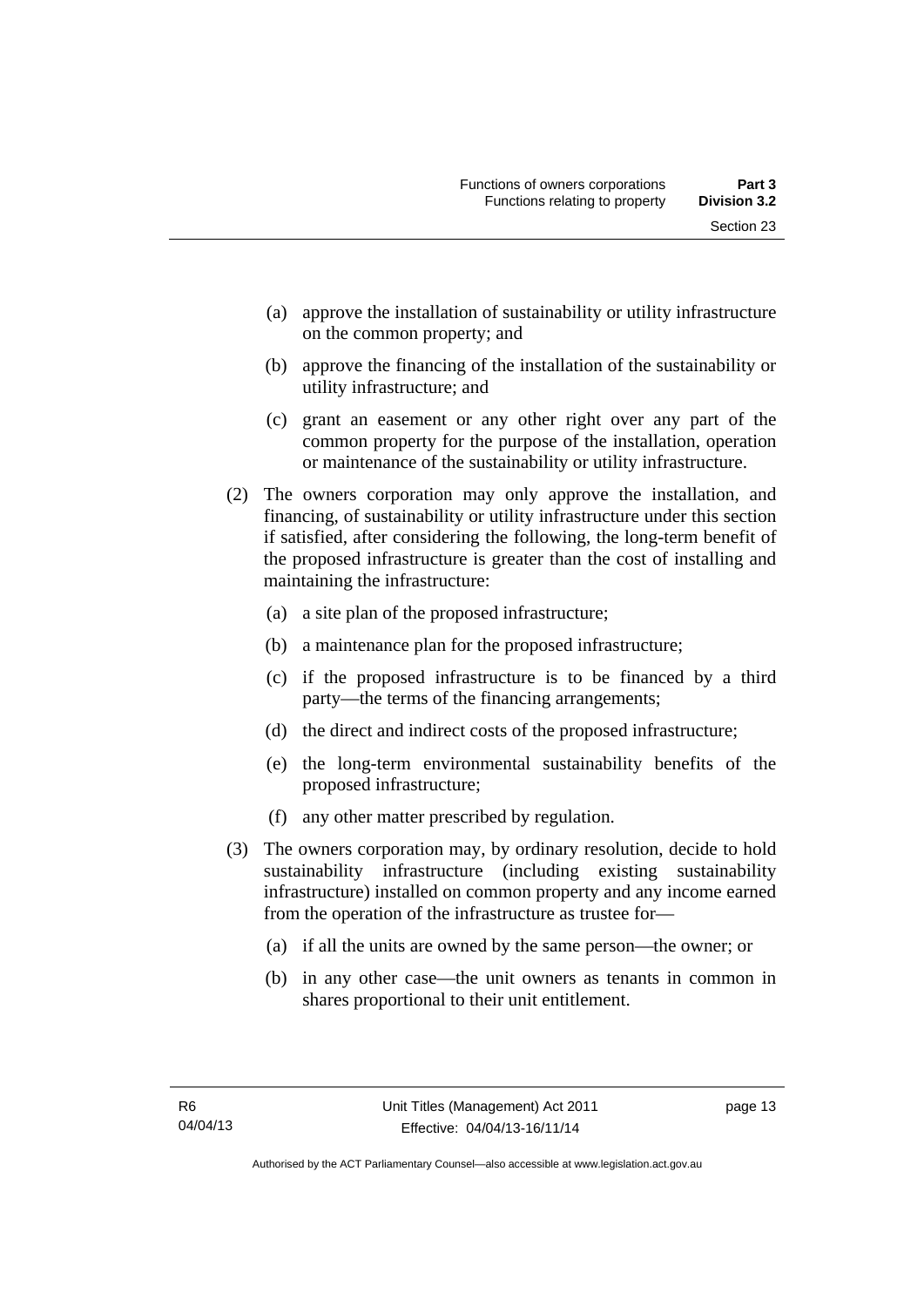#### **Example—income**

income from an electricity feed-in tariff scheme

- *Note 1* If the owners corporation does not decide to hold sustainability infrastructure as trustee for the unit owners, it holds the infrastructure as agent for the owners (see s 20 (1)).
- *Note 2* An example is part of the Act, is not exhaustive and may extend, but does not limit, the meaning of the provision in which it appears (see [Legislation Act,](http://www.legislation.act.gov.au/a/2001-14) s 126 and s 132).
- (4) For section 71, an owners corporation is not carrying on a business if it receives income from the operation of the sustainability infrastructure and the income is used only to pay—
	- (a) costs, including financing costs, in relation to the installation and maintenance of the infrastructure; or
	- (b) costs of utilities used by, or provided to, the owners corporation.

#### <span id="page-25-0"></span>**Division 3.3 Maintenance and other services**

#### <span id="page-25-1"></span>**24 Maintenance obligations**

- (1) An owners corporation for a units plan must maintain the following:
	- (a) for a staged development—the common property included in a completed stage of the development;
	- (b) for a development that is not a staged development—the common property;
	- (c) other property that it holds;
	- (d) the defined parts of any building containing class A units (whether or not the defined parts are common property);
		- *Note* This does not include painting, unless the painting is required because of other maintenance (see s 26 (1)).
	- (e) if a utility service mentioned in the *[Unit Titles Act 2001](http://www.legislation.act.gov.au/a/2001-16)*, section 35 (Easements given by this Act) is provided for the

R6 04/04/13

Authorised by the ACT Parliamentary Counsel—also accessible at www.legislation.act.gov.au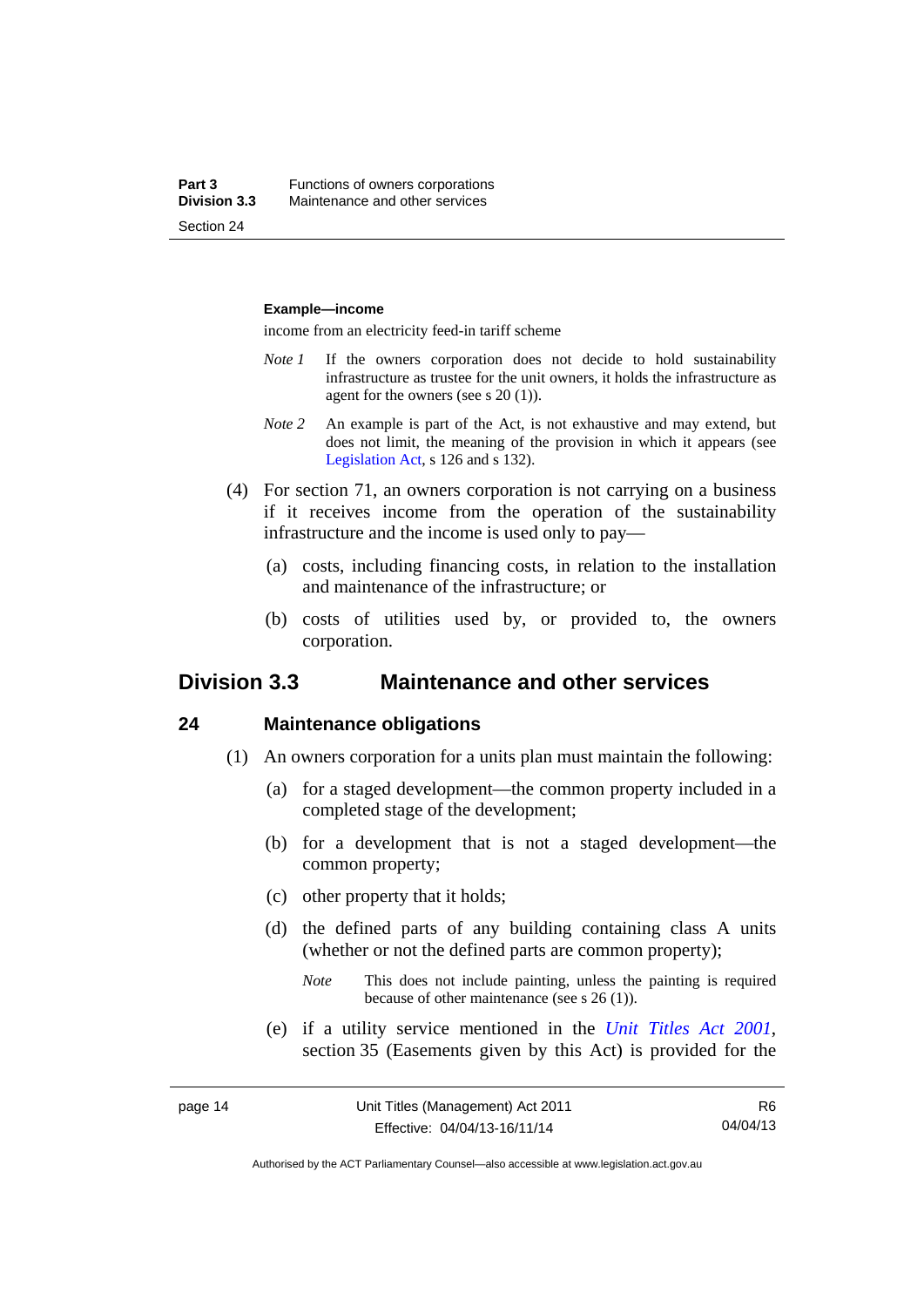potential benefit of all units—facilities associated with the provision of the utility services including utility conduits;

- (f) any building on the common property that encroaches on a unit if the building is the subject of an easement declared under the *[Unit Titles Act 2001](http://www.legislation.act.gov.au/a/2001-16)*, section 36 (Easements declared by owners corporations);
- (g) as authorised by a special resolution (if any)—all buildings on all class B units on the units plan.

#### **Example—par (g)**

a special resolution authorising the owners corporation to paint all buildings on the class B units and to carry out roofing and structural repairs to all class B units, but excluding responsibility for internal painting and minor repairs of class B units

- *Note* An example is part of the Act, is not exhaustive and may extend, but does not limit, the meaning of the provision in which it appears (see [Legislation Act,](http://www.legislation.act.gov.au/a/2001-14) s 126 and s 132).
- (2) In this section:

*defined parts*, of a building containing class A units, means—

- (a) the following structures in the building, if load-bearing:
	- (i) walls;
	- (ii) columns;
	- (iii) footings;
	- (iv) slabs;
	- (v) beams; or
- (b) any part of a balcony on the building.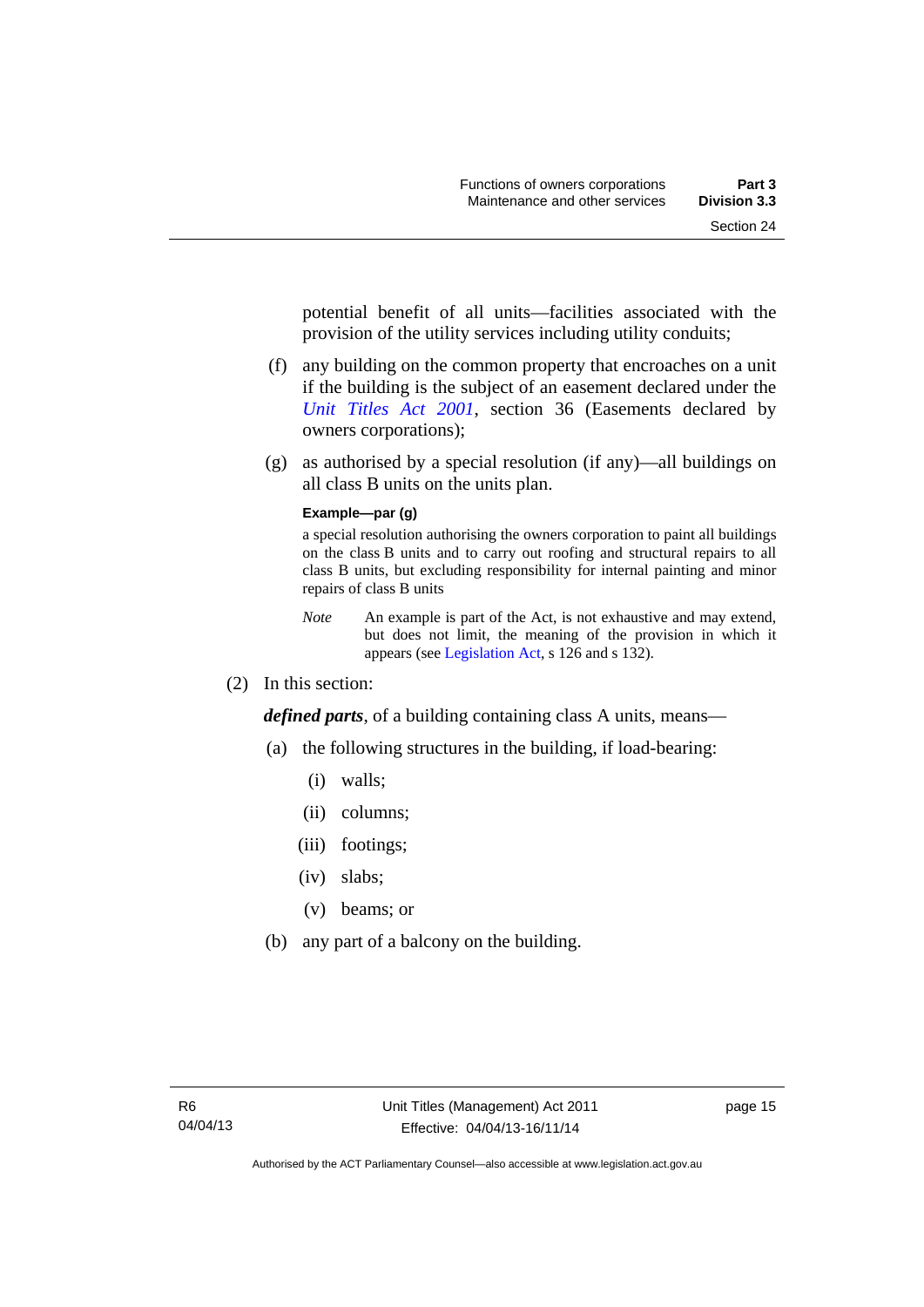#### <span id="page-27-0"></span>**25 Owners corporation may exempt itself from maintenance obligations**

An owners corporation for a units plan may, by special resolution, exempt itself from 1 or more maintenance obligations under section 24 (1) if the exemption is not reasonably likely to have a significant adverse effect on—

- (a) the appearance of the common property; or
- (b) the safety of occupiers of the units or of the public.

#### <span id="page-27-1"></span>**26 Other qualifications on owners corporation's maintenance obligations**

- (1) An owners corporation's obligation under section 24 (1) (d) to maintain the defined parts of a building containing class A units does not require the corporation to carry out any painting of a unit unless the painting is necessary because of other maintenance being carried out by the owners corporation.
- (2) If the lease of a unit or the common property is subject to a building and development provision, section 24 (1) does not apply to the owners corporation until the planning and land authority issues a certificate under the *[Planning and Development Act 2007](http://www.legislation.act.gov.au/a/2007-24)*, section 296 (Certificates of compliance)—
	- (a) for the building and development provision; and
	- (b) for any building and development provision to which any of the other leases are subject.

*Note Building and development provision*—see the *[Planning and](http://www.legislation.act.gov.au/a/2007-24)  [Development Act 2007](http://www.legislation.act.gov.au/a/2007-24)*, s 234.

(3) In this section:

*defined parts*, of a building containing class A units—see section 24 (2).

Authorised by the ACT Parliamentary Counsel—also accessible at www.legislation.act.gov.au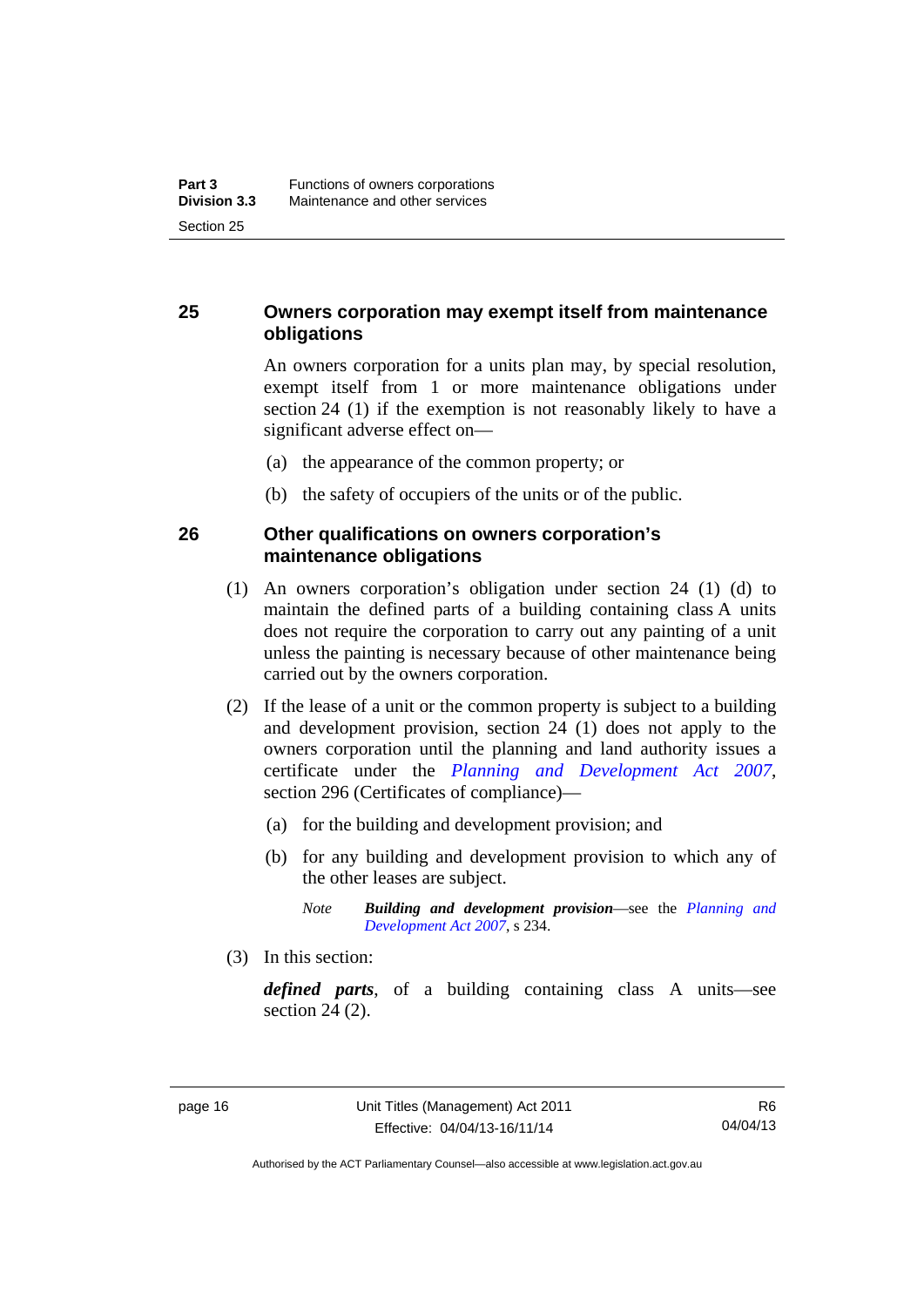#### <span id="page-28-0"></span>**27 Structural defects—owners corporation may represent members**

- (1) This section applies if a building, or the site of a building, that is part of the units or common property of a units plan, has a structural defect that affects, or is likely to affect, the support or shelter provided by that part of the building or site to another part of the building or site.
- (2) The owners corporation for the units plan may, by ordinary resolution, take legal action for the rectification of the structural defects if—
	- (a) the legal action could be taken by a member of the corporation; and
	- (b) the member does not take the legal action within a reasonable time after the defect becomes known.
- (3) If the owners corporation takes legal action under this section—
	- (a) the corporation and not the member who could have taken the action is liable for the costs incurred by the corporation in taking the legal action; and
	- (b) the corporation and not the member may take the benefit of any order for costs in the corporation's favour in the legal action.
- (4) For this section, the owners corporation *takes legal action* if the corporation—
	- (a) begins a proceeding; or
	- (b) continues a proceeding.

#### <span id="page-28-1"></span>**28 Owners corporation—entry to units**

(1) An owners corporation for a units plan does not have a right to enter a unit in the units plan without the consent of the owner or occupier, except in accordance with this section.

page 17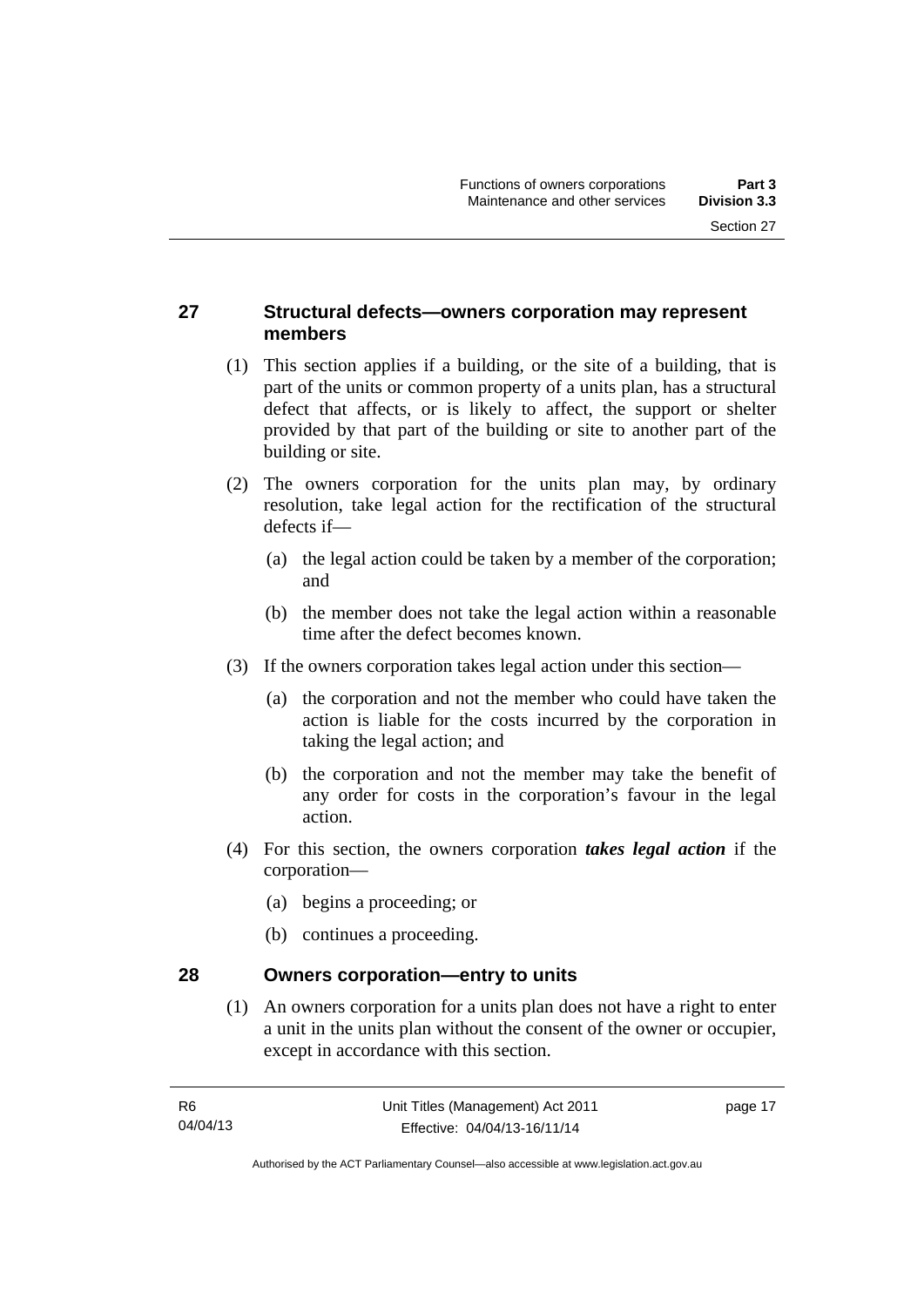(2) The owners corporation may enter the unit without notice to the owner or occupier of the unit if the access is required in an emergency.

#### **Examples—emergencies**

- 1 water is flowing from 1 unit into another unit and is causing damage
- 2 an external glass window in the unit is dislodged and is likely to fall
- *Note* An example is part of the Act, is not exhaustive and may extend, but does not limit, the meaning of the provision in which it appears (see [Legislation Act,](http://www.legislation.act.gov.au/a/2001-14) s 126 and s 132).
- (3) If entry to the unit is required to inspect or maintain the common property of the units plan, a person may enter the unit on behalf of the owners corporation if—
	- (a) the executive committee authorises the entry, and the person to enter, by resolution; and
	- (b) the executive committee gives the owner or occupier written notice that the entry must be allowed on a stated day.
- (4) A notice under subsection (3) (b) must be given to the owner or occupier not less than 7 days before the entry it relates to.

#### <span id="page-29-0"></span>**29 Work on behalf of particular unit owners or occupiers**

An owners corporation for a units plan may, if authorised by an ordinary resolution, enter into and carry out an agreement with an owner or occupier of a unit for—

- (a) the maintenance of the unit; or
- (b) the provision of facilities or services for the unit (or its owner or occupier).

#### <span id="page-29-1"></span>**30 Recovery of costs—agreements under s 29**

(1) This section applies to an agreement for the maintenance of a unit, or the provision of facilities or services for a unit (or its owner or occupier), if—

Authorised by the ACT Parliamentary Counsel—also accessible at www.legislation.act.gov.au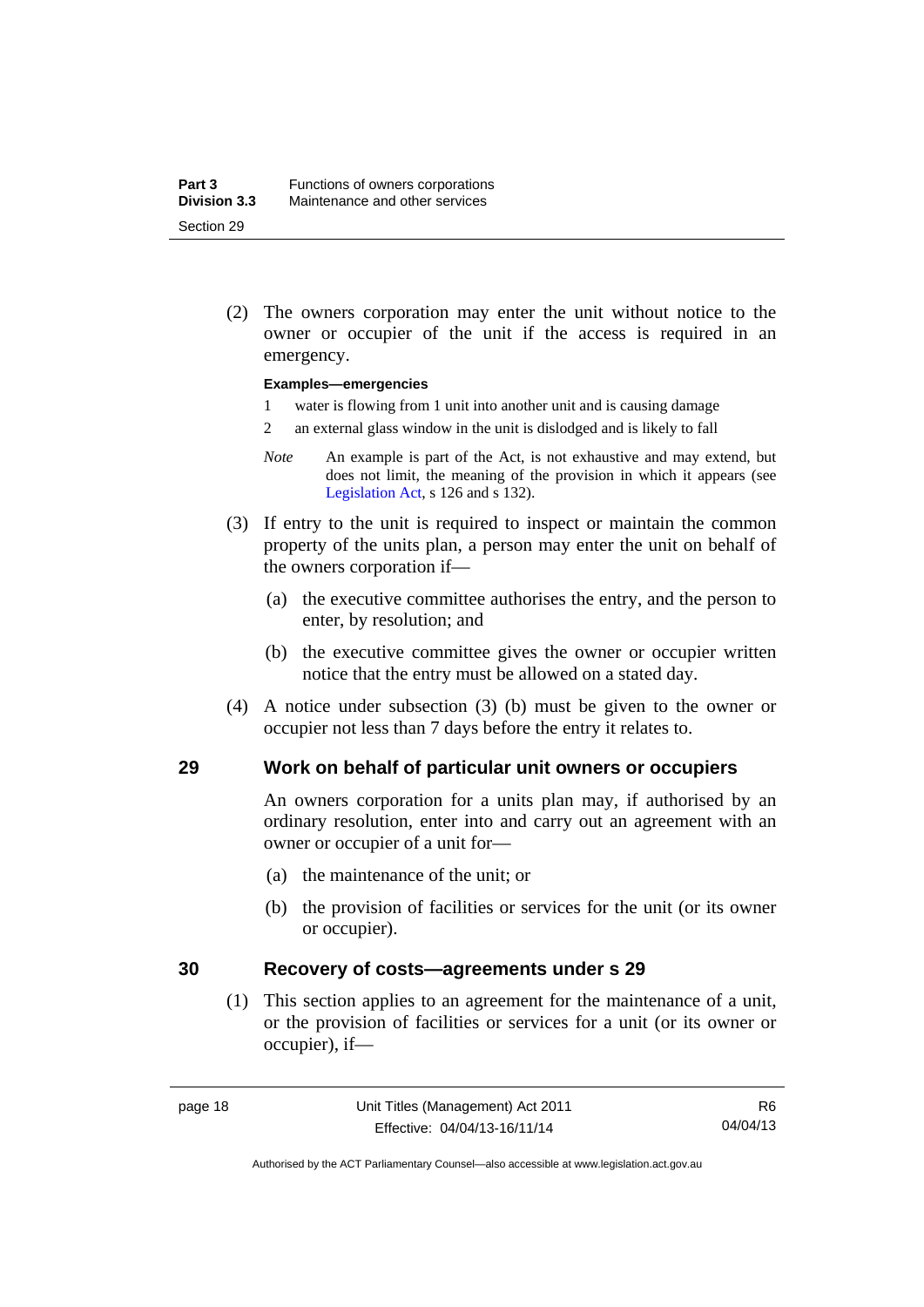- (a) the agreement is authorised under section 29; and
- (b) the owners corporation is not responsible for the maintenance, facilities or services under section 29.
- (2) The owners corporation may recover the cost of carrying out the agreement as a debt from the person with whom the agreement was entered.
- (3) If the agreement applies to a number of units, the amount recoverable for each unit is (unless the people with whom the agreement was entered agree in writing otherwise) as follows:

total unit entitlement of relevant units unit entitlement of the unit amount recoverable = total cost  $\times$ -

(4) In subsection (3):

*total cost* means the total cost of carrying out the agreement.

*total unit entitlement of relevant units* means the total unit entitlement of all units that the agreement applies to.

*Note Unit entitlement*—see the *[Unit Titles Act 2001](http://www.legislation.act.gov.au/a/2001-16)*, s 8.

<span id="page-30-0"></span>**31 Recovery of expenditure resulting from member or unit occupier's fault** 

- (1) This section applies if an owners corporation for a units plan has in carrying out its functions incurred an expense, or carried out work, that is necessary because of—
	- (a) a wilful or negligent act or omission of a member of the corporation, or an occupier of the member's unit; or
	- (b) a breach of its rules by a member of the corporation, or an occupier of the member's unit.
- (2) The amount spent or the cost of the work is recoverable by the owners corporation from the member as a debt.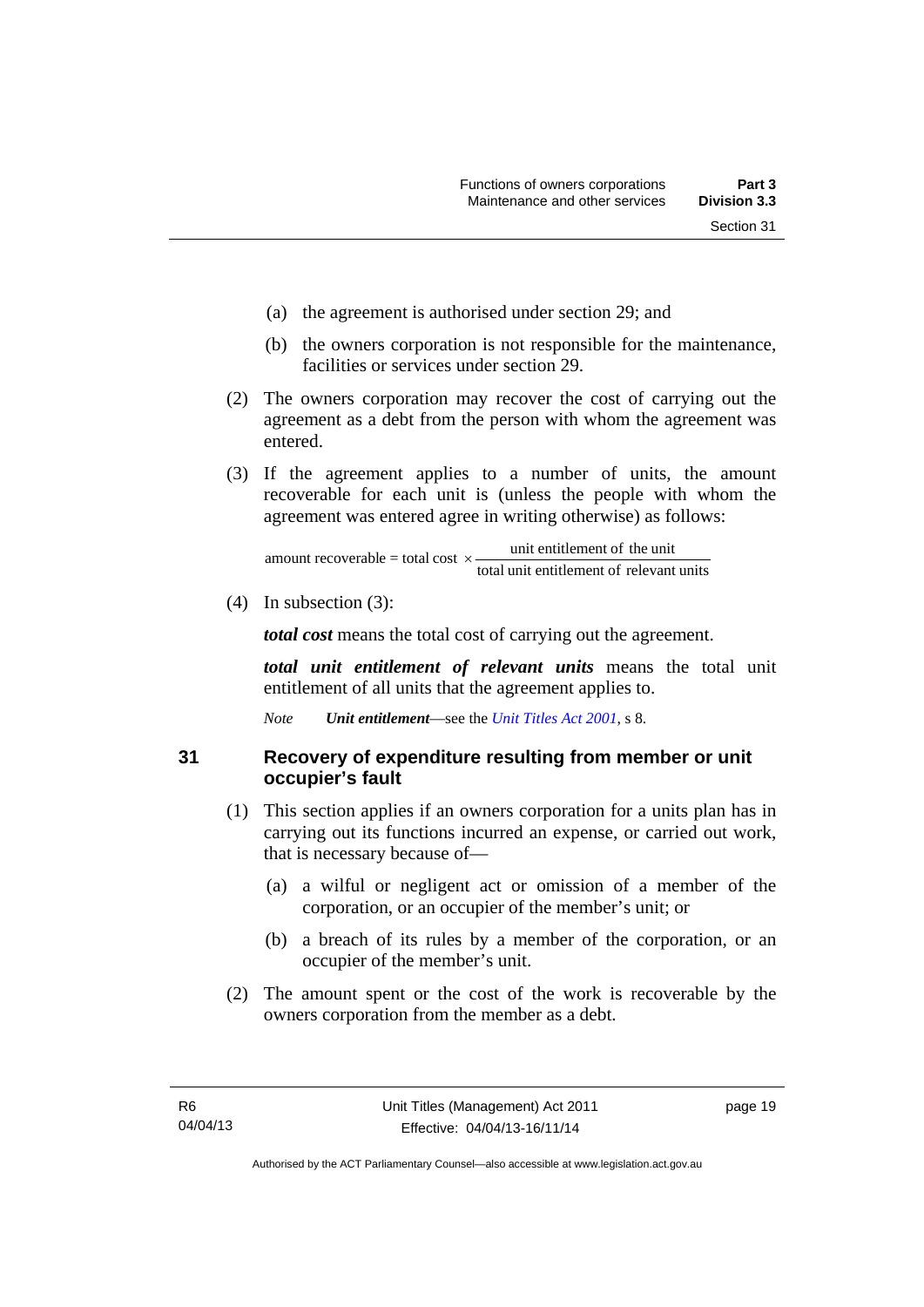- (3) If the owners corporation recovers an amount under subsection (2) from a member for an act, omission or breach of an occupier of the member's unit, the member may recover the amount from the occupier as a debt.
- (4) In this section:

*work*, carried out by an owners corporation, means maintenance or anything else the corporation is authorised under this Act to do.

### <span id="page-31-0"></span>**Division 3.4 Other matters**

#### <span id="page-31-1"></span>**32 Animals—owners corporation's consent**

- (1) A unit owner may keep an animal, or allow an animal to be kept, within the unit or the common property only with the consent of the owners corporation.
- (2) The owners corporation may give consent under this section with or without conditions.
- (3) However, the owners corporation's consent must not be unreasonably withheld.
	- *Note* An owner or occupier of a unit may apply to the ACAT to resolve a dispute with the owners corporation about keeping an animal, or allowing an animal to be kept (see s 126).
- (4) In this section:

*animal* includes—

- (a) an amphibian; and
- (b) a bird; and
- (c) a fish; and
- (d) a mammal (other than a human being); and
- (e) a reptile.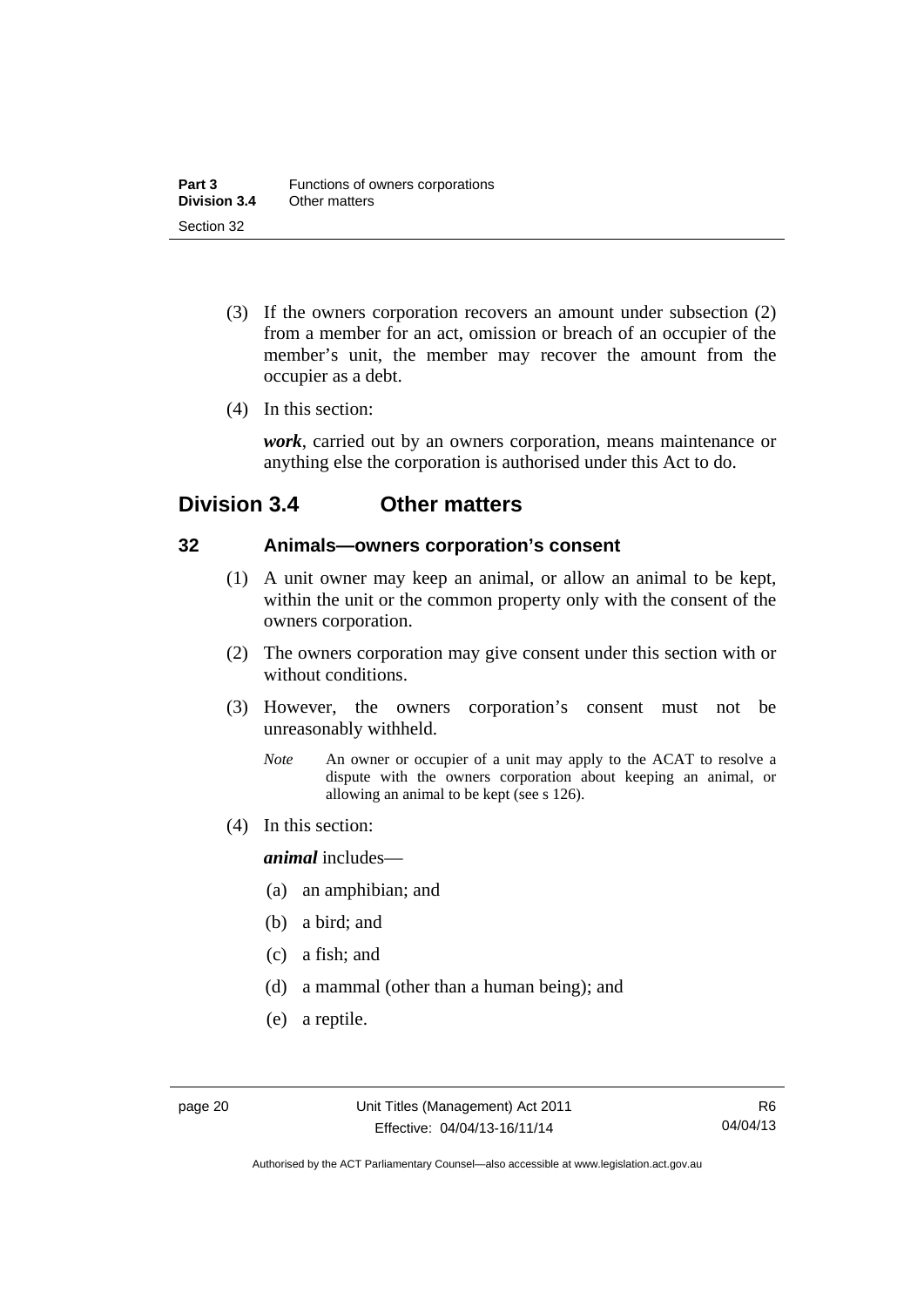#### <span id="page-32-0"></span>**33 Restriction on owners corporation during developer control period**

- (1) An owners corporation for a units plan must not, during the developer control period, do any of the following:
	- (a) enter into a contract unless—
		- (i) the contract is disclosed in each contract to sell a unit in the units plan; and
		- (ii) either—
			- (A) the contract is for a period not longer than 2 years; or
			- (B) the ACAT authorises the corporation entering into the contract in accordance with subsection (3);
		- *Note* This section also applies to the engagement of a manager or service contractor under div 4.2 or div 4.3.
	- (b) change the rules of the corporation;
	- (c) approve the keeping of an animal in a unit unless the right to keep an animal was reserved in each contract to sell a unit in the units plan.
- (2) A developer or, if an owners corporation is established for the units plan, the owners corporation may apply to the ACAT for the authority to enter a contract during the developer control period.
- (3) The ACAT may authorise the owners corporation entering into the contract if satisfied that the terms of the contract are reasonable in all the circumstances.
- (4) In making a decision under subsection (3), the ACAT—
	- (a) must take into account any matter prescribed by regulation; and
	- (b) may take into account any other thing it considers relevant.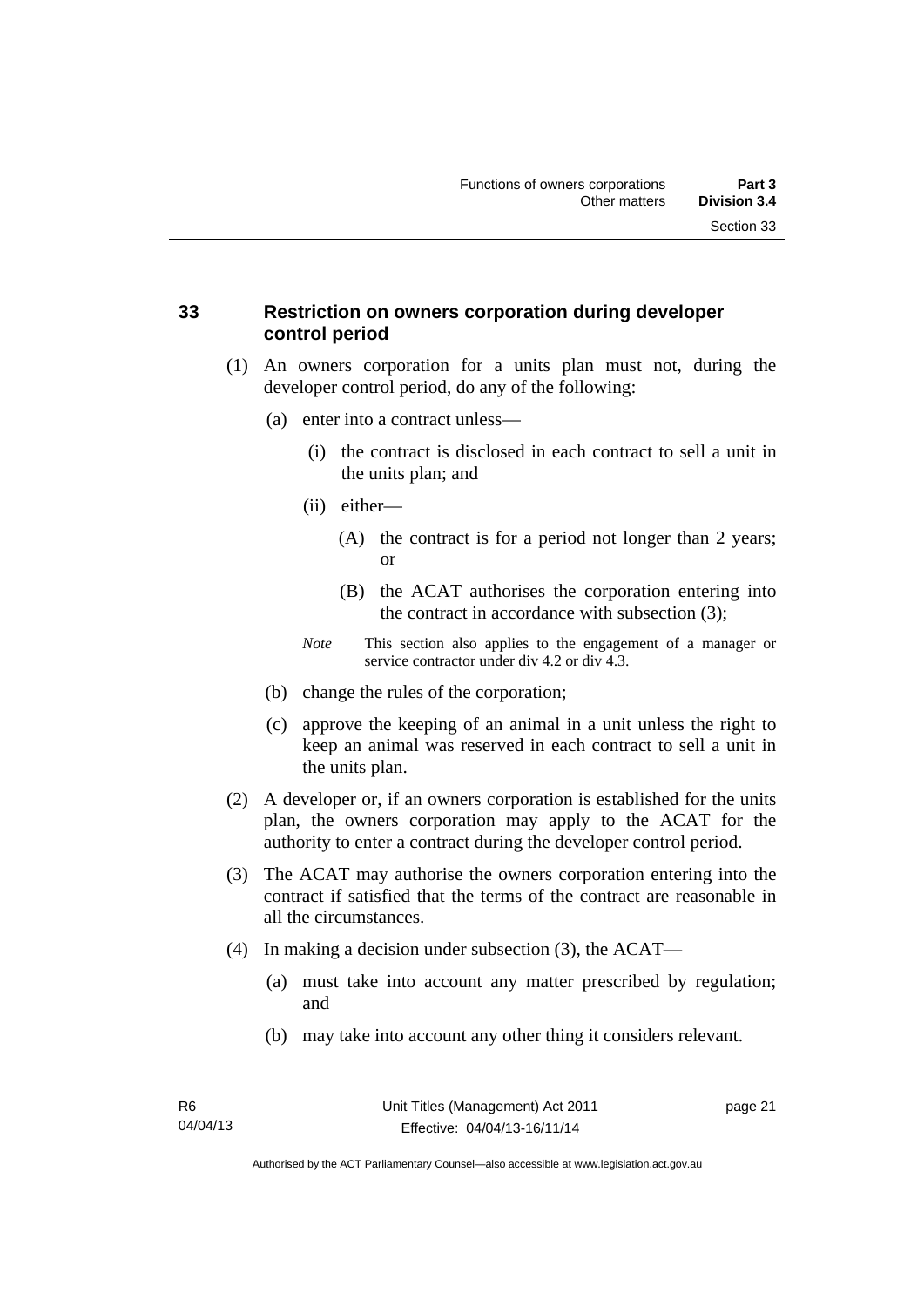#### **Examples—other things that may be relevant**

- 1 short and long-term economic benefits and disadvantages of the contract
- 2 the existence of a financing agreement related to the contract
- 3 environmental sustainability measures provided for by the contract
- *Note* An example is part of the Act, is not exhaustive and may extend, but does not limit, the meaning of the provision in which it appears (see [Legislation Act,](http://www.legislation.act.gov.au/a/2001-14) s 126 and s 132).

page 22 Unit Titles (Management) Act 2011 Effective: 04/04/13-16/11/14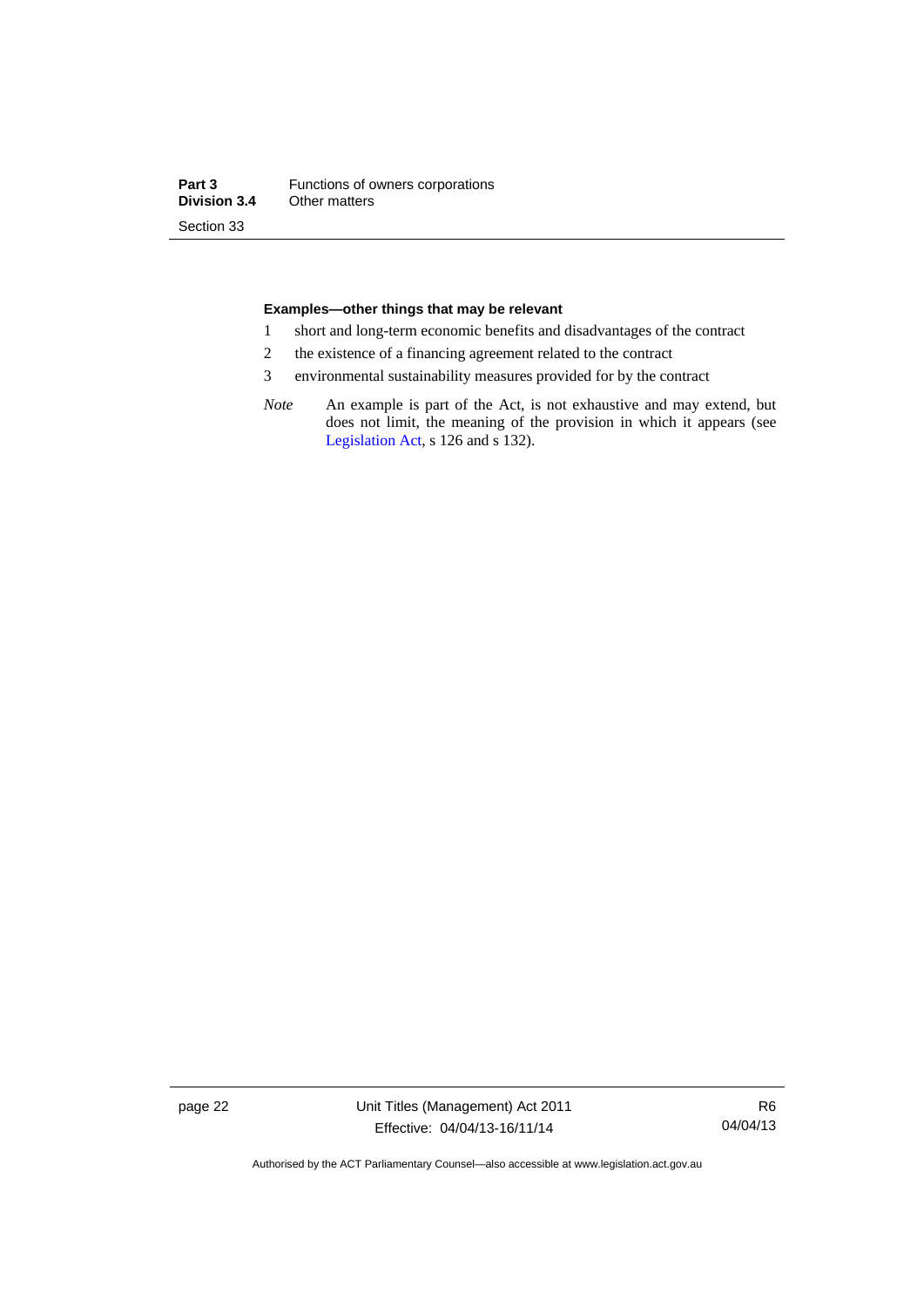## <span id="page-34-0"></span>**Part 4** People helping the owners **corporation exercise its functions**

### <span id="page-34-1"></span>**Division 4.1 Executive committees**

#### <span id="page-34-2"></span>**34 Executive committee—establishment**

On the establishment of an owners corporation, the executive committee of the corporation is established.

#### <span id="page-34-3"></span>**35 Executive committee—functions**

- (1) The executive committee of an owners corporation exercises the functions of the corporation.
- (2) Without limiting subsection (1), the executive committee's functions include the following:
	- (a) developing matters in relation to—
		- (i) the common property; and
		- (ii) the strategic affairs of the owners corporation;
	- (b) submitting matters developed under paragraph (a) to the owners corporation for consideration;
	- (c) monitoring the owners corporation's financial performance;
	- (d) approving the annual financial statements and budget for presentation to the owners corporation at the corporation's annual general meeting;
	- (e) supervising the treasurer, secretary, manager (if any) and communications officer (if any);
	- (f) carrying out the decisions of the owners corporation made at general meetings.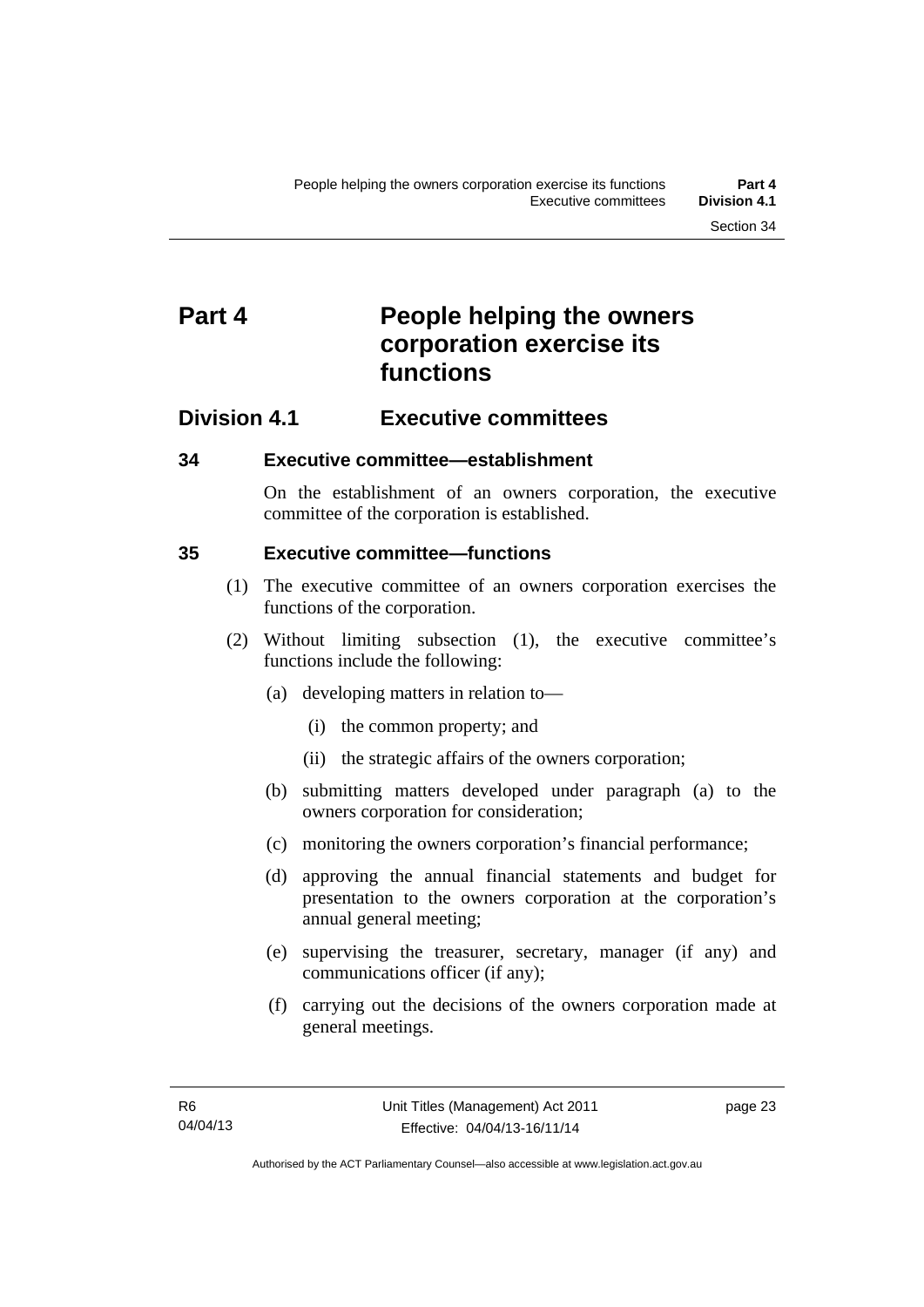- (3) The executive committee must exercise its functions—
	- (a) as the corporation directs by resolution at a general meeting; or
	- (b) in the absence of a resolution—as the committee considers appropriate.
	- *Note* The resolution required under s (3) (a) is an ordinary resolution, unless the Act provides that the resolution should be a special, unopposed or unanimous resolution—see sch 3, s 3.14 (Decision-making at general meetings).

#### <span id="page-35-0"></span>**36 Executive committee—what it must, may and cannot do**

The executive committee must act in accordance with schedule 2, part 2.1.

#### <span id="page-35-1"></span>**37 Executive committee—meetings**

Schedule 2, part 2.2 applies to executive committee meetings.

#### <span id="page-35-2"></span>**38 Executive committee—before the first annual general meeting**

- (1) Until the first annual general meeting of an owners corporation, the members of the executive committee are all the members of the corporation.
- (2) Until the first annual general meeting, the executive committee may exercise a function of the owners corporation only if authorised to do so by a special resolution.

#### <span id="page-35-3"></span>**39 Executive committee—at and from the first annual general meeting**

(1) This section applies to the executive committee of an owners corporation beginning at the corporation's first annual general meeting.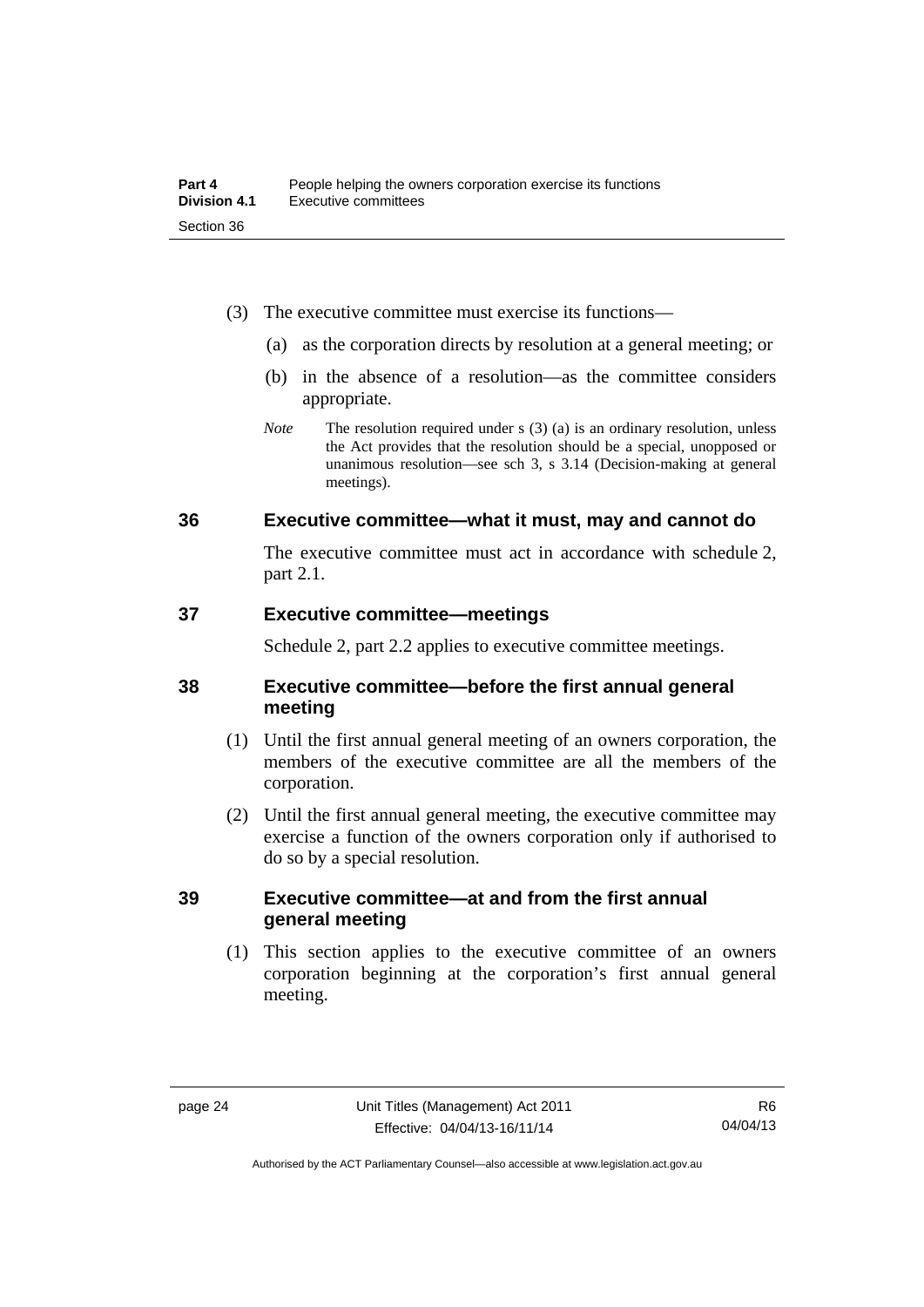- (2) The number of members of the executive committee (the *executive members*) is decided as follows:
	- (a) if there are only 1, 2 or 3 members of the owners corporation each member of the owners corporation is an executive member;
	- (b) if there are 4 or more members of the owners corporation—the members of the corporation must, at a general meeting, decide—
		- (i) by ordinary resolution to have 3 to 7 executive members; or
		- (ii) by special resolution to have 8 or more executive members.
- (3) If the number of members of the owners corporation is equal to or falls below the number of executive members as decided by the corporation, all the members of the corporation are executive members (even if not nominated or elected).
- (4) The executive members—
	- (a) are elected (if necessary) by ordinary resolution at each annual general meeting; and
	- (b) hold office until the earlier of—
		- (i) the next annual general meeting; and
		- (ii) the executive member ceasing to be a member of the owners corporation.
- (5) An executive member (the *removed member*) of an owners corporation may be removed by the ordinary resolution that elects another member of the corporation to replace the removed member until the next annual general meeting.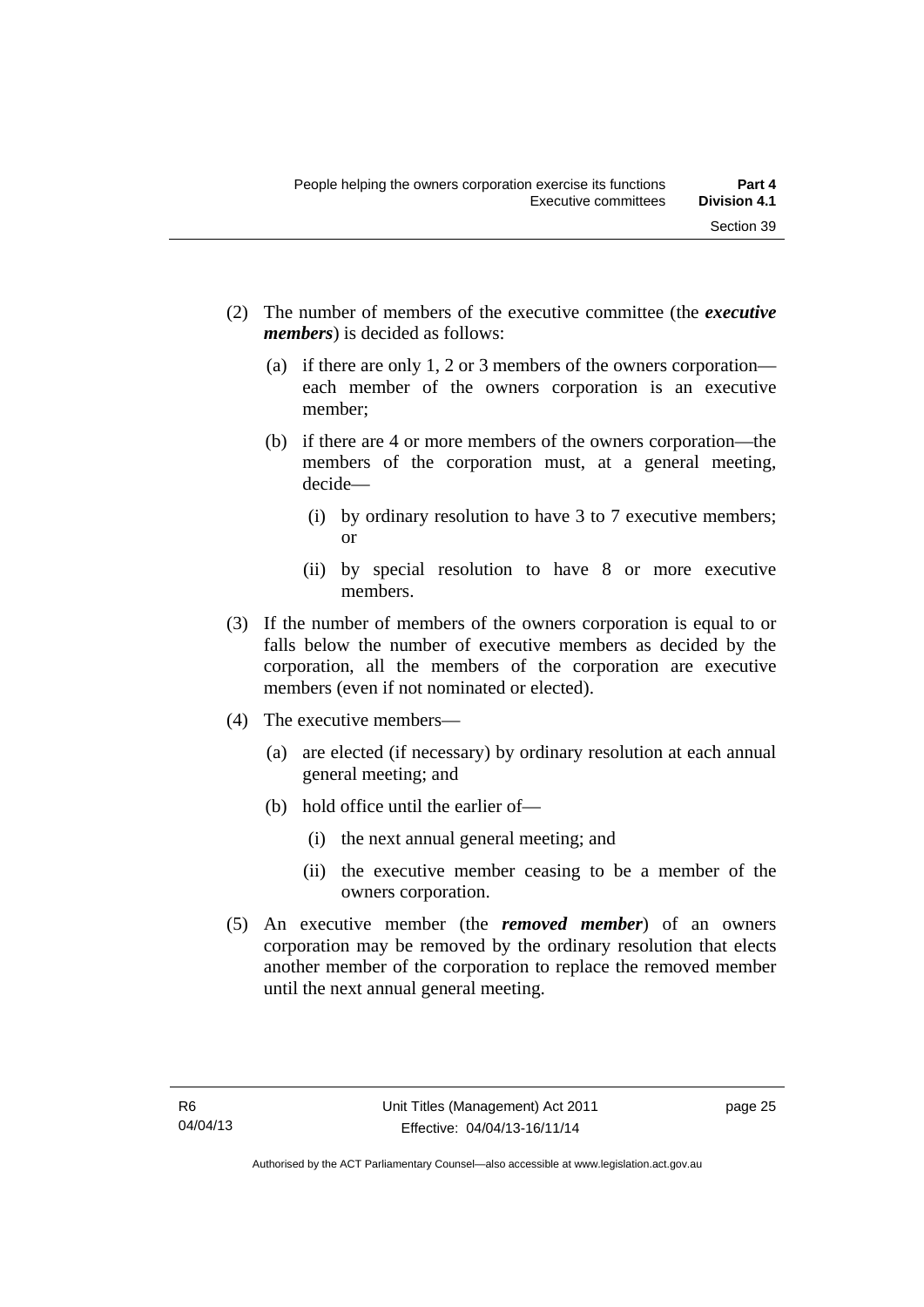(6) The executive committee of an owners corporation may appoint a member of the corporation to fill a casual vacancy on the committee until the next annual general meeting.

#### **40 Executive committee—office-holders**

- (1) The executive committee must elect—
	- (a) a chairperson; and
	- (b) a secretary; and
	- (c) a treasurer.
- (2) The committee may elect a person to 2 or more positions.

#### **41 Executive committee—chairperson's functions**

The functions of the chairperson are—

- (a) to chair general meetings of the owners corporation and meetings of the executive committee; and
- (b) to set the agenda for general meetings and executive meetings, in consultation with the secretary and owners corporation manager (if any); and
- (c) to talk to the secretary, treasurer and manager (if any) about the exercise of their functions.

#### **42 Executive committee—secretary's functions**

The functions of the secretary are—

- (a) on behalf of the executive committee—
	- (i) to give notice of meetings of the executive committee and general meetings; and
	- (ii) to prepare and send out to executive members minutes of executive meetings; and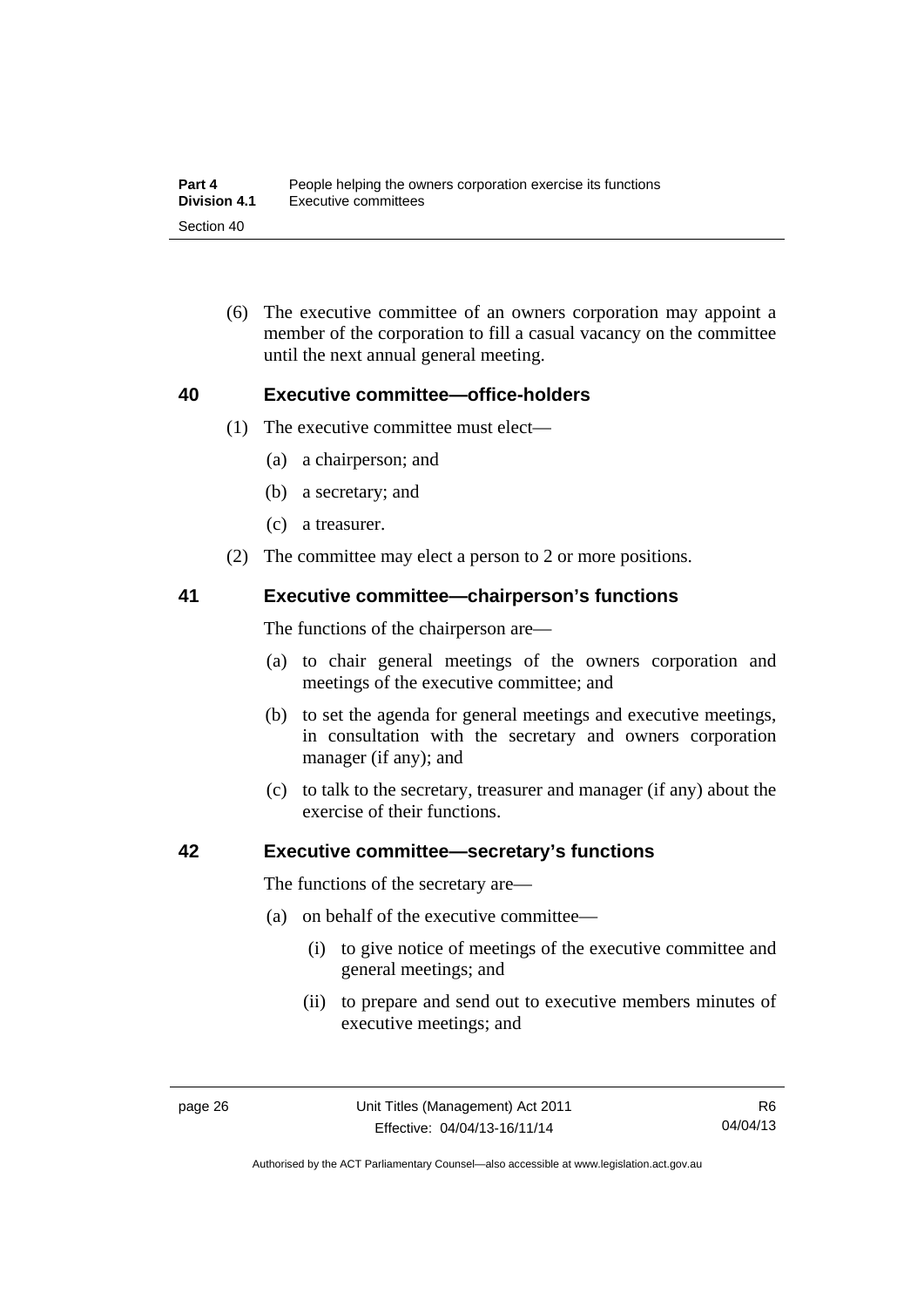- (iii) to prepare and send out to members of the owners corporation minutes of general meetings; and
- (iv) to keep the records of the owners corporation, other than the records mentioned in schedule 2, section 2.1 (1) (f) (which are financial records); and
- (b) on behalf of the executive committee, and the owners corporation, to give notices under the Act; and
- (c) on behalf of the owners corporation—
	- (i) to give certificates required under the Act; and
	- (ii) to prepare and answer correspondence; and
- (d) to give any other administrative support to the executive committee or owners corporation.

### **43 Executive committee—treasurer's functions**

The functions of the treasurer are—

- (a) on behalf of the owners corporation, to give to each unit owner notice of—
	- (i) a determination of general fund contributions under section 78 (1); and
	- (ii) a determination of sinking fund contributions under section 89 (1); and
- (b) on behalf of the owners corporation—
	- (i) to pay all amounts the corporation receives into the corporation's account in accordance with section 68 (1) (b); or
	- (ii) if the owners corporation is exempt from section  $68$  (1) to receive, acknowledge receipt of, and account for amounts paid to the corporation; and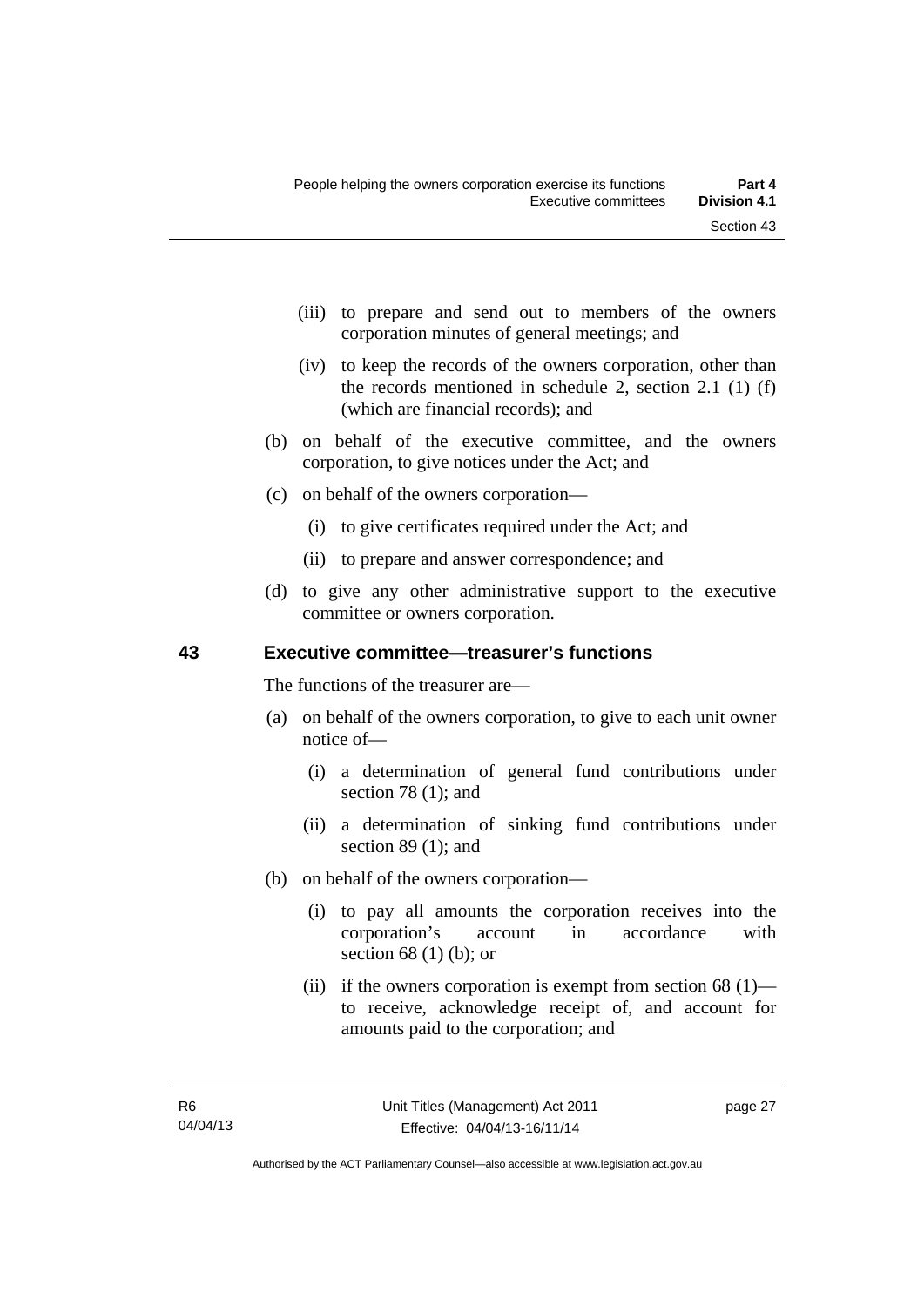- *Note* An owners corporation for a units plan with only 2 or 3 units may, by unopposed resolution, exempt itself from s 68 (1) (see s 68 (2)).
- (c) on behalf of the owners corporation, to pay amounts the corporation spends out of the corporation's account, in accordance with section 68 (1) (c), as authorised by the executive committee; and
- (d) on behalf of the executive committee, to keep the records (the *records*) mentioned in schedule 2, section 2.1 (1) (f); and
- (e) if the owners corporation requires the records to be audited—to arrange for the records to be audited by a qualified auditor; and
- (f) to give financial reports to meetings of the executive committee to allow the committee to monitor the financial performance of the owners corporation; and
- (g) to prepare and certify the annual financial statements mentioned in schedule 2, section 2.2 (1).

#### **44 Executive committee—delegation**

- (1) An executive committee may delegate its functions to 1 or more executive members.
	- *Note* A function that has been delegated by the executive committee may, despite the delegation, be exercised by the committee (see [Legislation](http://www.legislation.act.gov.au/a/2001-14)  [Act](http://www.legislation.act.gov.au/a/2001-14), s 240). For the making of delegations and the exercise of delegated functions generally, see the [Legislation Act,](http://www.legislation.act.gov.au/a/2001-14) pt 19.4.
- (2) An owners corporation may, by ordinary resolution, impose conditions or restrictions on its executive committee's powers of delegation.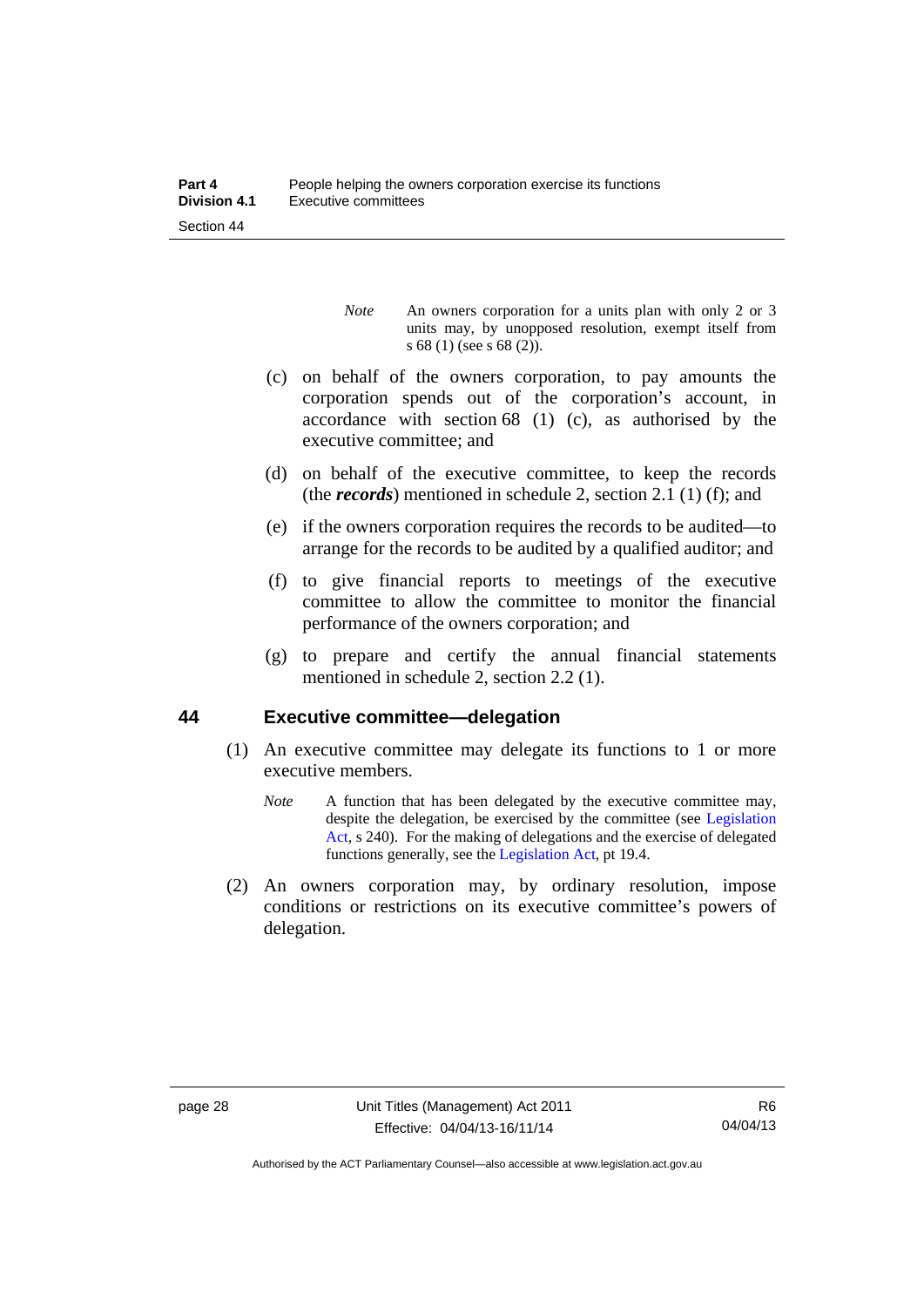#### **45 Executive committee—contractors and employees**

- (1) An executive committee of an owners corporation may engage or employ people on the terms it considers appropriate to help in the exercise of the corporation's functions.
	- *Note* An owners corporation may engage a manager (see div 4.2) and service contractors (see div 4.3).
- (2) However, the executive committee may only engage a person under this section—
	- (a) on a short-term basis; or
	- (b) for functions other than those for which a manager or service contractor would usually be engaged to undertake.
- (3) An owners corporation may, by ordinary resolution, impose conditions or limitations on its executive committee's power to engage or employ people.

#### **46 Executive members—code of conduct**

An executive member must comply with the code of conduct set out in schedule 1, part 1.1.

## **47 Executive members—protection from liability**

- (1) An executive member is not civilly liable for conduct engaged in honestly and without recklessness—
	- (a) in the exercise of a function under this Act; or
	- (b) in the reasonable belief that the conduct was in the exercise of a function under this Act.
- (2) Any civil liability that would, apart from this section, attach to the executive committee attaches instead to the owners corporation.
- (3) In this section:

*conduct* means an act or omission to do an act.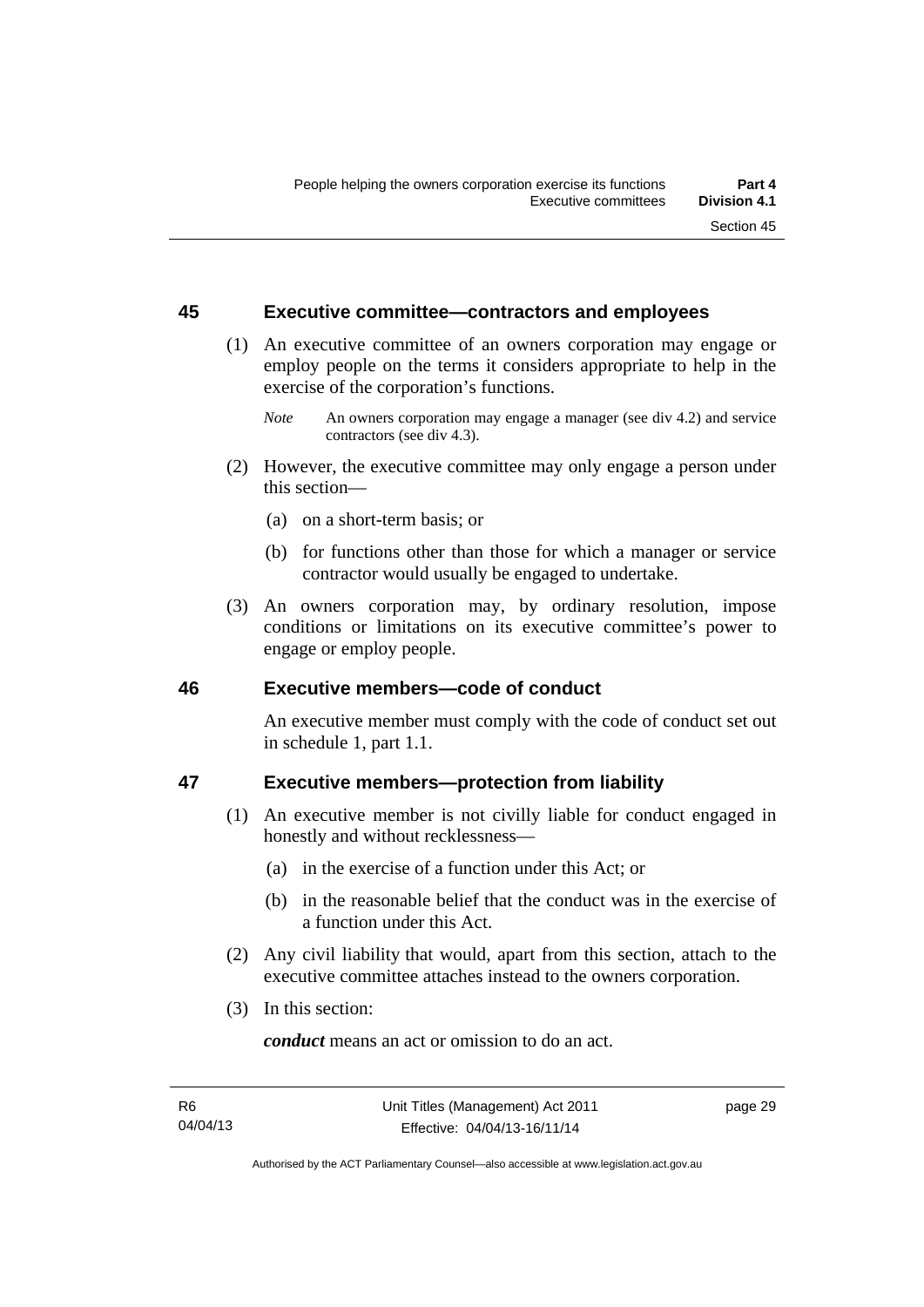#### **48 Executive committee—validity of acts**

An act done honestly by an executive committee is not invalid only because there was a defect or irregularity in or in relation to the member's election or appointment.

## **Division 4.2 Managers**

## **49 Definitions—div 4.2**

In this division:

*management contract* means a contract to provide management services to an owners corporation.

*management services* means services provided by a manager in exercising the manager's functions.

*manager* means a person—

- (a) contracted under section 50; or
- (b) with whom an owners corporation has a management contract.

#### **50 Manager—contract**

- (1) An owners corporation for a units plan may, by ordinary resolution, enter into a management contract with any of the following:
	- (a) a person holding a licence as a real estate agent under the *[Agents Act 2003](http://www.legislation.act.gov.au/a/2003-20)*;
		- *Note* The commissioner for fair trading may issue a conditional real estate licence to a person who acts, or intends to act, only as the manager of an owners corporation (see *[Agents Act 2003](http://www.legislation.act.gov.au/a/2003-20)*, s 34).
	- (b) a member of the corporation;
	- (c) someone else who is not a manager of another owners corporation, and whose income as manager of the corporation will not be the person's primary source of income.

Authorised by the ACT Parliamentary Counsel—also accessible at www.legislation.act.gov.au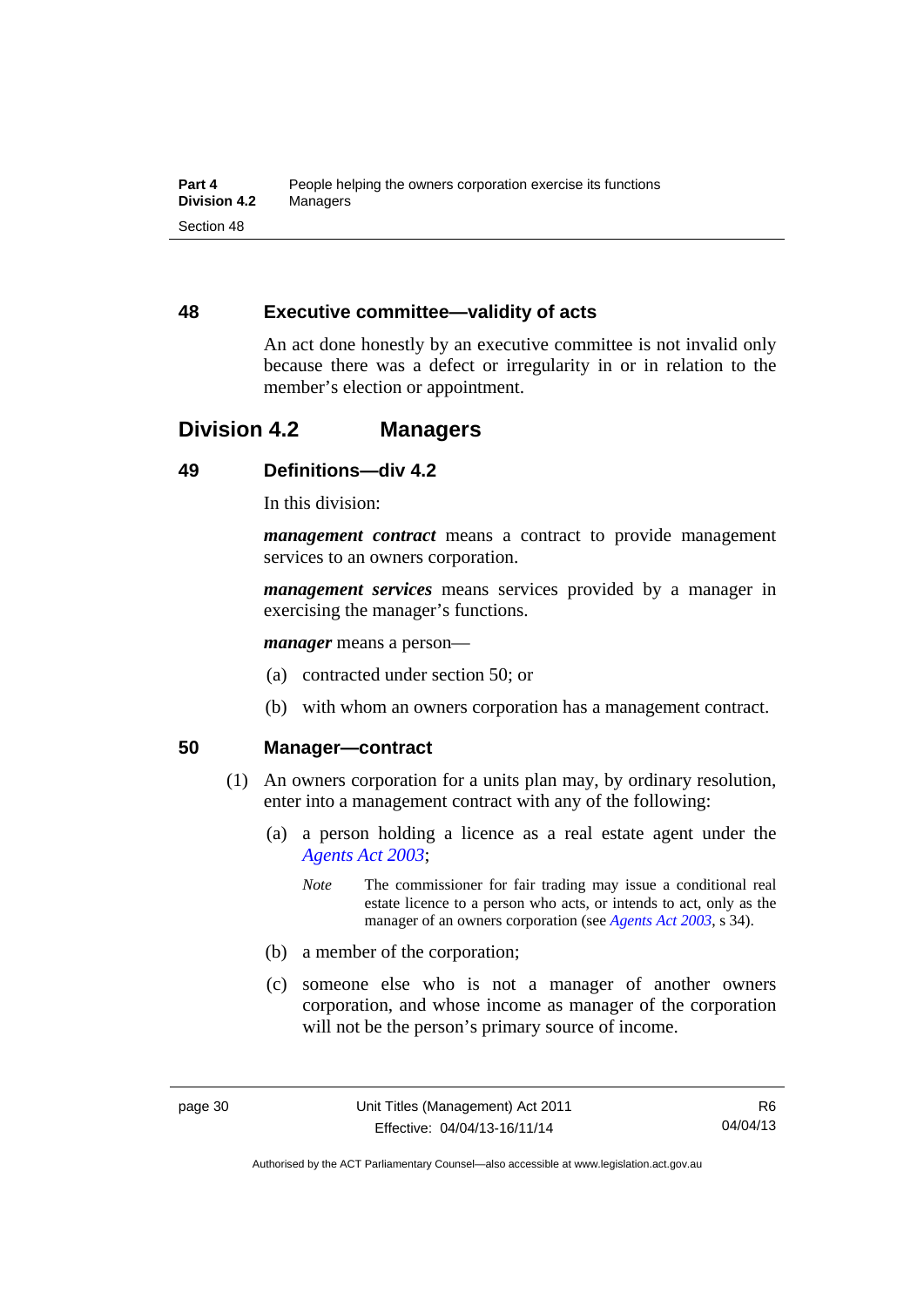- (2) The management contract—
	- (a) must state—
		- (i) the remuneration of the manager; and
		- (ii) the functions of the owners corporation that the manager is to exercise; and
	- (b) may include other conditions agreed between the owners corporation and the manager.
- (3) Without limiting subsection (1), an owners corporation enters into a management contract if the corporation engages a person to carry out management services.

#### **51 Manager not to be contracted for longer than 3 years**

- (1) An owners corporation must not enter into a management contract with a manager for longer than 3 years (including any period for which the contract may be renewed or extended).
- (2) If an owners corporation enters into a management contract for longer than 3 years, the contract is taken, for all purposes, to be a contract for 3 years.

#### **52 Manager—functions**

A manager has—

- (a) the functions stated in the manager's contract; and
- (b) any other function delegated to the manager under section 58.

#### **53 Manager—transfer**

(1) A manager's rights under a management contract may be transferred only if the transfer is approved by the owners corporation by ordinary resolution.

page 31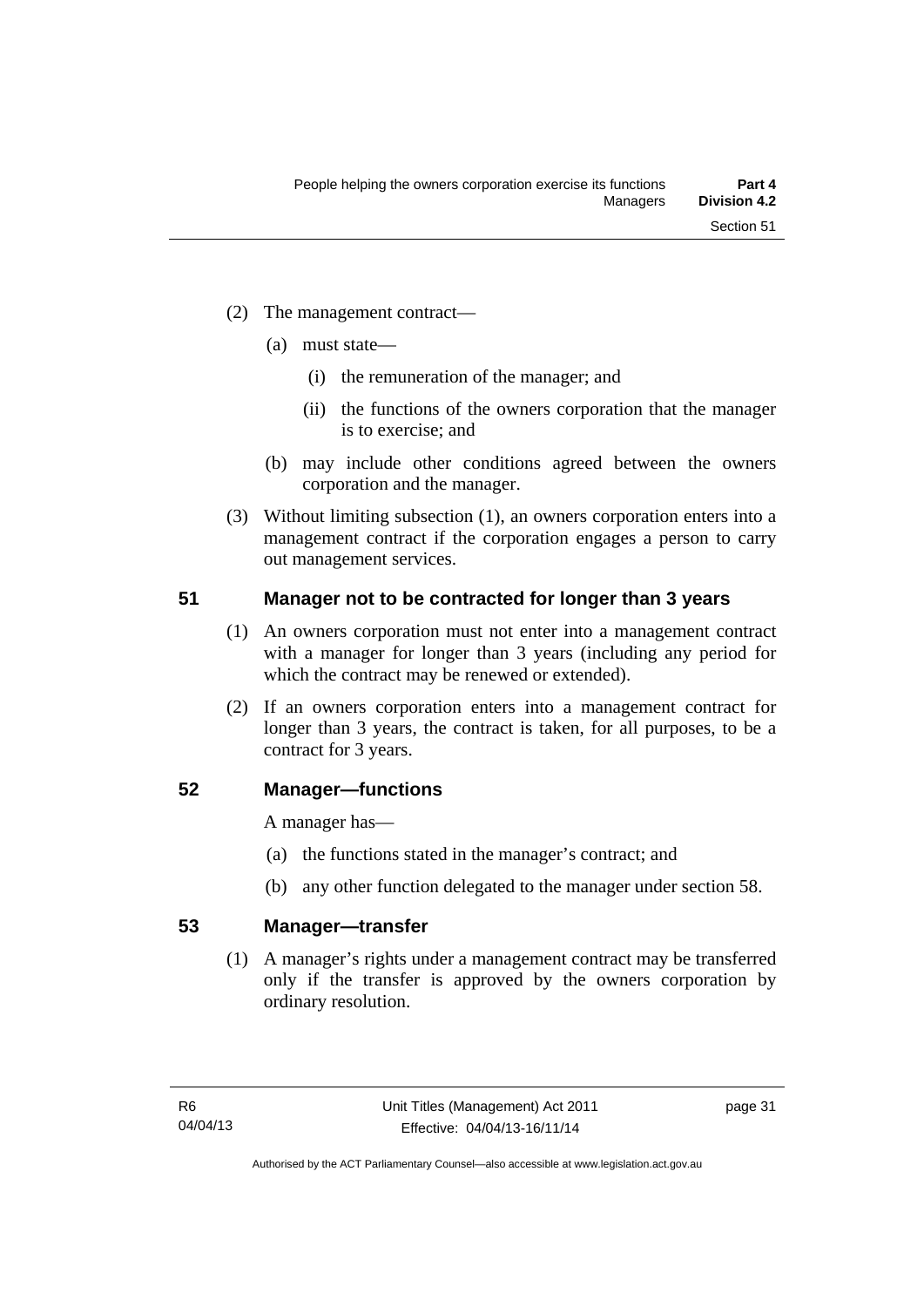- (2) In deciding whether to approve the proposed transfer, the owners corporation may consider the following:
	- (a) the character of the proposed transferee and associates of the proposed transferee;
	- (b) the proposed transferee's financial standing;
	- (c) the terms of the proposed transfer;
	- (d) the competence, qualifications and experience of the proposed transferee and associates of the proposed transferee;
	- (e) whether the proposed transferee or associates of the proposed transferee have received, or are likely to receive, training in relation to the manager's functions;
	- (f) anything else relevant to the management contract.
- (3) The owners corporation must decide whether to approve a proposed transfer not later than 30 days after the day the corporation is asked in writing to approve the transfer.
- (4) However, the owners corporation must not—
	- (a) unreasonably withhold the approval to transfer; or
	- (b) require or receive a fee or other consideration for approving the transfer, other than reimbursement of legal or administrative expenses reasonably incurred by the corporation for the approval.
- (5) If the owners corporation has not decided whether to approve a proposed transfer within the period mentioned in subsection (3), the corporation is taken to have approved the transfer.
- (6) In this section:

#### *associates of the proposed transferee means*—

 (a) if the proposed transferee is a corporation—the corporation's directors, substantial shareholders and principal staff; or

Authorised by the ACT Parliamentary Counsel—also accessible at www.legislation.act.gov.au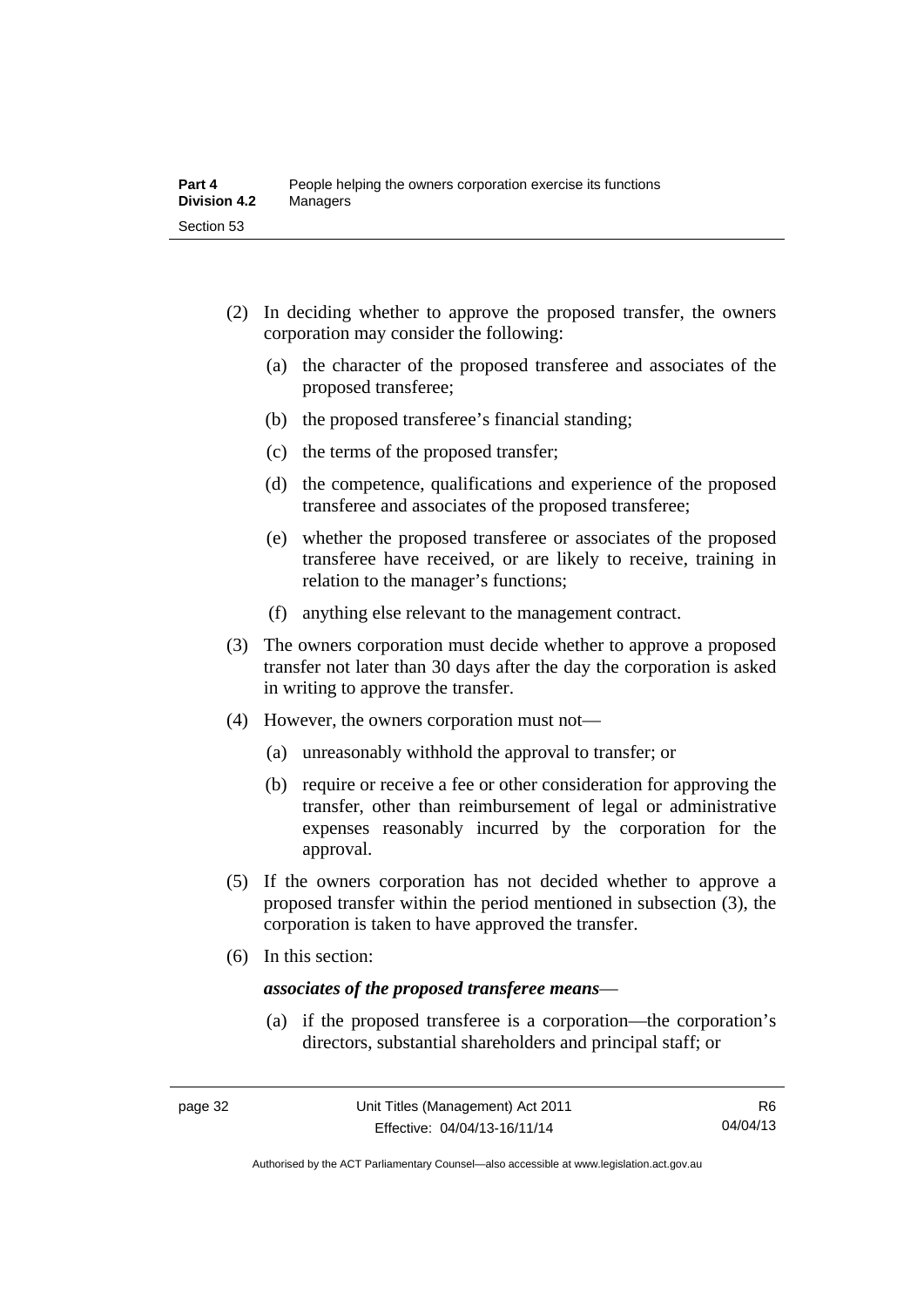(b) if the proposed transferee is a partnership or is in partnership the partners and principal staff of the partnership.

#### **54 Manager—ending contract**

- (1) The owners corporation may end a management contract—
	- (a) for a remedial breach if notice has been given under section 55; or
	- (b) for misbehaviour; or
	- (c) if the manager is an individual—if the individual—
		- (i) becomes bankrupt or personally insolvent; or
		- (ii) is convicted in the ACT of an offence punishable by imprisonment for at least 1 year; or
		- (iii) is convicted outside the ACT, in Australia or elsewhere, of an offence that, if it had been committed in the ACT, would be punishable by imprisonment for at least 1 year; or
	- (d) if the manager is a corporation—if the corporation becomes insolvent.
- (2) However, before ending a management contract under subsection  $(1)$   $(c)$   $(ii)$  or  $(iii)$ , the owners corporation must be satisfied that the conviction affects the manager's suitability to exercise the manager's functions.
- (3) The owners corporation must end a management contract—
	- (a) if the manager is absent, other than on approved leave, for 14 consecutive days or for 28 days in any 12-month period; or
	- (b) for physical or mental incapacity, if the incapacity substantially affects the exercise of the manager's functions.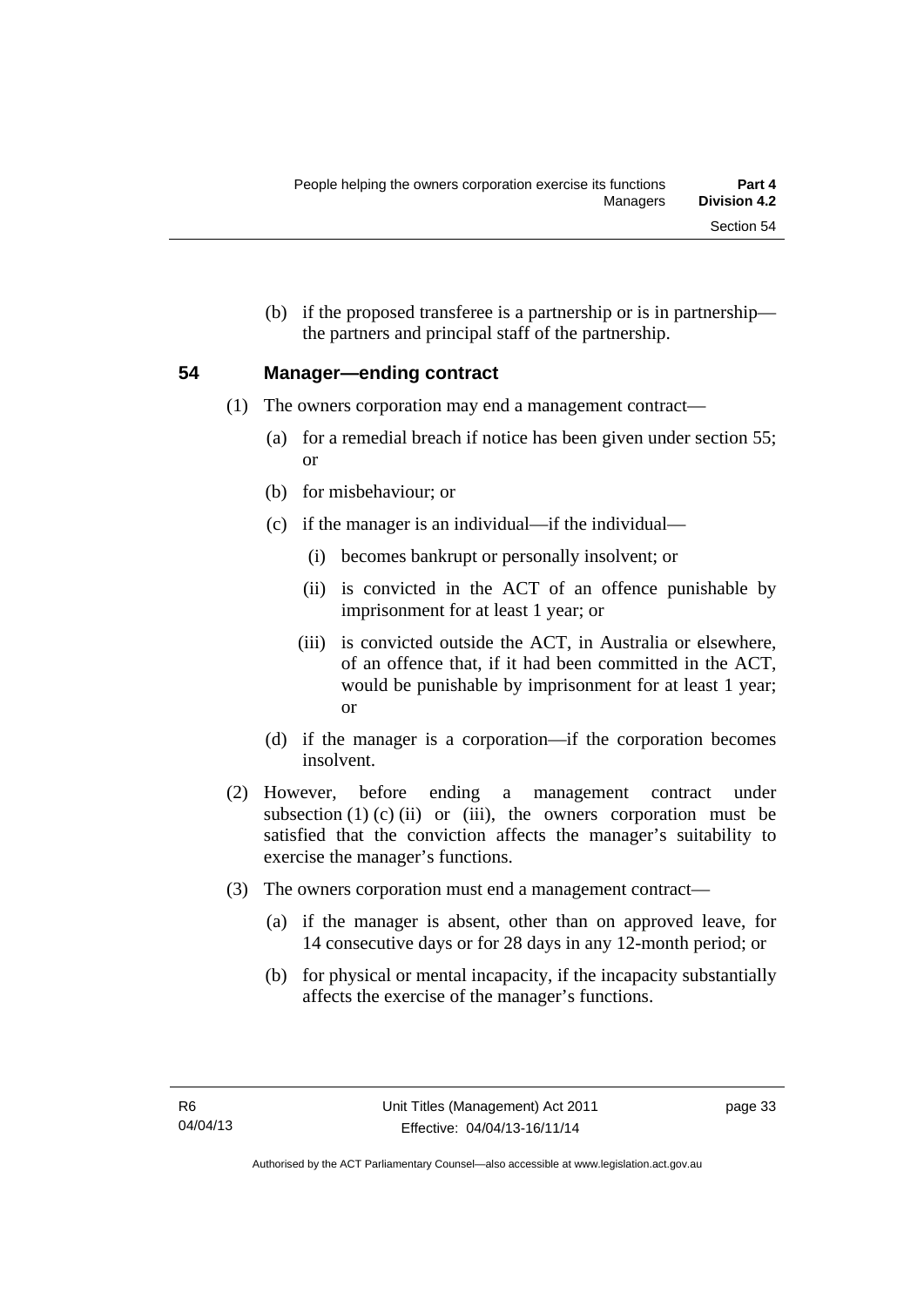(4) In this section:

*insolvent—*a corporation is taken to be *insolvent* if the corporation—

- (a) is being wound up; or
- (b) has had a receiver or other controller appointed; or
- (c) has entered into a deed of company arrangement with its creditors; or
- (d) is otherwise under external administration under the [Corporations Act,](http://www.comlaw.gov.au/Series/C2004A00818) chapter 5.

*remedial breach* means a remedial breach under section 55.

#### **55 Manager—remedial breaches**

- (1) A manager commits a remedial breach if the manager—
	- (a) fails to exercise the manager's functions; or
	- (b) contravenes the manager's code of conduct; or

*Note* See sch 1, pt 1.2 for manager's code of conduct.

- (c) while exercising the manager's functions, is grossly negligent or engages in misconduct.
- (2) If the owner's corporation believes on reasonable grounds that a manager has committed a remedial breach, the corporation may give the manager written notice stating—
	- (a) that the corporation believes the manager has committed a remedial breach; and
	- (b) details of the remedial breach committed, sufficient to allow the manager to identify—
		- (i) the function the manager failed to exercise; or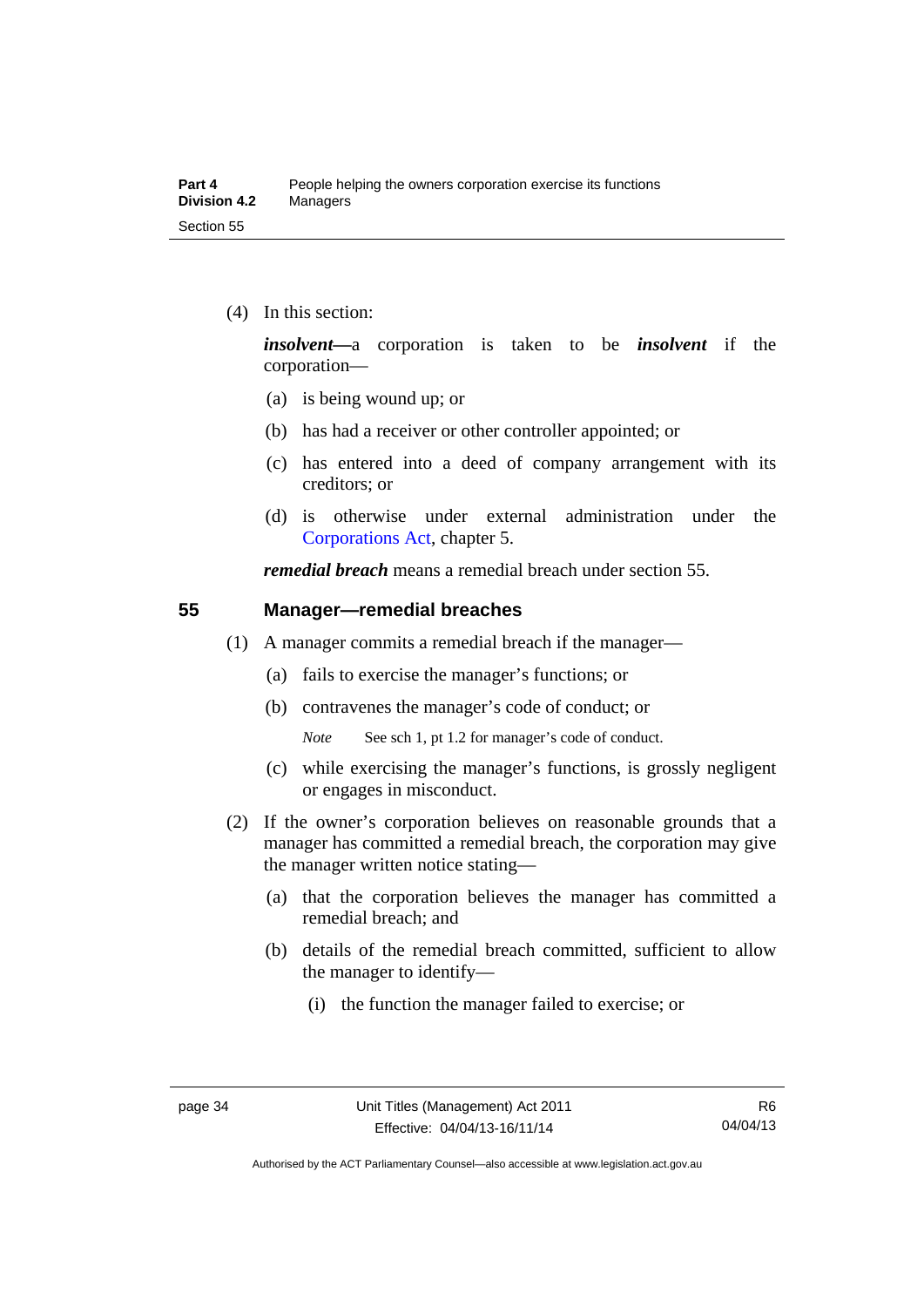- (ii) the provision of the manager's code of conduct the corporation reasonably believes the manager contravened; or
- (iii) the gross negligence or misconduct; and
- (c) that the manager must, within 14 days after the day the notice is given to the manager—
	- (i) give the corporation a written representation explaining why the manager's actions do not amount to a remedial breach; or
	- (ii) remedy the breach; and
- (d) that the owners corporation may end the manager's contract if—
	- (i) the manager does not comply with the notice; or
	- (ii) if the manager gives a written representation explaining why the manager's actions do not amount to a remedial breach—the corporation does not accept the manager's representation.

#### **56 Manager—code of conduct**

A manager must comply with the code of conduct set out in schedule 1, part 1.2.

#### **57 Manager—public liability insurance**

- (1) A manager must take out and maintain public liability insurance in relation to all of the following events happening because of any act or omission in the management of the owners corporation by the manager:
	- (a) death, bodily injury or illness to anyone;
	- (b) loss of, or damage to, the property of anyone.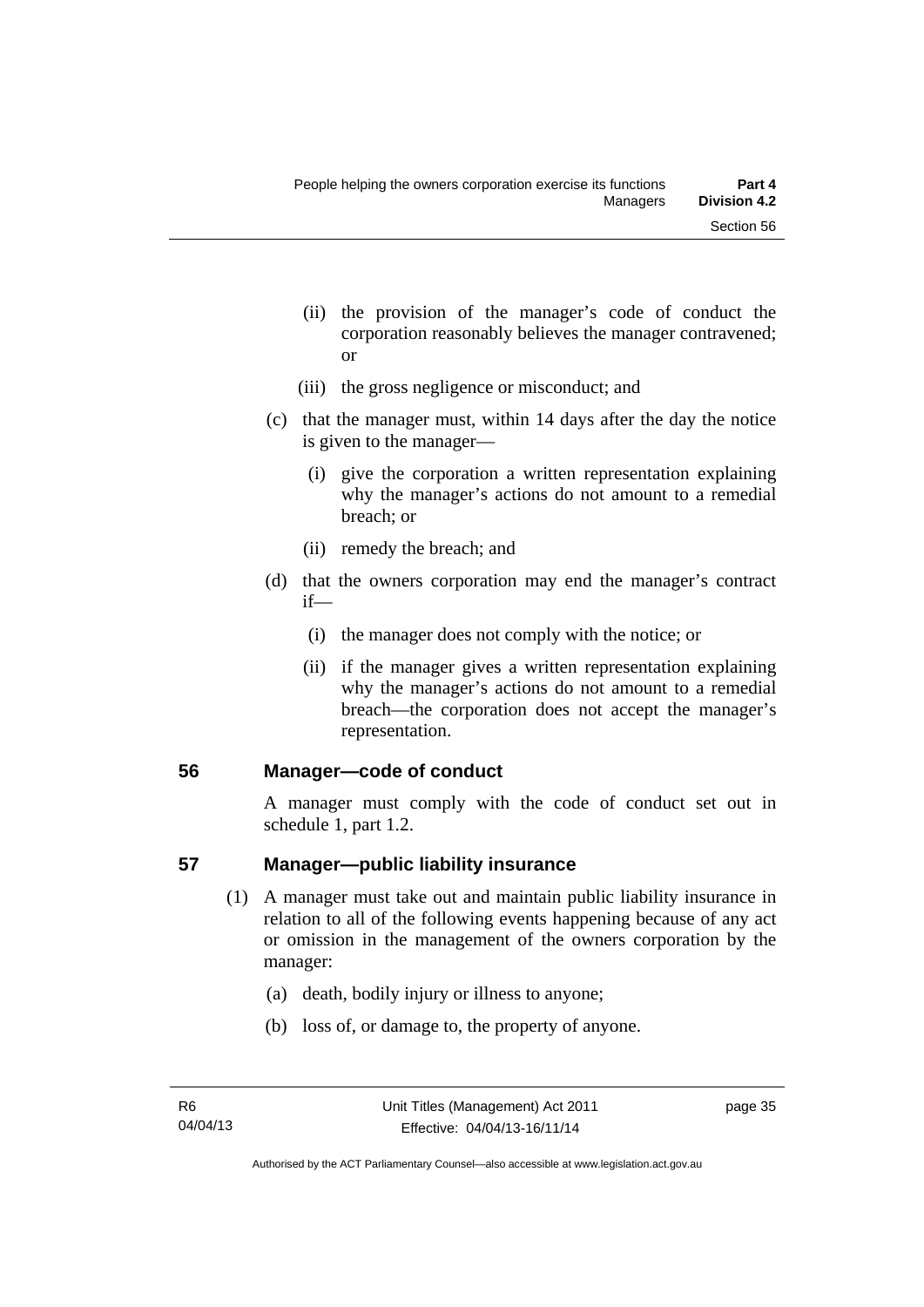- (2) Public liability insurance under this section must be for a total amount of liability of at least the amount prescribed by regulation.
- (3) A manager engaged to manage 2 or more owners corporations may take out and maintain a single insurance policy for this section only if—
	- (a) the manager's insurer has been told that the manager manages 2 or more owners corporations; and
	- (b) the insurance policy covers the risk in relation to each owners corporation managed by the manager.

#### **58 Manager—delegated functions**

- (1) The owners corporation may, in writing given to the manager, delegate to the manager any of its functions under this Act or another territory law.
- (2) The executive committee may, in writing given to the manager, delegate to the manager any of its functions under this Act or another territory law.
	- *Note* A function that has been delegated by the owners corporation or executive committee (a *delegator*) may, despite the delegation, be exercised by the delegator (see [Legislation Act,](http://www.legislation.act.gov.au/a/2001-14) s 240). For the making of delegations and the exercise of delegated functions generally, see the [Legislation Act,](http://www.legislation.act.gov.au/a/2001-14) pt 19.4.

## **Division 4.3 Service contractors**

#### **59 Definitions—div 4.3**

In this division:

*service contract* means a contract to provide service contractor services to an owners corporation.

*service contractor* means a person—

(a) contracted under section 60; or

Authorised by the ACT Parliamentary Counsel—also accessible at www.legislation.act.gov.au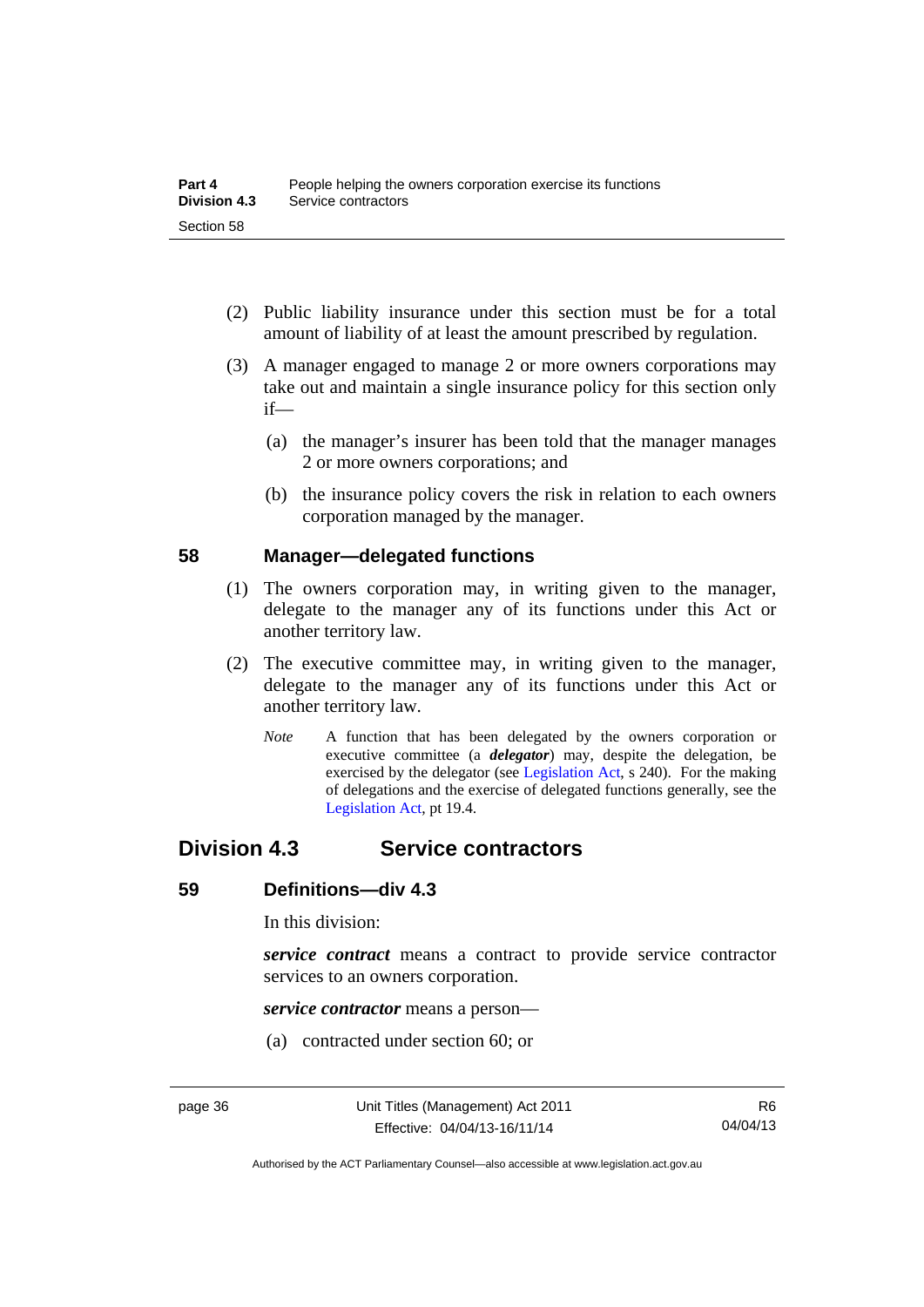(b) with whom an owners corporation has a service contract.

*service contractor services* means services provided by a service contractor in exercising the contractor's functions.

#### **60 Service contractor—contract**

(1) An owners corporation for a units plan may, by ordinary resolution, enter into a service contract with a person.

*Note* Pt 9 provides for the protection of financiers of service contracts.

- (2) Without limiting subsection (1), an owners corporation enters into a service contract if the corporation engages a person to carry out service contractor services.
- (3) However, the owners corporation must not enter into a service contract for a period longer than 3 years (including any period for which the contract may be renewed or extended) unless the contract is authorised by special resolution and made after the end of the developer control period for the units plan.
- (4) A service contract entered into in breach of subsection (3) is void.
- (5) In this section:

*units plan* includes part of a units plan.

#### **61 Service contractor not to be contracted for longer than 25 years**

- (1) An owners corporation must not enter into a service contract with a service contractor for longer than 25 years.
- (2) If an owners corporation enters into a service contract with a service contractor for longer than 25 years, the contract is taken, for all purposes, to be a contract for 25 years.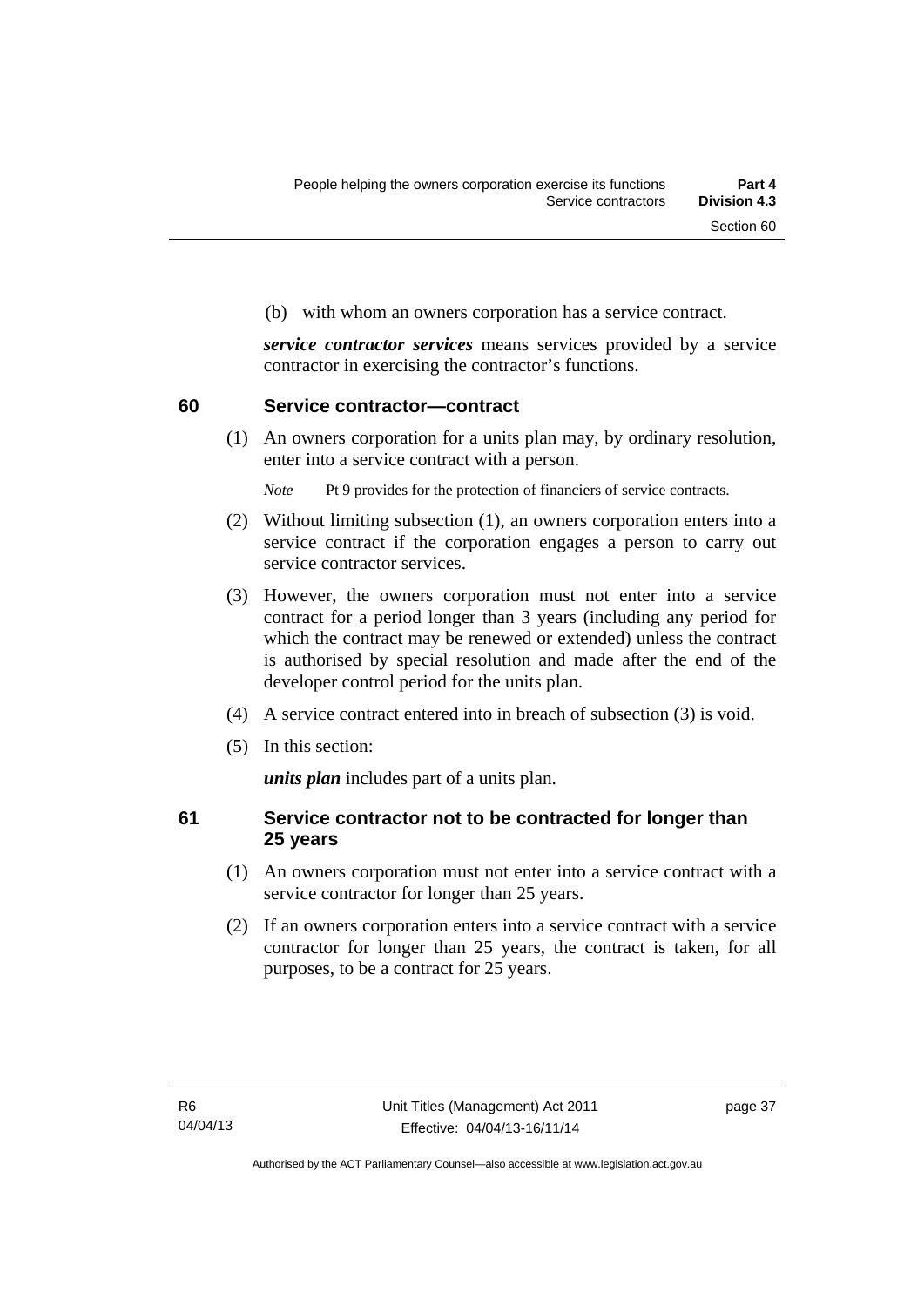#### **62 Service contractor—functions**

- (1) A service contractor for an owners corporation helps the corporation to exercise 1 or more of the following functions in relation to the common property of the units plan:
	- (a) managing the common property;
	- (b) supervising use of the common property;
	- (c) maintaining and repairing the common property.
- (2) In this section:

*common property* includes part of the common property.

#### **63 Service contractor—transfer**

- (1) A service contractor's rights under a service contract may be transferred only if the transfer is approved by the owners corporation by ordinary resolution.
- (2) In deciding whether to approve the proposed transfer, the owners corporation may consider the following:
	- (a) the character of the proposed transferee and associates of the proposed transferee;
	- (b) the proposed transferee's financial standing;
	- (c) the terms of the proposed transfer;
	- (d) the competence, qualifications and experience of the proposed transferee and associates of the proposed transferee;
	- (e) whether the proposed transferee or associates of the proposed transferee have received, or are likely to receive, training in relation to the service contractor's functions;
	- (f) anything else relevant to the service contract.

Authorised by the ACT Parliamentary Counsel—also accessible at www.legislation.act.gov.au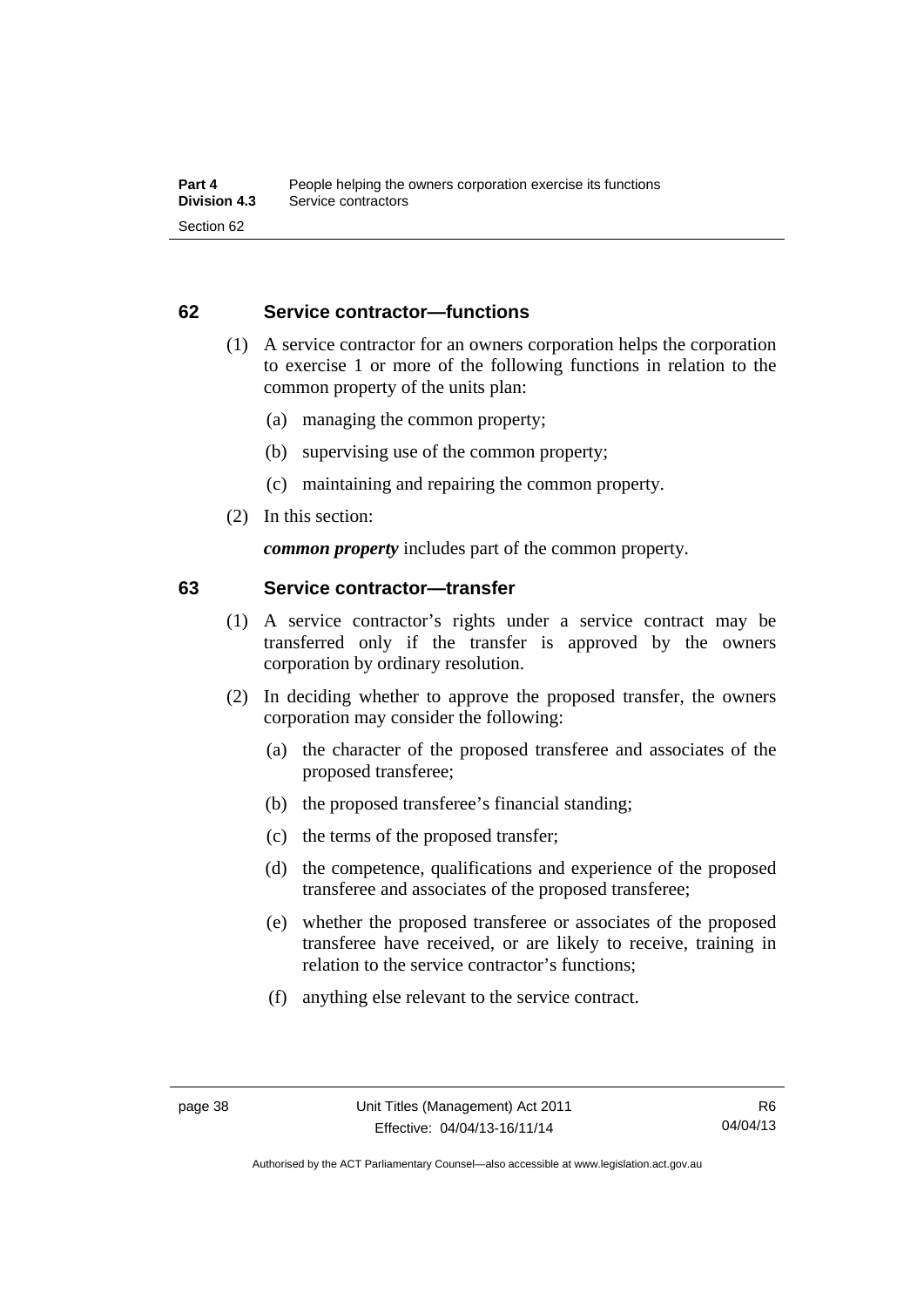- (3) The owners corporation must decide whether to approve a proposed transfer not later than 30 days after the day the corporation is asked in writing to approve the transfer.
- (4) However, the owners corporation must not—
	- (a) unreasonably withhold the approval to transfer; or
	- (b) require or receive a fee or other consideration for approving the transfer, other than reimbursement of legal or administrative expenses reasonably incurred by the corporation for the approval.
- (5) If the owners corporation has not decided whether to approve a proposed transfer within the period mentioned in subsection (3), the corporation is taken to have approved the transfer.
- (6) In this section:

#### *associates of the proposed transferee* means—

- (a) if the proposed transferee is a corporation—the corporation's directors, substantial shareholders and principal staff; or
- (b) if the proposed transferee is a partnership or is in partnership the partners and principal staff of the partnership.

#### **64 Service contractor—ending contract**

- (1) The owners corporation may end a service contract—
	- (a) for a remedial breach if notice has been given under section 65; or
	- (b) for misbehaviour; or
	- (c) if the service contractor is an individual—if the individual—
		- (i) becomes bankrupt or personally insolvent; or
		- (ii) is convicted in the ACT of an offence punishable by imprisonment for at least 1 year; or

page 39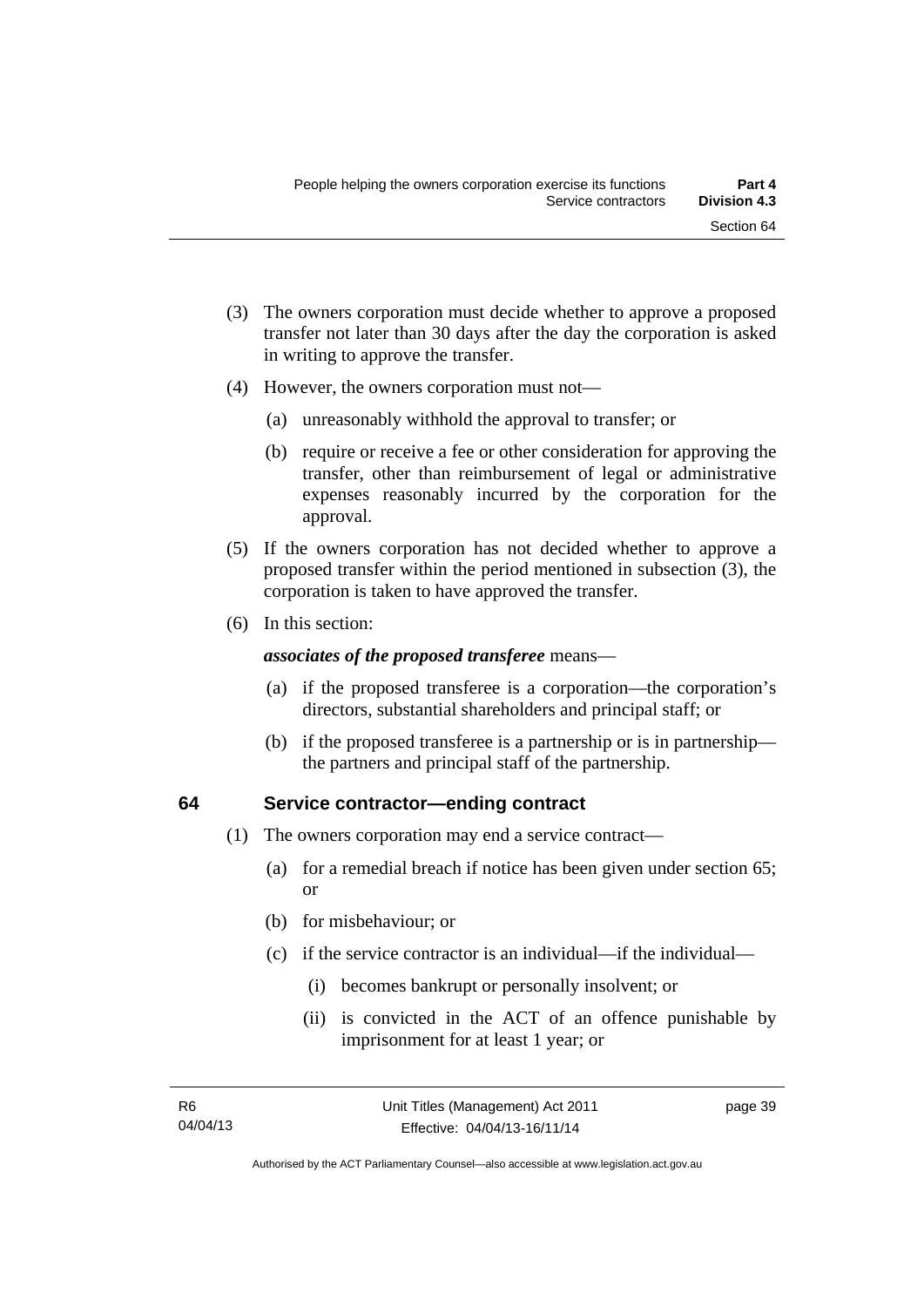- (iii) is convicted outside the ACT, in Australia or elsewhere, of an offence that, if it had been committed in the ACT, would be punishable by imprisonment for at least 1 year; or
- (d) if the service contractor is a corporation—if the corporation becomes insolvent.
- (2) However, before ending a service contract under subsection  $(1)$  (c)  $(ii)$  or  $(iii)$ , the owners corporation must be satisfied that the conviction affects the service contractor's suitability to exercise the contractor's functions.
- (3) The owners corporation must end a service contract—
	- (a) if the service contractor is absent, other than on approved leave, for 14 consecutive days or for 28 days in any 12-month period; or
	- (b) for physical or mental incapacity, if the incapacity substantially affects the exercise of the service contractor's functions.
- (4) In this section:

*insolvent—*a corporation is taken to be *insolvent* if the corporation—

- (a) is being wound up; or
- (b) has had a receiver or other controller appointed; or
- (c) has entered into a deed of company arrangement with its creditors; or
- (d) is otherwise under external administration under the [Corporations Act,](http://www.comlaw.gov.au/Series/C2004A00818) chapter 5.

*remedial breach* means a remedial breach under section 65.

Authorised by the ACT Parliamentary Counsel—also accessible at www.legislation.act.gov.au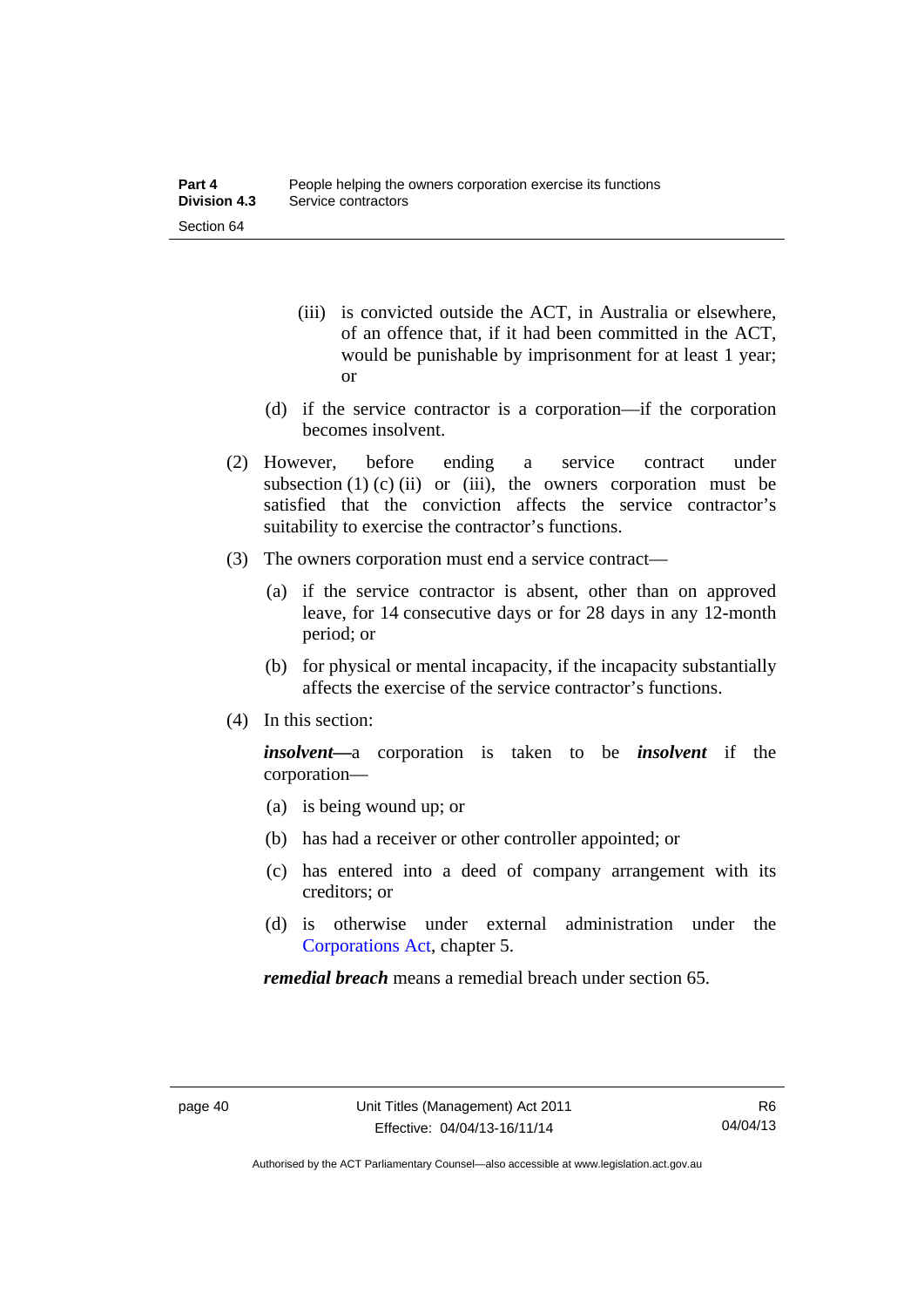#### **65 Service contractor—remedial breaches**

- (1) A service contractor commits a remedial breach if the service contractor—
	- (a) fails to exercise the service contractor's functions; or
	- (b) while exercising the service contractor's functions, is grossly negligent or engages in misconduct.
- (2) If the owner's corporation believes on reasonable grounds that a service contractor has committed a remedial breach, the corporation may give the service contractor written notice stating—
	- (a) that the corporation believes the service contractor has committed a remedial breach; and
	- (b) details of the remedial breach committed, sufficient to allow the service contractor to identify—
		- (i) the function the service contractor failed to exercise; or
		- (ii) the gross negligence or misconduct; and
	- (c) that the service contractor must, within 14 days after the day the notice is given to the service contractor —
		- (i) give the corporation a written representation explaining why the service contractor's actions do not amount to a remedial breach; or
		- (ii) remedy the breach; and
	- (d) that the owners corporation may end the service contract if—
		- (i) the service contractor does not comply with the notice; or
		- (ii) if the service contractor gives a written representation explaining why the service contractor's actions do not amount to a remedial breach—the corporation does not accept the service contractor's representation.

page 41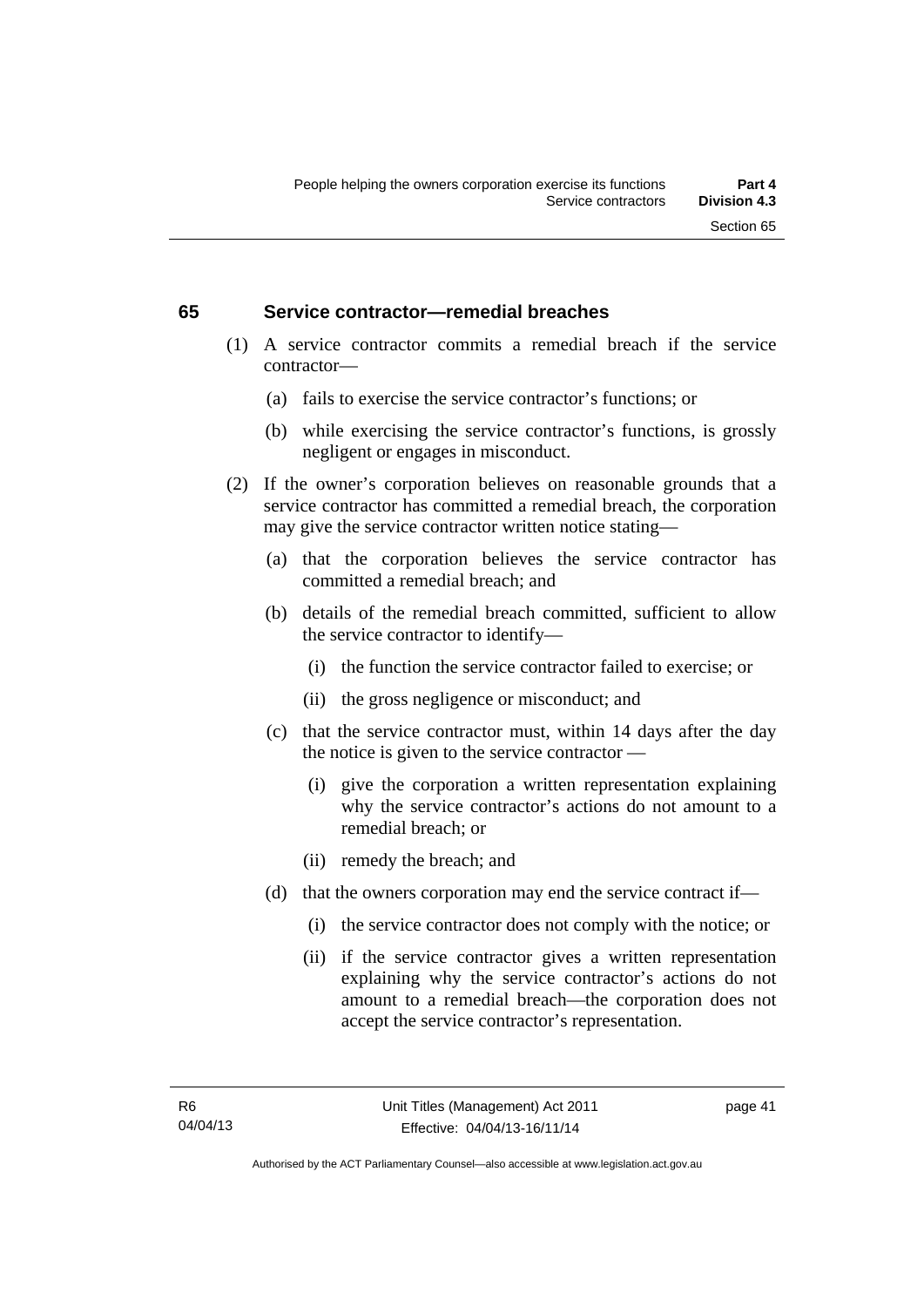# **Division 4.4 Communication officers**

#### **66 Communications officer—appointment**

- (1) This section applies to an owners corporation for a units plan if the units plan has 7 or more units.
- (2) The owners corporation may, by ordinary resolution, appoint an owners corporation communications officer.
	- *Note* For the making of appointments (including acting appointments), see the [Legislation Act,](http://www.legislation.act.gov.au/a/2001-14) pt 19.3.
- (3) Without limiting subsection (2)—
	- (a) a person may be appointed as a communications officer whether or not the person is a member of the owners corporation; and
	- (b) the corporation may appoint the officer as a volunteer or may pay the officer.

#### **67 Communications officer—function**

- (1) A communications officer helps the owners corporation by improving communication so that conflict within the units plan is avoided, minimised or resolved.
- (2) To improve communication, the communications officer may do 1 or more of the following:
	- (a) monitor communication techniques and procedures adopted by the owners corporation for internal communication between the corporation, the executive committee, unit owners and residents;
	- (b) identify for the executive committee ways in which internal communication can be improved;
	- (c) alert the executive committee, or committee members, if the officer becomes aware of potential conflict;

Authorised by the ACT Parliamentary Counsel—also accessible at www.legislation.act.gov.au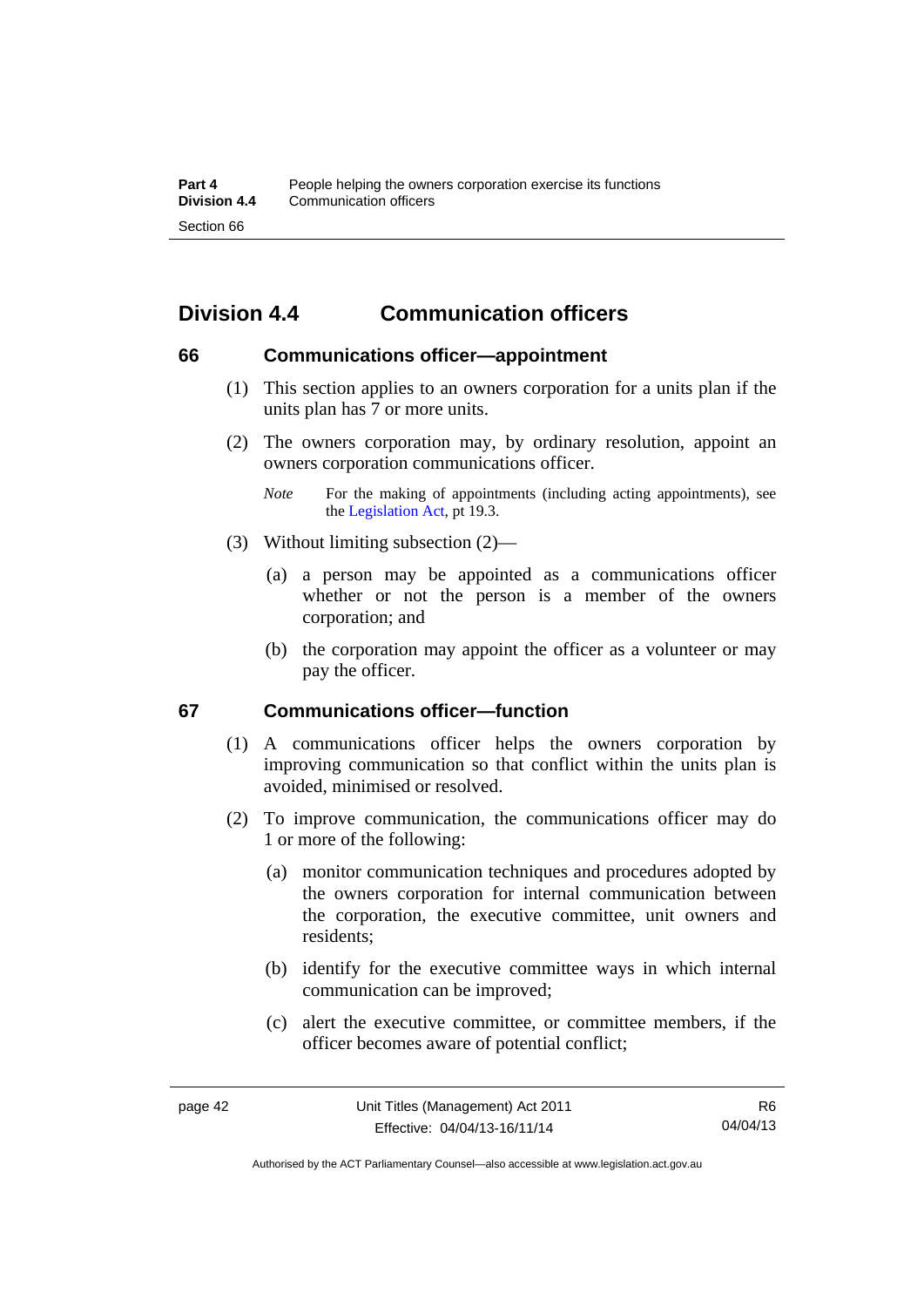- (d) advise the executive committee about ways in which the risk of conflict in the units plan can be minimised;
- (e) be available to the executive committee, or committee members, to be consulted about any internal communication matter.
- (3) However, the communications officer must not try to mediate or directly resolve a dispute.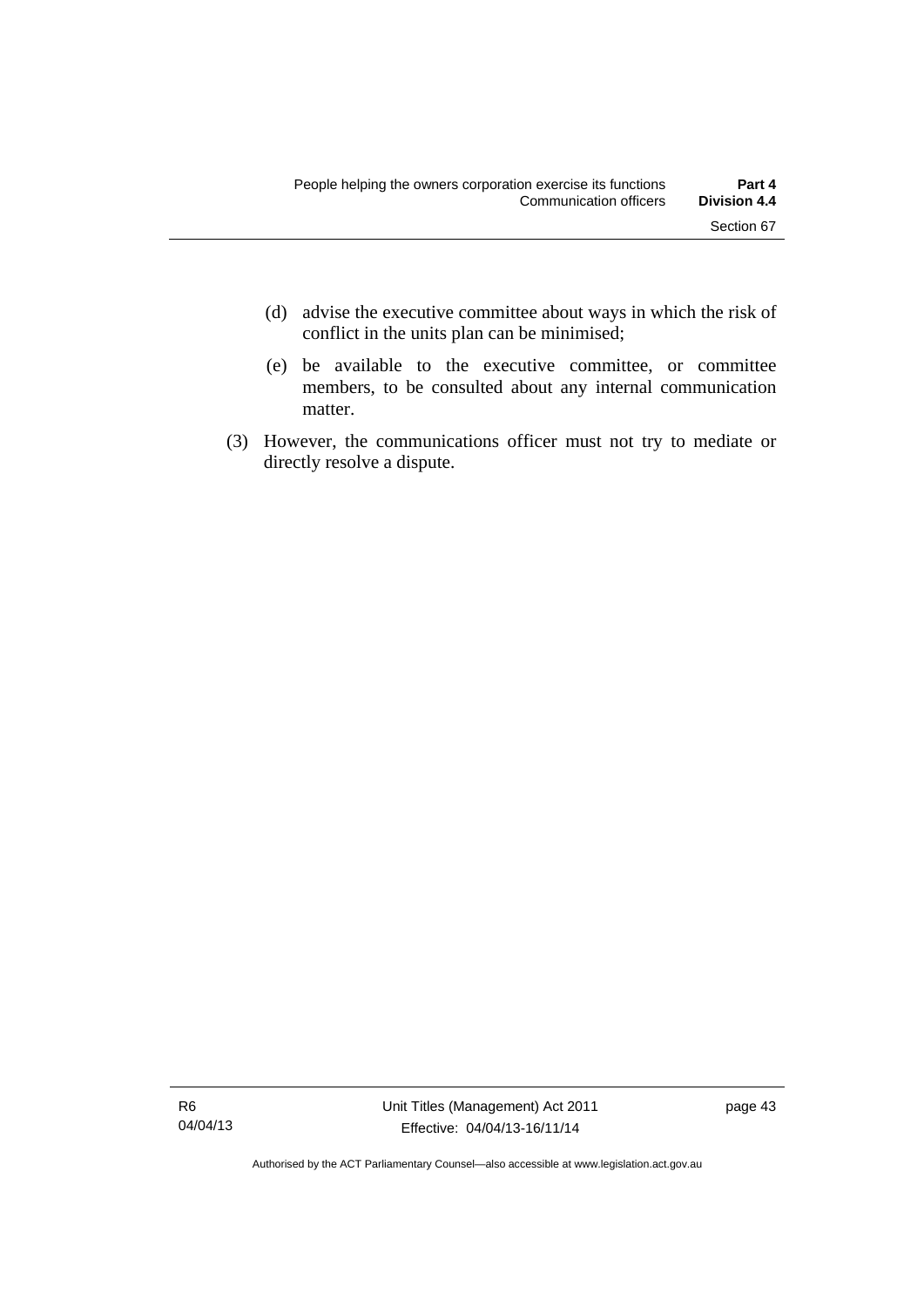# **Part 5 Financial management**

## **Division 5.1 Financial functions generally**

#### **68 Owners corporation must have bank account**

- (1) An owners corporation for a units plan must—
	- (a) open and maintain an account with 1 or more authorised deposit-taking institutions; and
	- (b) pay all amounts it receives into the account; and
	- (c) pay all amounts it spends out of the account.
	- *Note* An *authorised deposit-taking institution* is an institution (eg a bank, credit union or building society) that is authorised under the *[Banking](http://www.comlaw.gov.au/Details/C2012C00911)  [Act 1959](http://www.comlaw.gov.au/Details/C2012C00911)* (Cwlth), s 9 (3) (see [Legislation Act,](http://www.legislation.act.gov.au/a/2001-14) dict, pt 1).
- (2) An owners corporation for a units plan with only 2 or 3 units may, by unopposed resolution, exempt itself from subsection (1).

#### **69 Owners corporation may invest**

- (1) An owners corporation may invest its money as it considers appropriate, subject to any direction by special resolution.
- (2) However, an owners corporation must not invest in a mortgage of land.

#### **70 Owners corporation may borrow**

An owners corporation may, if authorised by a special resolution, do 1 or more of the following:

- (a) borrow amounts required for the exercise of its functions;
- (b) secure the repayment of amounts borrowed by it and the payment of interest on amounts borrowed by it.
- *Note* Section 20 (2) prevents the owners corporation from taking out a mortgage over the lease in the common property to secure repayment.

R6 04/04/13

Authorised by the ACT Parliamentary Counsel—also accessible at www.legislation.act.gov.au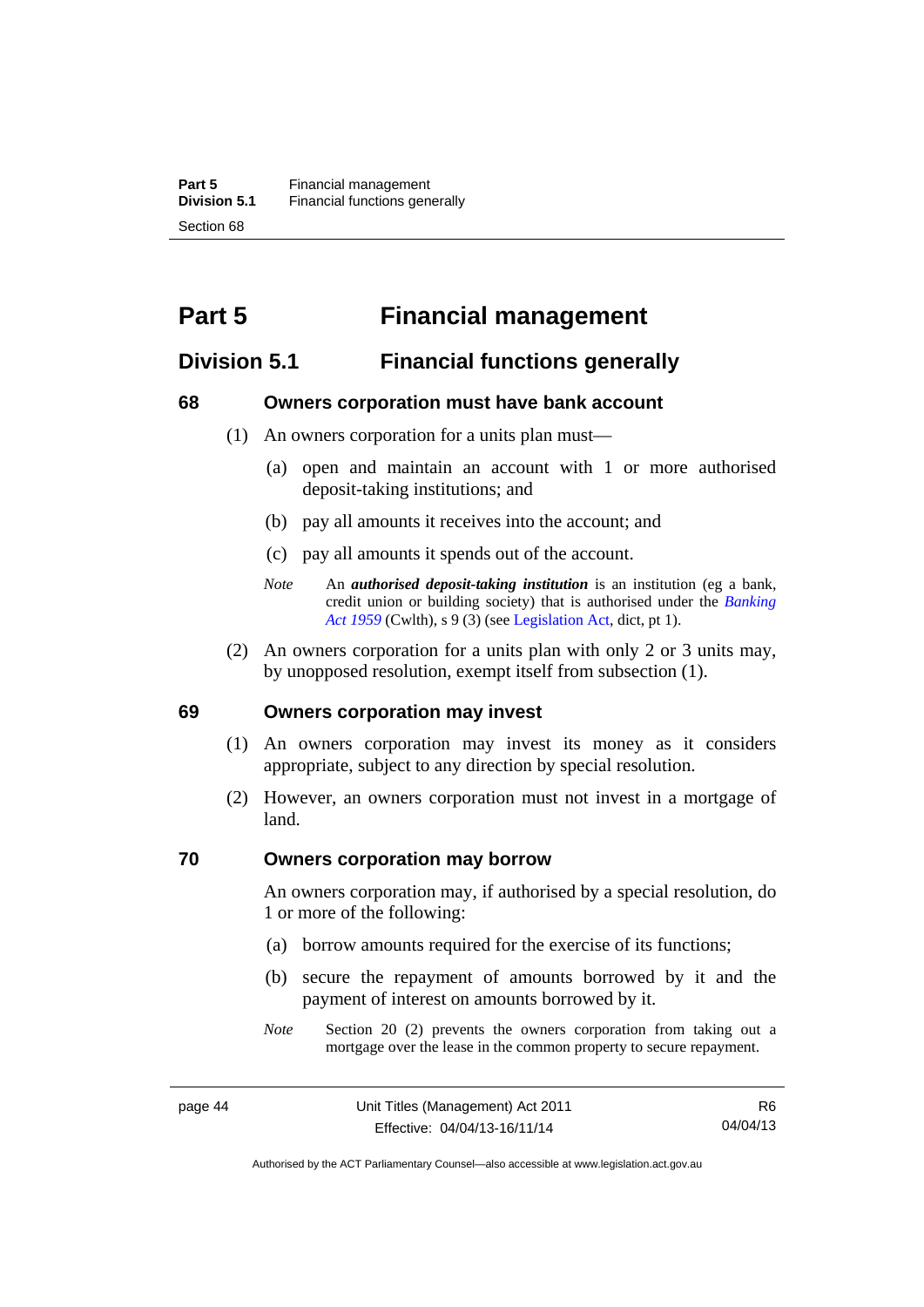#### **71 Owners corporation must not carry on business**

- (1) An owners corporation must not carry on business except in the exercise of its functions.
	- *Note* The earning of income from the operation of sustainability infrastructure by an owners corporation does not amount to carrying on business if the income is used to pay certain costs (see s 23 (4)).
- (2) If an owners corporation contravenes subsection (1), each executive member of the corporation at the time of the breach commits an offence.

Maximum penalty: 50 penalty units.

- (3) It is a defence to a prosecution for an offence against subsection (2) if the defendant proves that—
	- (a) the defendant took reasonable steps to ensure that the contravention did not happen; or
	- (b) the contravention happened without the defendant's knowledge.

## **Division 5.2 Administrative, special purpose and sinking funds**

#### **72 Definitions—div 5.2**

In this division:

*administrative fund*—see section 73.

*expected sinking fund expenditure*—see section 83.

*general fund*, of an owners corporation, means the corporation's administrative fund or a special purpose fund.

*general fund budget*—see section 75 (1).

*general fund contribution*—see section 78 (1).

*sinking fund*—see section 81 (2).

page 45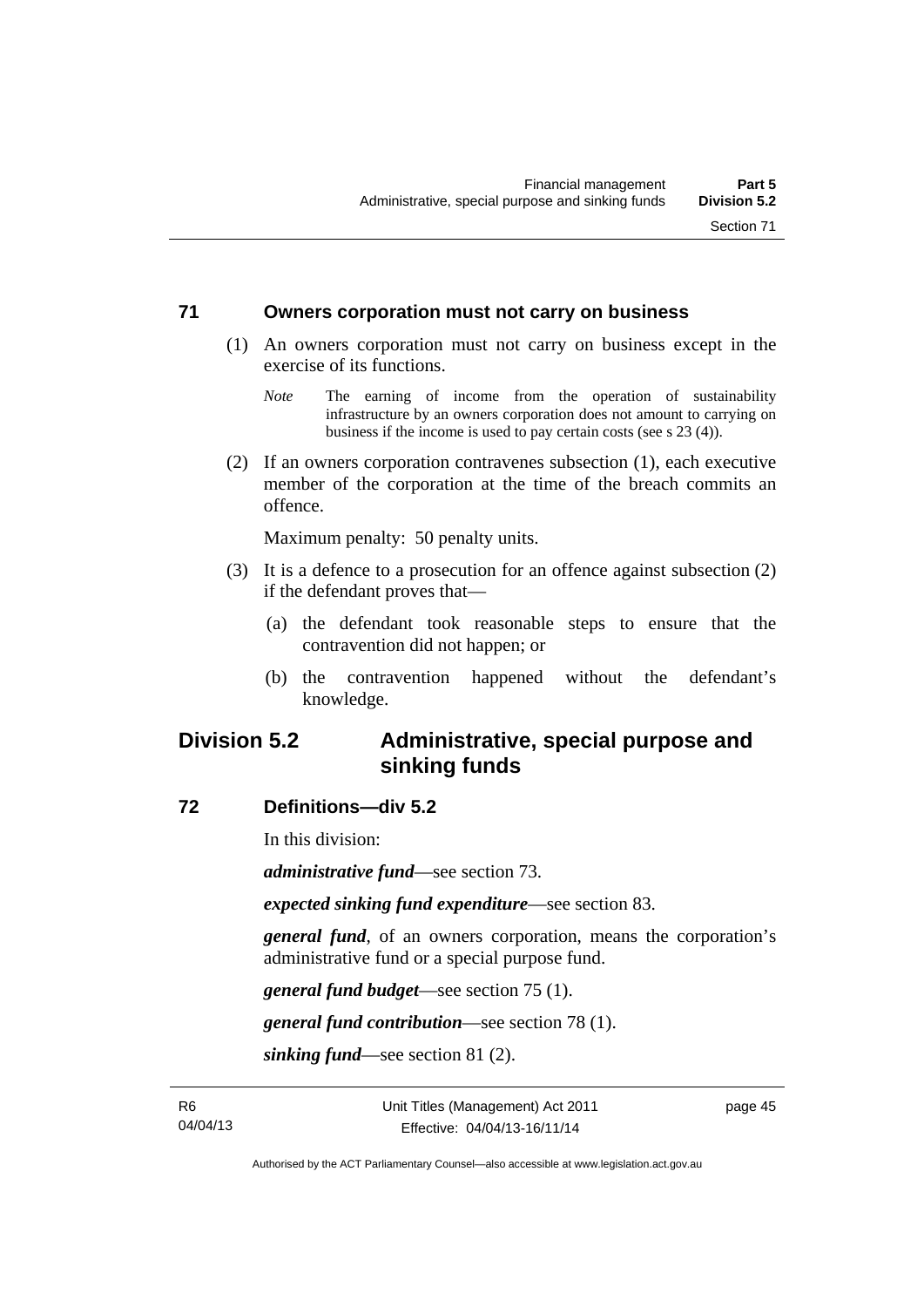*sinking fund contribution*—see section 89 (1). *sinking fund plan*—see section 82 (2). *special purpose fund*—see section 74 (1). *total general fund contribution*—see section 75 (2) (a). *total sinking fund contribution*—see section 82 (3) (b).

## **73 Administrative fund**

An owners corporation for a units plan must establish a fund for the general administration of the corporation (an *administrative fund*).

## **74 Special purpose fund**

- (1) An owners corporation for a units plan may, by special resolution, establish funds for particular purposes (a *special purpose fund*).
- (2) The purposes for which a special purpose fund may be used may only be changed by special resolution of the owners corporation.

## **75 General fund—budget**

- (1) At each annual general meeting of an owners corporation, the corporation must, by ordinary resolution, approve a budget (the *general fund budget*) for the administrative fund and each special purpose fund for the financial year in which the meeting is held.
- (2) The general fund budget must state for the financial year in which the annual general meeting is held—
	- (a) an estimate of the total contributions (the *total general fund contribution*) to be paid into the general fund by the owners corporation's members; and
	- (b) an estimate of any other amounts to be paid into the general fund; and

Authorised by the ACT Parliamentary Counsel—also accessible at www.legislation.act.gov.au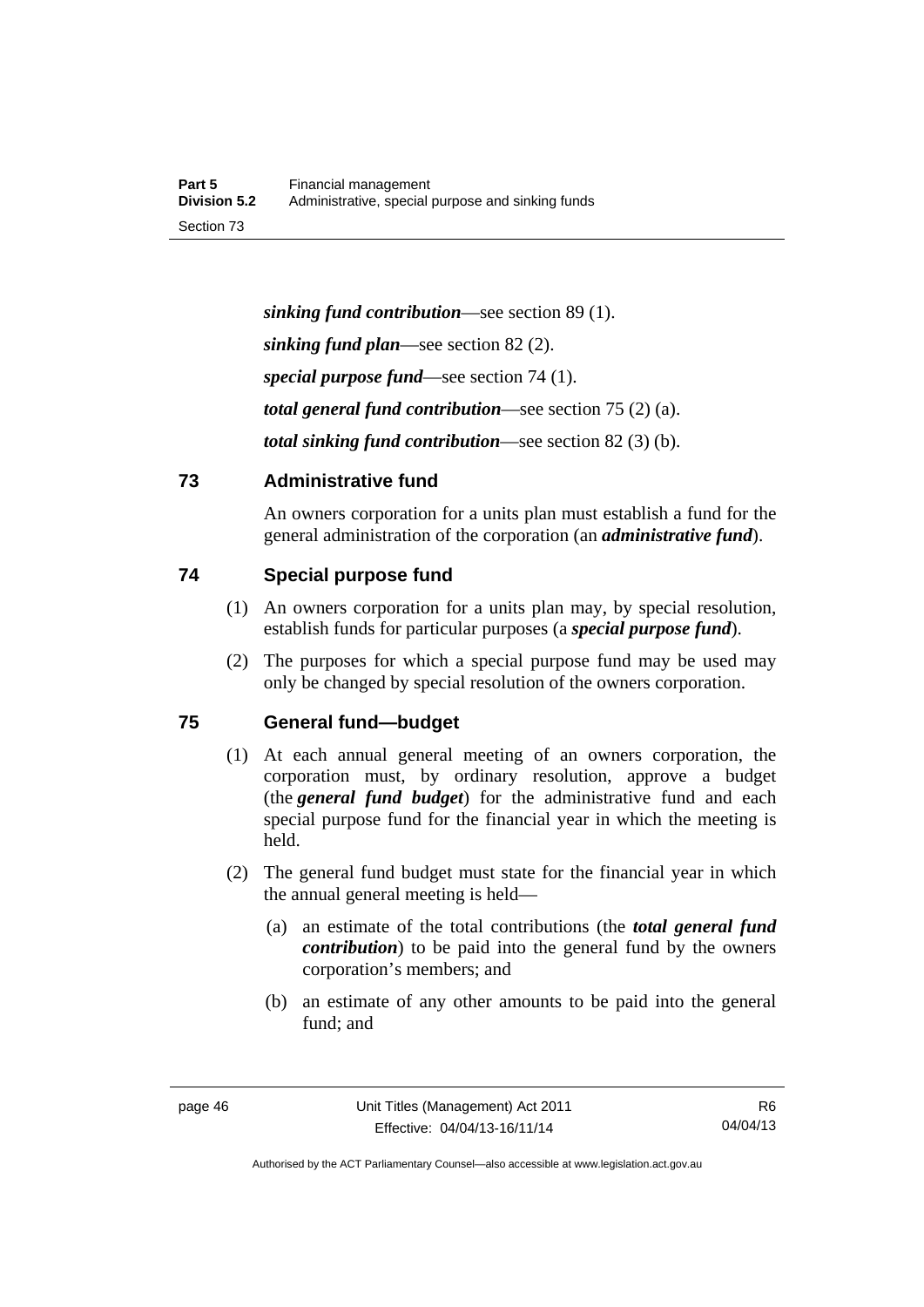- (c) an estimate of payments to be made out of the general fund including an estimate of payments necessary—
	- (i) to maintain in good condition on a day-to-day basis the common property and any other property held by the owners corporation; and
	- (ii) to pay for insurance premiums; and
	- (iii) to pay for recurrent expenses.

#### **Examples—par (b)**

- 1 the proceeds from the sale of any personal property of the owners corporation
- 2 fees paid to the owners corporation for inspection of its records and the provision of information and certificates relating to its records

#### **Examples—par (c) (i)**

carpet cleaning, lawnmowing services, minor expenses relating to maintenance of the common property

#### **Examples—par (c) (iii)**

utility service charges, accounting fees

- *Note* An example is part of the Act, is not exhaustive and may extend, but does not limit, the meaning of the provision in which it appears (see [Legislation Act,](http://www.legislation.act.gov.au/a/2001-14) s 126 and s 132).
- (3) A payment out of a special purpose fund may only be included in the budget if the payment is for the purpose for which the fund was established, unless the proposed payment is authorised by special resolution.
- (4) The amount mentioned in subsection (2) (c) must not include transfers to the sinking fund.

## **76 General fund—what must be paid into the fund?**

An owners corporation for a units plan must pay the following amounts into its general fund:

(a) general fund contributions paid to the owners corporation;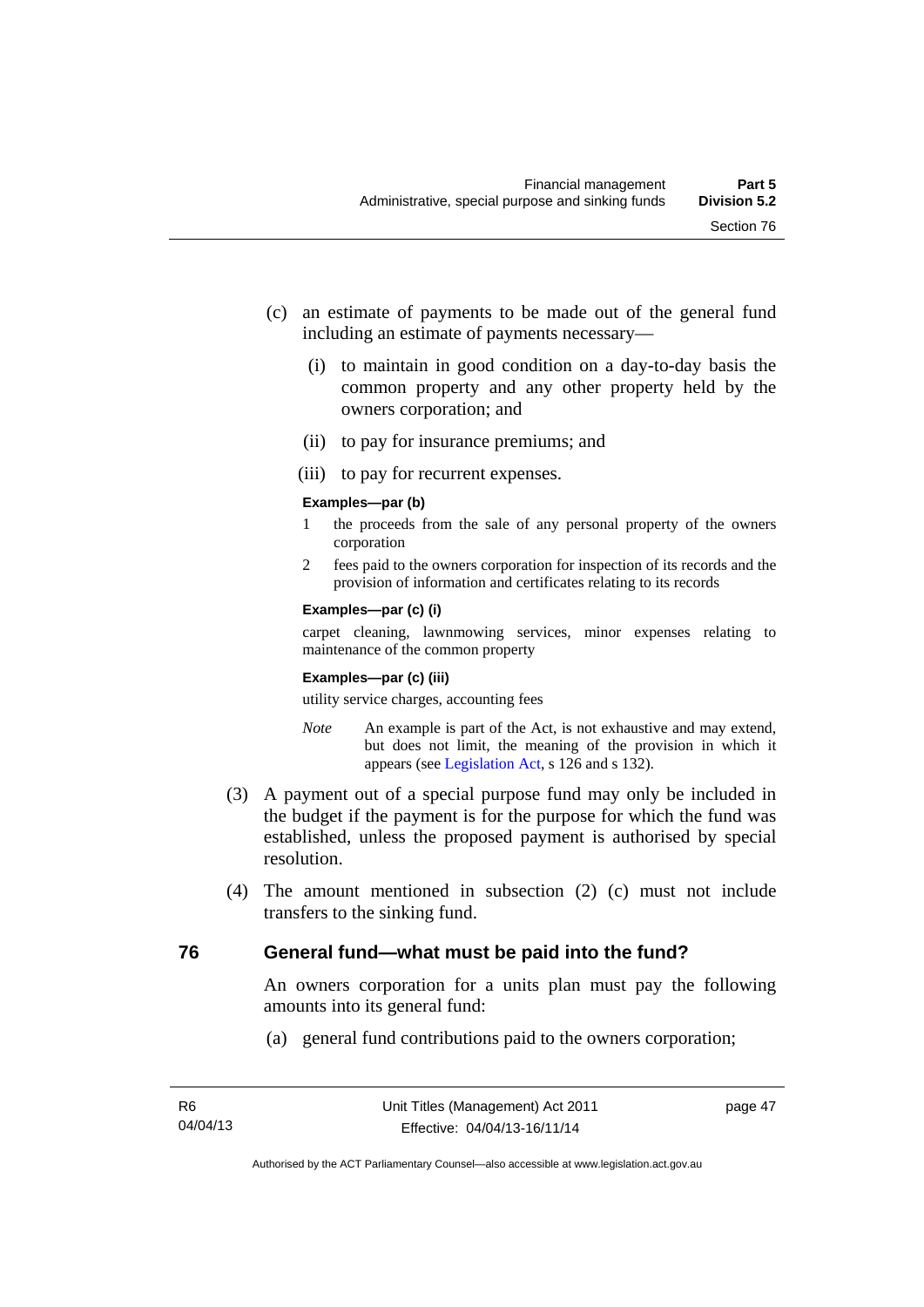- (b) the proceeds of the disposal of any personal property of the owners corporation;
- (c) any fees paid to the owners corporation for inspection of its records and the provision of information and certificates relating to its records.

#### **77 General fund—what can fund be used for?**

An owners corporation for a units plan may only make payments from a general fund if the payments are—

- (a) approved in the general fund budget; or
- (b) authorised by ordinary resolution.

#### **78 General fund—contributions**

- (1) An owners corporation for a units plan may, from time to time, determine a contribution (a *general fund contribution*) required from its members for the corporation's general fund.
- (2) The general fund contribution payable for each unit is—
	- (a) the proportional share for the unit of the total general fund contribution; or
	- (b) a proportion of the total general fund contribution worked out in accordance with a method set out in an unopposed resolution.
- (3) A resolution under subsection (2) (b) may provide that only stated unit owners, or unit owners in a stated class, are required to pay a particular contribution, or a contribution of a particular kind.
- (4) A resolution under subsection (2) (b) may only be—
	- (a) amended by unopposed resolution; and
	- (b) revoked by special resolution.

Authorised by the ACT Parliamentary Counsel—also accessible at www.legislation.act.gov.au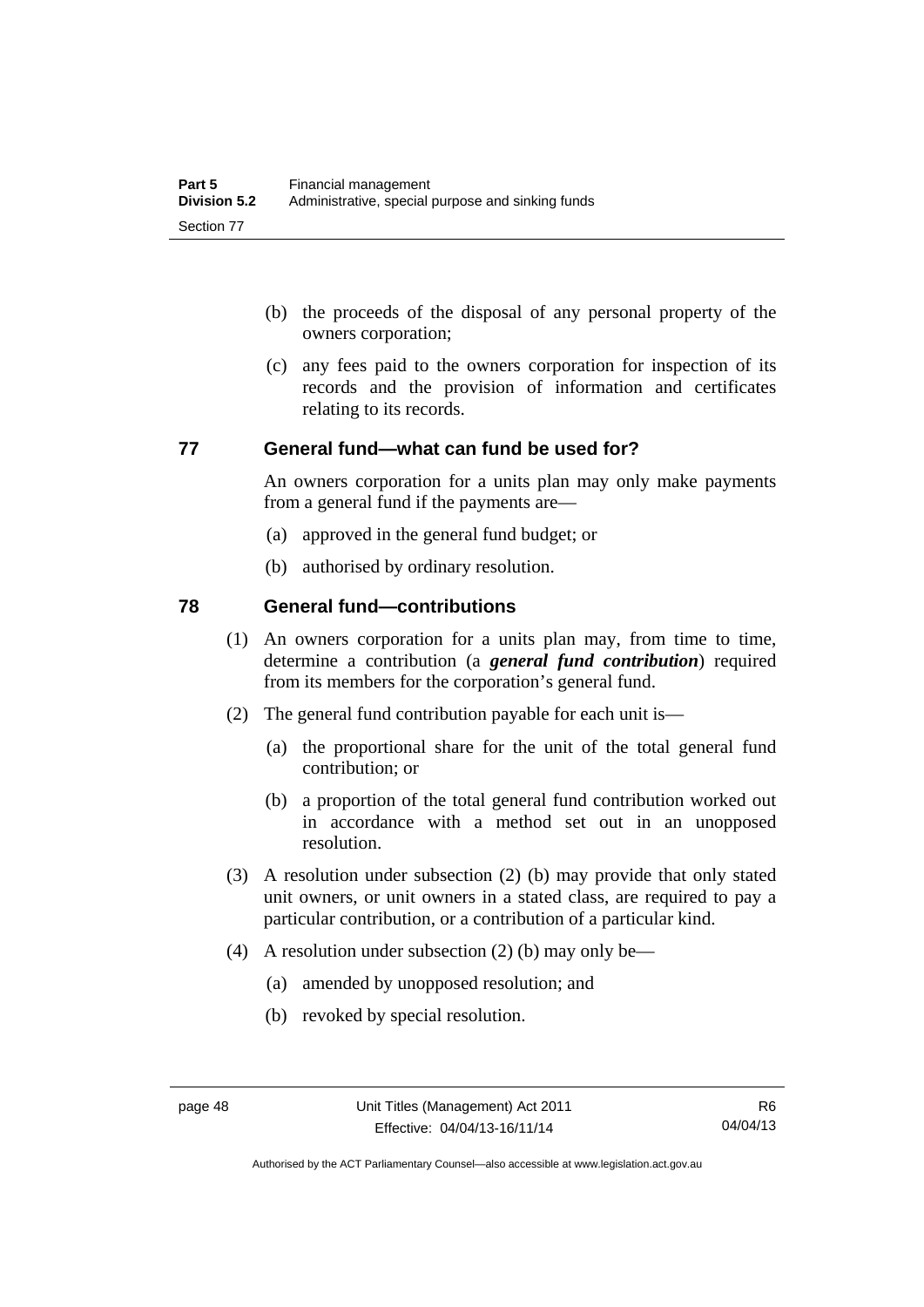## **79 General fund—notice of contributions**

- (1) An owners corporation for a units plan must give notice of a determination of general fund contributions to each unit owner.
- (2) The notice must include the following information:
	- (a) the general fund contribution payable for the unit;
	- (b) the general fund contributions payable for each other unit;
	- (c) the general fund for which the contribution is required, the proportion of the contribution to be paid into each fund, and the total amount to be paid into each fund;
	- (d) the proportion of the total general fund contribution payable for the unit and how the proportion is worked out;
	- (e) the date when the contribution is payable, if paid in full (which must be not later than 28 days after the date of the notice);
	- (f) if the contribution is payable by instalments—the dates when the instalments are payable;
	- (g) how the contribution may be paid;
	- (h) details of any discount for early payment decided by the owners corporation under section 93;
	- (i) details of interest payable for late payment under section 94.

## **80 General fund—when are contributions payable?**

A general fund contribution is payable by a unit owner—

- (a) if paid in full—on the date stated in the notice; or
- (b) if payable by instalments—on the dates stated in the notice.

## **81 Sinking fund**

(1) This section applies if there are 4 or more units in a units plan.

page 49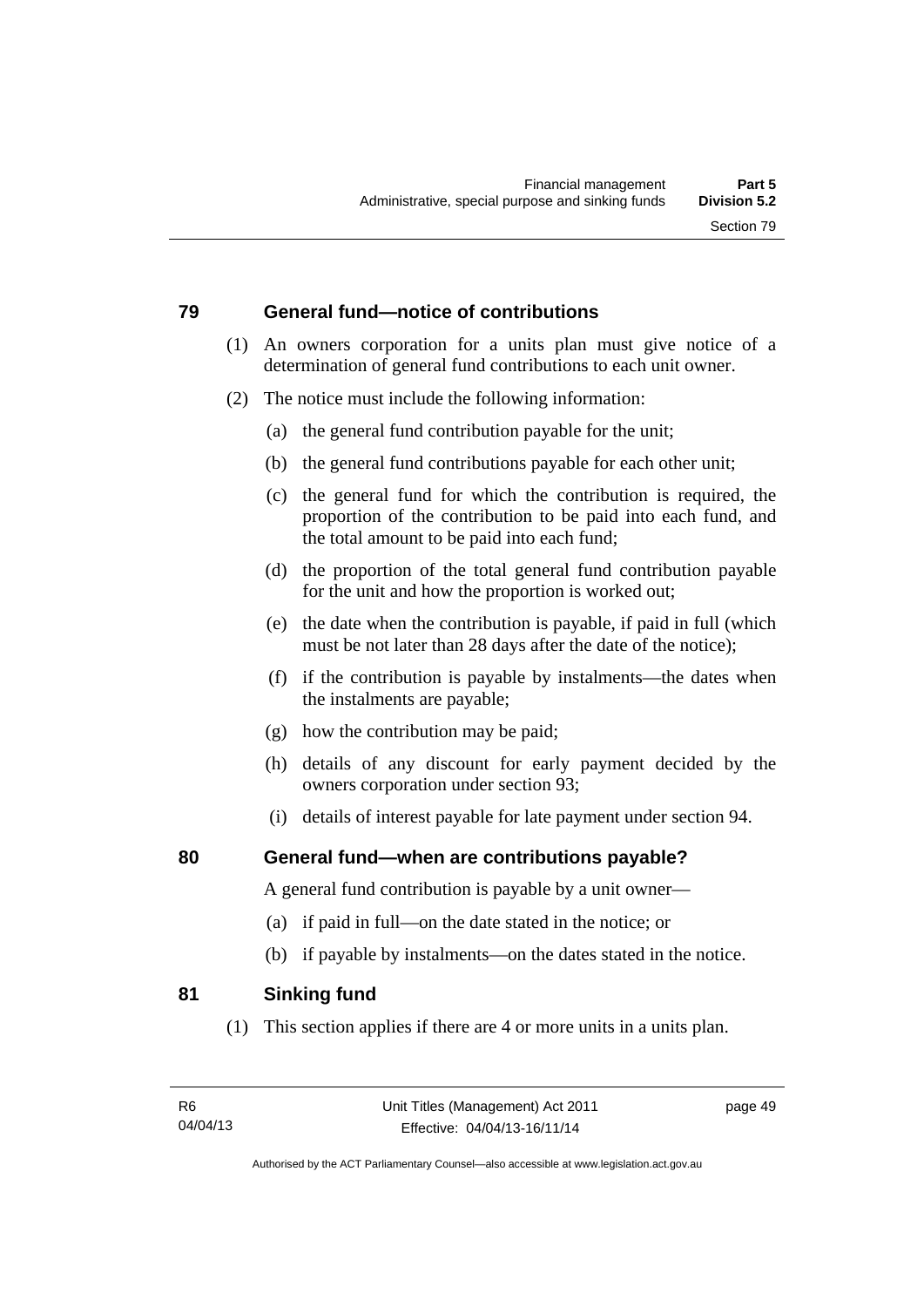(2) An owners corporation for the units plan must establish and maintain a fund (the *sinking fund*).

#### **82 Sinking fund plan**

- (1) This section applies to an owners corporation for a units plan if the corporation is required to establish and maintain a sinking fund.
- (2) The owners corporation must approve, by ordinary resolution, a plan for the sinking fund (a *sinking fund plan*) for the 10-year period beginning on the first day of the financial year following the approval.
	- *Note* A sinking fund plan of an existing owners corporation that was current immediately before the commencement of this division is taken to be a sinking fund plan under this Act (see s 157 (2)). The day the existing sinking fund plan is approved for this Act is the day the existing sinking fund plan was approved by the owners corporation for the *[Unit Titles](http://www.legislation.act.gov.au/a/2001-16)  [Act 2001](http://www.legislation.act.gov.au/a/2001-16)* (see s 157 (3) and (4)).
- (3) The sinking fund plan must state—
	- (a) the expected sinking fund expenditure for at least the 10-year period of the plan; and
	- (b) for each financial year of the plan—the total contributions (the *total sinking fund contribution*) required from members of the owners corporation necessary to—
		- (i) meet the expected sinking fund expenditure for the financial year; and
		- (ii) reserve an appropriate amount necessary to be accumulated to meet expected sinking fund expenditure over at least the remaining years of the plan.

#### **Examples**

1 An owners corporation for a units plan estimates that the expected sinking fund expenditure for the 10-year period of its sinking fund plan is \$220 000. The expenditure includes expenditure of \$10 000 for each year and a 'one-off' amount of \$120 000 in the 8th year of the plan. The owners corporation approves a total sinking fund contribution of \$25 000 for each

Authorised by the ACT Parliamentary Counsel—also accessible at www.legislation.act.gov.au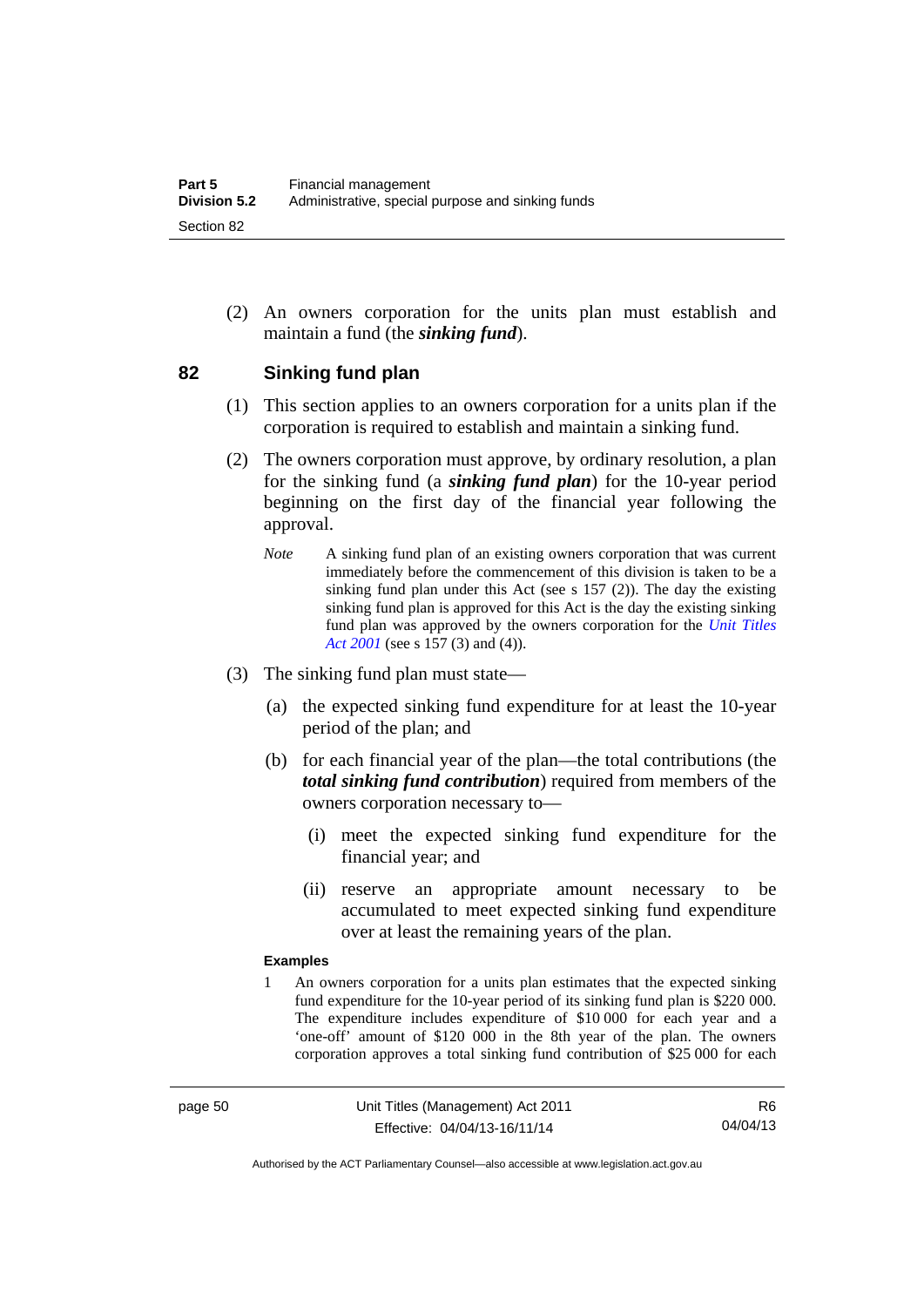financial year of the plan to meet the expected sinking fund expenditure and to provide for a balance of \$30 000 in the fund.

- 2 In preparing its first sinking fund plan, the owners corporation for a units plan of recently constructed townhouses estimates that the expected sinking fund expenditure for the units plan is \$70 000 for the 10-year period of the plan, made up of \$7 000 expected sinking fund expenditure for each financial year. Additionally, the owners corporation estimates that internal roads in the units plan will need resurfacing in 15 years time at an estimated cost of \$120,000. The owners corporation decides it is necessary, in the first 10-year plan, to accumulate \$80 000 to meet the expected sinking fund expenditure for the resurfacing. The owners corporation approves a total sinking fund contribution of \$15 000 each year of the plan, made up of \$7 000 to meet the expected sinking fund expenditure for each financial year and \$8 000 to meet the expected sinking fund expenditure for the resurfacing.
- *Note* An example is part of the Act, is not exhaustive and may extend, but does not limit, the meaning of the provision in which it appears (see [Legislation Act,](http://www.legislation.act.gov.au/a/2001-14) s 126 and s 132).

#### **83 Sinking fund plan—meaning of** *expected sinking fund expenditure*

- (1) For this division, *expected sinking fund expenditure* means expenditure for the following purposes that the owners corporation reasonably expects will be necessary to maintain in good condition the common property and any other property it holds:
	- (a) the painting or repainting of any building (or any part of a building) that forms part of the common property;
	- (b) the acquisition of new property or renewal or replacement of property that it holds;
	- (c) the renewal, replacement or repair of fixtures and fittings that are part of the common property;
	- (d) the renewal, replacement or repair of anything else on the common property;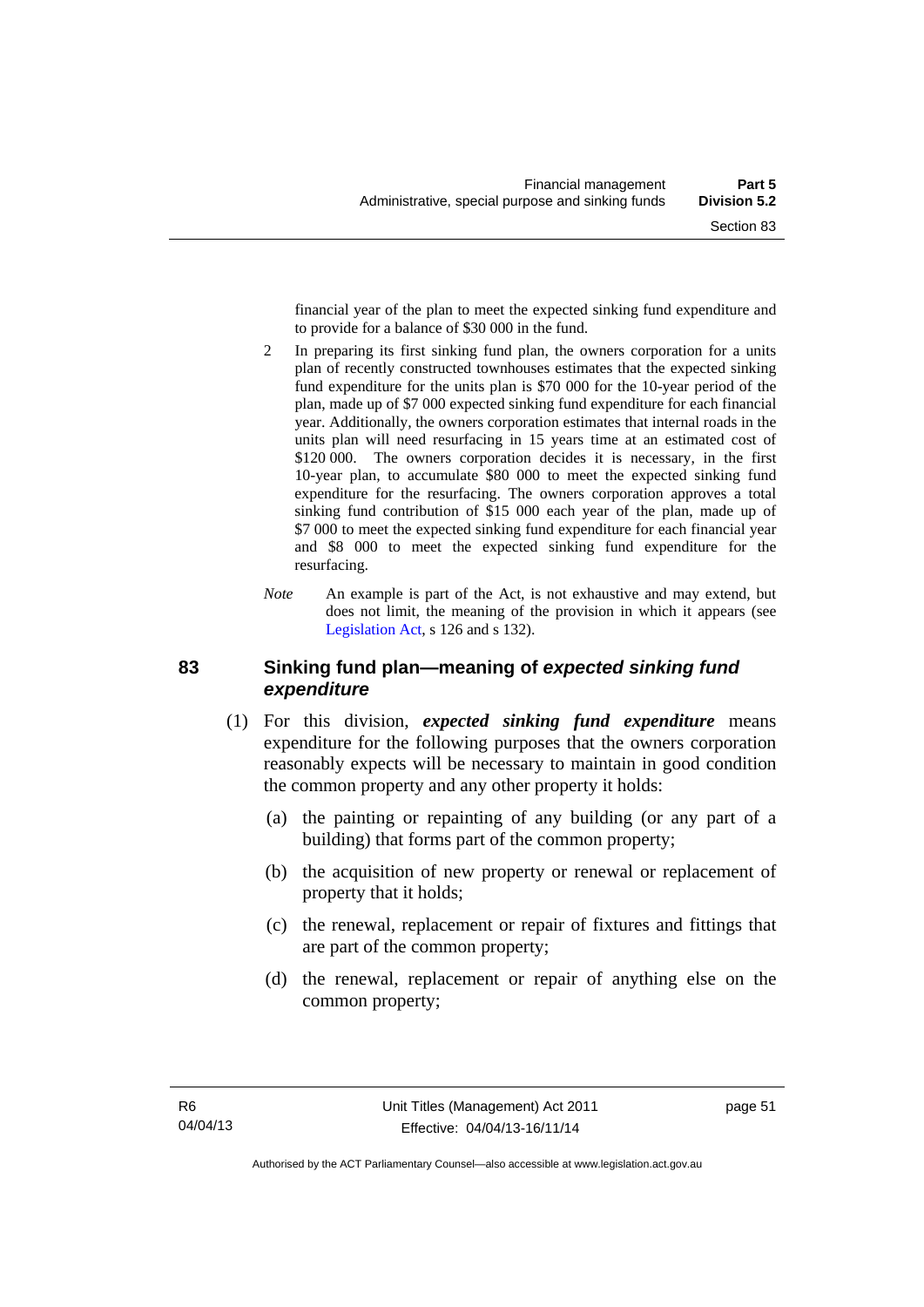- (e) for a building containing class A units—any purpose mentioned in paragraph (b), (c) or (d) that relates to defined parts of the building;
- (f) for a building on a class B unit—any maintenance mentioned in paragraph (b), (c) or (d) that is authorised by a special resolution under section 24 (1)  $(g)$ ;
- (g) any other capital expenses for which the corporation is responsible.
- (2) In this section:

*defined parts*, of a building containing class A units—see section 24 (2).

*property* includes sustainability or utility infrastructure.

## **84 Sinking fund plan—when must it be approved?**

- (1) The owners corporation for a units plan must approve a sinking fund plan not later than—
	- (a) if the corporation is established after the commencement of this division—12 months after the day of the corporation's 1st annual general meeting; or
	- (b) in any other case—12 months after the day this division commences.
- (2) If the owners corporation has approved a sinking fund plan under this Act, the corporation must approve a new sinking fund plan not later than 12 months before the end of the 10-year period to which the existing plan relates.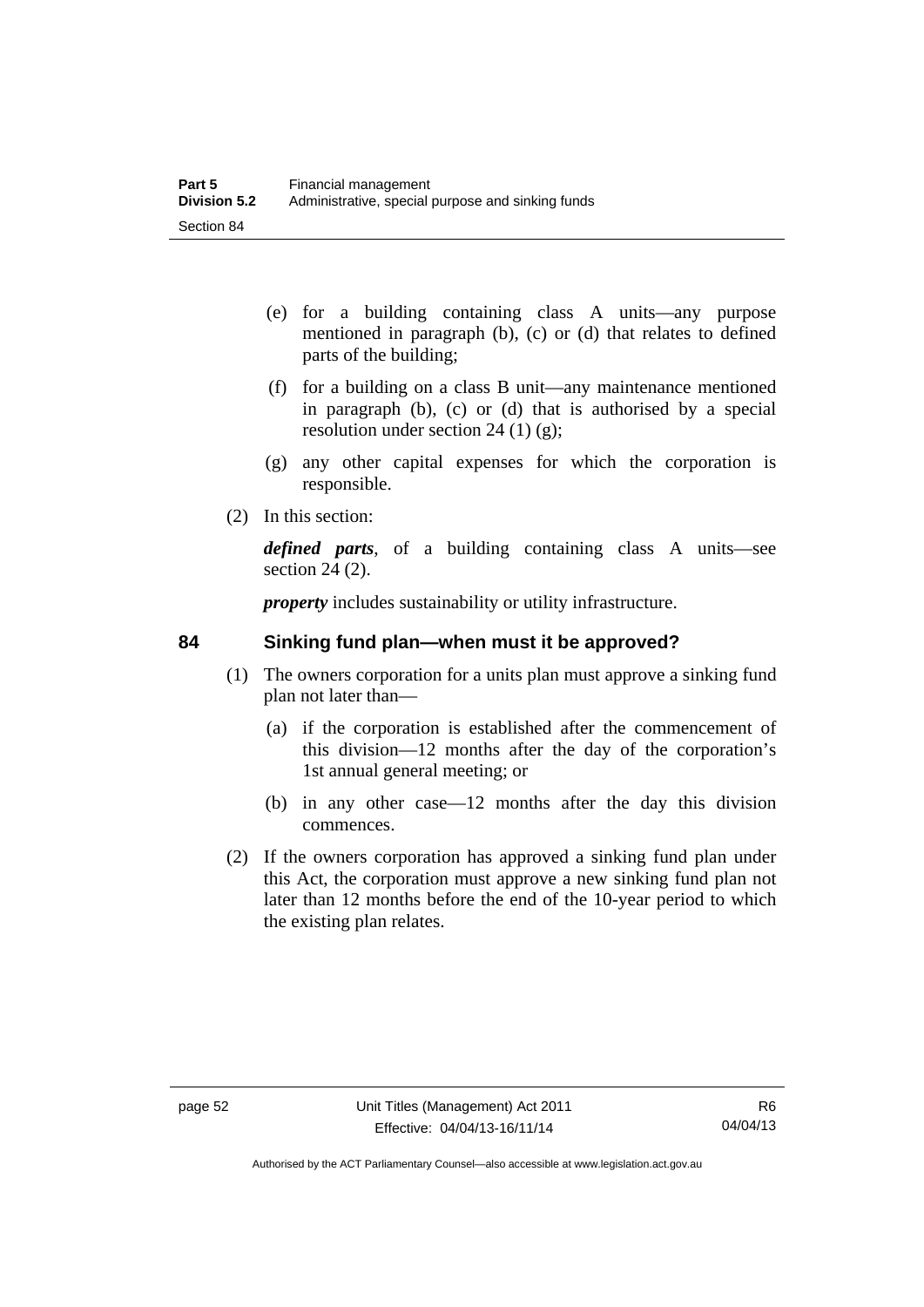#### **85 Sinking fund plan—review**

An owners corporation for a units plan must review its sinking fund plan—

- (a) not later than 4 years after the plan is first approved by the owners corporation (the *first review*); and
- (b) not later than the end of each 5-year period after the first review.

#### **86 Sinking fund plan—amendment**

An owners corporation for a units plan may at any time, by ordinary resolution, amend its sinking fund plan to ensure that—

- (a) the plan reflects expected sinking fund expenditure; and
- (b) the total sinking fund contributions are sufficient to meet the expected sinking fund expenditure stated in the plan.

#### **Example**

An owners corporation for a units plan approves a sinking fund plan that sets a total sinking fund contribution of \$15 000 for each year of the plan. Three years after approving the plan, the owners corporation finds out that major work is required to water and sewerage pipes in the common property at an estimated cost of \$60 000. The owners corporation, by ordinary resolution, amends the sinking fund plan to include the additional expected sinking fund expenditure and require additional contributions of \$10 000 a year for the remaining years in the plan. The total sinking fund contribution for each financial year after the amendment is \$25 000.

*Note* An example is part of the Act, is not exhaustive and may extend, but does not limit, the meaning of the provision in which it appears (see [Legislation Act,](http://www.legislation.act.gov.au/a/2001-14) s 126 and s 132).

### **87 Sinking fund—what must be paid into the fund?**

An owners corporation for a units plan must pay the following amounts into its sinking fund:

(a) sinking fund contributions paid to the owners corporation;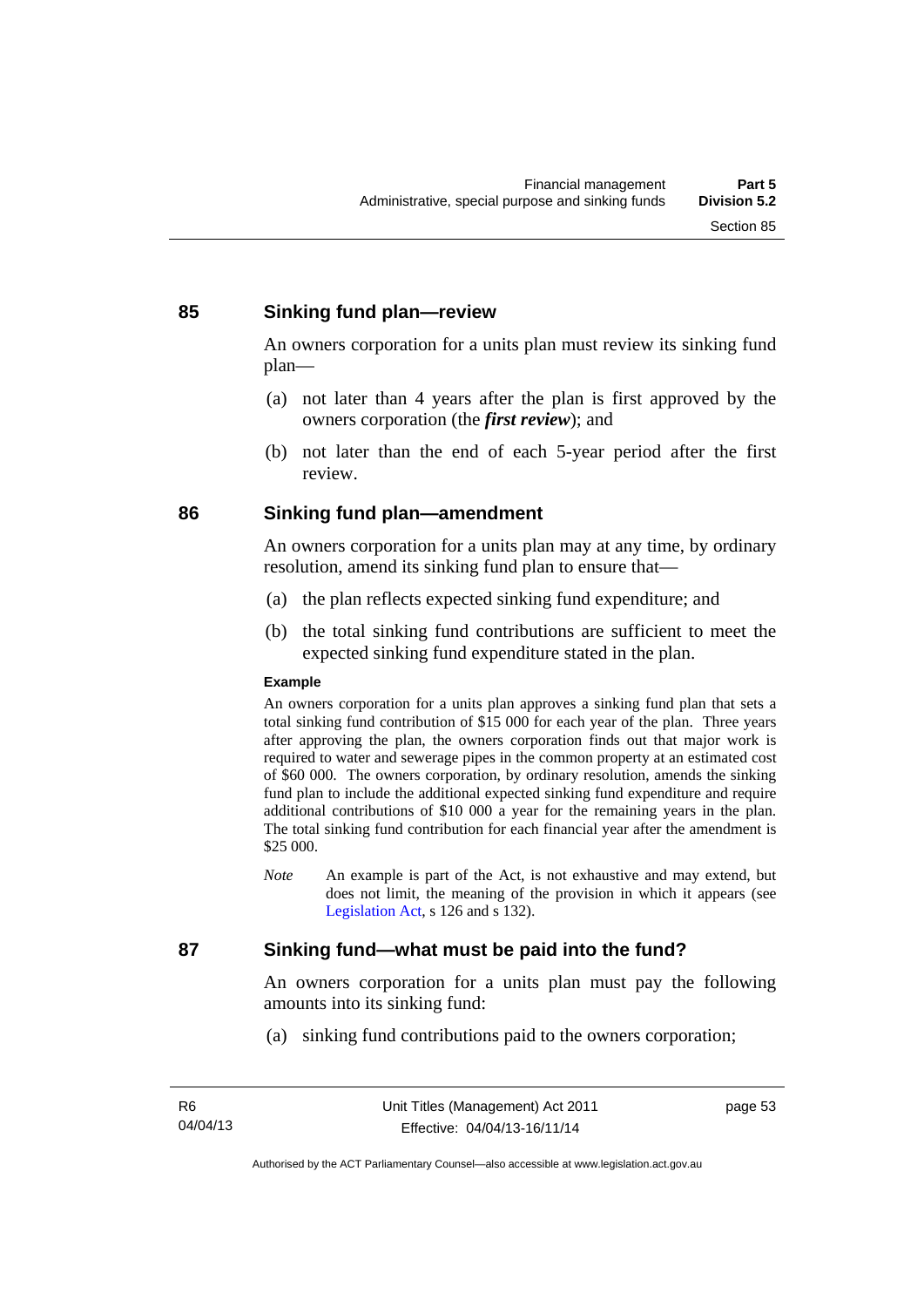- (b) any amount received by the owners corporation that is not required or allowed to be paid into a general fund;
- (c) any amount authorised by an ordinary resolution to be transferred from the administrative fund to the sinking fund;
- (d) any amount to be transferred from a special purpose fund to the sinking fund—
	- (i) in accordance with the purpose of the special purpose fund; or
	- (ii) that is authorised by a special resolution.

#### **88 Sinking fund—what can fund be used for?**

An owners corporation for a units plan may only make payments from its sinking fund if the payments are consistent with the sinking fund plan.

- *Note 1* An owners corporation may at any time, by ordinary resolution, amend its sinking fund plan to ensure that the plan reflects expected sinking fund expenditure and the total sinking fund contributions are sufficient to meet the expected sinking fund expenditure stated in the plan.
- *Note 2* Expenditure from the sinking fund for the purpose of installing sustainability or utility infrastructure must be provided for in the sinking fund plan (see s 23).

#### **89 Sinking fund—contributions**

- (1) An owners corporation for a units plan may determine a contribution (a *sinking fund contribution*) required from its members for the corporation's sinking fund.
- (2) The sinking fund contribution payable for each unit for a financial year is—
	- (a) the proportional share for the unit of the total sinking fund contribution for the financial year; or

Authorised by the ACT Parliamentary Counsel—also accessible at www.legislation.act.gov.au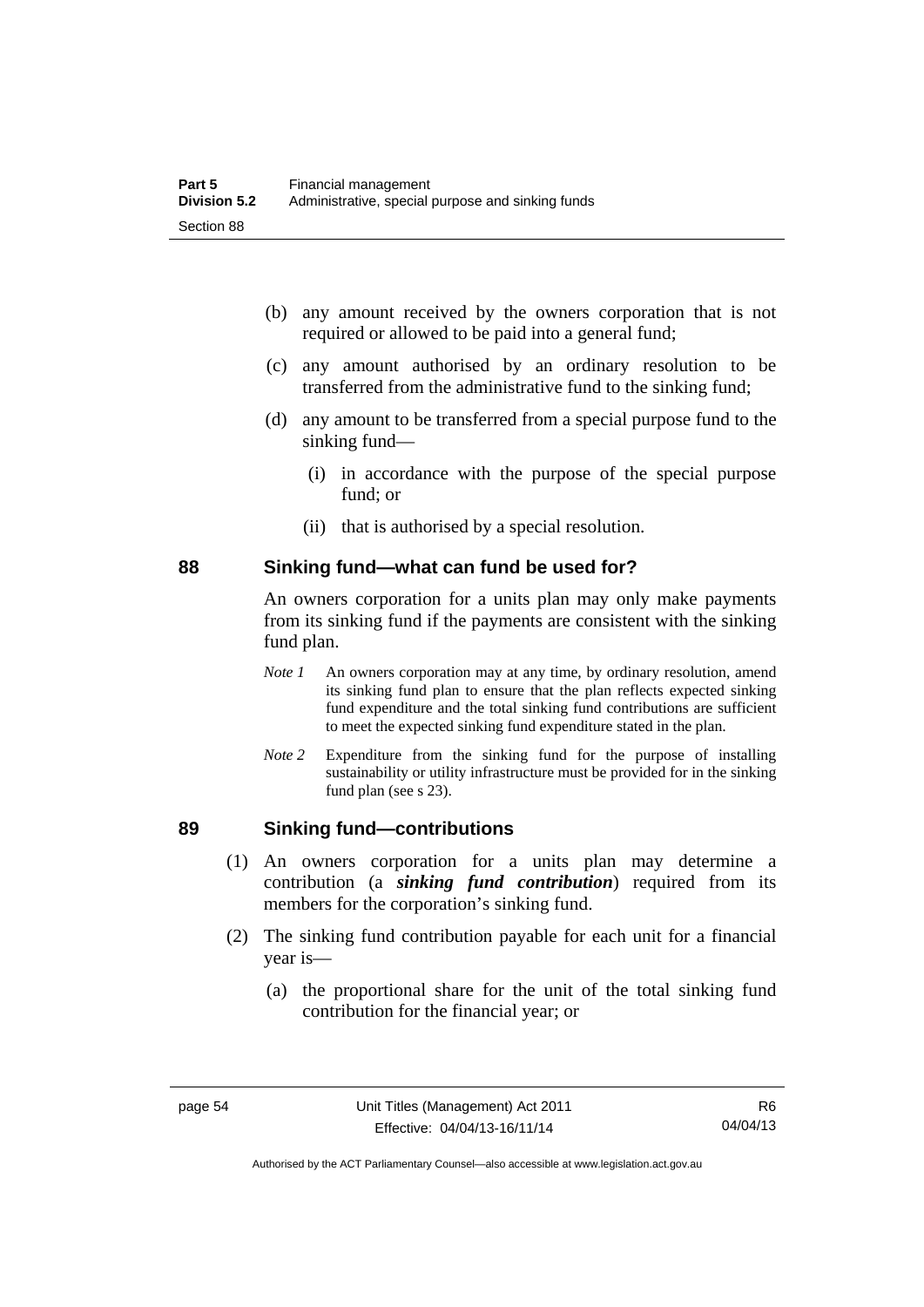- (b) a proportion of the total sinking fund contribution worked out using a method set out in an unopposed resolution.
- *Note Total sinking fund contribution*, for a financial year see s 82 (3) (b). *Expected sinking fund expenditure*—see s 83.
- (3) A resolution under subsection (2) (b) may provide that only stated unit owners, or unit owners in a stated class, are required to pay a sinking fund contribution.
- (4) A resolution under subsection (2) (b) may only be—
	- (a) amended by unopposed resolution; or
	- (b) revoked by special resolution.

## **90 Sinking fund—notice of contributions**

- (1) An owners corporation for a units plan must, within 1 month after an annual general meeting, give notice to each unit owner of the determination of sinking fund contributions for the financial year when the meeting takes place.
- (2) The notice must include the following information:
	- (a) the sinking fund contribution payable for the unit;
	- (b) the sinking fund contributions payable for each other unit;
	- (c) the total sinking fund contribution for the financial year;
	- (d) the proportion of the total sinking fund contribution payable for the unit and how the proportion is worked out;
	- (e) the date when the contribution is payable, if paid in full (which must be not later than 28 days after the date of the notice);
	- (f) if the contribution is payable by instalments—the dates when the instalments are payable;
	- (g) how the contribution may be paid;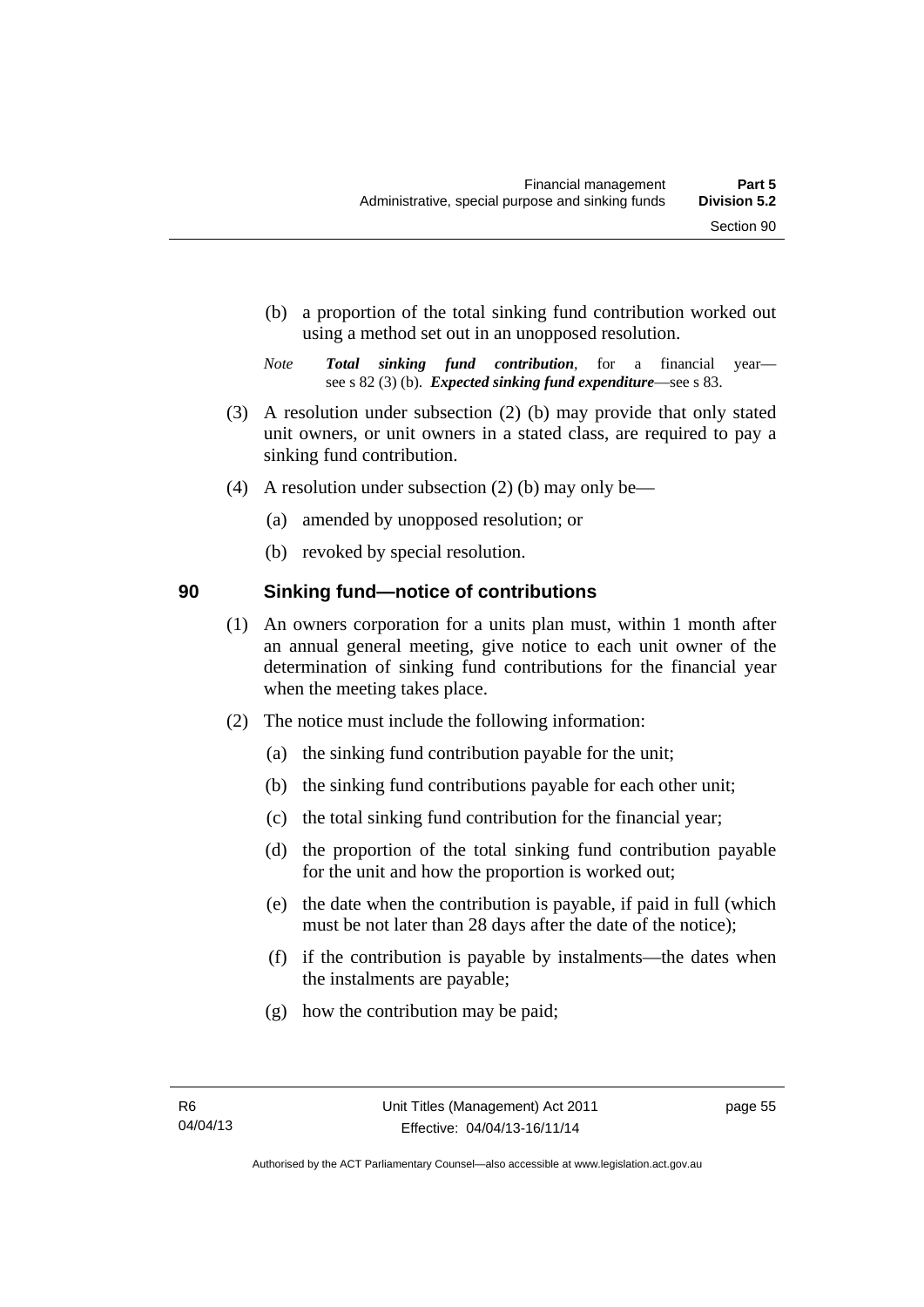- (h) details of any discount for early payment decided by the owners corporation under section 93;
- (i) details of interest payable for late payment under section 94.

#### **91 Sinking fund—when are contributions payable?**

A sinking fund contribution is payable by a unit owner—

- (a) if paid in full—on the date stated in the notice; or
- (b) if payable by instalments—on the dates stated in the notice.

#### **92 General and sinking funds in staged developments**

- (1) This section applies to a general fund or sinking fund established by an owners corporation for a staged development if the development has not been completed.
- (2) A contribution to a fund is not payable by the owner of a unit if the unit is in an uncompleted stage of the development.
- (3) The owners corporation must not pay an amount from a fund in relation to an uncompleted stage of the development.

## **Division 5.3 Powers in relation to money owing to owners corporation**

#### **93 Discounts—amounts owing**

- (1) An owners corporation for a units plan may, by ordinary resolution, decide that a stated discount applies to an amount owing to the corporation by a unit owner if—
	- (a) the amount is paid to the corporation before the date it becomes payable; or
	- (b) for contributions payable by instalments—if the contribution is paid—

Authorised by the ACT Parliamentary Counsel—also accessible at www.legislation.act.gov.au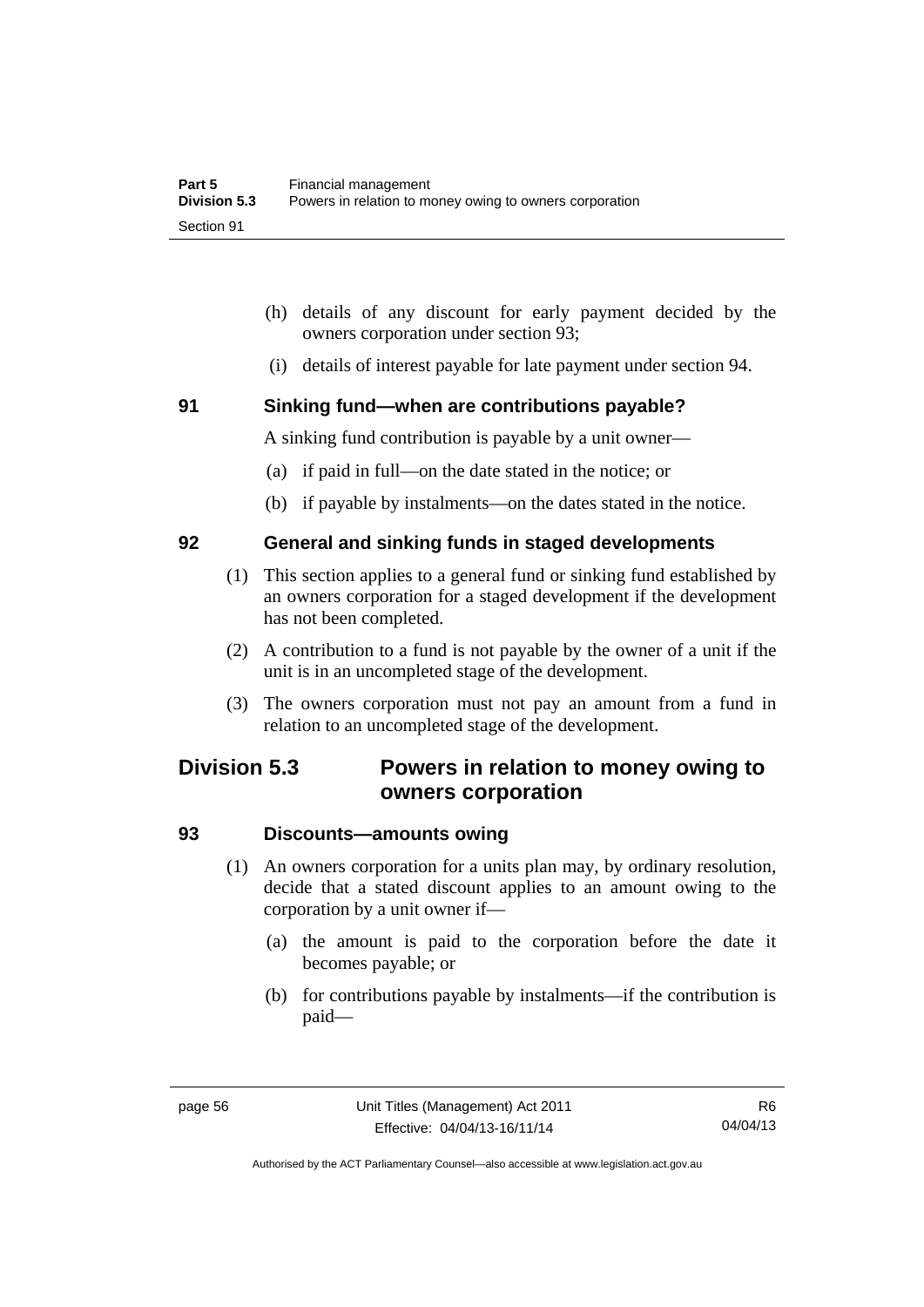- (i) in full on or before the date stated in the notice of the contribution for payment in full; or
- (ii) in another way stated in the resolution.
- (2) In this section:

*contribution* means a general fund contribution or a sinking fund contribution.

#### **94 Interest—amounts owing**

- (1) If an amount owing to an owners corporation by a unit owner is not paid on or before the date it becomes payable, unless otherwise decided by ordinary resolution, the amount bears simple interest until paid—
	- (a) at an annual rate of 10%; or
	- (b) at an annual rate of less than 10%, if decided by special resolution; or
	- (c) at an annual rate of more than 10% and not more than 20%, if decided by special resolution.
- (2) Interest on an amount owing to the owners corporation is payable into the fund into which the amount owing is payable.

#### **95 Recovery of amounts owing**

- (1) If an amount owing to an owners corporation is not paid on or before the date it is payable, the corporation may recover the amount as a debt from the unit owner, together with interest under section 94.
- (2) If the ownership of a unit changes after an amount owing to the owners corporation becomes payable, the owner at the time the amount becomes payable and each subsequent owner are liable both separately and together for the amount, together with interest under section 94.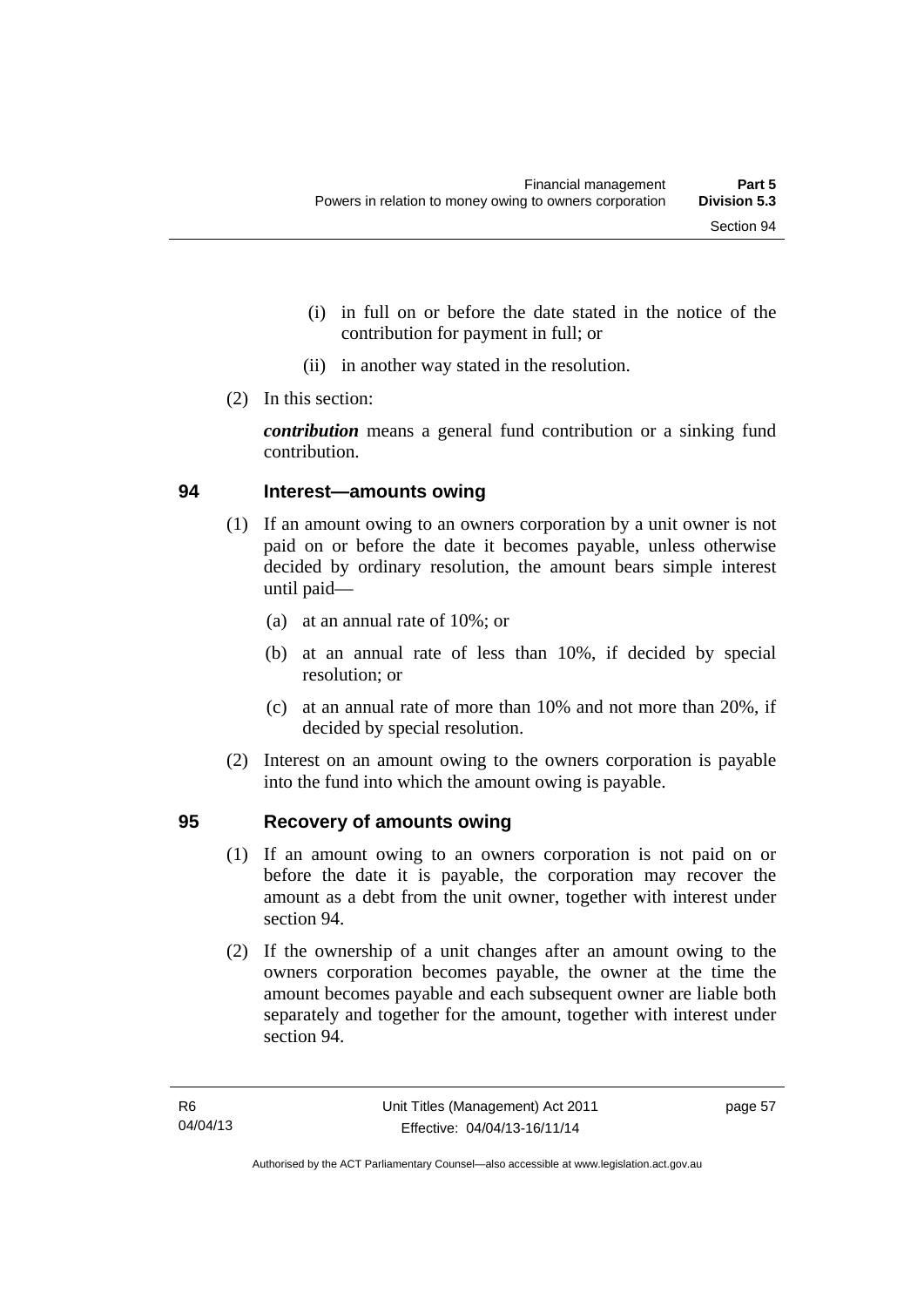#### **96 Security for unpaid amounts—declaration of charge**

- (1) If an amount owing to the owners corporation is unpaid after it becomes payable, the corporation may declare that a charge is to be imposed over the lease of the unit to secure payment of the amount.
- (2) The declaration must—
	- (a) give details of the lease of the unit to be charged; and
	- (b) state the unpaid amount owing to the owners corporation.
- (3) After making the declaration, the owners corporation must—
	- (a) lodge with the registrar-general a copy of the declaration, certified as a true copy under the seal of the corporation; and
	- (b) give a copy of the declaration to the unit owner and anyone else who has an interest in the unit.
- (4) On registration of the copy of the declaration, the amount stated in the declaration, together with interest on the amount under section 94, is a charge over the lease of the unit.
- (5) A registered charge under this section does not give a power of sale over the lease of the unit.

#### **97 Security for unpaid amounts—discharge**

- (1) This section applies if a charge declared under section 96 has been registered, and—
	- (a) the entire amount for which the charge was declared is paid, together with interest on the amount under section 94; or
	- (b) the owners corporation considers that the charge is no longer required.
- (2) The owners corporation must—
	- (a) revoke the declaration of the charge; and

Authorised by the ACT Parliamentary Counsel—also accessible at www.legislation.act.gov.au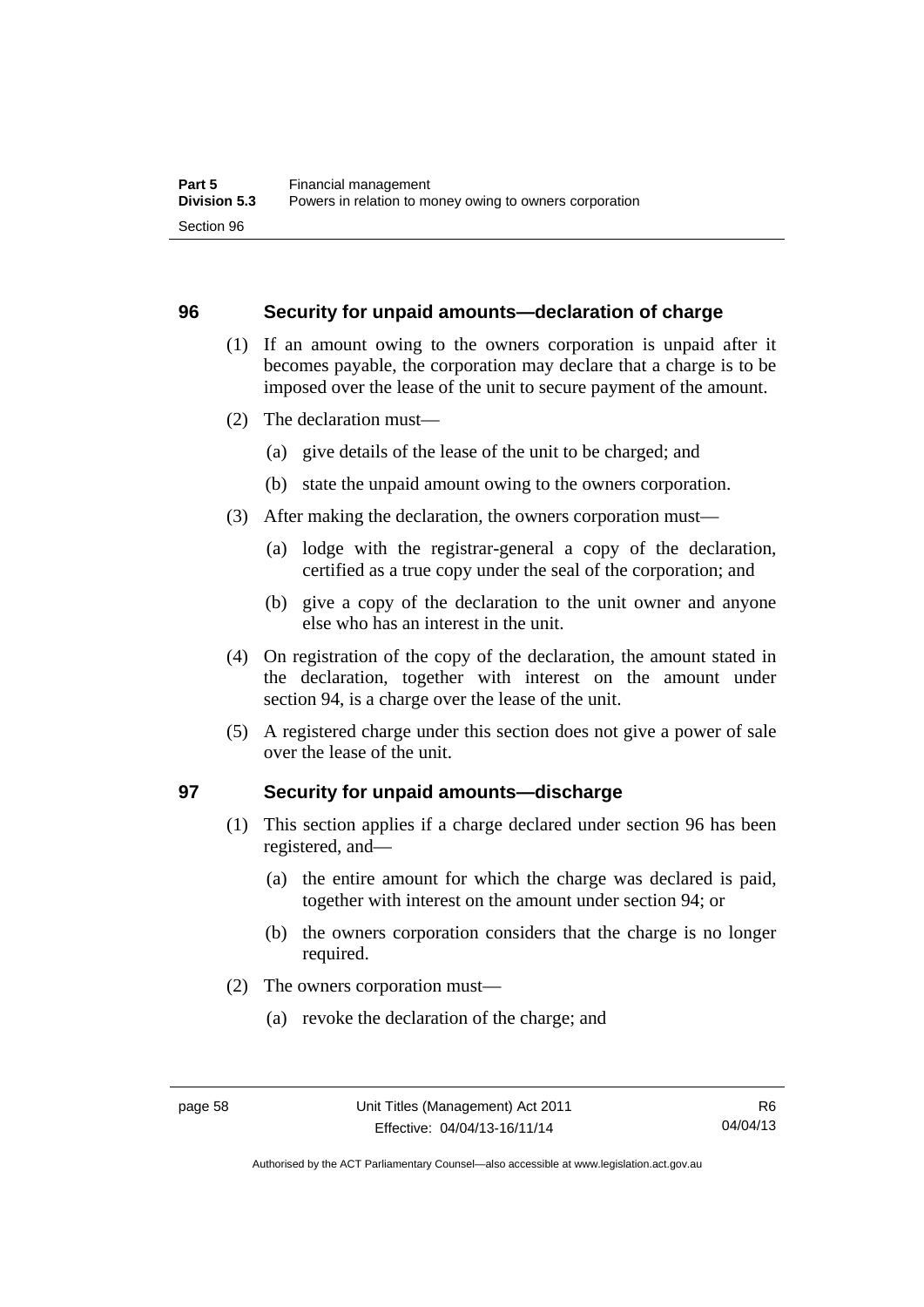- (b) lodge with the registrar-general a copy of the revocation, certified as a true copy under the seal of the corporation; and
- (c) give a copy of the revocation to the unit owner and anyone else who has an interest in the unit.
- (3) The discharge under this section of a charge takes effect on the registration of the revocation of the charge.

#### **98 Liability of part-owners**

- (1) This section applies if—
	- (a) a unit is owned by 2 or more part-owners; and
	- (b) an amount is recoverable by the owners corporation from the owners.
- (2) The part-owners are liable separately and together for the payment of the amount.
- (3) As between themselves, each part-owner is liable for a part of the amount proportional to the value of the part-owner's interest in the unit.
- (4) If a part-owner pays a part of the amount that is more than the part-owner's proportional liability, the part-owner may recover the excess from the other part-owners.

## **Division 5.4 Insurance**

#### **99 Meaning of** *building* **and** *land***—div 5.4**

In this division:

*building*, on the land—

- (a) includes—
	- (i) any improvements and fixtures forming part of the building; and

page 59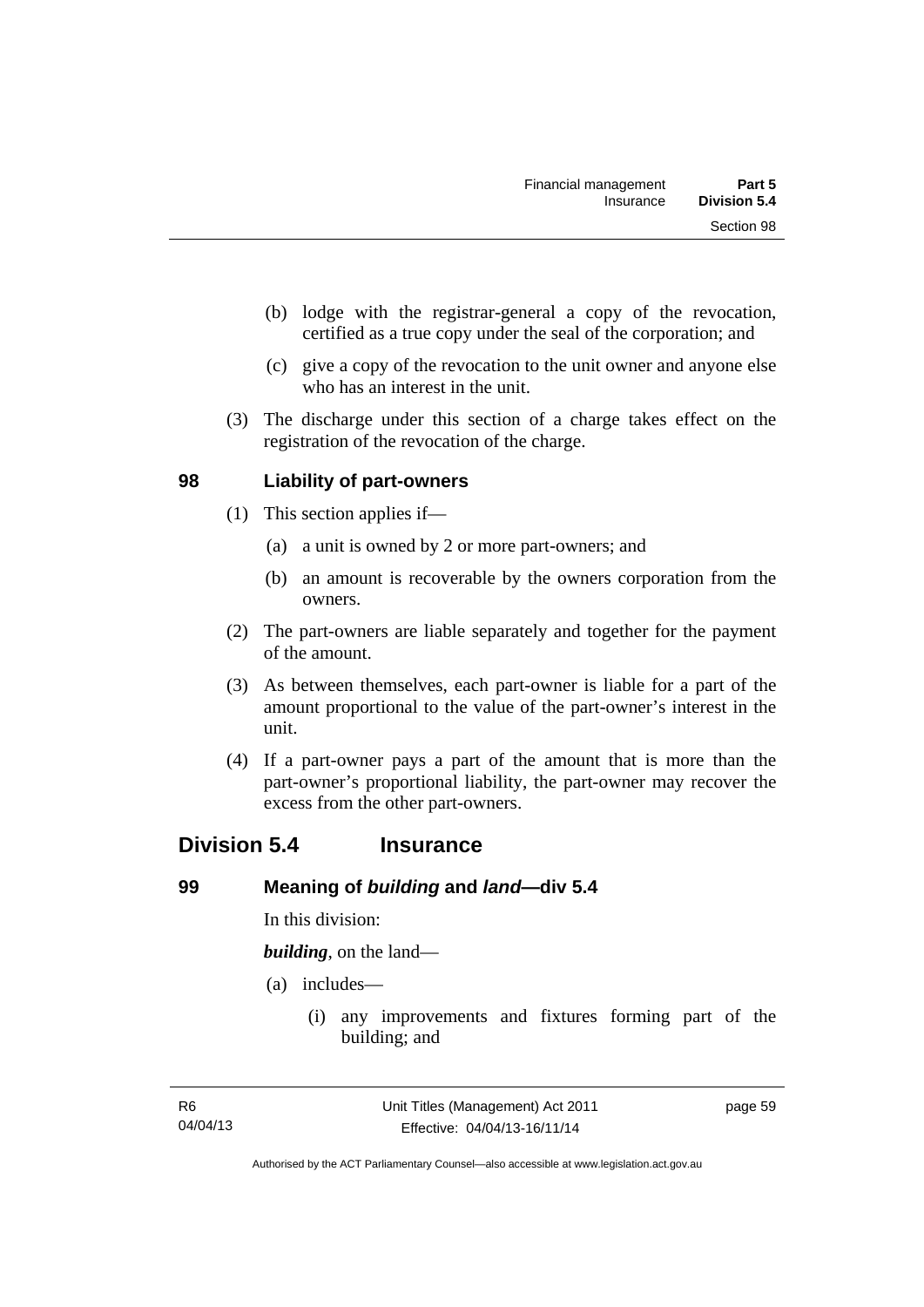- (ii) any improvements and fixtures, including site improvements, consisting entirely of common property; and
- (iii) anything prescribed by regulation as forming part of a building; but

#### **Examples—site improvements**

landscaping, paved areas

- *Note* An example is part of the Act, is not exhaustive and may extend, but does not limit, the meaning of the provision in which it appears (see [Legislation Act,](http://www.legislation.act.gov.au/a/2001-14) s 126 and s 132).
- (b) does not include—
	- (i) paint, wallpaper and temporary wall, floor and ceiling coverings; or
	- (ii) fixtures removable by a lessee or sublessee of a unit at the end of a lease; or
	- (iii) anything prescribed by regulation as not forming part of a building.

#### *land* means—

- (a) land subdivided by a units plan; and
- (b) for a staged development—the whole of the land in the completed stages of the development.

#### **100 Building insurance by owners corporation**

- (1) An owners corporation for a units plan must insure and keep insured all buildings on the land for their replacement value from time to time against all of the following risks:
	- (a) fire, lightning, tempest, earthquake and explosion;
	- (b) riot, civil commotion, strikes and labour disturbances;
	- (c) malicious damage;

Authorised by the ACT Parliamentary Counsel—also accessible at www.legislation.act.gov.au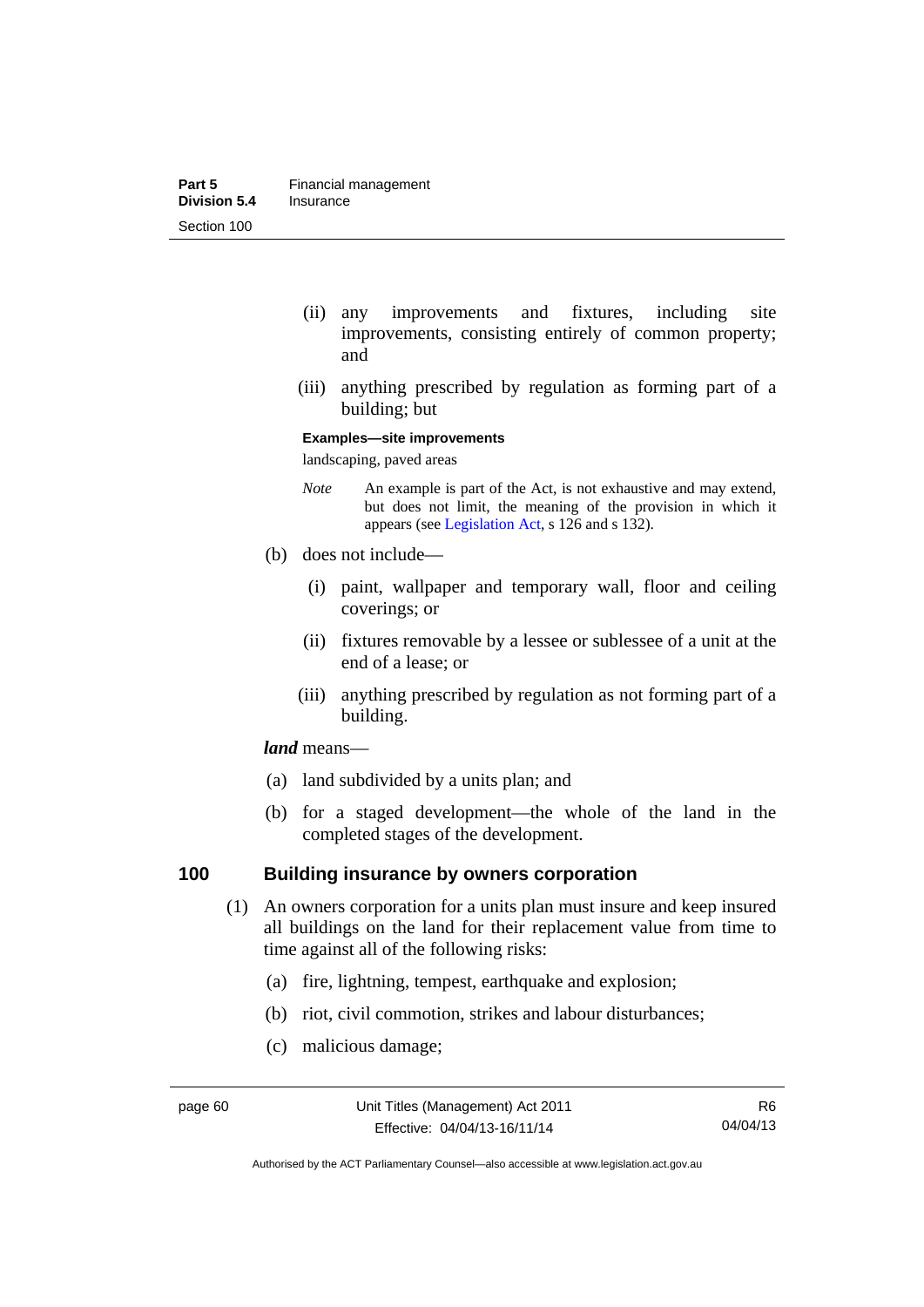- (d) bursting, leaking and overflowing of boilers, water tanks, water pipes and associated apparatus;
- (e) impact of aircraft (including parts of, and objects falling from, aircraft) and of road vehicles, horses and cattle;
- (f) anything prescribed by regulation.
- (2) The owners corporation must take out an insurance policy that covers, to the greatest practicable extent—
	- (a) the risks mentioned in subsection (1); and
	- (b) costs incidental to the reinstatement or replacement of the insured building, including the cost of removing debris and the fees of architects and other professional advisers.
	- *Note* If a developer is the only member of the owners corporation, the developer must on behalf of the owners corporation take out an insurance policy under s (2), unless exempted under s 101.
- (3) A regulation may make provision in relation to an insurance policy required to be taken out by the owners corporation under this section including for the following:
	- (a) payment by unit owners of any excess payable under the policy;
	- (b) combining the policy with other insurance policies;
	- (c) notification requirements by unit owners in relation to improvements made to units;
	- (d) the proportion of the premium payable for the policy by particular unit owners by way of a general fund contribution;
	- (e) valuation of the insured buildings.

page 61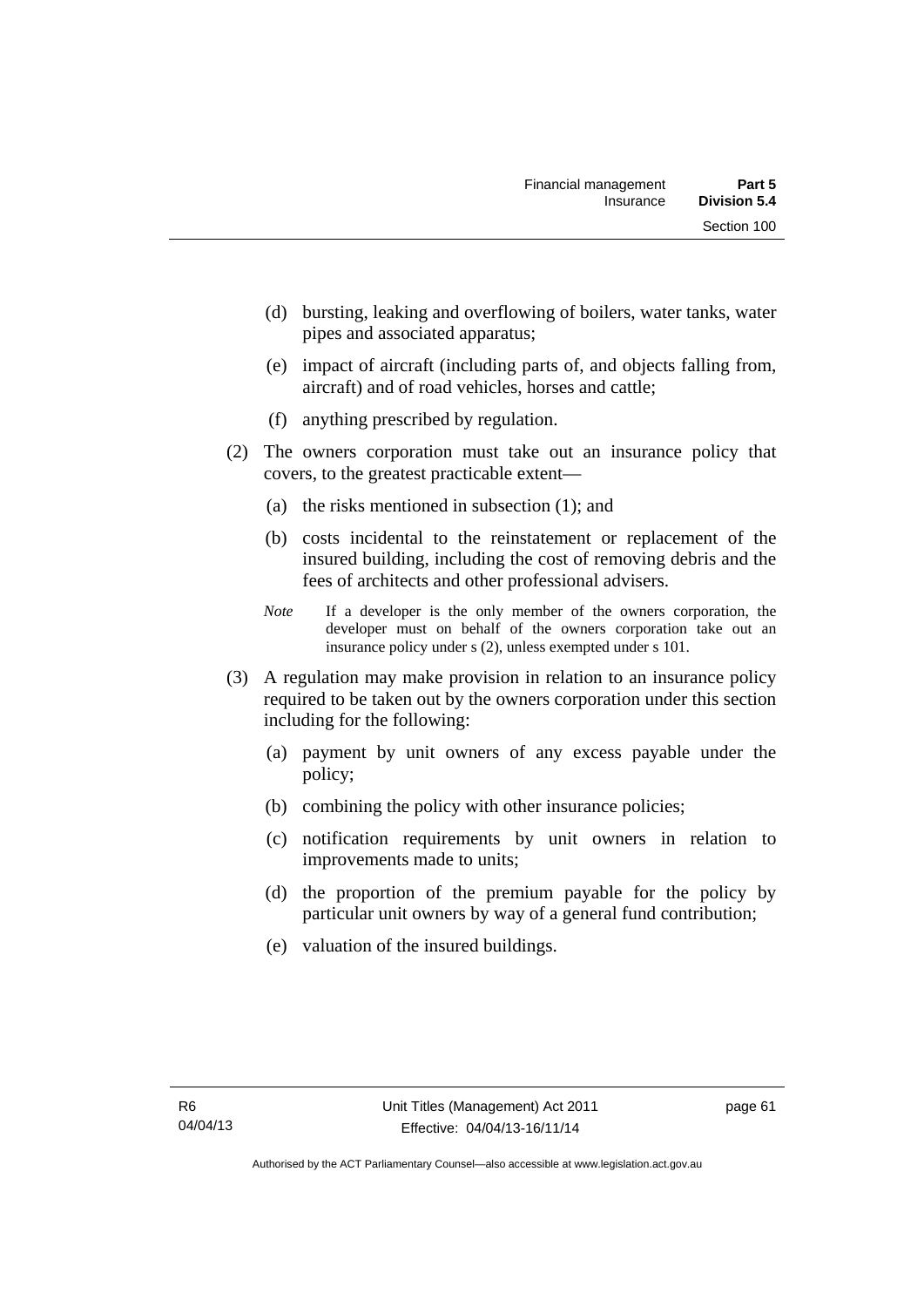- (4) For all purposes related to any insurance taken out by it under this section, an owners corporation is taken to have an insurable interest in the buildings on the land to the extent of their replacement value.
	- *Note 1* The owners corporation must produce its insurance policies for inspection at the request of an eligible person (see s 118).
	- *Note 2* The executive committee of the owners corporation must give certain details about the corporation's current insurance policies at each annual general meeting (see sch 2, s 2.3).

# **101 Exemption from building insurance requirements**

- (1) If the replacement value of all common property buildings (or parts of buildings) on the land is less than an amount prescribed by regulation, the owners corporation may, by unanimous resolution, exempt itself from the requirement to take out building insurance under section 100 (1) for any risk stated in the exemption resolution.
- (2) An owners corporation for a units plan containing only class B units may, by unanimous resolution, exempt itself from the requirement to take out building insurance for any risk stated in the exemption resolution for all buildings (or parts of buildings) that are on the class B units.
- (3) An exemption resolution under this section has effect from the date of the annual general meeting when it is passed until the date of the next annual general meeting.

## **102 Public liability insurance by owners corporation**

- (1) An owners corporation for a units plan must take out and maintain public liability insurance in relation to all of the following events happening in relation to the common property:
	- (a) death, bodily injury or illness of anyone;
	- (b) loss of, or damage to, the property of anyone.

Authorised by the ACT Parliamentary Counsel—also accessible at www.legislation.act.gov.au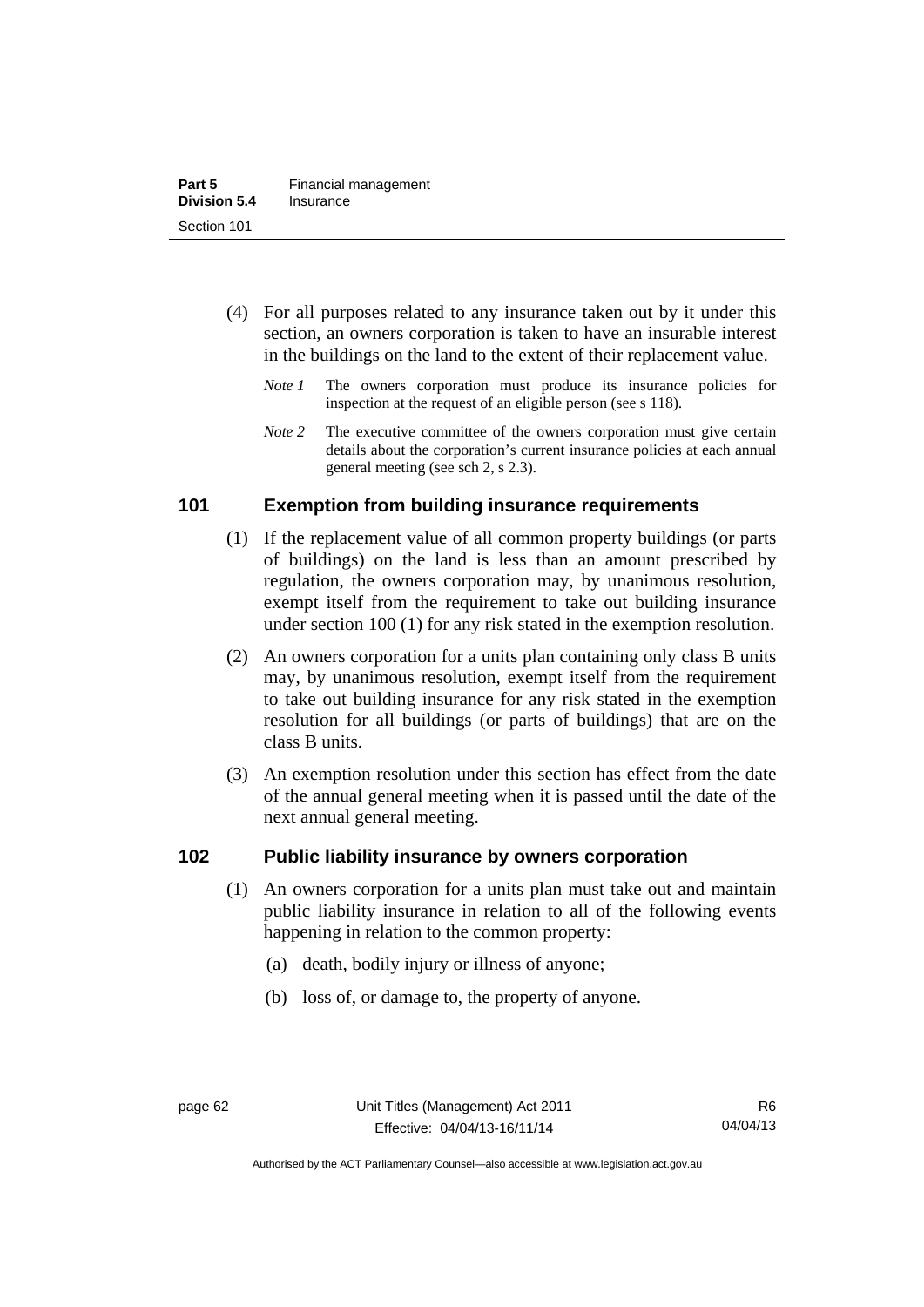- (2) Public liability insurance under subsection (1) must be for a total amount of liability of not less than an amount prescribed by regulation.
	- *Note 1* The owners corporation must produce its insurance policies for inspection at the request of an eligible person (see s 118).
	- *Note 2* The executive committee of the owners corporation must give certain details about the corporation's current insurance policies at each annual general meeting (see sch 2, s 2.3).

# **103 Application of insurance money by owners corporation**

- (1) If an owners corporation for a units plan receives insurance money for damage to, or destruction of, any building on the land, the corporation must, without delay, apply the insurance money to rebuilding and reinstating the building.
- (2) Subsection (1) applies subject to this Act, other territory laws and any order of a court.

#### **Example—other territory law**

If it is necessary to obtain building damage orders from the ACAT approving a building damage scheme for rebuilding and reinstating the building (see *[Unit](http://www.legislation.act.gov.au/a/2001-16)  [Titles Act 2001](http://www.legislation.act.gov.au/a/2001-16)*, div 10.3), the owners corporation may not apply the insurance money to the rebuilding and reinstating before obtaining the orders.

*Note* An example is part of the Act, is not exhaustive and may extend, but does not limit, the meaning of the provision in which it appears (see [Legislation Act,](http://www.legislation.act.gov.au/a/2001-14) s 126 and s 132).

## **104 Additional insurance—owners corporation**

This division does not limit the right of an owners corporation to take out additional insurance.

## **105 Additional insurance—unit owners**

This division does not limit the right of a unit owner to insure against damage to, or destruction of, the unit to the extent of its replacement value.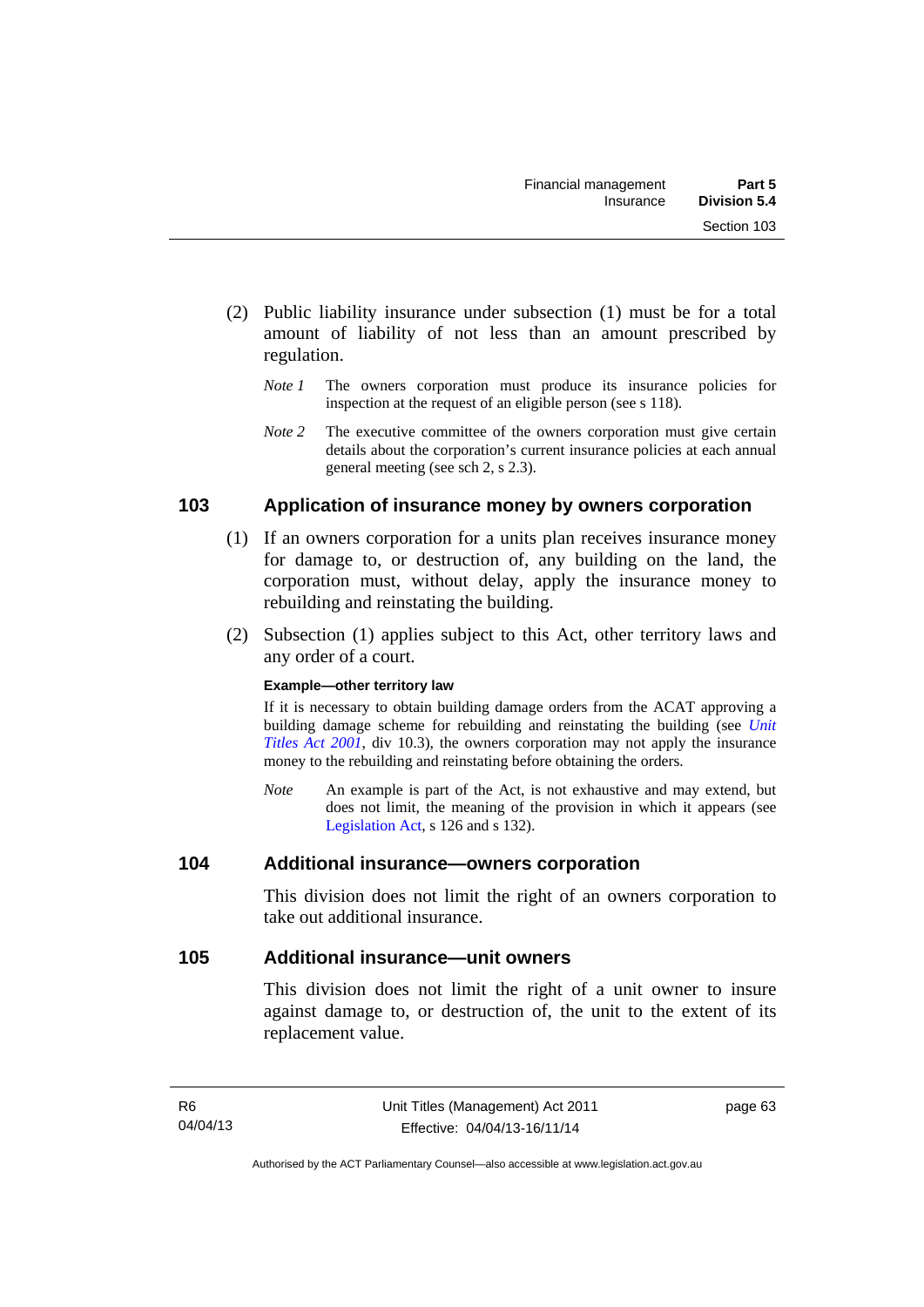#### **Part 6 Owners corporation rules**

# **Part 6 Owners corporation rules**

#### **106 What are the rules of an owners corporation?**

The rules of an owners corporation are set out in schedule 4 (the *default rules*).

*Note* The owners corporation may amend the default rules under s 108.

#### **107 Effect of rules**

- (1) There are taken to be agreements under seal between an owners corporation and each of its members, and between each member and each other member, under which the corporation and its members agree to be bound by the rules of the corporation.
- (2) An occupier of a unit (who is not the owner of the unit) is bound by each rule of the corporation as if the occupier were the owner of the unit, unless the rules provide otherwise.
- (3) If the unit owner does not occupy the unit, the owner is liable separately and together with an occupier of the unit for any breach of the rules of the owners corporation by the occupier, unless the owner proves that the owner took reasonable precautions and exercised appropriate care to prevent the breach.
- (4) An occupier of a unit who occupies the unit under a residential tenancy agreement within the meaning of the *[Residential Tenancies](http://www.legislation.act.gov.au/a/1997-84)  [Act 1997](http://www.legislation.act.gov.au/a/1997-84)* is not bound by any rule of the owners corporation to the extent that the rule is inconsistent with the prescribed terms (or terms to the effect of the prescribed terms) to which the agreement is subject under that Act, section 8.

#### **108 Owners corporation may amend rules**

- (1) An owners corporation may, by special resolution, amend its rules.
- (2) An amendment of the rules of an owners corporation takes effect—

Authorised by the ACT Parliamentary Counsel—also accessible at www.legislation.act.gov.au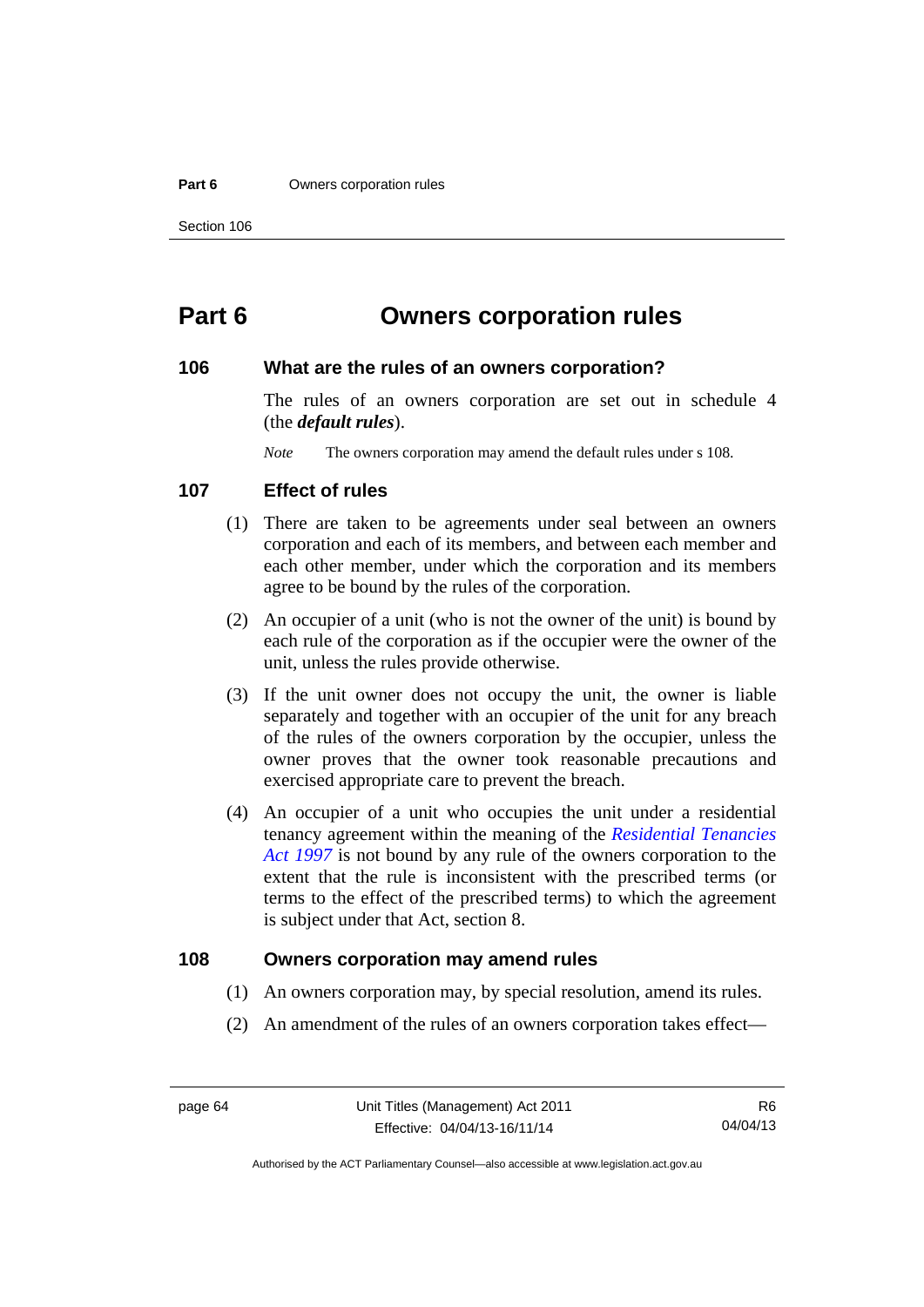- (a) on the registration of a copy of the special resolution making the amendment, certified under the seal of the corporation as a true copy; or
- (b) from a later date stated in the resolution.
- (3) An amendment to the rules of an owners corporation has no effect to the extent that it results in the rules—
	- (a) being inconsistent with this Act or another territory law; or
	- (b) giving a function to the corporation that is not incidental or ancillary to the exercise of its functions under this Act; or
	- (c) prohibiting or restricting any dealing (including devolution, transfer, lease and mortgage) with—
		- (i) an interest in a unit; or
		- (ii) the equitable estate of a unit owner in the common property; or
	- (d) prohibiting or restricting the installation, operation or maintenance of sustainability or utility infrastructure.
- (4) In this section:

*amendment*, of rules, includes variation, rescission, substitution or addition.

## **109 Breach of rules—rule infringement notice**

- (1) This section applies if the executive committee of an owners corporation reasonably believes that—
	- (a) the owner or occupier (the *person*) of a unit has contravened a provision of the corporation's rules; and
	- (b) the circumstances of the contravention make it likely that the contravention will continue or be repeated.

page 65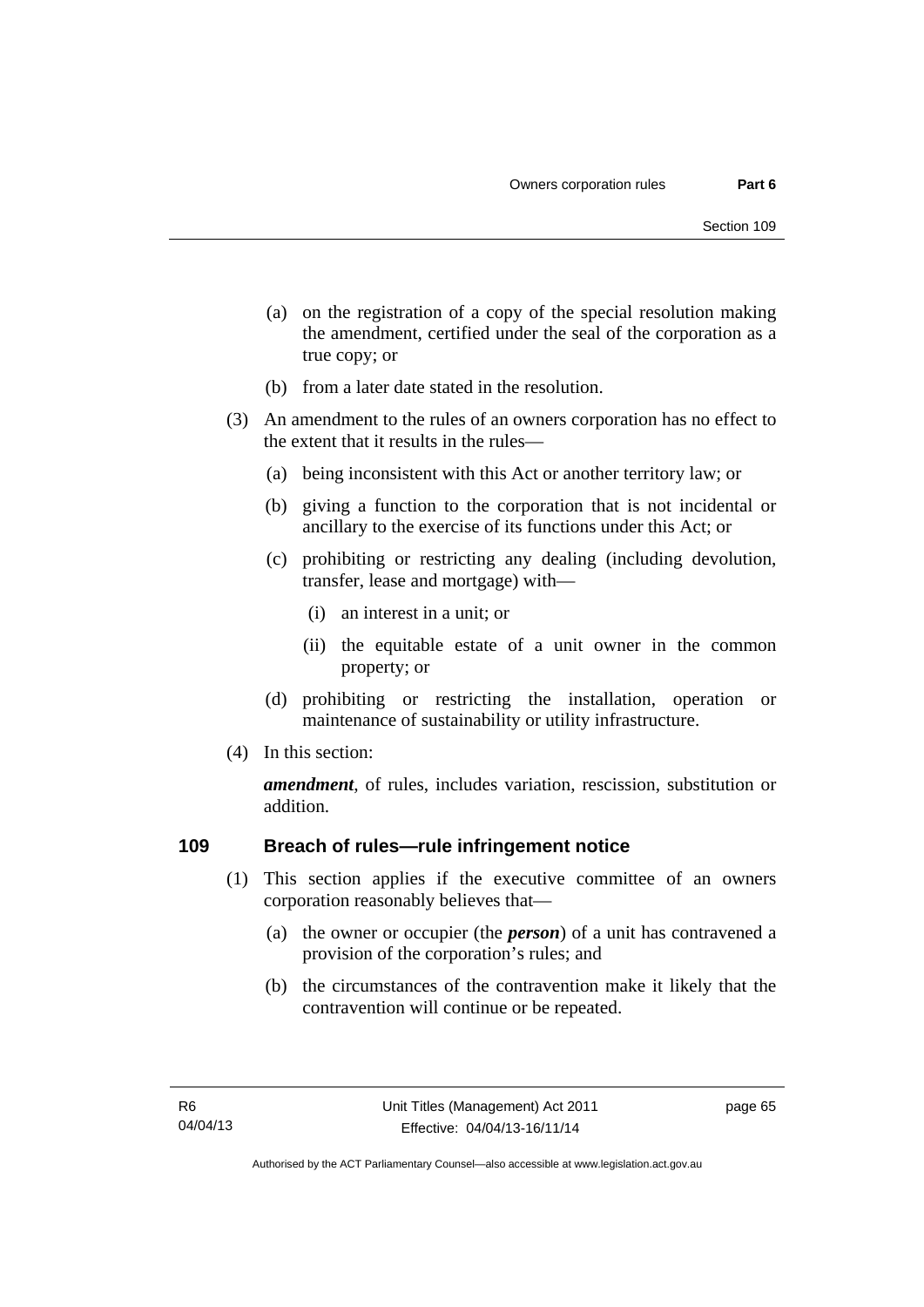#### **Part 6 Owners corporation rules**

Section 109

- (2) The owners corporation may, if authorised by an ordinary resolution of the executive committee, give the person a notice (a *rule infringement notice*) requiring the person to remedy the contravention.
	- *Note* If a form is approved under s 146 for this provision, the form must be used.
- (3) A rule infringement notice must state the following:
	- (a) that the owners corporation believes the person is contravening, or has contravened, a provision of the rules;
	- (b) the provision of the rules the owners corporation believes is, or was, contravened;
	- (c) details sufficient to identify the contravention;
	- (d) if the owners corporation believes the contravention is continuing—the period (which must be reasonable in the circumstances) within which the person must remedy the contravention;
	- (e) if the owners corporation believes the contravention is likely to be repeated—that the person must not repeat the contravention;
	- (f) if the person does not comply with the notice—
		- (i) the person commits an offence; and
		- (ii) the owners corporation may, without further notice, apply to the ACAT for an order in relation to the failure to comply with the notice.
- (4) If a rule infringement notice is given to a person following a request under section 111, the owners corporation must, not later than 14 days after the day the request was received, tell the person who made the request that the notice has been given.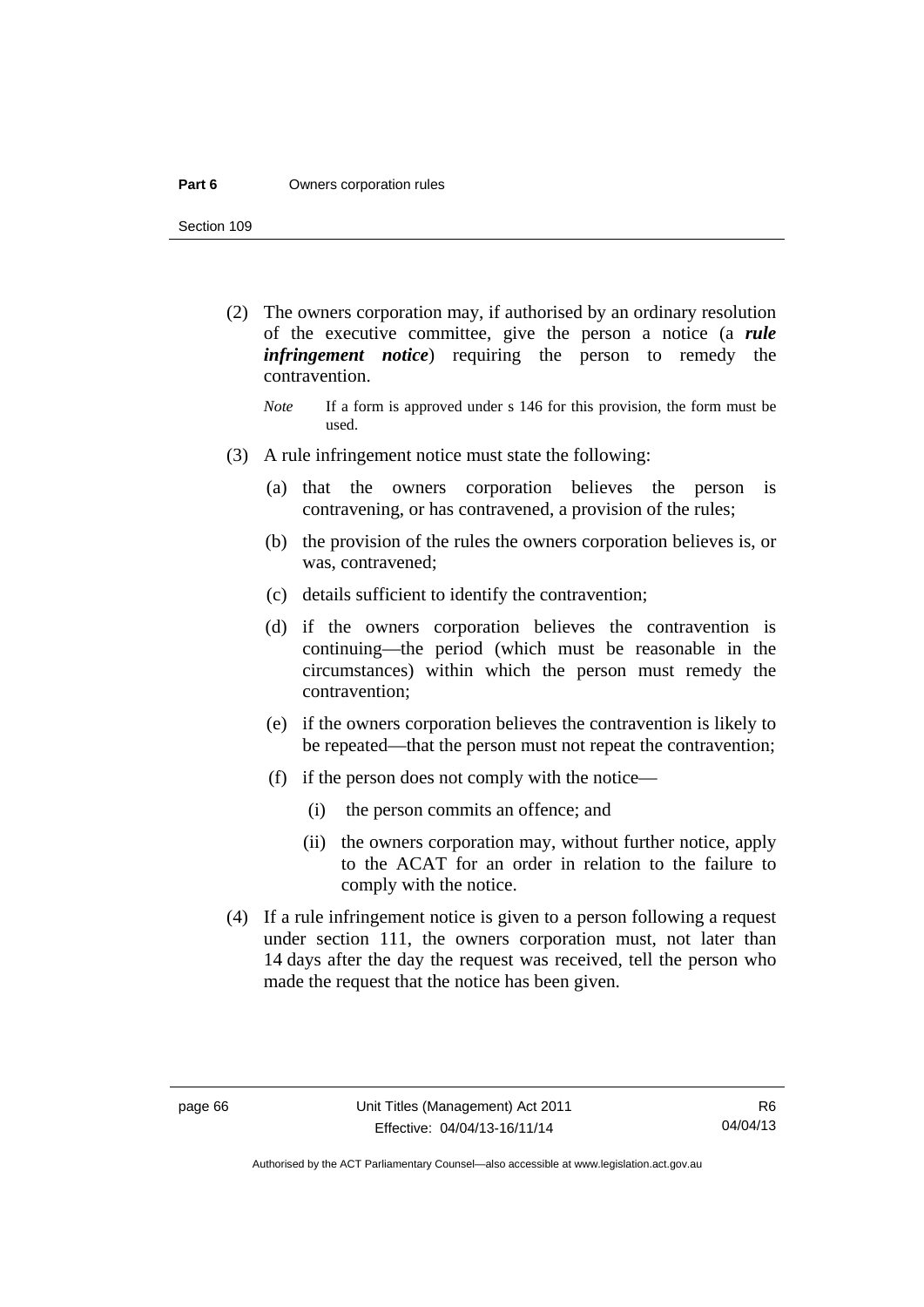# **110 Breach of rules—failure to comply with rule infringement notice**

- (1) A person commits an offence if the person—
	- (a) is given a rule infringement notice under section 109; and
	- (b) does not comply with the notice.

Maximum penalty: 5 penalty units.

 (2) However, the person does not commit an offence under this section if, when the rule infringement notice is given to the person, the person is not contravening, or has not contravened, the provision mentioned in the notice in the way detailed for section 109 (3) (c).

# **111 Breach of rules—request for rule infringement notice**

- (1) This section applies if—
	- (a) a dispute exists between the owner or occupier of a unit in a units plan (the *complainant*) and the owner or occupier of another unit in the units plan (the *accused person*); and
	- (b) the dispute arises because the complainant reasonably believes that—
		- (i) the accused person has contravened a provision of the corporation's rules; and
		- (ii) the circumstances of the contravention make it likely that contravention will continue or be repeated.
- (2) The complainant may ask the owners corporation to give the accused person a rule infringement notice for the contravention.

# **112 Application of Legislation Act**

 (1) The [Legislation Act](http://www.legislation.act.gov.au/a/2001-14) applies to the rules of an owners corporation as if the rules were an Act and as if each rule were a section of an Act.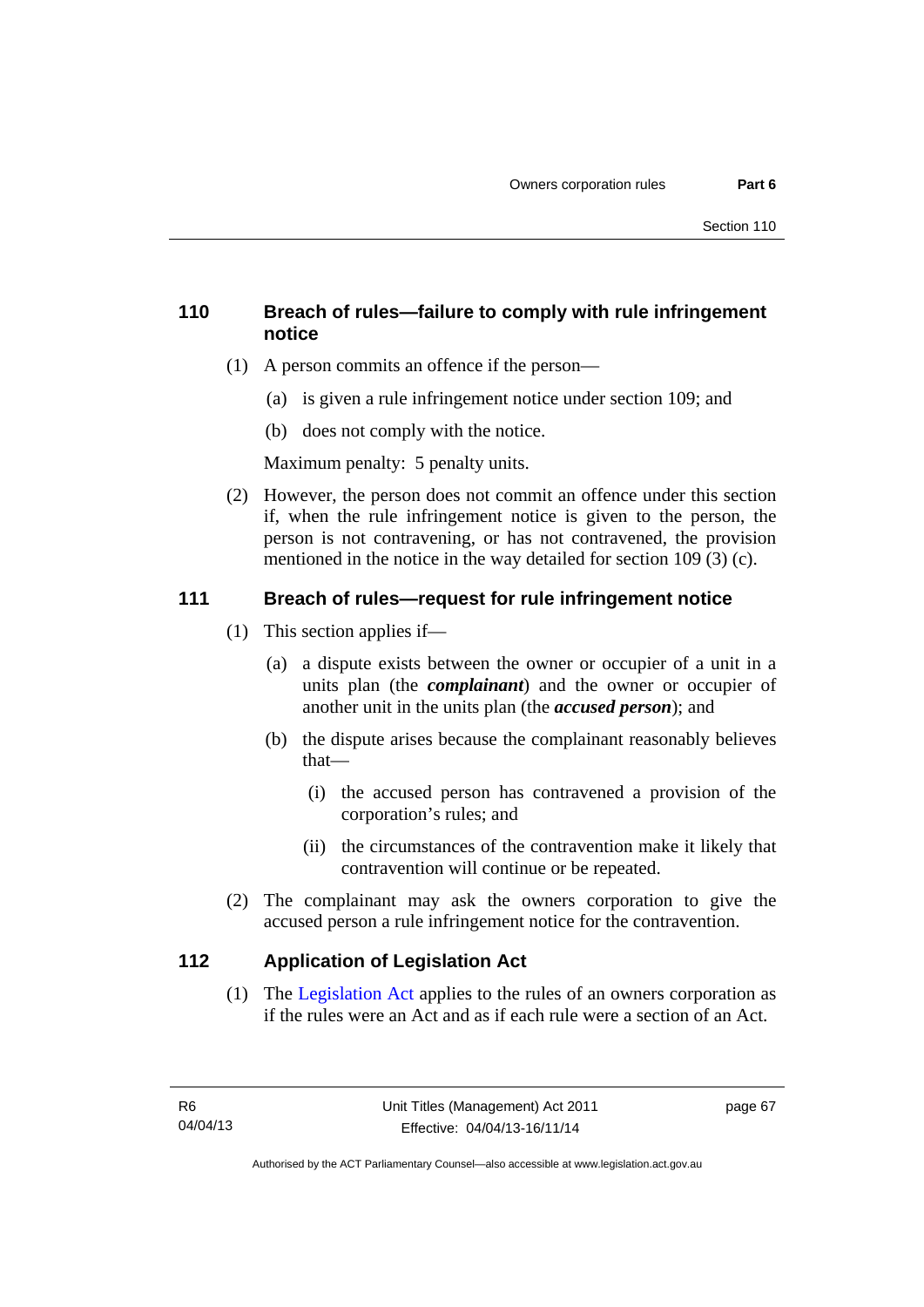#### **Part 6 Owners corporation rules**

Section 112

 (2) Terms used in the rules of an owners corporation have the same meaning as in this Act, unless the contrary intention appears.

page 68 Unit Titles (Management) Act 2011 Effective: 04/04/13-16/11/14

R6 04/04/13

Authorised by the ACT Parliamentary Counsel—also accessible at www.legislation.act.gov.au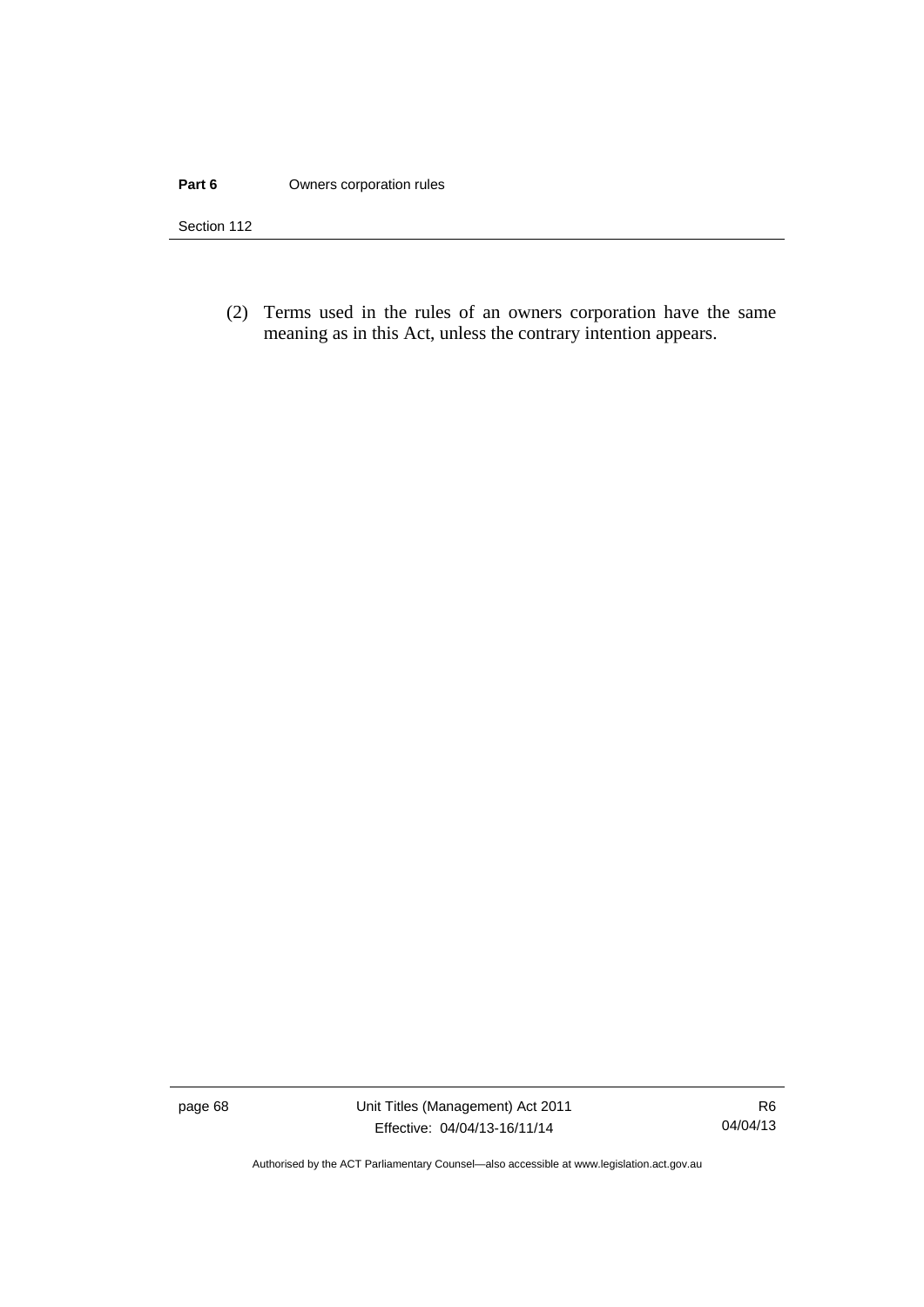# **Part 7 Owners corporation records**

# **113 Corporate register—establishment**

- (1) An owners corporation for a units plan must establish and maintain a register (the *corporate register*) that includes—
	- (a) the information mentioned in section 114 (1) for each unit; and
	- (b) the information mentioned in section 114 (2).
- (2) The corporate register may be kept in electronic form.
	- *Note* The corporate register contains personal information as defined under the *[Privacy Act 1988](http://www.comlaw.gov.au/Current/C2004A03712)* (Cwlth). The national privacy principles under that Act apply to the owners corporation in relation to the collection, use, disclosure and storage of personal information.

# **114 Corporate register—information to be included**

- (1) The owners corporation for a units plan must record on the corporate register the following information for each unit:
	- (a) if the unit is owned by 1 person—the full name and an address for correspondence of the unit owner;
	- (b) if the unit is owned by 2 or more part-owners—the full name and address for correspondence of the part-owners' representative and each other part-owner;
	- (c) if the unit owner is a company—the full name and address for correspondence of the company's representative;
	- (d) if a mortgagee voting notice has been given for the unit—the full name and address for correspondence of the mortgagee's representative;
	- (e) if notified in writing to the corporation—the full name and an address for correspondence of anyone else with an interest in the unit together with details of the interest;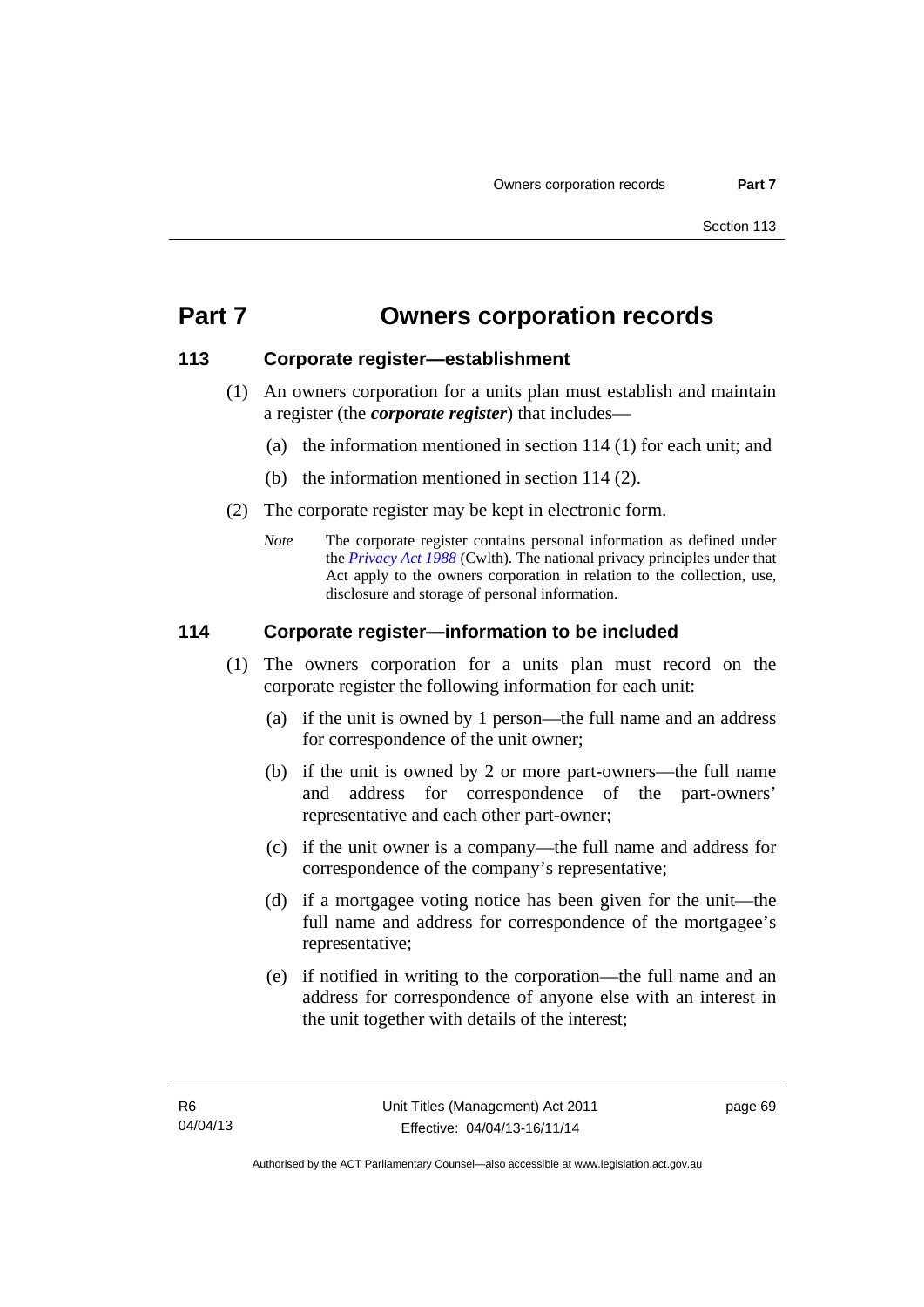Section 115

- (f) the full name of the occupier of the unit (including the owner if the owner occupies the unit).
- (2) Also, the owners corporation must record on the corporate register the following information:
	- (a) the full names of the current executive members;
	- (b) if notified in writing to the corporation—the full name and an address for correspondence of anyone with an easement over the common property together with details of the easement.

#### **115 Corporate register—provision of information**

- (1) A unit owner must give the owners corporation for the units plan written notice of the details of any of the following events within 14 days after the event happens:
	- (a) the owner agreeing to transfer the lease of the unit to someone else;
	- (b) the lodgment for registration, by the unit owner, of the instrument under which the person became the owner;
	- (c) a change in the owner's name or address for correspondence;
	- (d) a change of occupancy of the unit;
	- (e) a vacancy in occupancy of the unit that is expected to be longer than a continuous period of 30 days.
	- *Note* Information about representatives of units owned by 2 or more part-owners, or by a company, must be provided to the owners corporation under the following sections:
		- s 11 (Part-owners of units—authorisation of representatives)
		- s 13 (Company-owned units—authorisation of representatives).
- (2) Subsection (1) may be enforced in the same way as a rule of the owners corporation.

Authorised by the ACT Parliamentary Counsel—also accessible at www.legislation.act.gov.au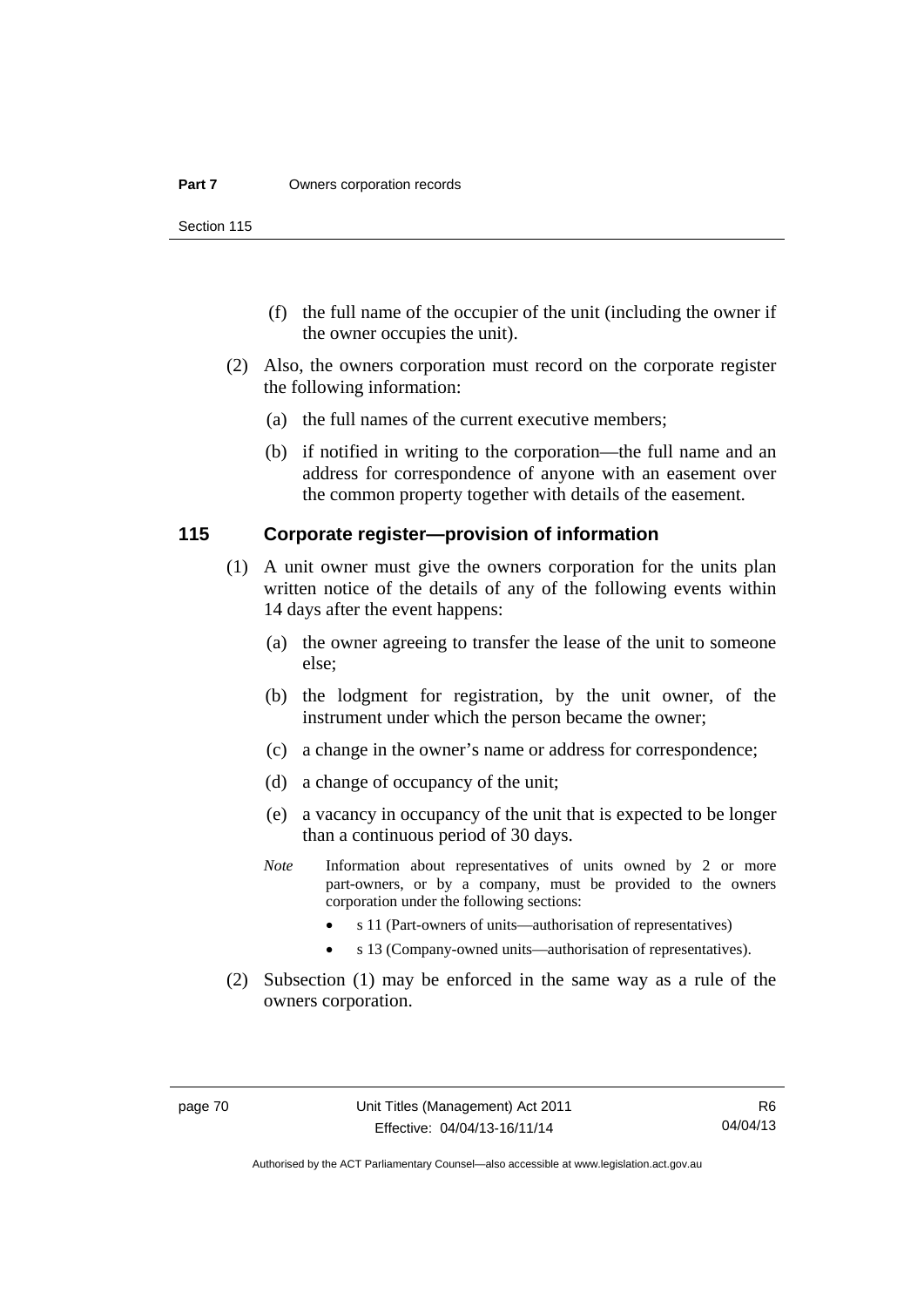- (3) A person, other than a unit owner, may give the owners corporation written notice of the details of the following events:
	- (a) the person agreeing to transfer an interest in the lease of a unit or the common property to someone else;
	- (b) the lodgment for registration, by the person, of an instrument under which the person acquires an interest in a unit or the common property;
	- (c) the person acquiring an interest in a unit or the common property other than a registered interest;
	- (d) if the person has an interest in a unit or the common property a change in the full name or address for correspondence of the person;
	- (e) a change in the nature of an interest held by the person in a unit or the common property, including the person's ceasing to have the interest.
	- *Note* Information about mortgagees' representatives must be provided to the owners corporation under the following sections:
		- sch 3, s 3.23 (Voting by mortgagees)
		- sch 3, s 3.24 (Mortgagee voting notices—amendment and revocation).

## **116 Corporate register—access**

- (1) On request by an eligible person for a unit or the common property, the owners corporation for the units plan must allow the person, within 14 days after the request is received, to inspect, and take a copy of—
	- (a) for a request by an eligible person for a unit—the information on the corporate register about the unit and any easements with which the common property is benefited or burdened; or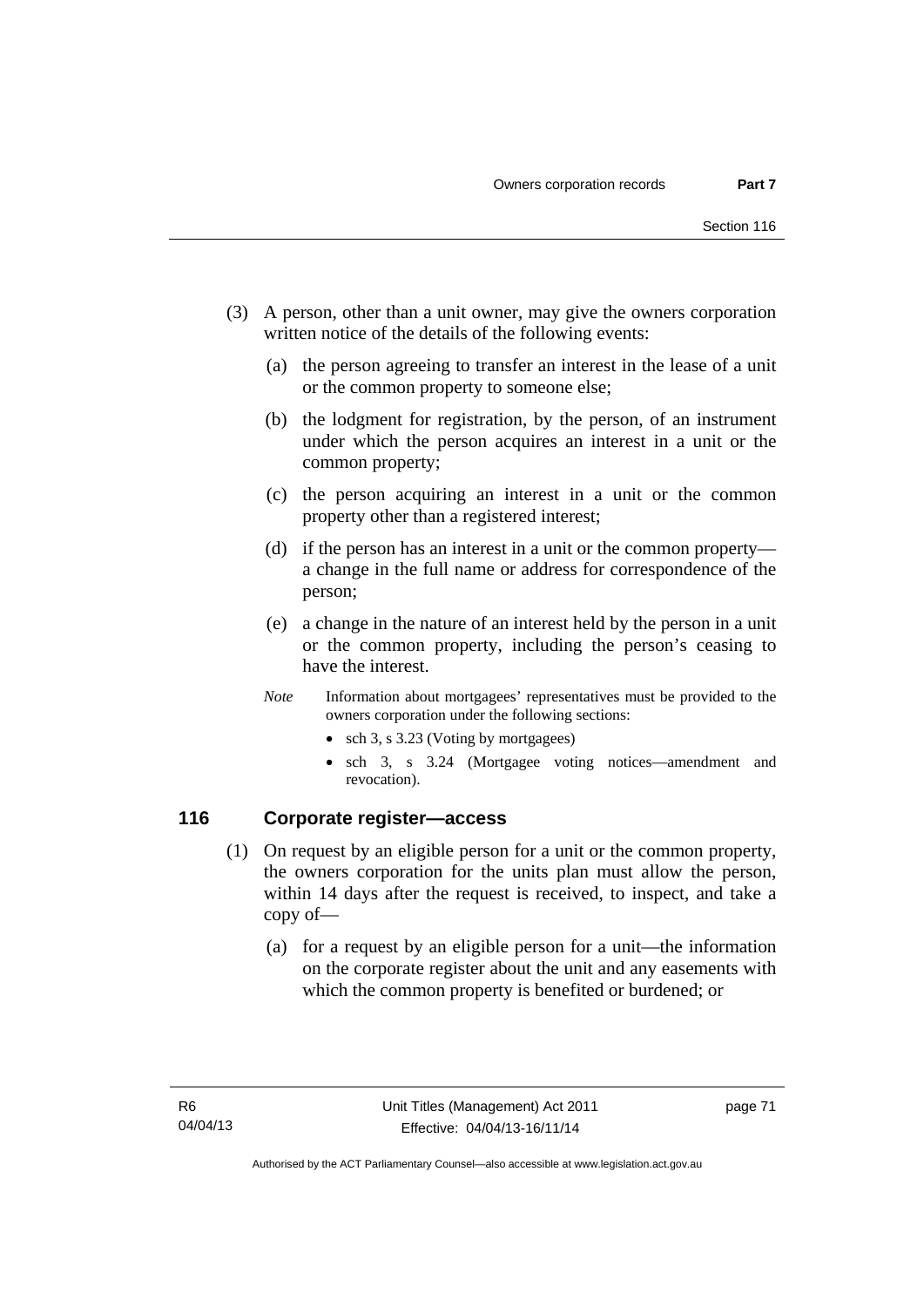- (b) for a request by an eligible person for the common property the information on the corporate register about any easements with which the common property is benefited or burdened.
- (2) On request by an applicant for a court order under this Act, the owners corporation must allow the applicant to inspect, and take a copy of, the names and addresses for correspondence recorded on the corporate register of each unit owner and anyone else with an interest in a unit, or the common property, that is recorded on the register.
	- *Note* This is to enable the applicant for the order to comply with the requirements for service under this Act.
- (3) A request must be in writing accompanied by a fee fixed by the owners corporation of not more than an amount prescribed by regulation.
- (4) The corporate register must be kept in a way that ensures that a person who is entitled to inspect the register does not have access to any information the person is not entitled to inspect.

#### **Examples—how to restrict access**

- 1 if the register is kept in a book, the information could be kept on a separate page for each unit and for the common property
- 2 if the register is kept in a computer database, the information could be stored so that information for each unit and the common property can be separately displayed, printed out or emailed
- *Note 1* The corporate register contains personal information as defined under the *[Privacy Act 1988](http://www.comlaw.gov.au/Current/C2004A03712)* (Cwlth). The national privacy principles under that Act apply to the owners corporation in relation to the collection, use, disclosure and storage of personal information.
- *Note 2* An example is part of the Act, is not exhaustive and may extend, but does not limit, the meaning of the provision in which it appears (see [Legislation Act,](http://www.legislation.act.gov.au/a/2001-14) s 126 and s 132).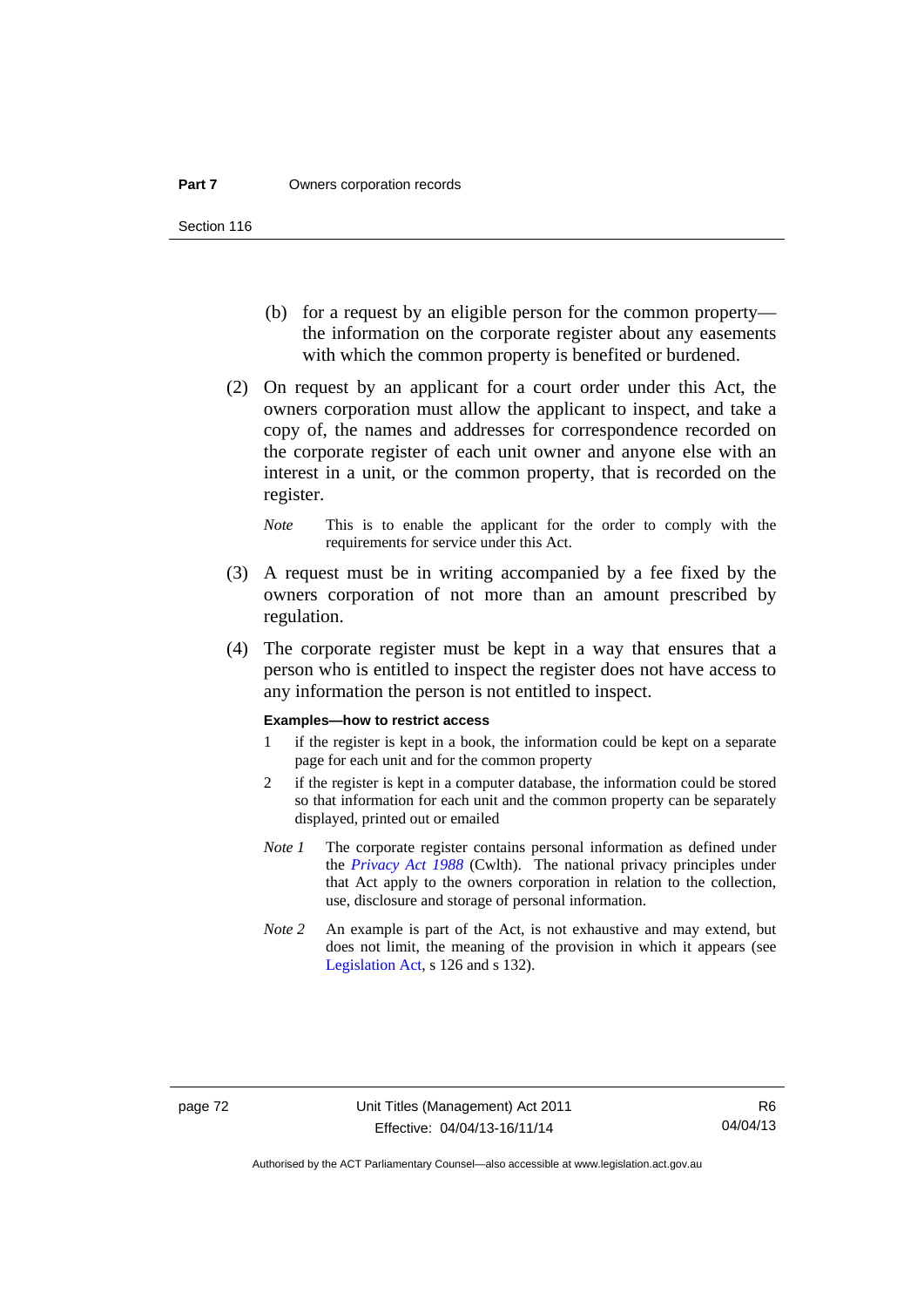# **117 Names and addresses of executive members**

On request by an eligible person for a unit or the common property, the owners corporation must, free of charge, give the person the full names and addresses of its current executive members within 14 days after the request is received.

## **118 Insurance information**

On request by an eligible person for a unit or the common property, the owners corporation must, free of charge, allow the person to inspect, and take a copy of, the following documents within 14 days after the request is received:

- (a) any current insurance policy or policies taken out by the corporation;
- (b) the receipts for all premiums paid under current policies taken out by the corporation;
- (c) the part of the minutes of any annual general meeting of the corporation that records any exemption resolution under section 101 (Exemptions from building insurance requirements).

## **119 Unit title certificate and access to owners corporation records**

- (1) On request by an eligible person for a unit or the common property for a certificate (the *unit title certificate*), the owners corporation must, within 14 days after the day the request is received, give the person the certificate under the seal of the corporation giving the information about the unit or common property determined by the Minister.
- (2) A determination is a disallowable instrument.
	- *Note* A disallowable instrument must be notified, and presented to the Legislative Assembly, under the [Legislation Act.](http://www.legislation.act.gov.au/a/2001-14)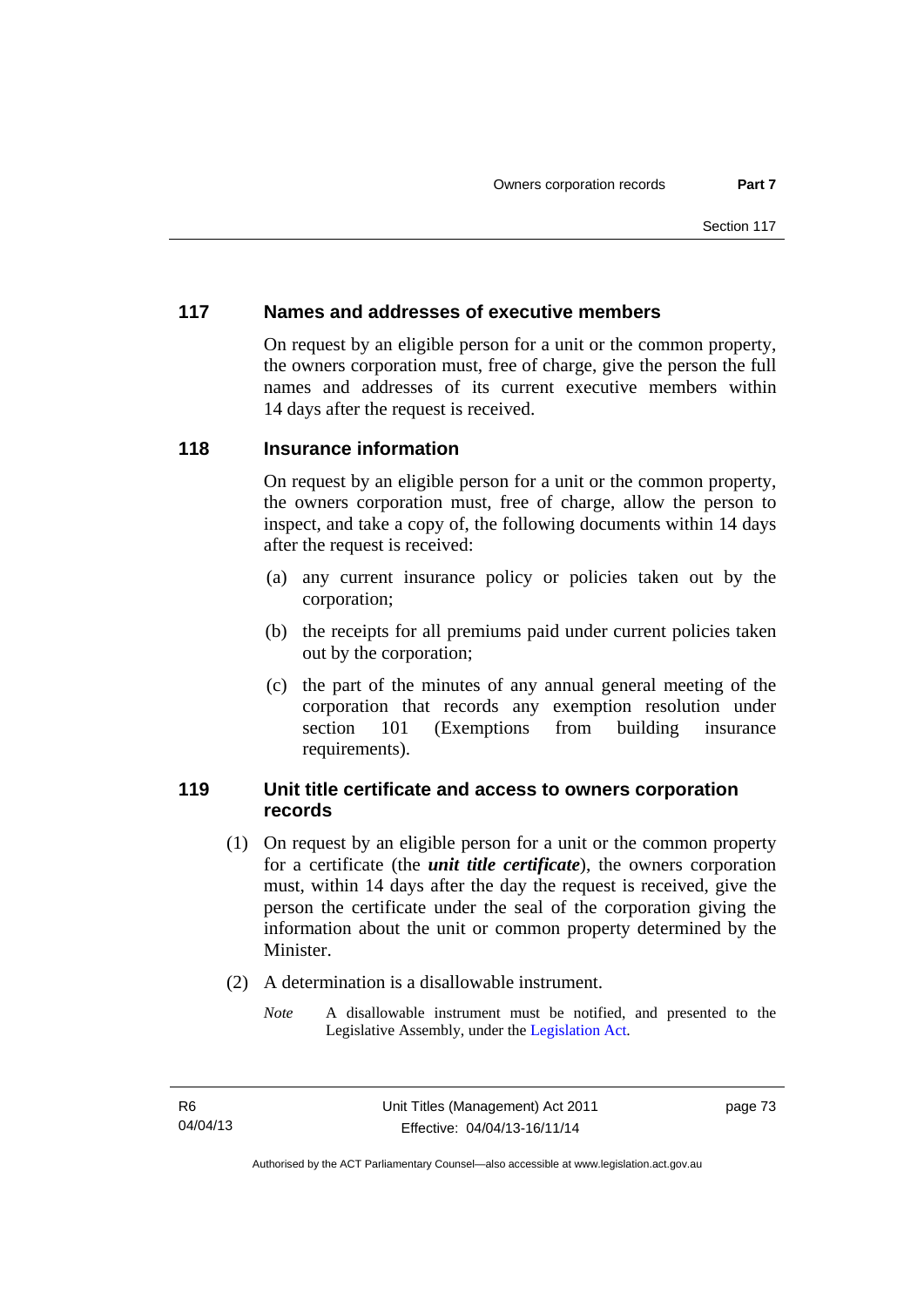#### **Part 7 Owners corporation records**

Section 120

- (3) On request by an eligible person for a unit or the common property to inspect the records of an owners corporation, the corporation must, within 14 days after the day the request is received, allow the person—
	- (a) to inspect—
		- (i) the information on the corporate register; and
		- (ii) any other records held by the corporation; and
	- (b) to take copies of any document inspected.
- (4) If a dispute exists, the owners corporation may withhold from inspection documents subject to legal professional privilege in relation to the dispute.
- (5) A request under this section must be in writing accompanied by a fee fixed by the owners corporation of not more than an amount determined by the Minister.
- (6) A determination is a disallowable instrument.
	- *Note* A disallowable instrument must be notified, and presented to the Legislative Assembly, under the [Legislation Act.](http://www.legislation.act.gov.au/a/2001-14)

# **120 Acting on information in unit title certificate**

If a person acts honestly on a matter stated in a unit title certificate, then, in an action by or against the owners corporation, the corporation is estopped, as against that person, from denying the truth of that or any other matter stated in the certificate.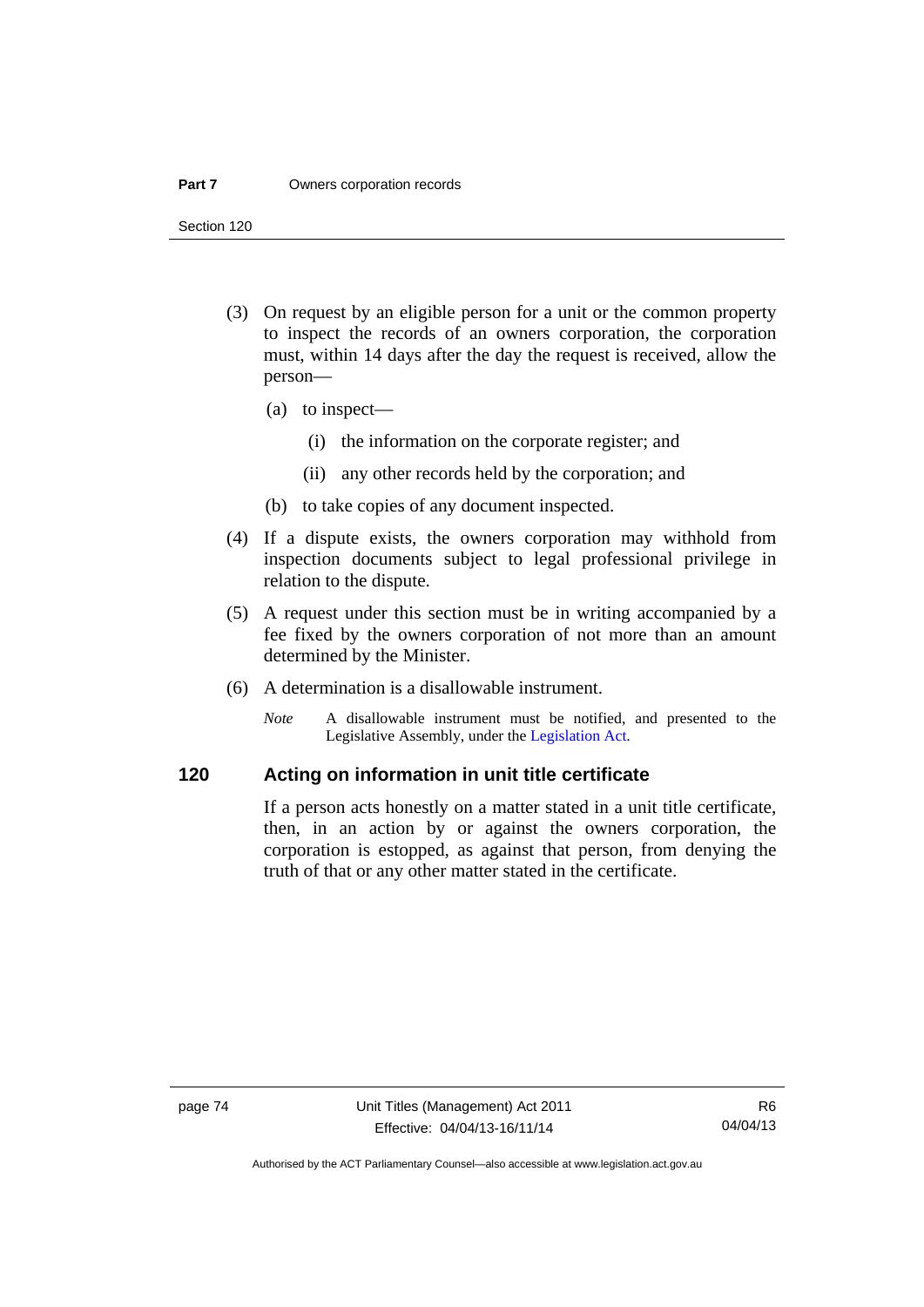## **121 Failure to provide information or certificate—offence**

 (1) If an owners corporation for a units plan fails to comply with a request under this part for information or a unit title certificate, each executive member of the corporation at the time of the failure commits an offence.

Maximum penalty: 50 penalty units.

- (2) It is a defence to a prosecution for an offence against subsection (1) if the defendant proves that—
	- (a) the person requesting the information, when asked by someone acting for the owners corporation, did not give the corporation reasonable grounds to believe that the person was an eligible person; or
	- (b) the defendant took reasonable steps to ensure that the request was complied with; or
	- (c) the failure to comply with the request happened without the defendant's knowledge.

#### **122 Owners corporation name, address and letterbox**

- (1) An owners corporation for a units plan must ensure that a notice showing the name of the corporation, and the address shown on the units plan for the service of documents, is continuously displayed in a conspicuous place on the land, unless—
	- (a) the address shown on the units plan for the service of documents is the postal address of a building on the land; and
	- (b) the corporation provides a letterbox on the land under subsection (2).

Maximum penalty: 1 penalty unit.

 (2) If the address shown on the units plan for the service of documents is the postal address of a building on a land, the owners corporation must ensure that a letterbox suitable for postal delivery, showing the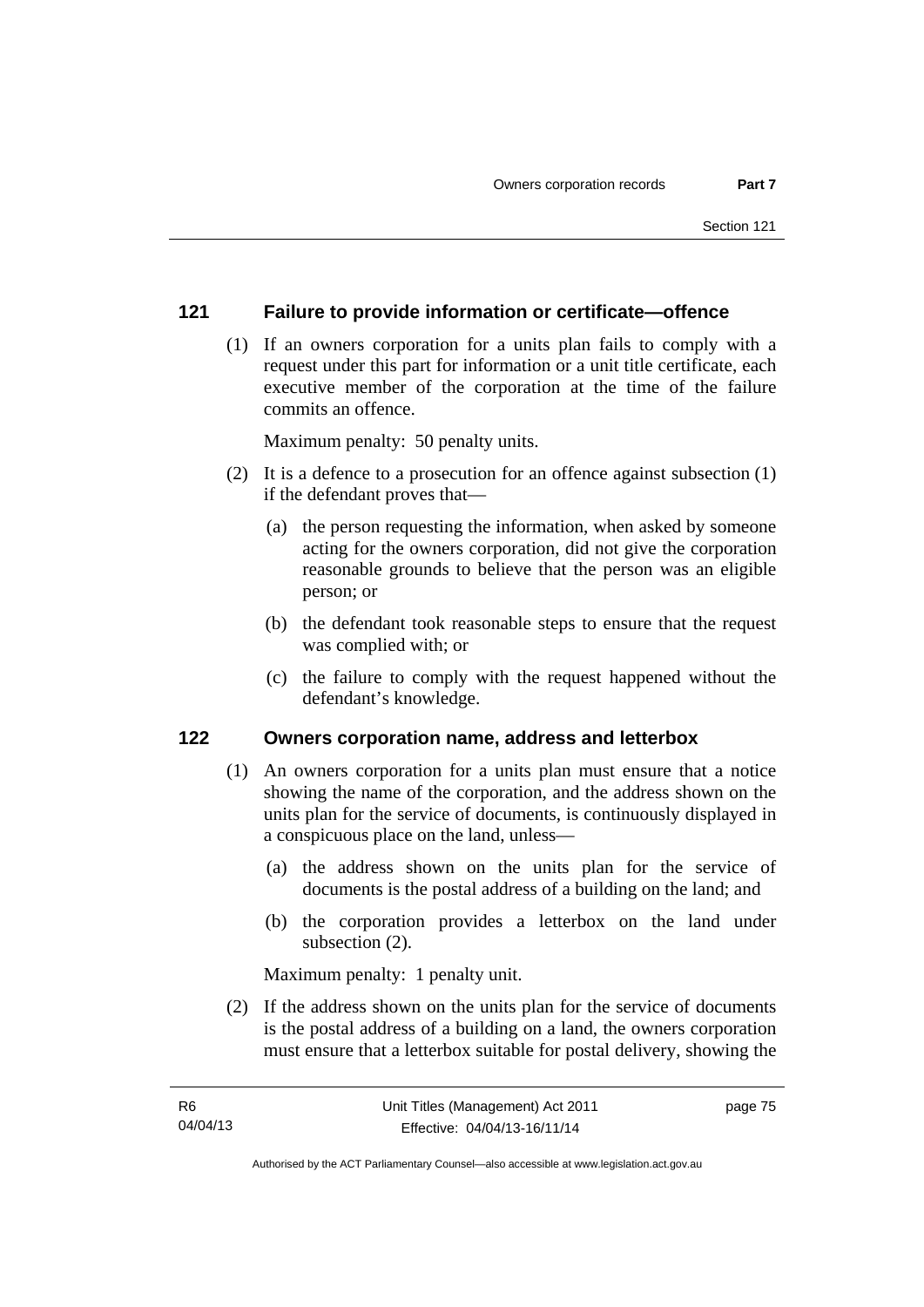Section 123

name of the corporation in clear and legible characters, is continuously available in a conspicuous and accessible place on the land.

Maximum penalty: 1 penalty unit.

 (3) If an owners corporation changes its address for service of documents, it must lodge notice of the change with the registrar-general in a form approved by the registrar-general under the *[Land Titles Act 1925](http://www.legislation.act.gov.au/a/1925-1)*.

Maximum penalty: 5 penalty units.

#### **123 Service of documents on owners corporation**

For this Act and the *[Unit Titles Act 2001](http://www.legislation.act.gov.au/a/2001-16)* (including an application for a court order under either Act) a document may be served on an owners corporation by—

- (a) if the address for service is the postal address of a building on the land—placing it in the letterbox mentioned in section 122 (2); or
- (b) serving it in another way approved by the corporation by ordinary resolution.
- *Note* The methods of service provided for in this section are in addition to methods of service provided for in the [Legislation Act](http://www.legislation.act.gov.au/a/2001-14), pt 19.5.

## **124 Service of documents on members, interested people and occupiers**

- (1) For this Act and the *[Unit Titles Act 2001](http://www.legislation.act.gov.au/a/2001-16)* (including an application for a court order under either Act) a document may be served on a unit owner or anyone else with an interest in a unit or the common property on a units plan by—
	- (a) sending it by prepaid post as a letter to the relevant address for correspondence recorded on the corporate register; or

Authorised by the ACT Parliamentary Counsel—also accessible at www.legislation.act.gov.au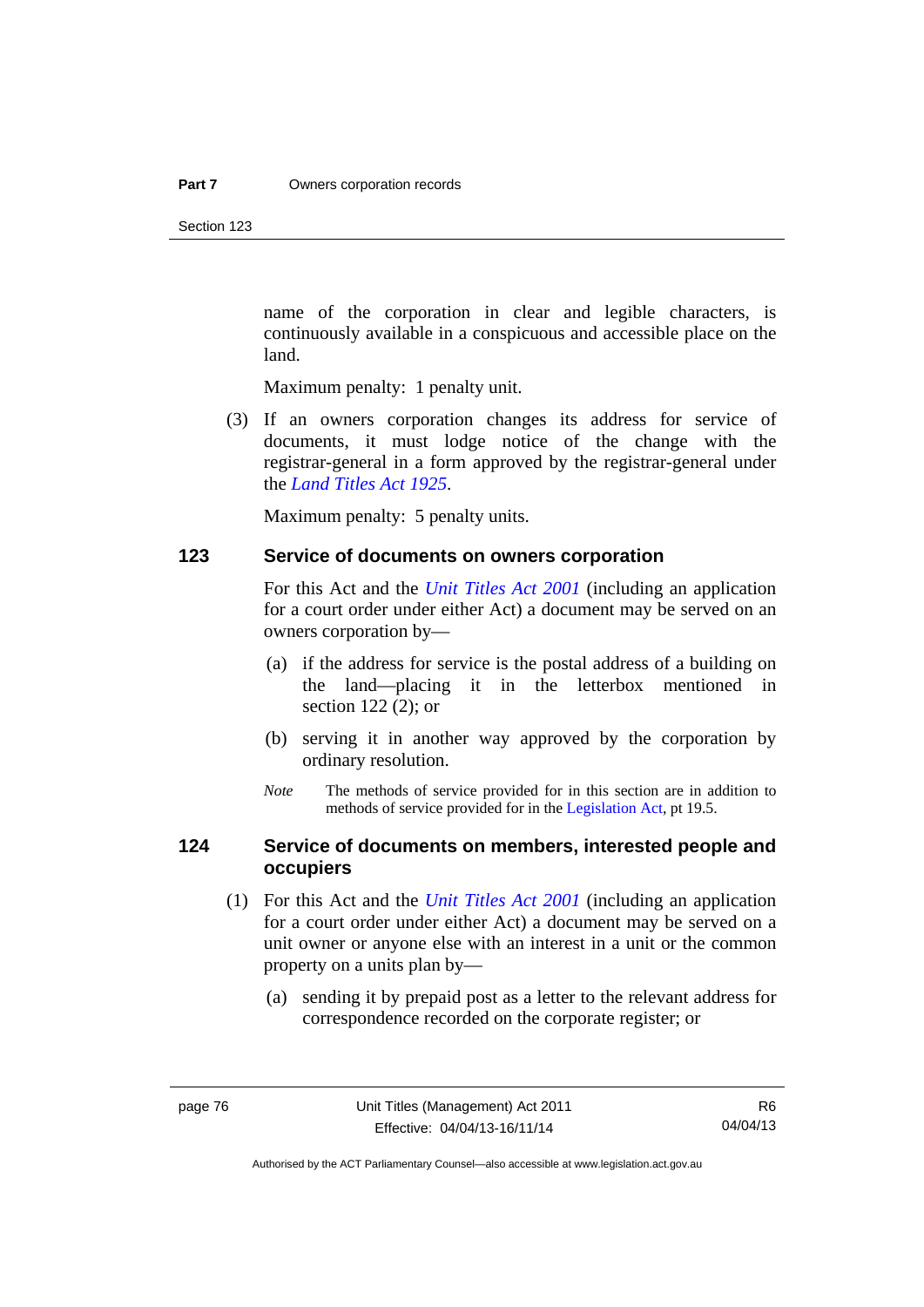- (b) if the latest address for correspondence recorded in the corporate register is the postal address of a building or unit on the land—placing it in a letterbox for mail addressed to the building or unit; or
- (c) serving it in another way directed by the person to be served.
- *Note* The methods of service provided for in this section are in addition to methods of service provided for in the [Legislation Act](http://www.legislation.act.gov.au/a/2001-14), pt 19.5.
- (2) If a unit is owned by 2 or more part-owners, and a document is required or permitted to be served on the owner, service of the document under this section on the part-owners' representative is sufficient.
- (3) If an owner of a unit is a company, and a document is required or permitted to be served on the company, service of the document under this section on the company's representative is sufficient.
- (4) If a mortgagee voting notice is current for a unit, and a document is required or permitted to be served on the mortgagee, service of the document under this section on the mortgagee's representative is sufficient.
- (5) If a unit has an occupier who is not an owner of the unit, and a document is required or permitted to be served on the occupier, the document may be served on the occupier—
	- (a) by putting it in a letterbox for mail addressed to the unit; or
	- (b) by giving it personally to the occupier; or
	- (c) by serving it in another way directed by the occupier.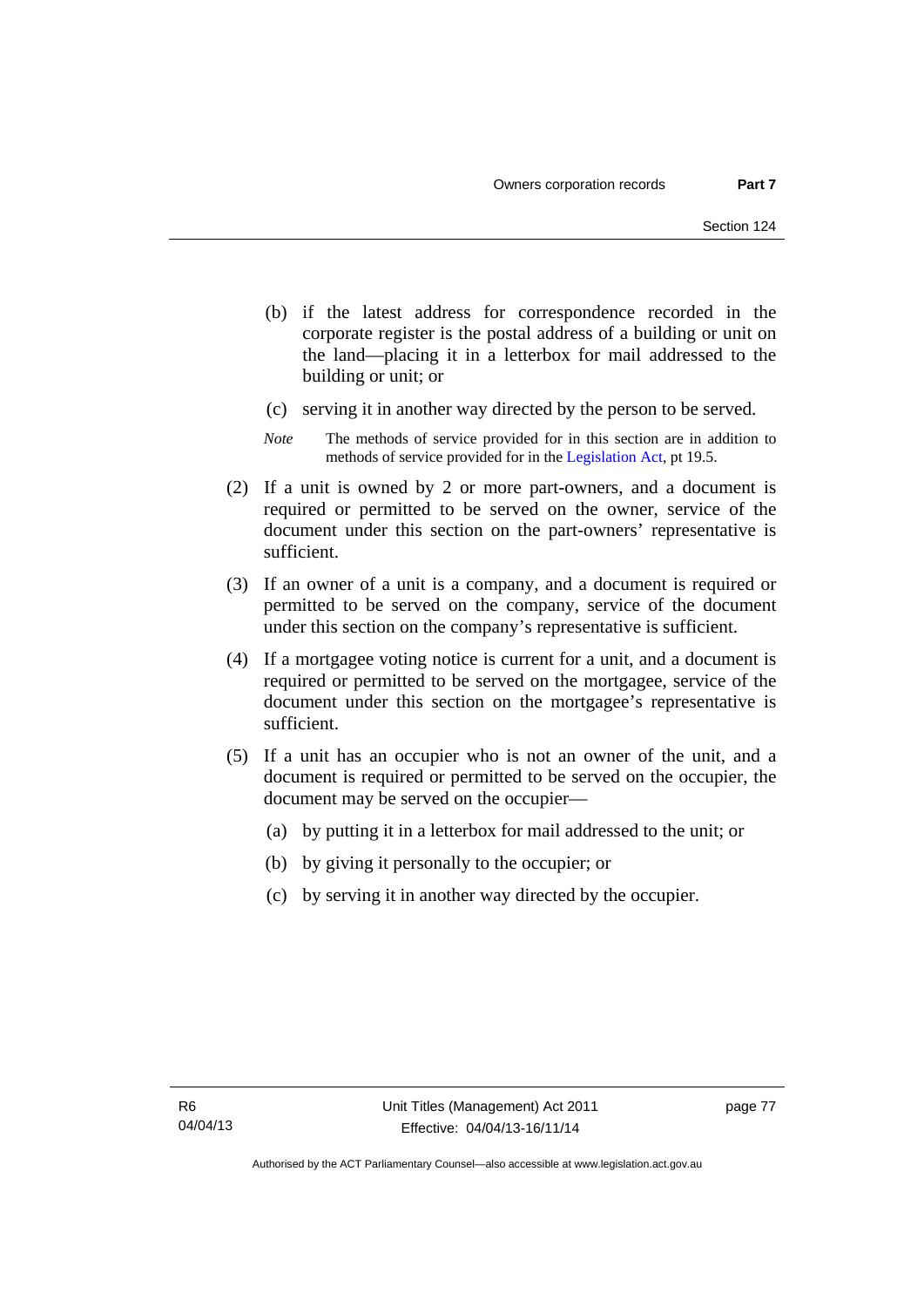#### **Part 8 Dispute resolution**

Section 125

# **Part 8 Dispute resolution**

#### **125 Disputes involving the owners corporation—generally**

- (1) This section applies to a dispute relating to an owners corporation for a units plan between the corporation and any 1 of the following:
	- (a) an owner or occupier of a unit in the units plan;
	- (b) the manager (if any) for the owners corporation;
	- (c) a service contractor for the owners corporation;
	- (d) an executive member.
- (2) A party to the dispute may apply to the ACAT for an order in relation to the other party if the application relates to the dispute.

## **126 Disputes involving the owners corporation—particular matters**

- (1) This section applies to the following disputes between the people mentioned in relation to the dispute:
	- (a) a dispute relating to keeping an animal or allowing an animal to be kept in a unit between—
		- (i) the owners corporation; and
		- (ii) an owner or occupier of a unit;
	- (b) a dispute relating to the return by a former manager of owners corporation property between—
		- (i) the owners corporation; and
		- (ii) the former manager.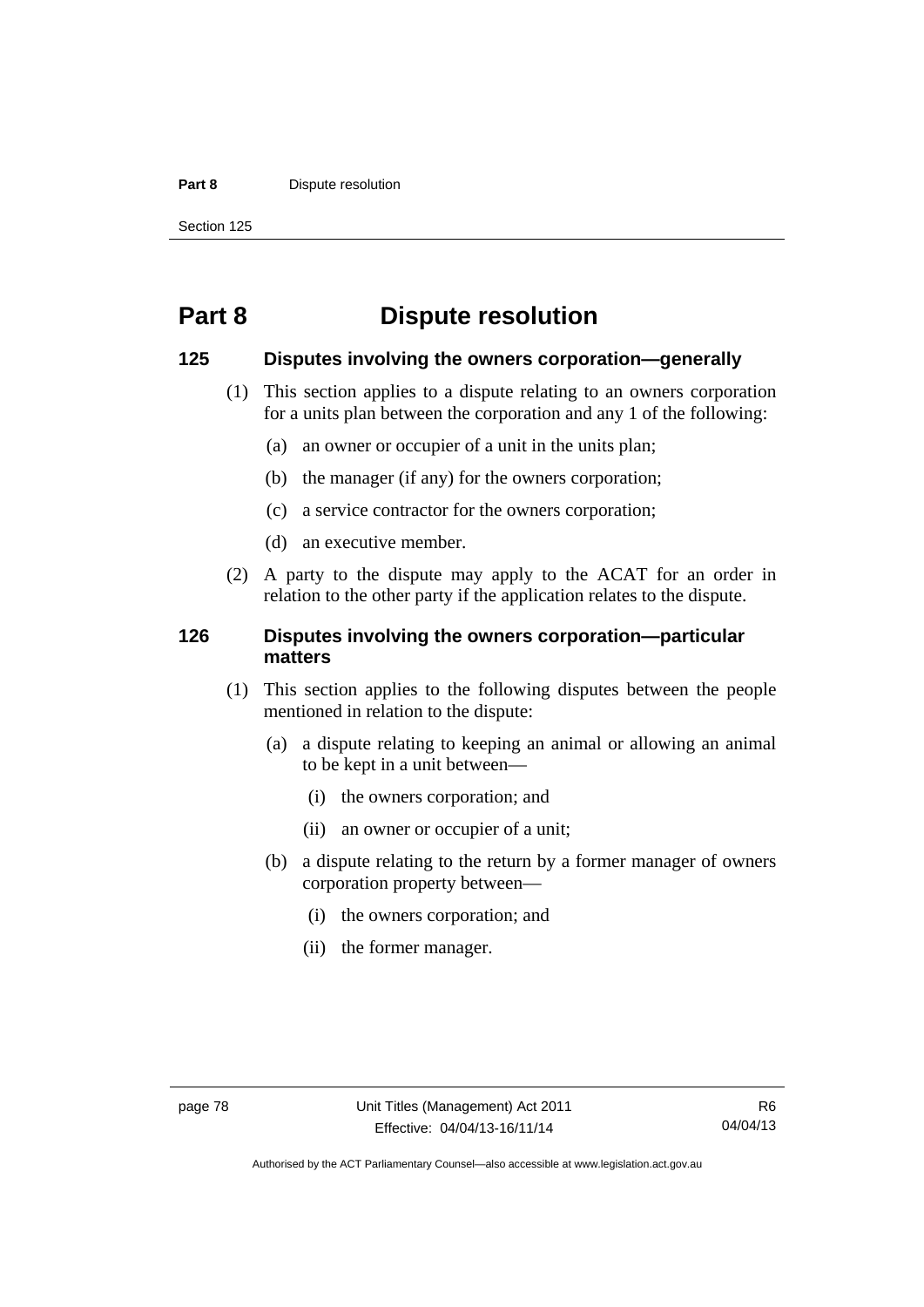- (2) A party to the dispute may apply to the ACAT for an order in relation to the other party if the application relates to the dispute.
- (3) To avoid doubt, only a party mentioned in this section in relation to a particular dispute may apply to the ACAT in relation to the dispute.

#### **Example**

Tony is in dispute with his neighbour, Fabian, about the pets Fabian keeps in his unit. The owners corporation is also in dispute with Fabian about the pets. Only the owners corporation can apply to the ACAT for an order against Fabian in relation to the dispute.

- *Note* An example is part of the Act, is not exhaustive and may extend, but does not limit, the meaning of the provision in which it appears (see [Legislation Act,](http://www.legislation.act.gov.au/a/2001-14) s 126 and s 132).
- (4) In this section:

*former manager* means a person who was the manager for the owners corporation.

## **127 Disputes involving the executive committee**

- (1) This section applies to a dispute relating to an owners corporation for a units plan between the executive committee of the corporation and an executive member.
- (2) A party to the dispute may apply to the ACAT for an order in relation to the other party if the application relates to the dispute.

## **128 Disputes between unit owners**

- (1) This section applies to a dispute relating to an owners corporation for a units plan between 2 or more unit owners.
- (2) A party to the dispute may apply to the ACAT for an order in relation to the other party if the application relates to the dispute.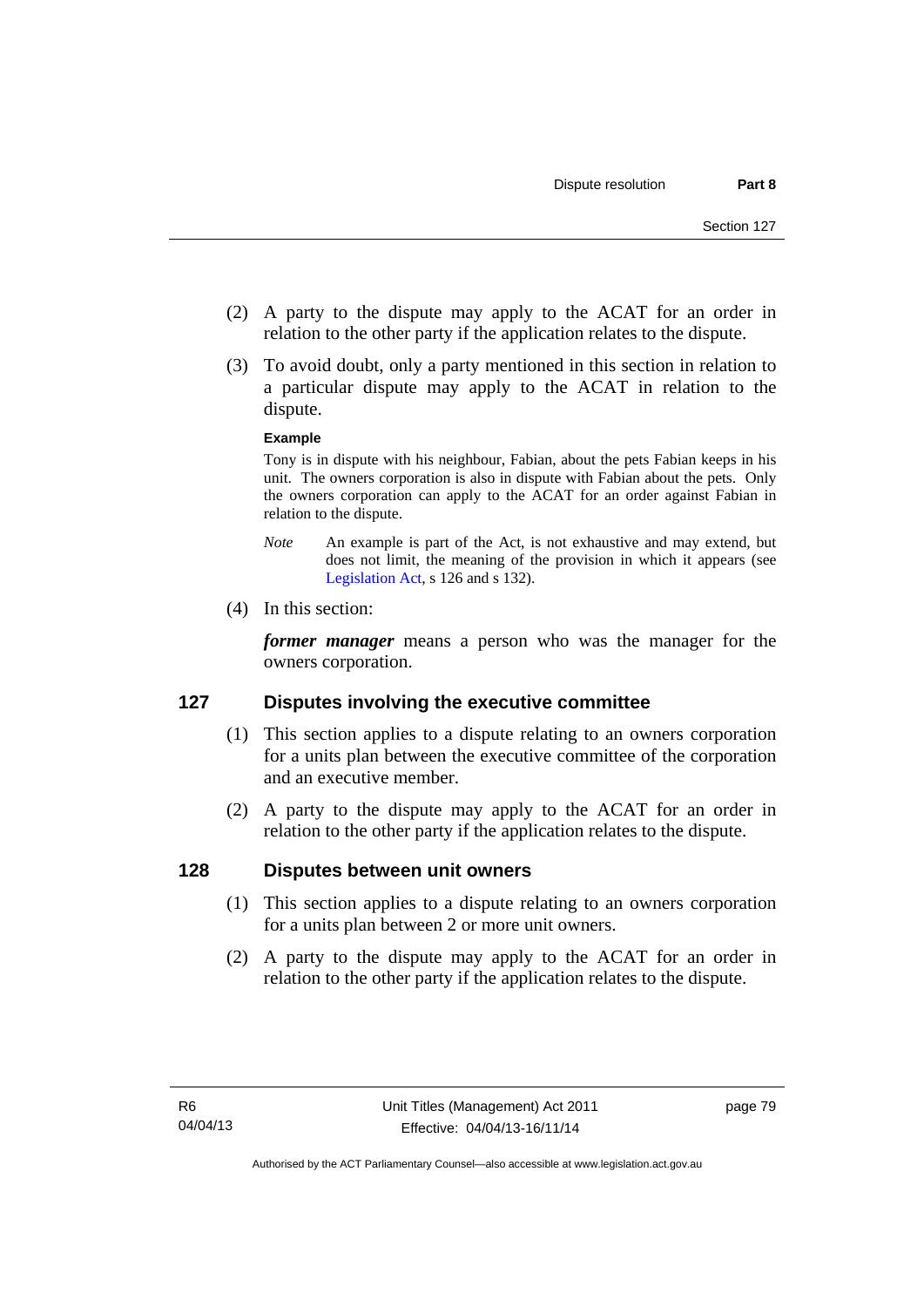#### **Part 8 Dispute resolution**

Section 129

#### **129 Kinds of ACAT orders**

- (1) The ACAT may make the following orders:
	- (a) an order requiring a party to do, or refrain from doing, a stated thing;
	- (b) an order requiring a party to exercise a function under this Act;
	- (c) an order requiring an owners corporation to do a stated thing that is ancillary to a function of the corporation under this Act;
	- (d) an order requiring a person to pay to the Territory or someone else an amount of not more than \$1 000;
	- (e) a declaration—
		- (i) that a general meeting or executive committee meeting is void for irregularity; or
		- (ii) that a resolution of a general meeting or executive committee meeting is void for irregularity; or
		- (iii) that a rule of the owners corporation is invalid for irregularity;
	- (f) an order repealing or amending a resolution of a general meeting or executive committee based on a merits review of the resolution by the ACAT;
	- (g) an order giving effect to an unsuccessful motion for a resolution of a general meeting (either as originally proposed or as amended by the ACAT) if the ACAT is satisfied after a merits review of the motion that opposition to the motion was unreasonable;
	- (h) an order requiring stated accounts of an owners corporation to be audited, whether by a stated person or a person of a stated kind;
	- (i) an order allowing an applicant to examine records of the owners corporation;

R6 04/04/13

Authorised by the ACT Parliamentary Counsel—also accessible at www.legislation.act.gov.au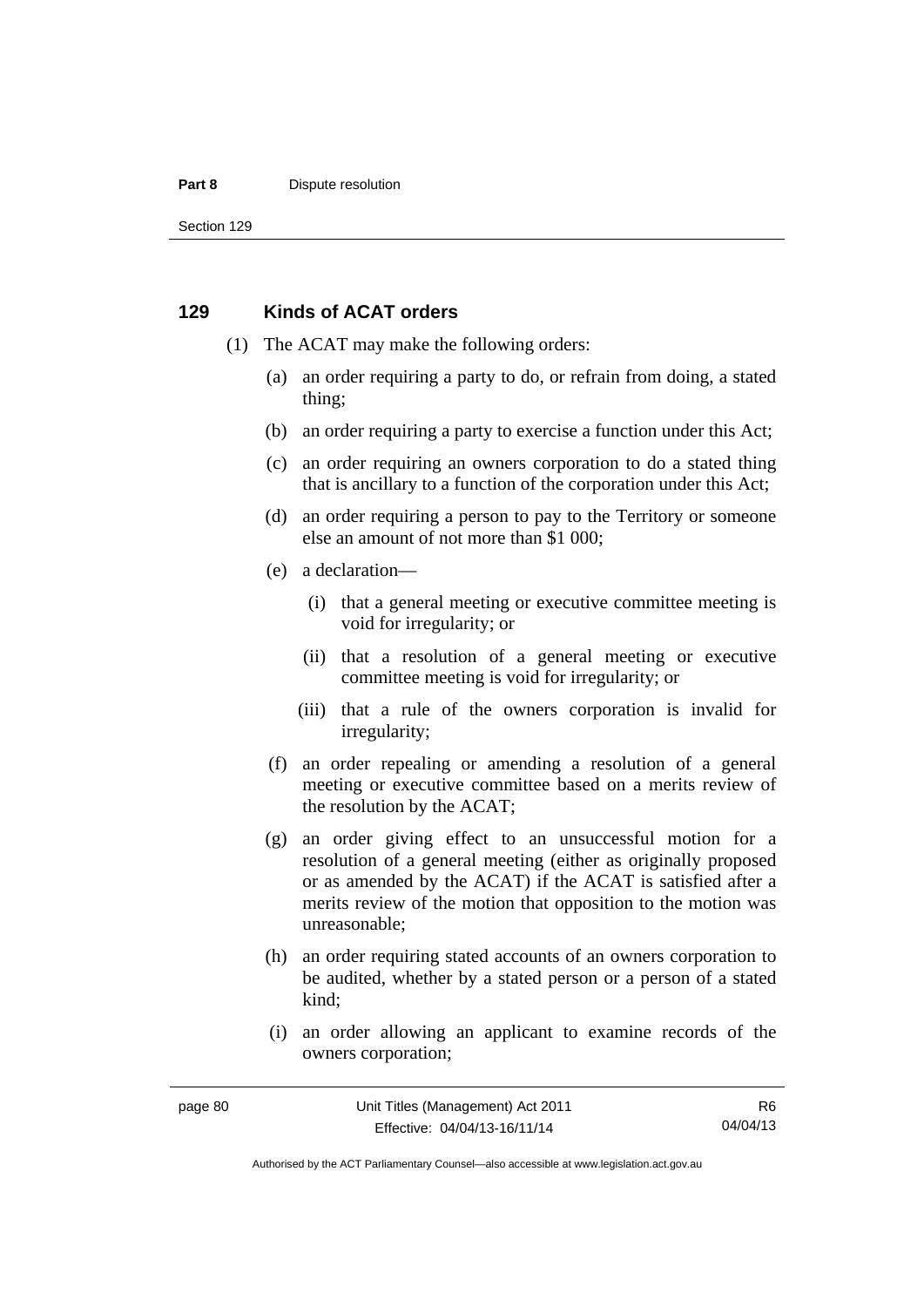- (j) an order requiring an owners corporation to make or repeal a rule and register a copy of the resolution making or repealing the rule;
- (k) an order appointing an administrator to exercise all or stated functions of the owners corporation, the executive committee or an office-holder in the committee;
- (l) if the dispute relates to a matter mentioned in section 126 (1) (a)—an order to remove the animal from the unit if—
	- (i) a condition requiring the owners corporation's consent to keeping the animal is not complied with; or
	- (ii) the animal is causing a nuisance.
- (2) The ACAT may make any other order it considers reasonably necessary or convenient to resolve a dispute under this part.
- (3) This section does not limit the orders the ACAT may make in relation to a dispute under this part.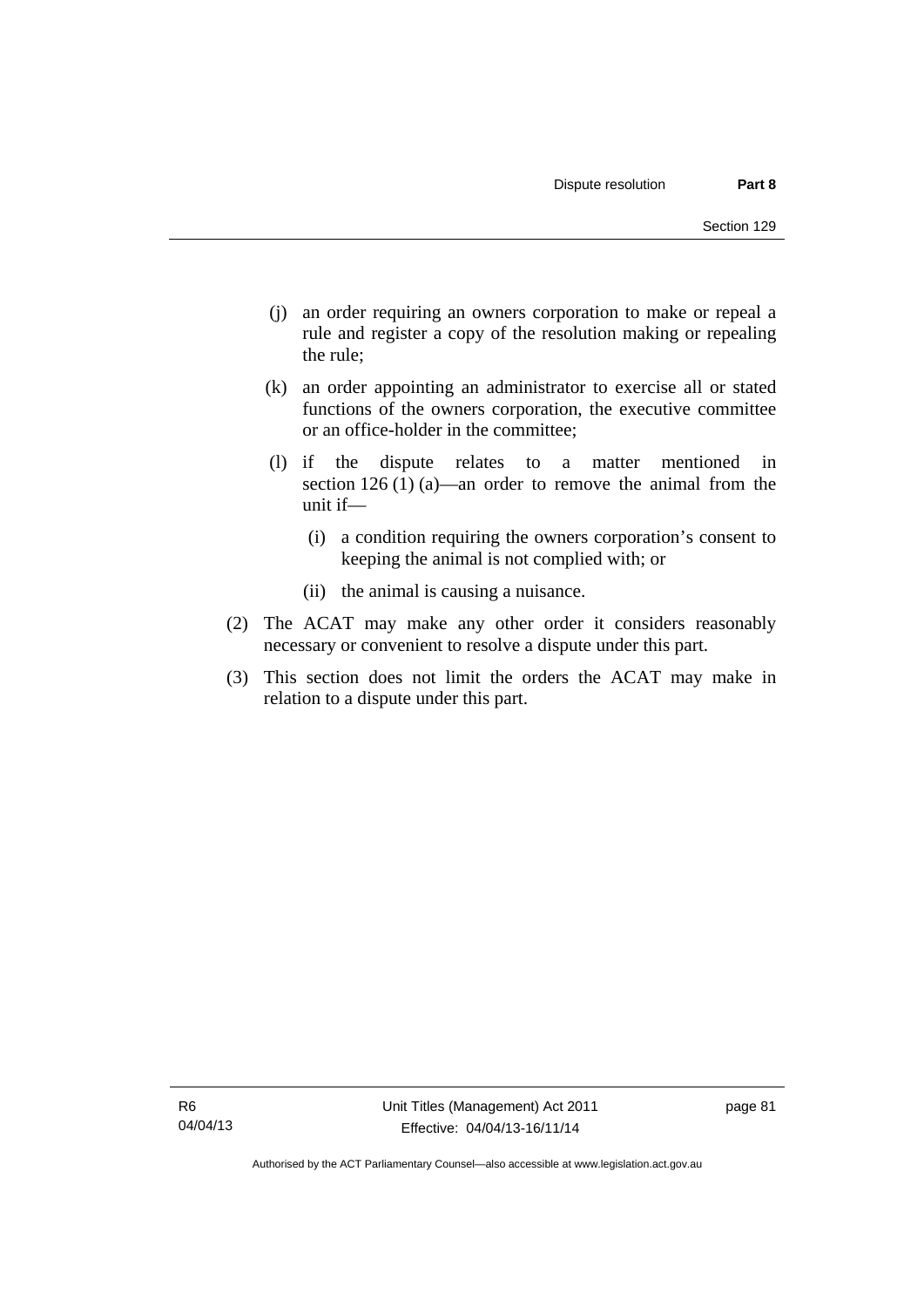Section 130

# **Part 9 Protection of financiers for service contracts**

# **130 Meaning of** *financed service contract* **and** *financier***—pt 9**

In this part:

*financed service contract* means a service contract financed by a financier under section 131.

*financier*—see section 131.

#### **131 Who is a** *financier* **for a service contract?**

- (1) A person is a *financier* for a service contract if—
	- (a) the person—
		- (i) is a financial institution; or
		- (ii) in the ordinary course of the person's business, supplies, or might reasonably be expected to supply, finance for business acquisitions, using charges over contracts for security; or
		- (iii) if the contract exists immediately before the commencement of this part—at the time the finance was supplied for a business acquisition using a charge over the contract for security, was a person mentioned in subparagraph (ii); and
	- (b) a service contractor for the contract and the person give written notice signed by each of them to the owners corporation that the person is a financier for the contract.

Authorised by the ACT Parliamentary Counsel—also accessible at www.legislation.act.gov.au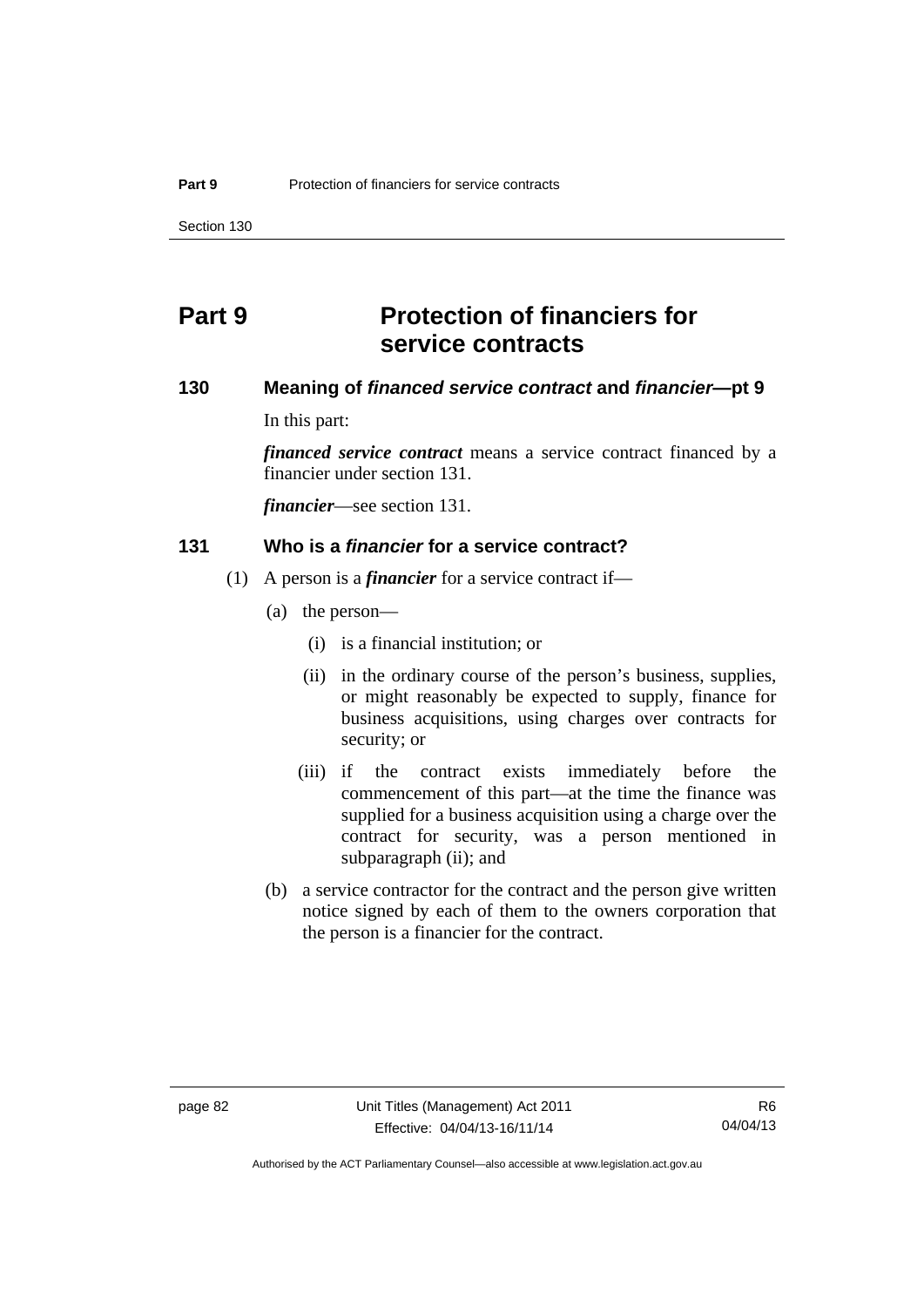- (2) A person stops being a financier for a service contract if the person gives the owners corporation written notice withdrawing the notice given under subsection (1).
- (3) A notice under subsection (2) may be given without the service contractor's agreement.

#### **132 Financed service contract—notice of change**

The owners corporation for a units plan must give the financier for a financed service contract written notice of—

- (a) any change made to the contract by the corporation and the service contractor; or
- (b) any arrangement entered into by the corporation and the service contractor that affects the contract.

#### **133 Financed service contract—limitation on ending**

- (1) The owners corporation for a units plan may end a financed service contract only if—
	- (a) the corporation gives the financier written notice that the corporation has the right to end the contract; and
	- (b) when the notice is given to the financier, the corporation has the right to end the contract; and
	- (c) the corporation gives the notice to the financier not less than 21 days before the day the contract is ended.
- (2) However, the owners corporation may not end the financed service contract if, under an arrangement between the financier and the service contractor, the financier has given the corporation notice under section 134.
- (3) Subsection (2) does not stop the owners corporation ending a service contract for something done or not done after the financier started to act under the contract.

page 83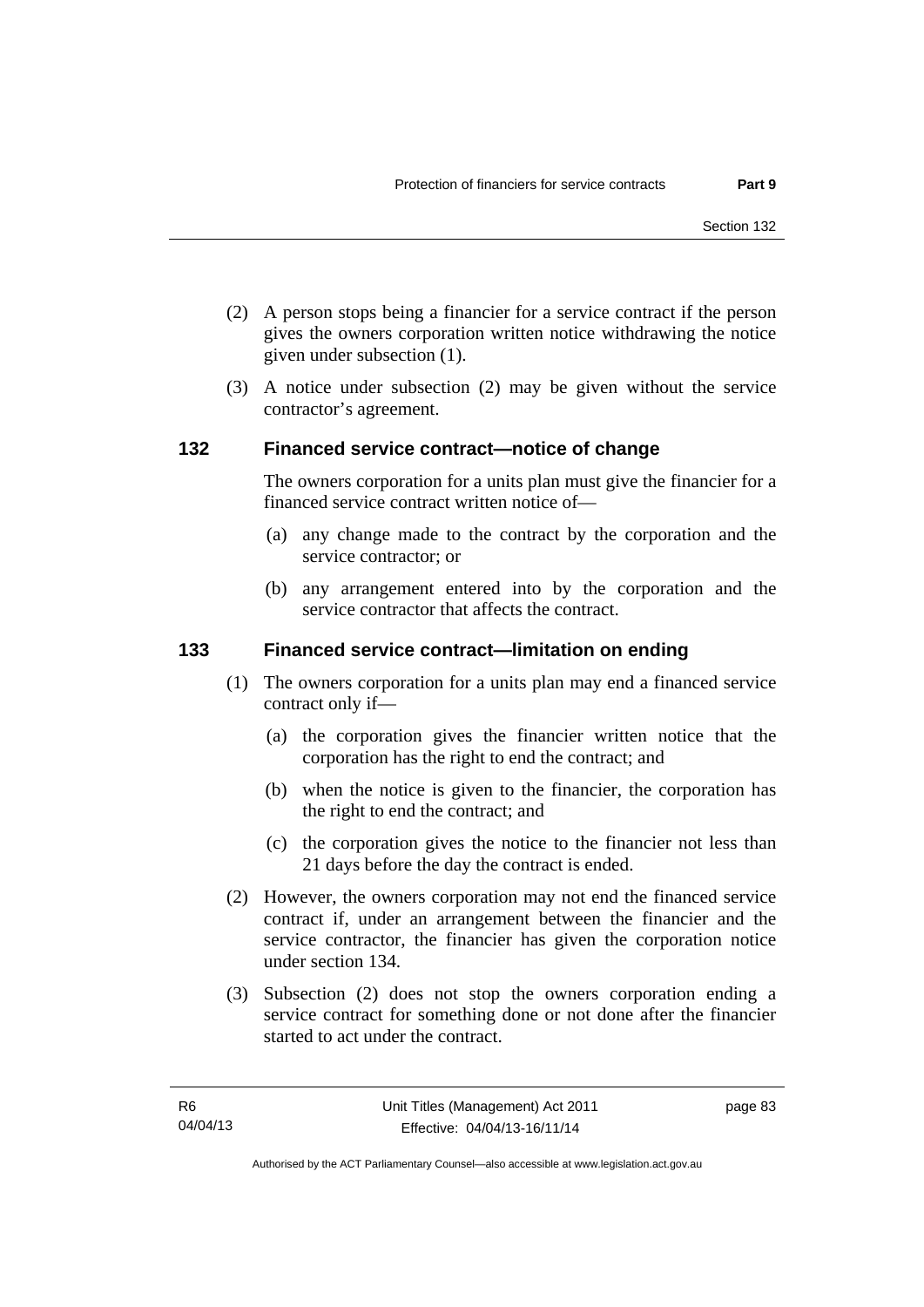Section 134

 (4) This section does not stop a financed service contract ending by agreement between the owners corporation, service contractor and financier.

## **134 Financed service contract—person authorised to act for financier**

- (1) The financier for a financed service contract may take the following action:
	- (a) act under the contract in place of the contractor;
	- (b) appoint a receiver, or a receiver and manager, for the contract.
- (2) However, the financier may only take action under subsection (1) if—
	- (a) the financier has given written notice to the owners corporation of the financier's intention to take the action; and
	- (b) at the time the notice is given to the owners corporation, the corporation—
		- (i) has not given the financier notice under section 133 (1) (c); or
		- (ii) has given and withdrawn the notice to the financier.
- (3) The financier may authorise a person to act for the financier for subsection  $(1)$   $(a)$  if—
	- (a) the person is not the service contractor or an associate of the contractor; and
	- (b) the owners corporation approves the person.
- (4) In deciding whether to approve a person under subsection (3), the owners corporation—
	- (a) must act reasonably in the circumstances and decide as soon as practicable; and

Authorised by the ACT Parliamentary Counsel—also accessible at www.legislation.act.gov.au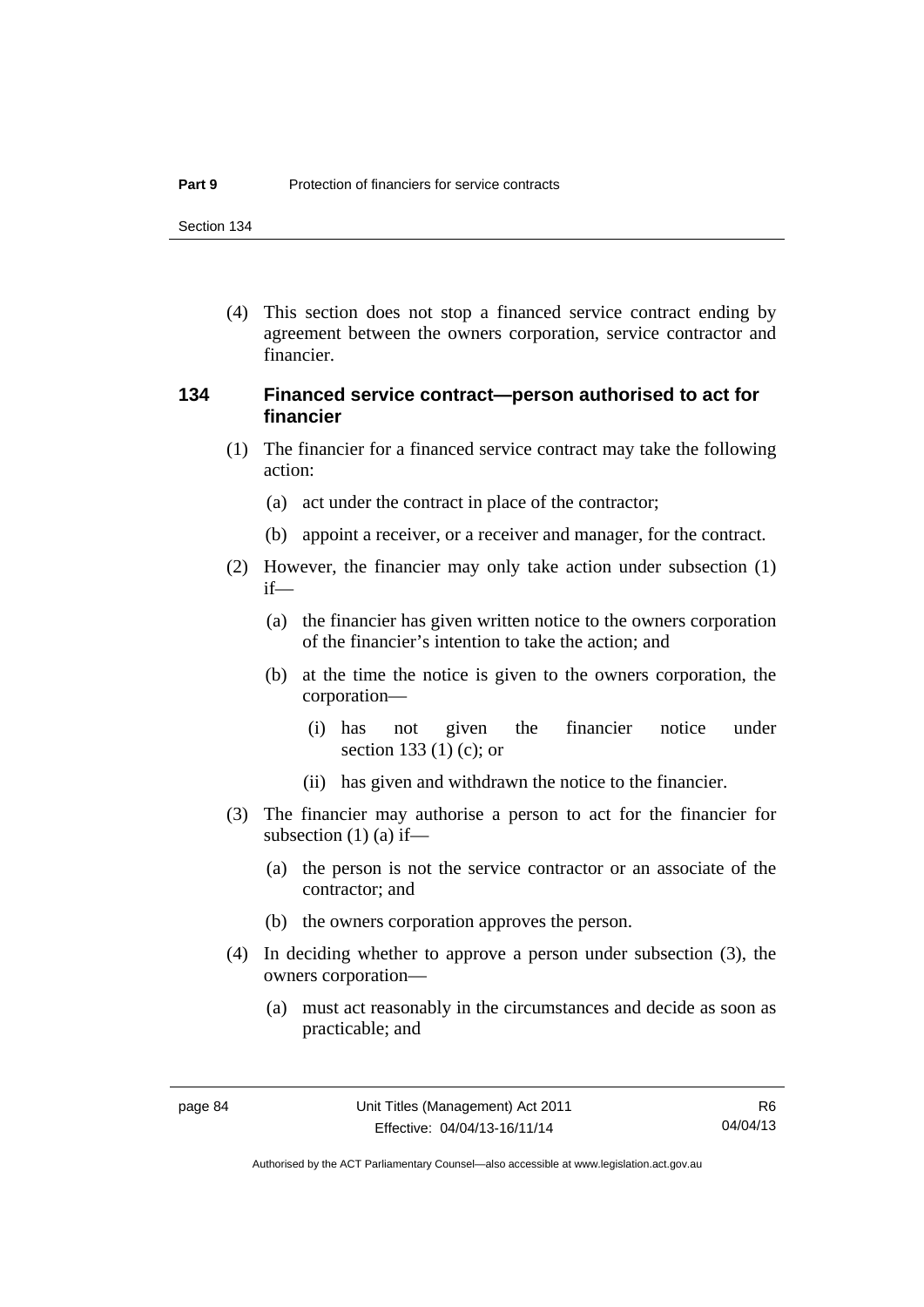- (b) may only consider—
	- (i) the person's character; and
	- (ii) the person's competence, qualifications and experience.
- (5) However, the owners corporation must not—
	- (a) unreasonably withhold the person's approval; or
	- (b) require or receive a fee or other consideration for approving the person, other than reimbursement of legal or administrative expenses reasonably incurred by the corporation for the approval.

## **135 Financed service contract—agreement between owners corporation and financier prohibited**

- (1) A financier for a financed service contract must not enter into an agreement or other arrangement with the owners corporation under the contract for a matter relating to—
	- (a) the financier's role for the contract; or
	- (b) arrangements between the financier and service contractor under which the financier is acting, or may act, under the contract in the contractor's place; or
	- (c) the operation of this part in relation to the contract.
- (2) An agreement or arrangement to which this section applies is void to the extent it contravenes this section.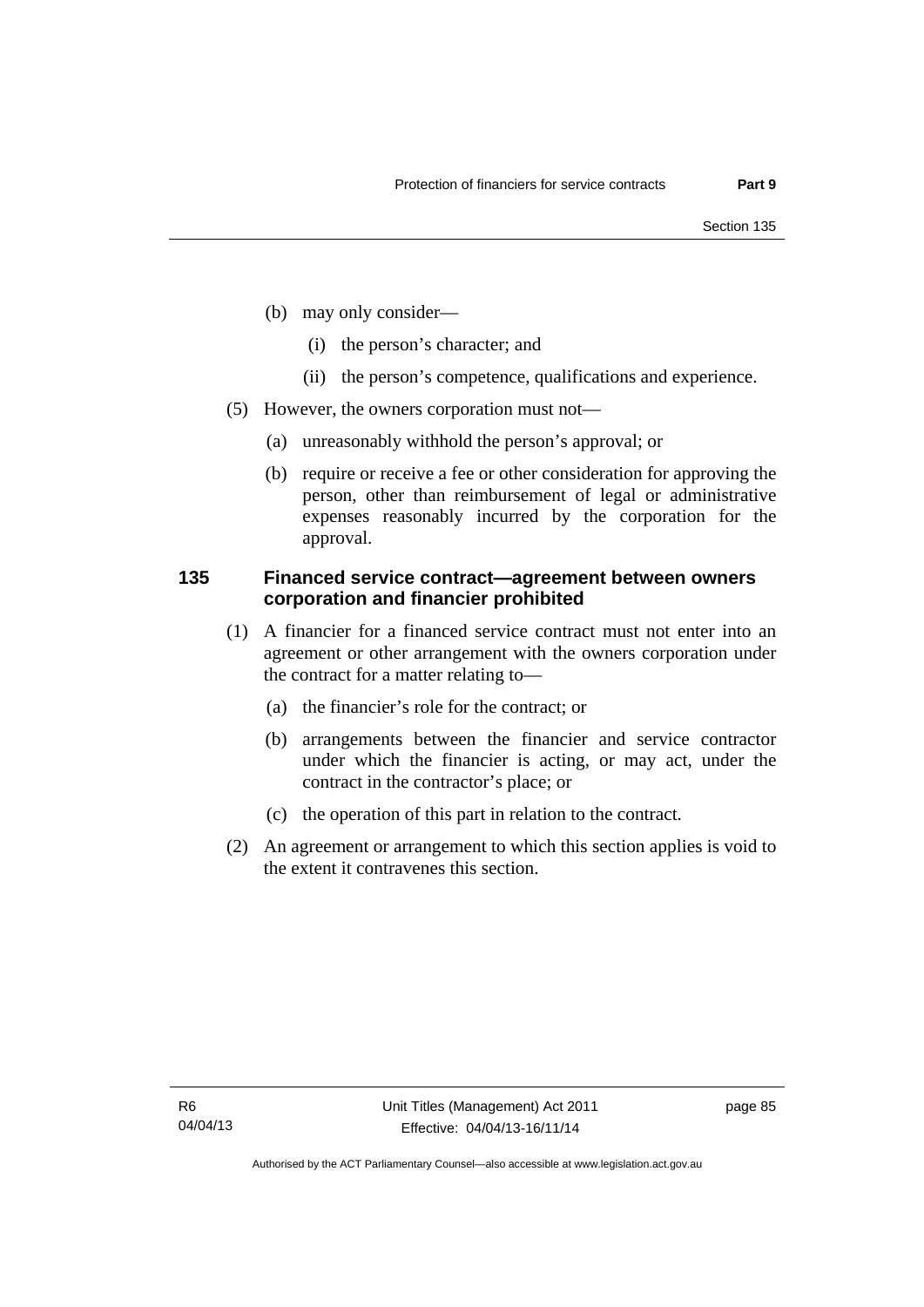**Part 10** Administrators<br>**Division 10.1** Interested part **Division 10.1** Interested parties Section 136

# **Part 10 Administrators**

# **Division 10.1 Interested parties**

#### **136 Who may apply for an administration order?**

Any of the following people (an *interested party*) may apply to the ACAT for an order under division 10.2 (an *administration order*) in relation to the administration of an owners corporation:

- (a) the corporation;
- (b) a creditor of the corporation;
- (c) a unit owner, or anyone else with an interest in a unit, or the common property, that is recorded in the corporate register;
- (d) the director-general, on behalf of the Territory.

## **137 ACAT appearances and service of applications**

- (1) An interested party has a right to appear on an application by another interested party for an administration order.
- (2) The applicant must serve a copy of the application on every other interested party, except the creditors (or the other creditors) of the owners corporation and the director-general.
	- *Note* The applicant may serve the application on an interested person at the person's address for correspondence shown on the corporate register. Other forms of service are also permitted. See s 124.
- (3) The owners corporation must serve all its creditors with a copy of the application—
	- (a) if the owners corporation is the applicant—after making the application; or
	- (b) in any other case—on being served with a copy of the application.

Authorised by the ACT Parliamentary Counsel—also accessible at www.legislation.act.gov.au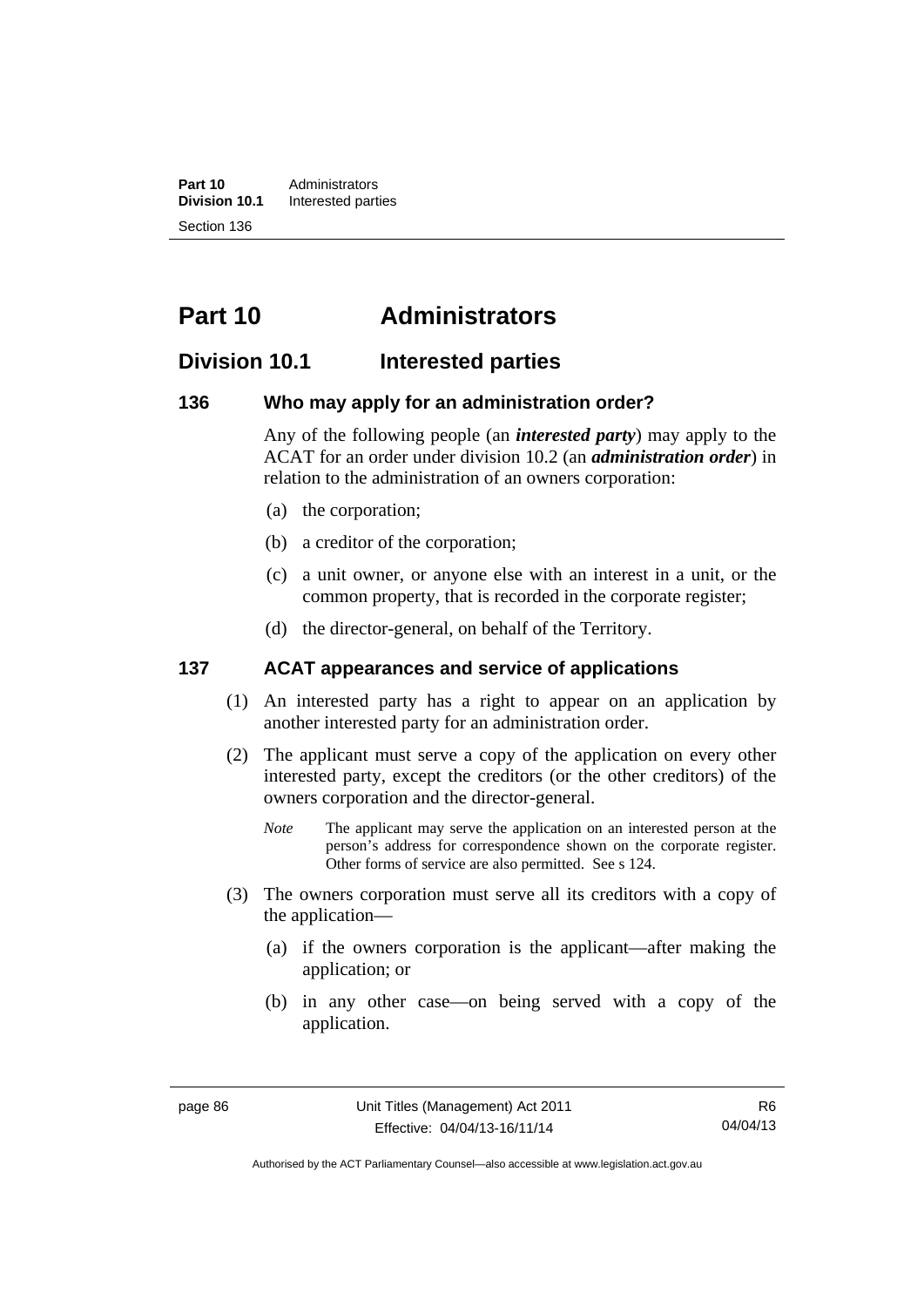- (4) An interested party may be represented by a lawyer or someone else.
- (5) The registrar of the ACAT must give a copy of an application to the director-general, unless the director-general is the applicant.

# **Division 10.2 Appointment, removal and functions**

# **138 Appointment of administrator**

- (1) On an application by an interested party, the ACAT may, by order, appoint the person named in the application to be administrator of the owners corporation on the terms about remuneration and anything else it considers appropriate.
	- *Note* For the making of appointments (including acting appointments), see the [Legislation Act,](http://www.legislation.act.gov.au/a/2001-14) pt 19.3.
- (2) The ACAT may make an order appointing an administrator only if satisfied that the administrator consents to the order.
- (3) In an order appointing an administrator, the ACAT may give any directions it considers appropriate for giving notice of the order to the administrator, the registrar-general and the owners corporation.
- (4) The remuneration of an administrator of an owners corporation and the expenses incurred in the exercise of the administrator's functions under this Act are taken to be expenditure incurred by the corporation.

# **139 Removal or replacement of administrator**

- (1) On an application by an interested party, the ACAT may, by order, remove or replace an administrator.
- (2) In an order removing or replacing an administrator, the ACAT may give any directions it considers appropriate for giving notice of the order to the registrar-general and the owners corporation.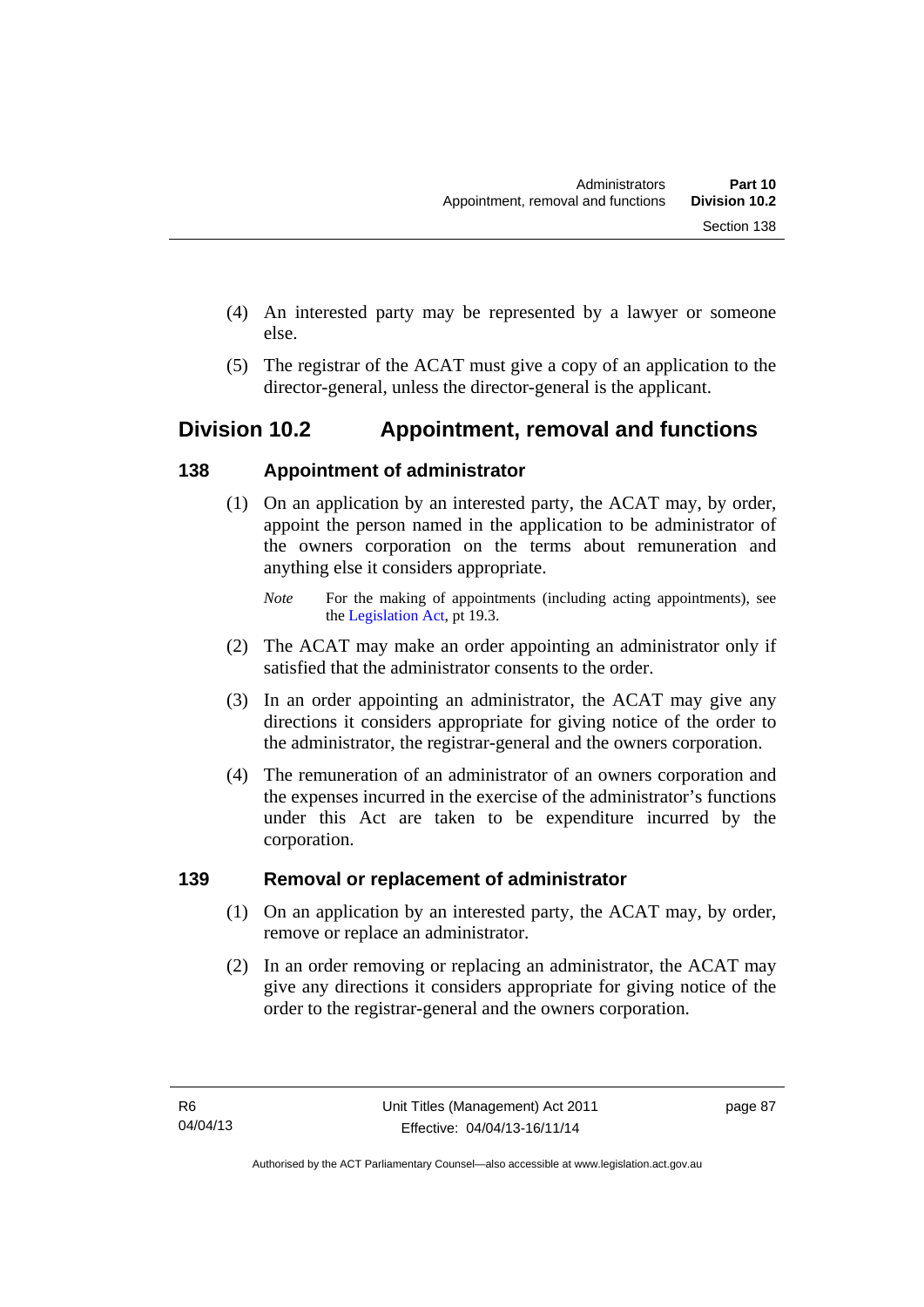## **140 Functions of administrator**

- (1) The administrator of an owners corporation has all the functions of the corporation to the exclusion of the corporation and its executive committee.
- (2) However, an order of the ACAT under subsection (3) is required for an administrator to do anything that is required by this Act to be authorised by an unopposed or unanimous resolution.
- (3) On application by an interested party, the ACAT may make any order it considers appropriate about the exercise of the administrator's functions, including, for example, an order mentioned in subsection (2).
	- *Note* An example is part of the Act, is not exhaustive and may extend, but does not limit, the meaning of the provision in which it appears (see [Legislation Act,](http://www.legislation.act.gov.au/a/2001-14) s 126 and s 132).

#### **141 Delegation by administrator**

The administrator of an owners corporation may delegate the administrator's functions to anyone else.

*Note* A function that has been delegated by the administrator may, despite the delegation, be exercised by the administrator (see [Legislation Act,](http://www.legislation.act.gov.au/a/2001-14) s 240). For the making of delegations and the exercise of delegated functions generally, see the [Legislation Act,](http://www.legislation.act.gov.au/a/2001-14) pt 19.4.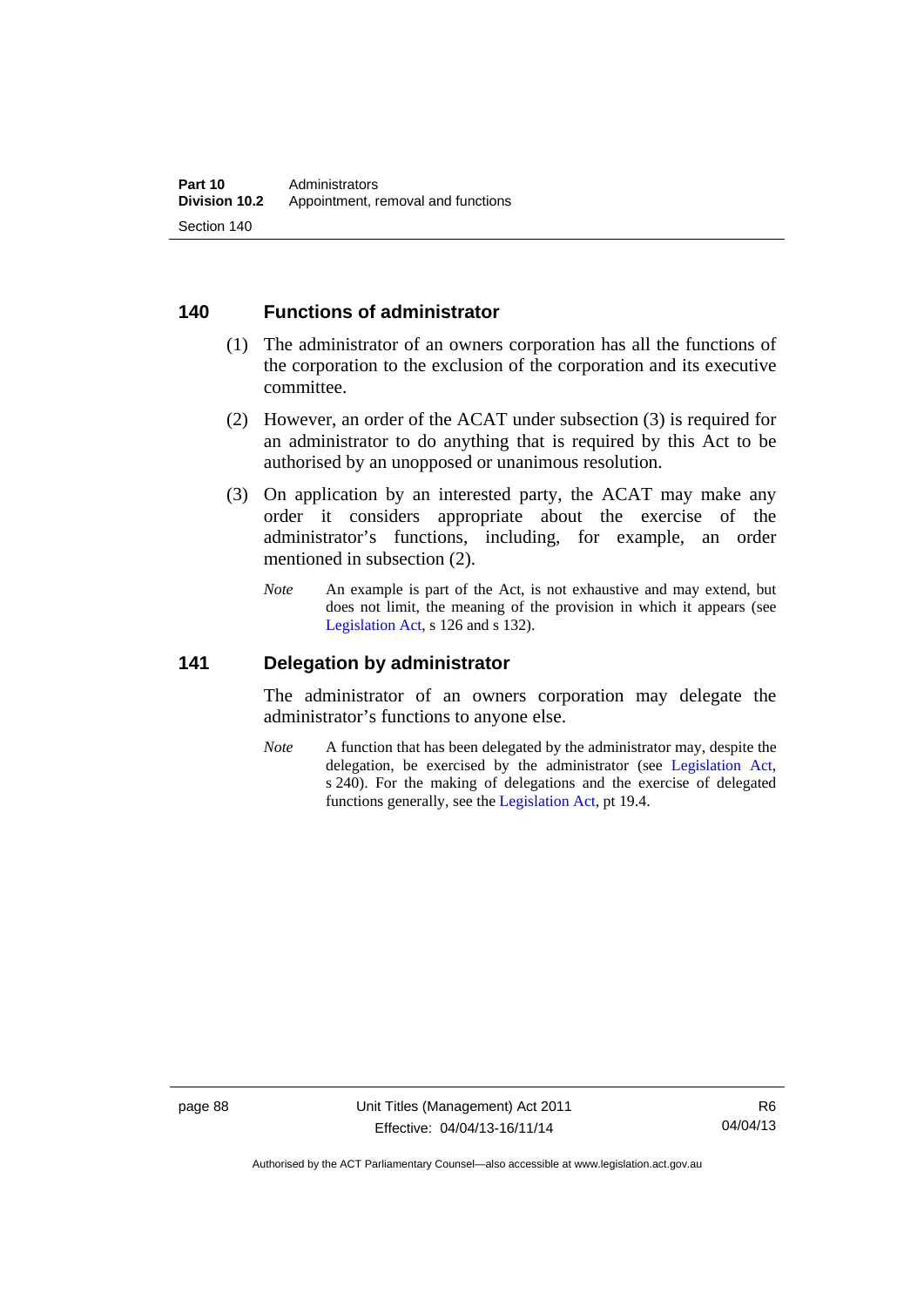# **Part 11 Miscellaneous**

# **Division 11.1 Mortgage insurance**

# **142 Mortgage insurance of unit**

If the interest of a unit owner is subject to a mortgage, the owner may take out 1 or more policies of insurance (a *mortgage insurance policy*) for indemnity against liability under the mortgage arising out of damage to, or destruction of, the unit.

# **143 Payment under mortgage insurance policies**

- (1) If a mortgage insurance policy is in force for a unit, the insurer is liable to pay to a mortgagee whose interest is noted on the policy the least of the following amounts:
	- (a) the amount insured as stated in the policy;
	- (b) the amount of the loss;
	- (c) the amount sufficient, at the date of the loss, to discharge the mortgage noted on the policy.
- (2) If the interests of 2 or more mortgagees are noted on the policy, subsection (1) applies to the mortgagees in their order of registered priority.

# **144 Transfer of mortgagee's interest to insurer**

- (1) Payment by the insurer to a mortgagee under section 143 does not entitle the unit owner to a discharge of the mortgage.
- (2) On payment by the insurer to a mortgagee under section 143—
	- (a) if the amount paid equals the amount necessary to discharge the mortgage—the insurer is entitled to obtain from the mortgagee a transfer of the mortgage; or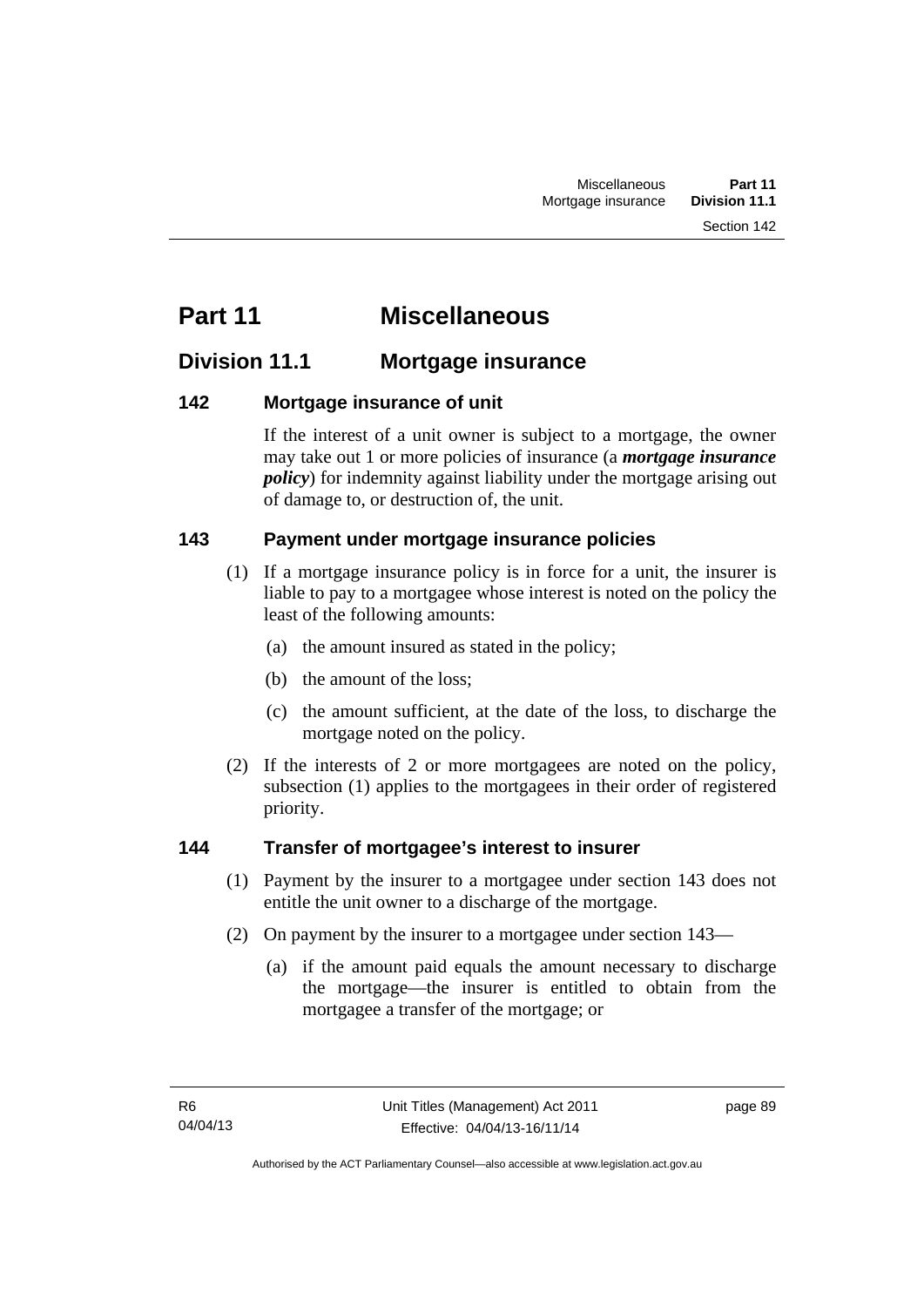(b) if the amount paid is less than the amount necessary to discharge the mortgage—the insurer is entitled to obtain from the mortgagee a transfer of an undivided share of the mortgagee's interest in the mortgage that bears to that interest the same proportion as the amount paid bears to the amount that was owing under the mortgage immediately before the payment.

# **Division 11.2 Miscellaneous**

# **145 Determination of fees**

- (1) The Minister may determine fees for this Act (other than fees that this Act provides are to be fixed by an owners corporation).
	- *Note* The [Legislation Act](http://www.legislation.act.gov.au/a/2001-14) contains provisions about the making of determinations and regulations relating to fees (see pt 6.3)
- (2) A determination is a disallowable instrument.
	- *Note* A disallowable instrument must be notified, and presented to the Legislative Assembly, under the [Legislation Act.](http://www.legislation.act.gov.au/a/2001-14)

# **146 Approved forms**

- (1) The Minister may approve forms for this Act.
- (2) If the Minister approves a form for a particular purpose, the approved form must be used for that purpose.

*Note* For other provisions about forms, see the [Legislation Act,](http://www.legislation.act.gov.au/a/2001-14) s 255.

(3) An approved form is a notifiable instrument.

*Note* A notifiable instrument must be notified under the [Legislation Act](http://www.legislation.act.gov.au/a/2001-14).

# **147 Regulation-making power**

(1) The Executive may make regulations for this Act.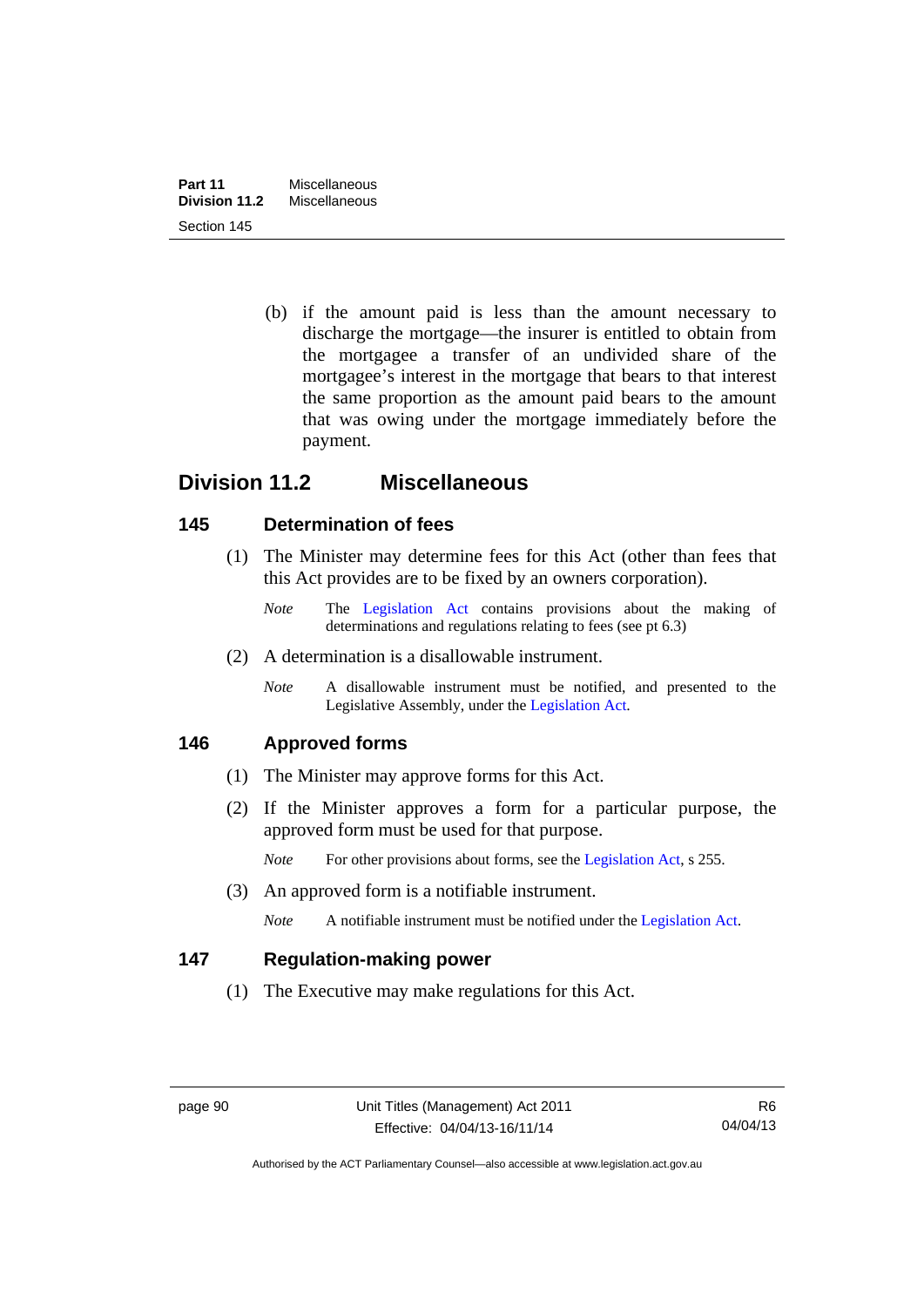(2) A regulation may create offences and fix maximum penalties of not more than 60 penalty units for the offences.

*Note* A regulation must be notified, and presented to the Legislative Assembly, under the [Legislation Act](http://www.legislation.act.gov.au/a/2001-14).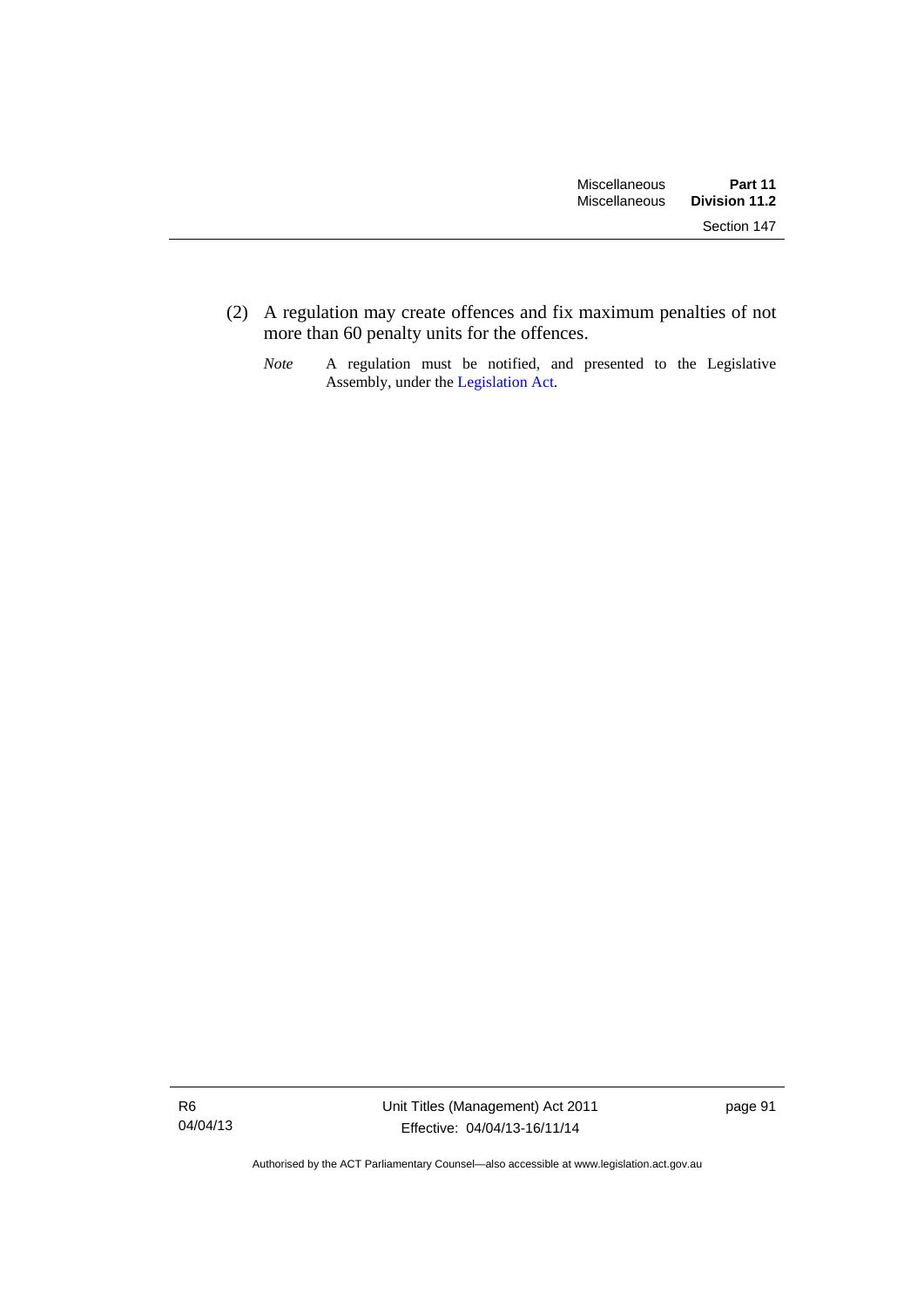# **Schedule 1 Codes of conduct**

(see s 46 and s 56)

# **Part 1.1 Executive committees—code of conduct**

# **1 Understanding of Act and code**

An executive member must have—

- (a) a commitment to acquiring an understanding of the Act, as relevant to the member's role on the executive committee; and
- (b) a good understanding of this code.

# **2 Honesty and fairness**

An executive member must act honestly and fairly in exercising the member's functions as an executive member.

# **3 Care and diligence**

An executive member must exercise reasonable care and diligence in exercising the member's functions as an executive member.

# **4 Acting in owners corporation's best interests**

An executive member must act in the best interests of the owners corporation in exercising the member's functions as an executive member, unless it is unlawful to do so.

# **5 Complying with Act and code**

An executive member must take reasonable steps to ensure that the member complies with the Act, including this code, when exercising the member's functions as an executive member.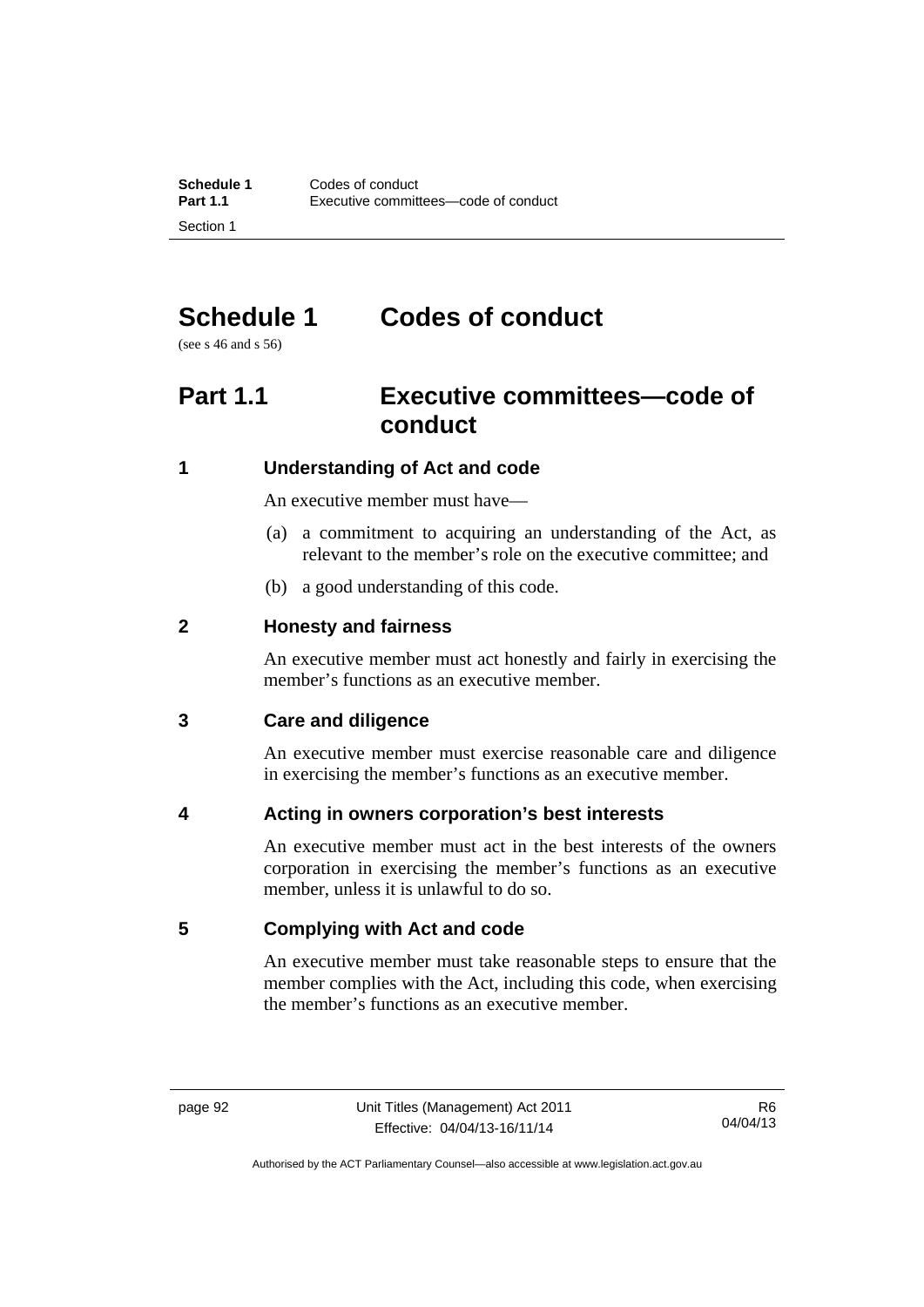# **6 Nuisance**

An executive member must not—

- (a) cause a nuisance on the land; and
- (b) otherwise behave in a way that unreasonably affects a person's lawful use or enjoyment of a unit or the common property.

# **7 Unconscionable conduct**

An executive member must not engage in unconscionable conduct in exercising the member's functions as an executive member.

#### **Examples**

- 1 improperly using the executive member's position on the executive committee to gain, directly or indirectly, an advantage personally or for someone else
- 2 exerting undue influence on, or using unfair tactics against, the owner of a unit in the units plan
- *Note* An example is part of the Act, is not exhaustive and may extend, but does not limit, the meaning of the provision in which it appears (see [Legislation Act,](http://www.legislation.act.gov.au/a/2001-14) s 126 and s 132).

## **8 Conflict of interest**

An executive member must disclose to the executive committee any conflict of interest the member may have in a matter before the committee.

page 93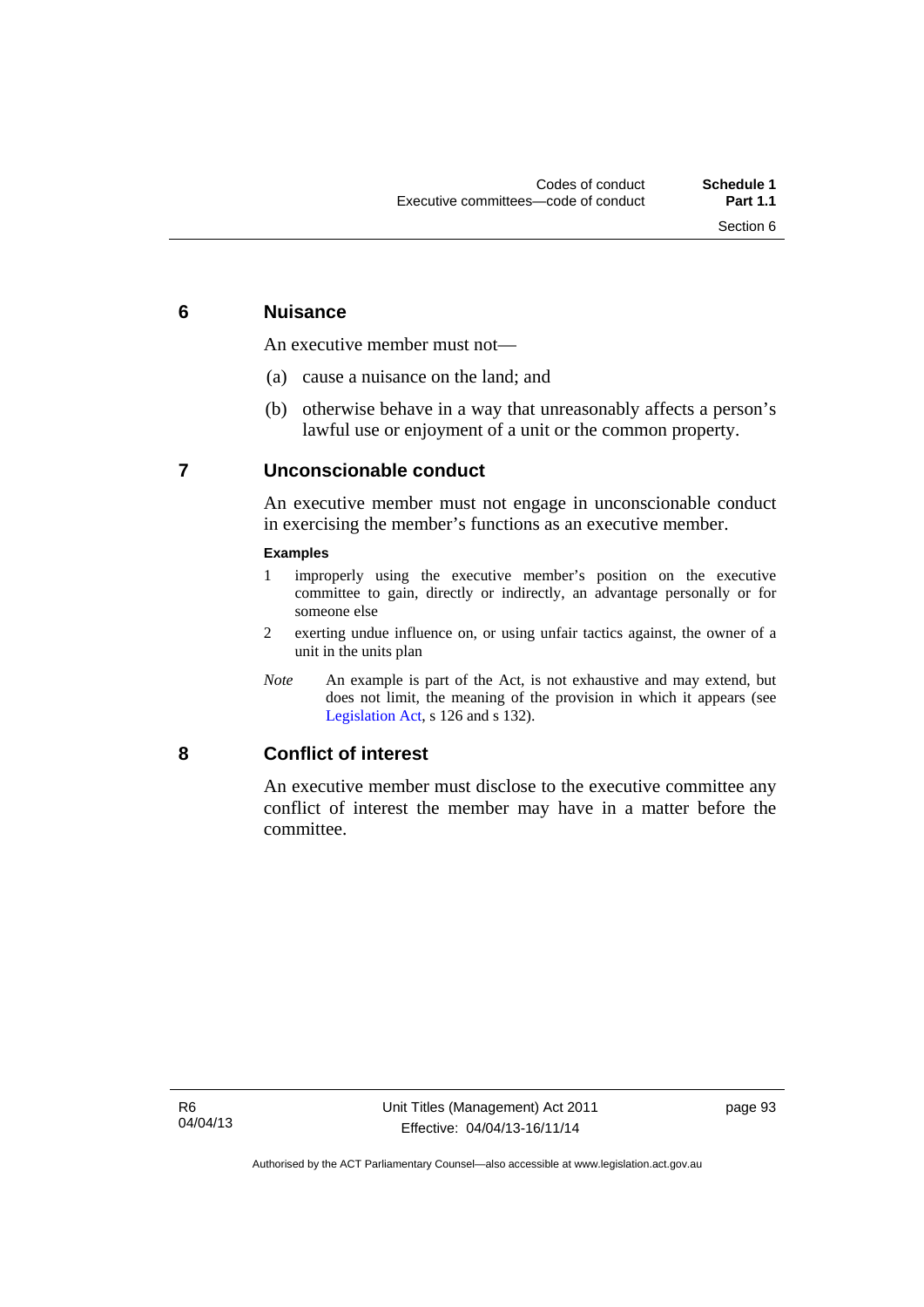# **Part 1.2 Managers—code of conduct**

# **1 Knowledge of Act and code**

A manager must have a good working knowledge and understanding of the Act, including this code, as relevant to the manager's functions.

# **2 Honesty, fairness and professionalism**

- (1) A manager must act honestly, fairly and professionally in exercising the manager's functions.
- (2) A manager must not try to unfairly influence the outcome of an election for the owners corporation executive committee.

## **3 Skill, care and diligence**

A manager must exercise reasonable skill, care and diligence in exercising the manager's functions.

# **4 Acting in owners corporation's best interests**

A manager must act in the best interests of the owners corporation unless it is unlawful to do so.

# **5 Keeping owners corporation informed of developments**

A manager must keep the owners corporation informed of any significant development or issue about an activity carried out for the owners corporation.

# **6 Ensuring employees comply with Act and code**

A manager must take reasonable steps to ensure that the manager's employees comply with the Act, including this code, when exercising the manager's functions.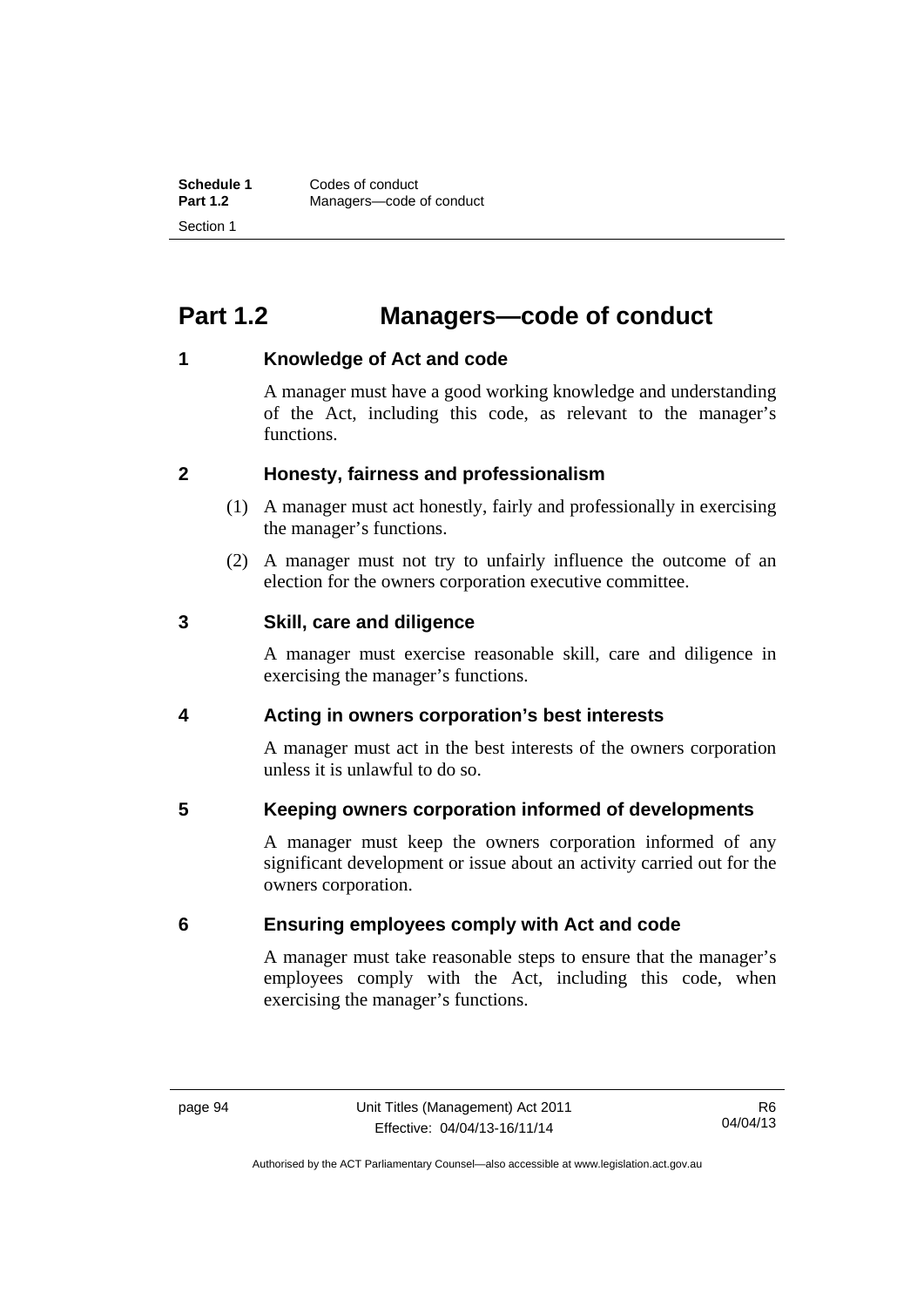# **7 Fraudulent or misleading conduct**

A manager must not engage in fraudulent or misleading conduct in exercising the manager's functions.

## **8 Unconscionable conduct**

A manager must not engage in unconscionable conduct in carrying out the manager's functions.

#### **Examples**

- 1 taking unfair advantage of the manager's superior knowledge relative to the owners corporation
- 2 requiring the owners corporation to comply with conditions that are unlawful or not reasonably necessary
- 3 improperly using the executive member's position on the executive committee to gain, directly or indirectly, an advantage personally or for someone else
- 4 exerting undue influence on, or using unfair tactics against, the owners corporation or the owner of a unit in the units plan
- *Note* An example is part of the Act, is not exhaustive and may extend, but does not limit, the meaning of the provision in which it appears (see [Legislation Act,](http://www.legislation.act.gov.au/a/2001-14) s 126 and s 132).

# **9 Conflict of duty or interest**

A manager for an owners corporation (the *first corporation*) must not accept an engagement for another owners corporation if accepting the engagement may place the manager's duty to, or the interests of, the first corporation in conflict with the manager's duty to, or the interests of, the other owners corporation.

## **10 Goods and services to be supplied at competitive prices**

A manager must take reasonable steps to ensure the goods and services the manager gets for, or supplies to, the owners corporation are obtained or supplied at competitive prices.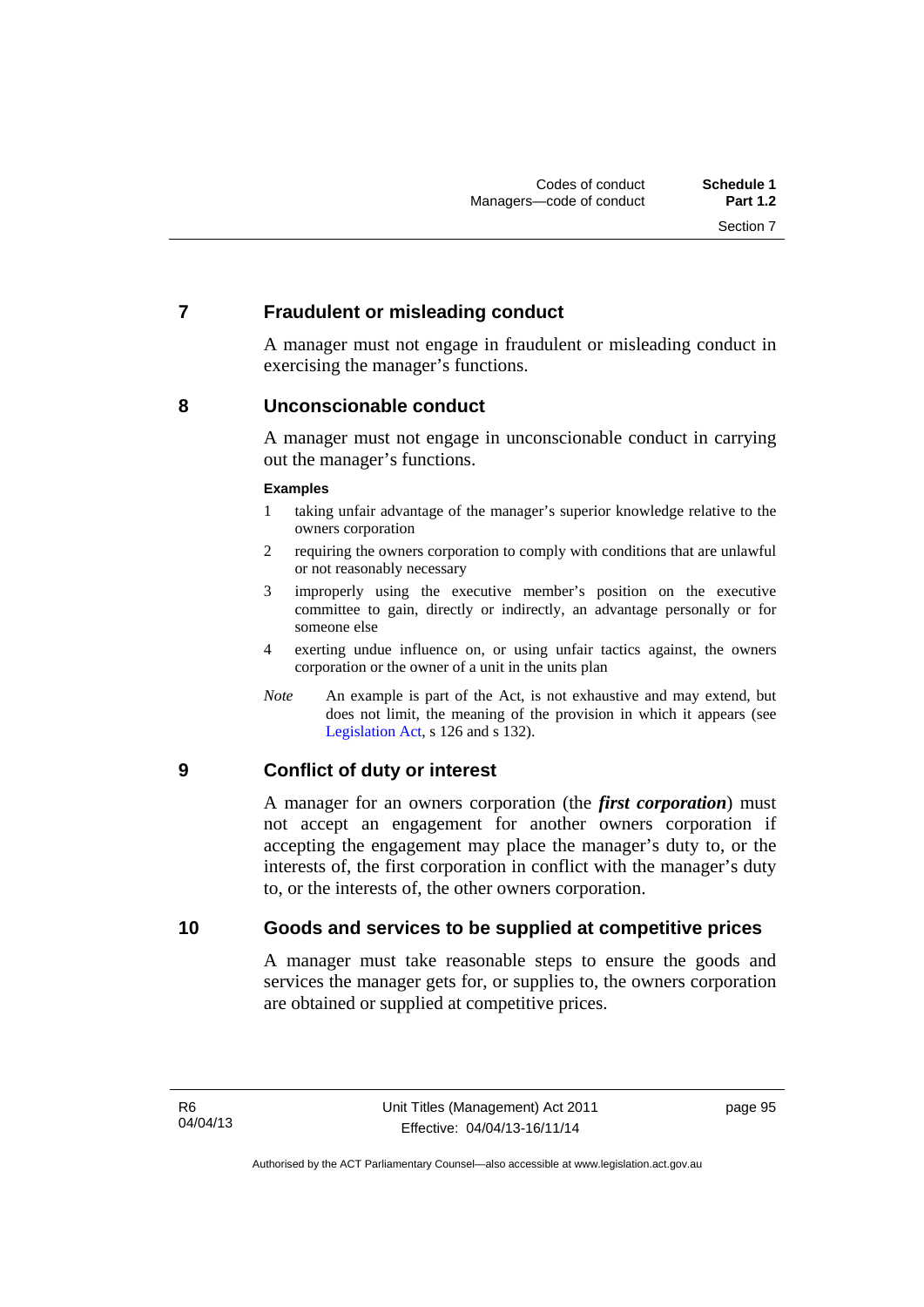# **11 Manager to demonstrate keeping of particular records**

If an owners corporation or its executive committee asks the manager, in writing, to show that the manager has kept the owners corporation's records as required under the Act, the manager must comply with the request within a reasonable time.

page 96 Unit Titles (Management) Act 2011 Effective: 04/04/13-16/11/14

R6 04/04/13

Authorised by the ACT Parliamentary Counsel—also accessible at www.legislation.act.gov.au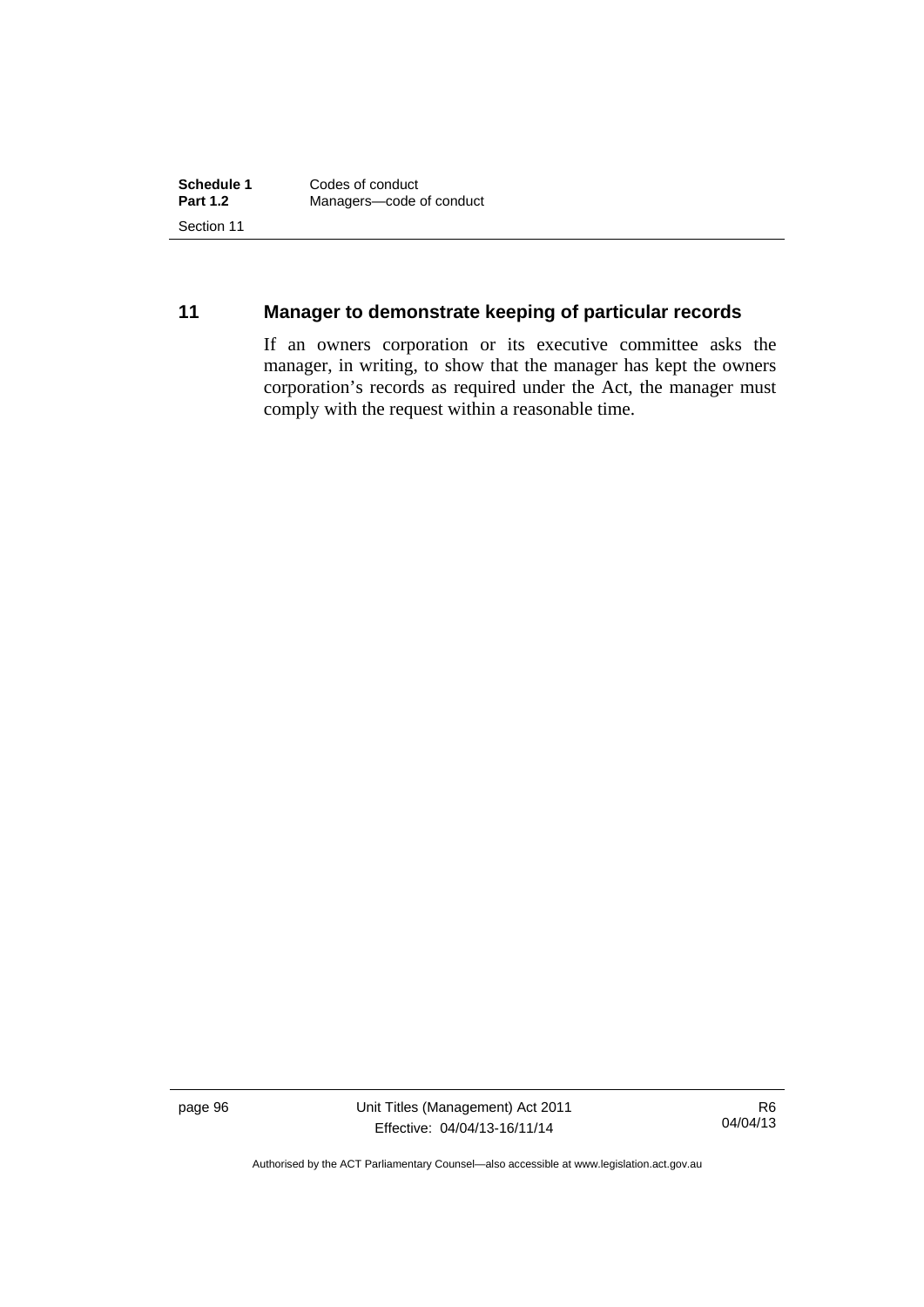# **Schedule 2 Executive committees**

(see s 36 and s 37)

*Note* The executive committee exercises the functions of the owners corporation (see s 35 (1)).

> Who are the members of the executive committee and how many members there must be depends on whether the owners corporation has had its first annual general meeting and how many members of the owners corporation there are (see s 38 and s 39).

> The executive committee must elect a chairperson, secretary and treasurer (see s 40). The functions of those office-holders are set out in ss 41 to 43.

The executive committee may—

- be helped in the exercise of its functions by a person employed or engaged under s 45; and
- delegate its functions to 1 or more executive members (see s 44 (1) or a manager (see s 58 (2)).

An executive committee member is protected from civil liability in relation to the exercise of the member's functions if the member acts honestly and without recklessness (see s 47).

# **Part 2.1 What the executive committee must, may and cannot do**

#### **2.1 Executive committee must keep minutes, and records and accounts**

- (1) The executive committee of an owners corporation must—
	- (a) keep minutes of its proceedings; and
	- (b) keep minutes of proceedings at general meetings of the corporation; and

page 97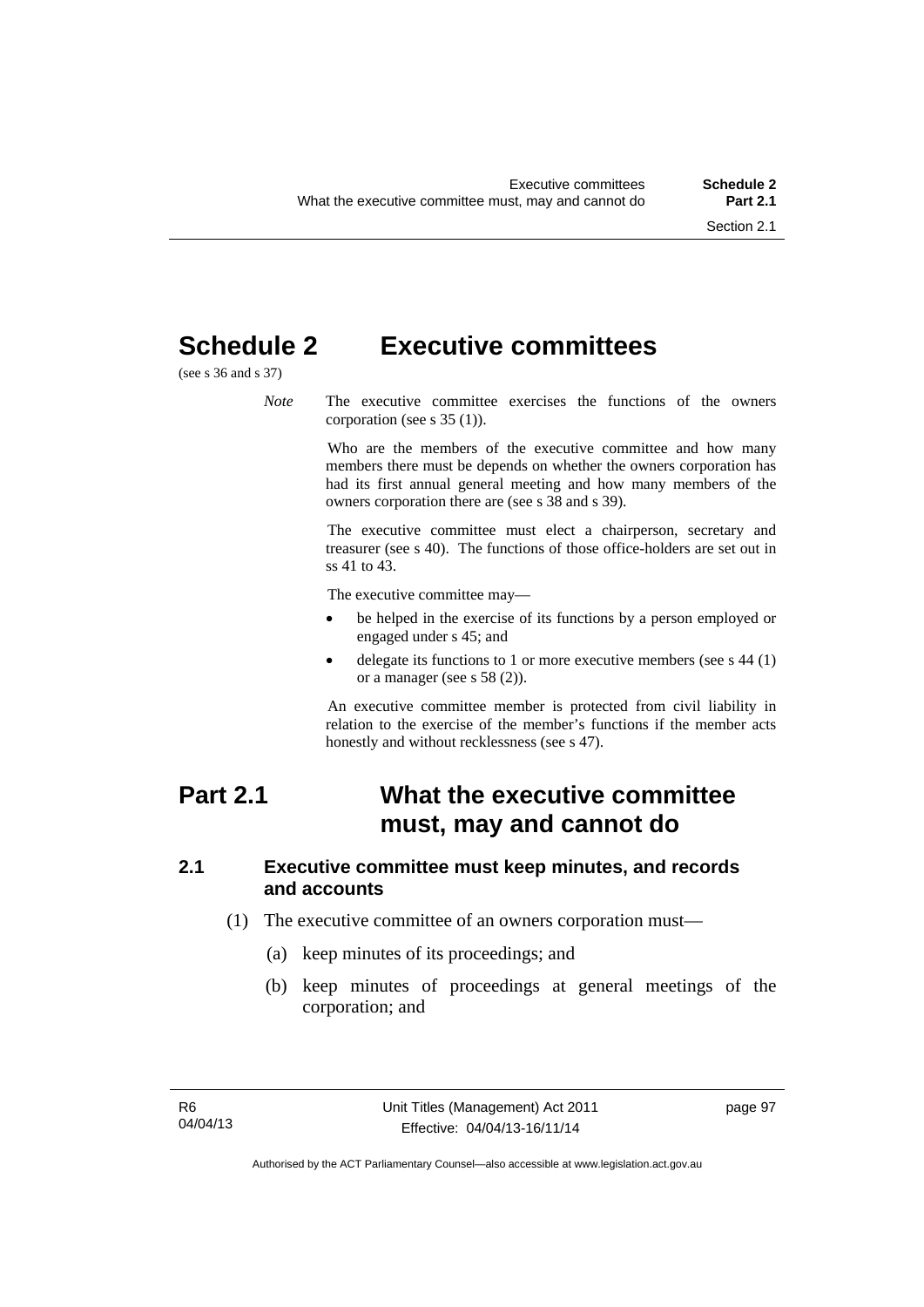| <b>Schedule 2</b> | Executive committees                                 |
|-------------------|------------------------------------------------------|
| <b>Part 2.1</b>   | What the executive committee must, may and cannot do |
| Section 2.1       |                                                      |

- (c) include in the minutes of proceedings at general meetings a record of every resolution of the corporation (including, for special, unopposed and unanimous resolutions, details of the kind of resolution); and
- (d) keep a copy of any court order given to the owners corporation; and
- (e) keep any authorisation by the planning and land authority given to the owners corporation; and
- (f) keep proper records and books of account in relation to—
	- (i) the corporation's assets and liabilities (including all amounts owing to and by the corporation); and
	- (ii) all amounts received and paid by the corporation.
- *Note* If minutes or other records kept by the executive committee contain personal information, the executive committee must comply with the national privacy principles under the *[Privacy Act 1988](http://www.comlaw.gov.au/Current/C2004A03712)* (Cwlth) in relation to that information.
- (2) The executive committee must keep the documents, records and books for at least 5 years.
- (3) The executive committee may keep the minutes, records or books of account in an electronic form.
- (4) If an owners corporation fails to comply with this section, each executive member of the corporation at the time of the failure commits an offence.
- (5) It is a defence to a prosecution for an offence against this section if the defendant proves that—
	- (a) the defendant took reasonable steps to ensure that the section was complied with; or

Authorised by the ACT Parliamentary Counsel—also accessible at www.legislation.act.gov.au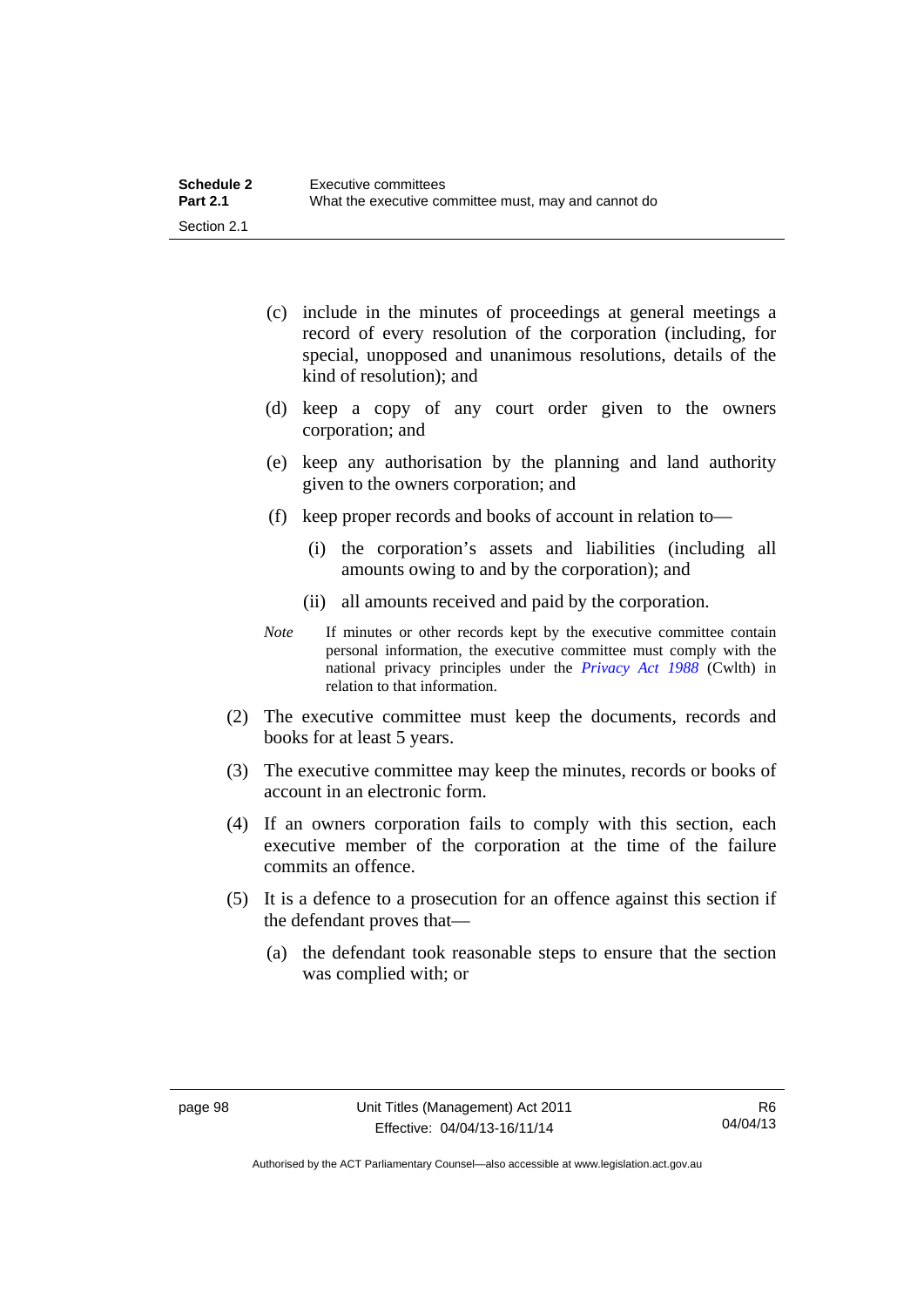Maximum penalty: 20 penalty units.

knowledge.

# **2.2 Executive committee must present financial statements at annual general meeting**

- (1) At each annual general meeting of an owners corporation, the executive committee must present to the corporation annual financial statements in relation to the matters mentioned in section 2.1 (1) (f).
- (2) Annual financial statements must cover the period from the end of the period for which the last statements were prepared (or, for the first annual general meeting, since the registration of the units plan), to a stated day (the *stated day*) before the annual general meeting at which they are to be presented.
- (3) The annual financial statements must be presented to the annual general meeting within 3 months from the stated day.
- (4) If an owners corporation fails to comply with this section, each executive member of the corporation at the time of the failure commits an offence.

Maximum penalty: 20 penalty units.

- (5) It is a defence to a prosecution for an offence against this section if the defendant proves that—
	- (a) the defendant took reasonable steps to ensure that the section was complied with; or
	- (b) the failure to comply happened without the defendant's knowledge.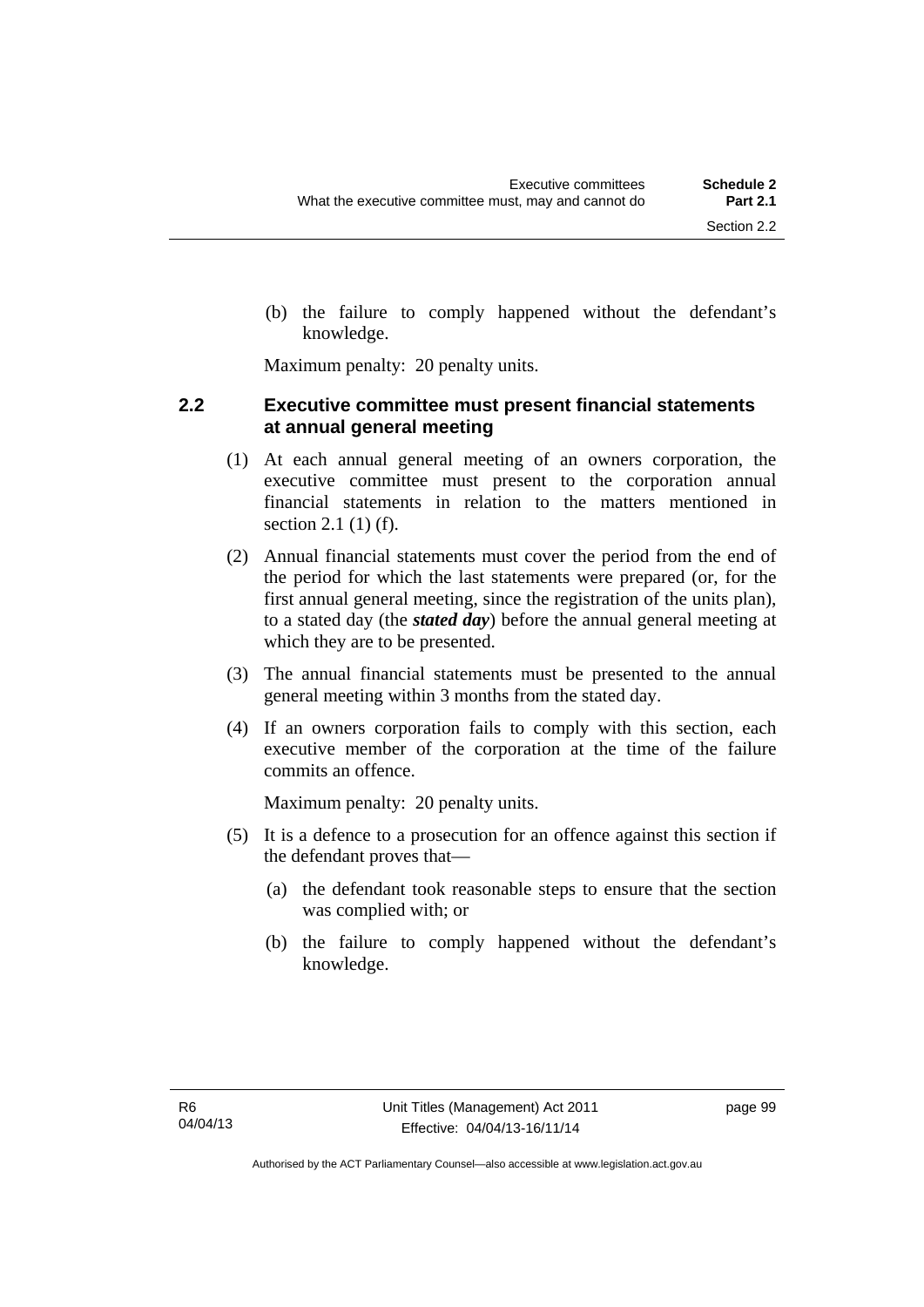# **2.3 Executive committee must present insurance details at annual general meeting**

- (1) At each annual general meeting of an owners corporation, the executive committee must give to the corporation the following details about each insurance policy held by the corporation under this Act that is current at the time of the meeting:
	- (a) the name of the insurer;
	- (b) the amount of cover under the policy;
	- (c) for a building insurance policy—details of any recent valuation of the insured buildings;
	- (d) a summary of the type of cover under the policy;

#### **Examples**

public liability insurance, building insurance, personal property insurance

*Note* An example is part of the Act, is not exhaustive and may extend, but does not limit, the meaning of the provision in which it appears (see [Legislation Act,](http://www.legislation.act.gov.au/a/2001-14) s 126 and s 132).

- (e) the amount of the premium;
- (f) the amount of any excess payable on the happening of an event for which the insurance gives cover;
- (g) the date the cover expires;
- (h) the amount and type of any financial or other benefit given, or to be given, by the insurer, for the insurance being taken out, to any person.

**Example—financial or other benefit** 

commissions, discounts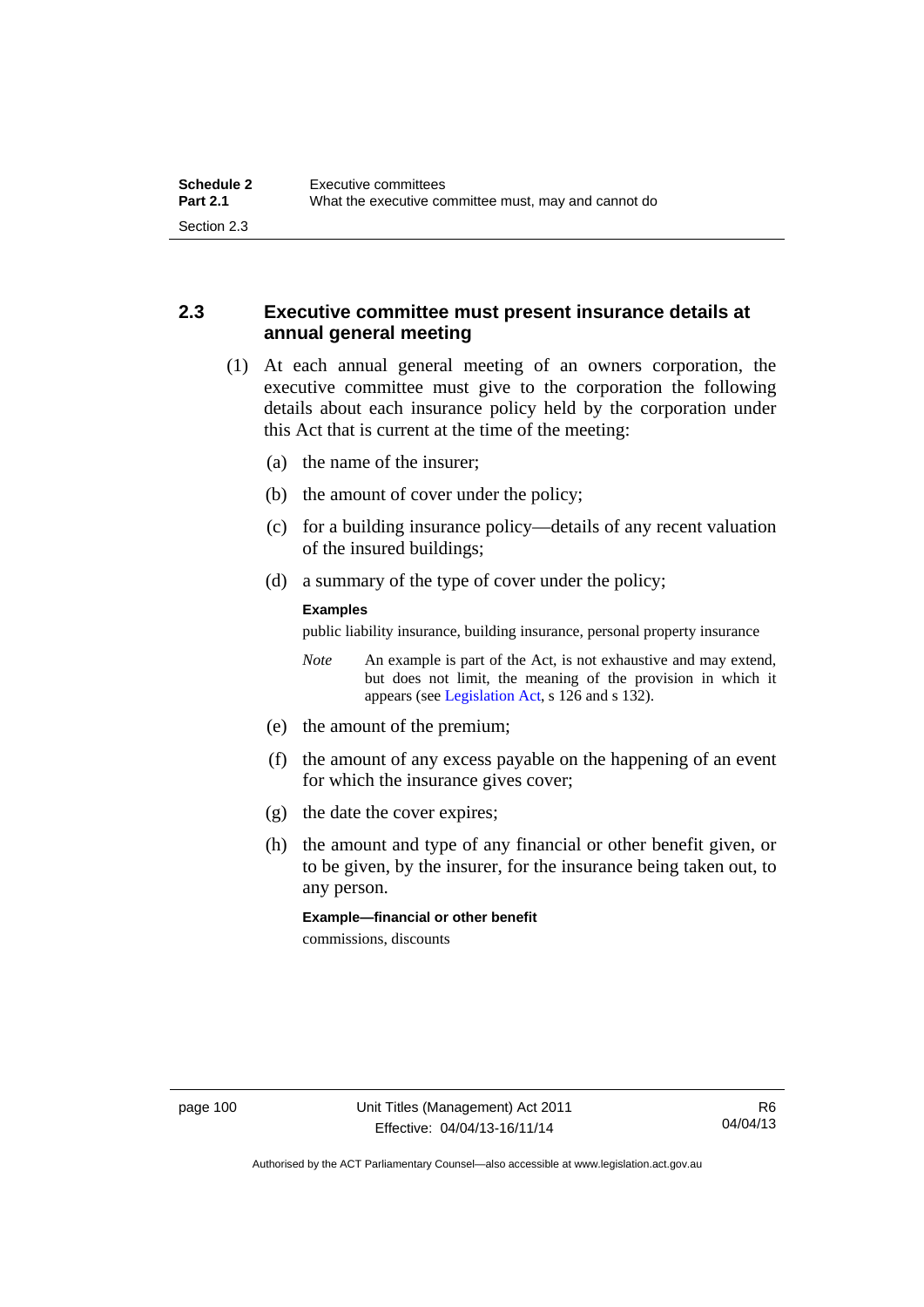(2) If an owners corporation fails to comply with this section, each executive member of the corporation at the time of the failure commits an offence.

Maximum penalty: 20 penalty units.

- (3) It is a defence to a prosecution for an offence against this section if the defendant proves that—
	- (a) the defendant took reasonable steps to ensure that the section was complied with; or
	- (b) the failure to comply happened without the defendant's knowledge.

### **2.4 Approving use of common property**

The executive committee of an owners corporation may approve an application by a member of the corporation to use the common property if—

- (a) the use applied for is minor; and
- (b) the use will not unreasonably interfere with the reasonable use and enjoyment of the common property by other members of the corporation.

#### **Example—minor use**

installation of airconditioner or awning on unit that extends over common property

*Note* An example is part of the Act, is not exhaustive and may extend, but does not limit, the meaning of the provision in which it appears (see [Legislation Act,](http://www.legislation.act.gov.au/a/2001-14) s 126 and s 132).

#### **2.5 Decisions about taking legal action**

- (1) This section applies if the executive committee proposes to take legal action.
- (2) The executive committee of an owners corporation must not take legal action on behalf of the owners corporation unless—

page 101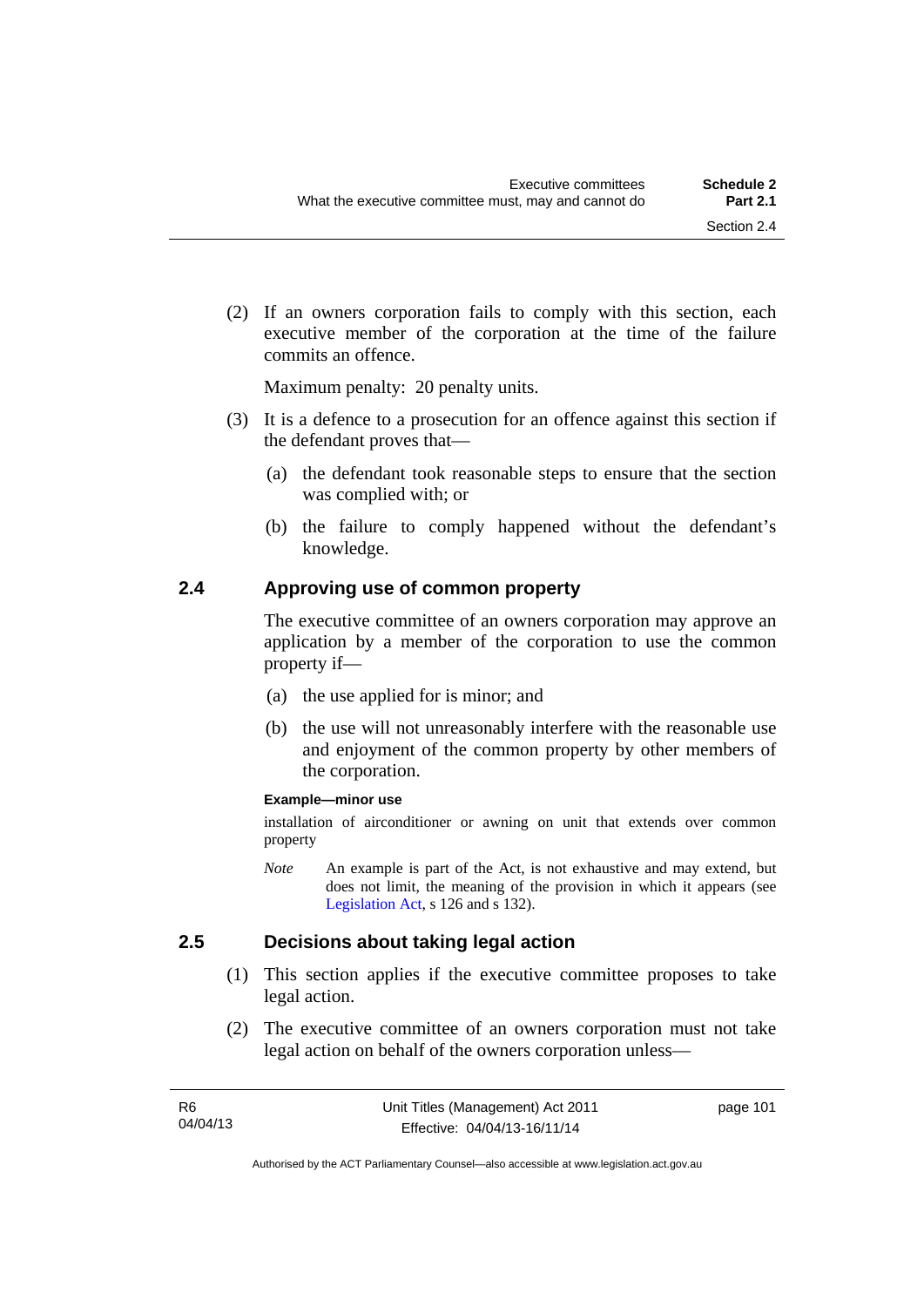| <b>Schedule 2</b> | Executive committees                                 |
|-------------------|------------------------------------------------------|
| <b>Part 2.1</b>   | What the executive committee must, may and cannot do |
| Section 2.6       |                                                      |

- (a) the legal action relates to the payment of a contribution under the Act by a member of the corporation to the corporation; or
- (b) the costs of taking the legal action are reasonably estimated by the corporation's legal representative to be not more than the amount prescribed by regulation; or
- (c) the corporation approves taking the legal action by ordinary resolution.
- *Note* Section 2.6 allows urgent legal action to be taken.
- (3) For this section, the executive committee of an owners corporation *takes legal action* if the committee—
	- (a) begins a proceeding; or
	- (b) begins to defend a proceeding; or
	- (c) continues, or continues to defend, a proceeding.
- (4) In this section:

*costs*, of taking legal action, means the legal costs and disbursements incurred by the owners corporation for its legal representation for the legal action.

#### **2.6 Taking urgent legal action**

- (1) This section applies if—
	- (a) the executive committee of an owners corporation is satisfied on reasonable grounds that it is necessary to take legal action urgently on behalf of the corporation; and
	- (b) the executive committee cannot reasonably get the corporation's approval before taking the legal action.
- (2) The executive committee may take the legal action.
- (3) However, the executive committee must—

Authorised by the ACT Parliamentary Counsel—also accessible at www.legislation.act.gov.au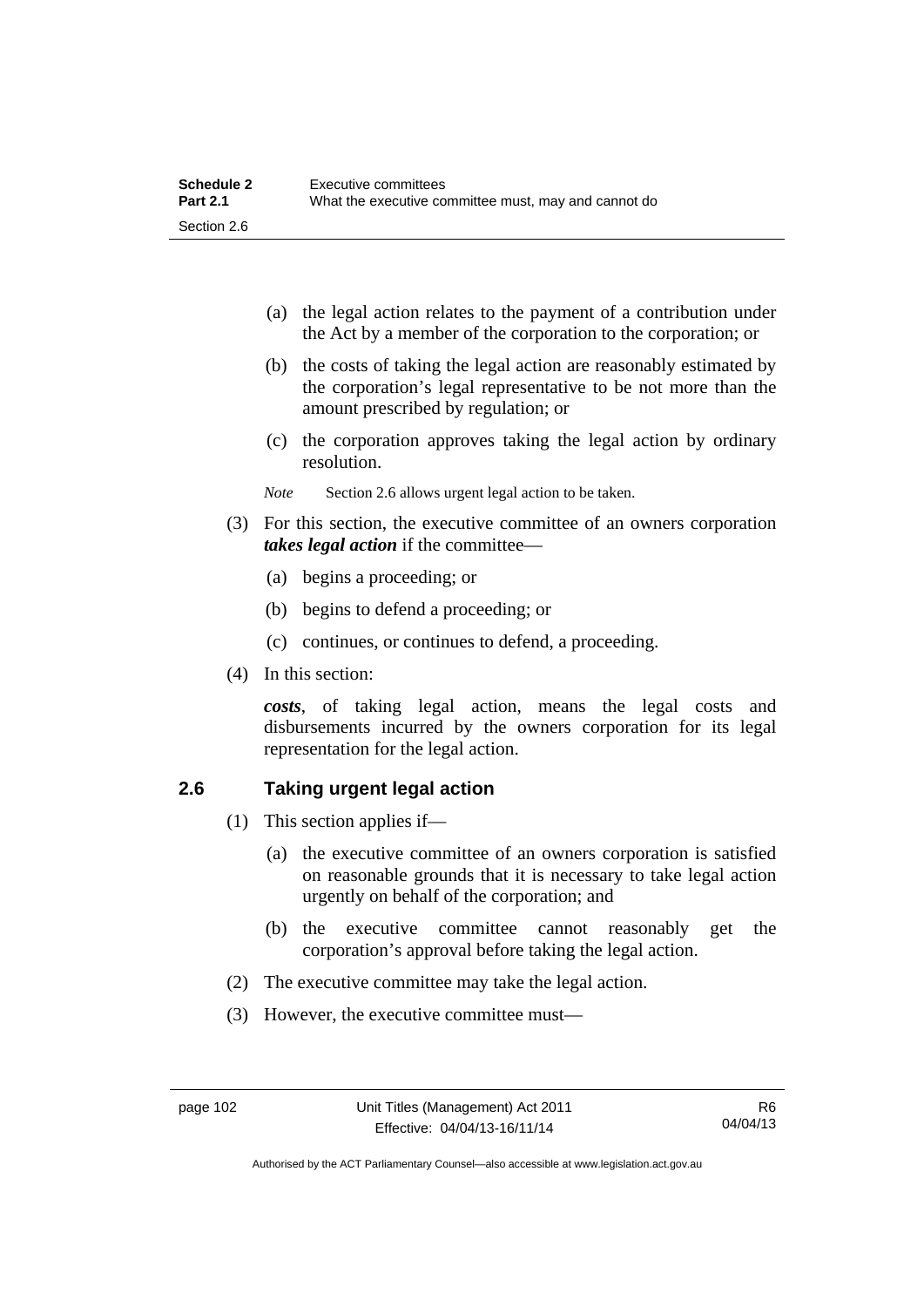- (a) seek the approval of the owners corporation as soon as practicable after beginning the legal action; and
- (b) if the owners corporation does not approve taking the legal action, the executive committee must discontinue the proceeding or withdraw the defence.
- (4) For this section, the executive committee of an owners corporation *takes legal action* if the committee—
	- (a) begins a proceeding; or
	- (b) begins to defend a proceeding.

## **2.7 Decisions about staged development**

- (1) This section applies to a meeting of an executive committee of an owners corporation for a staged development if the development has not been completed.
- (2) The executive committee must not decide a matter about the uncompleted stages of the development.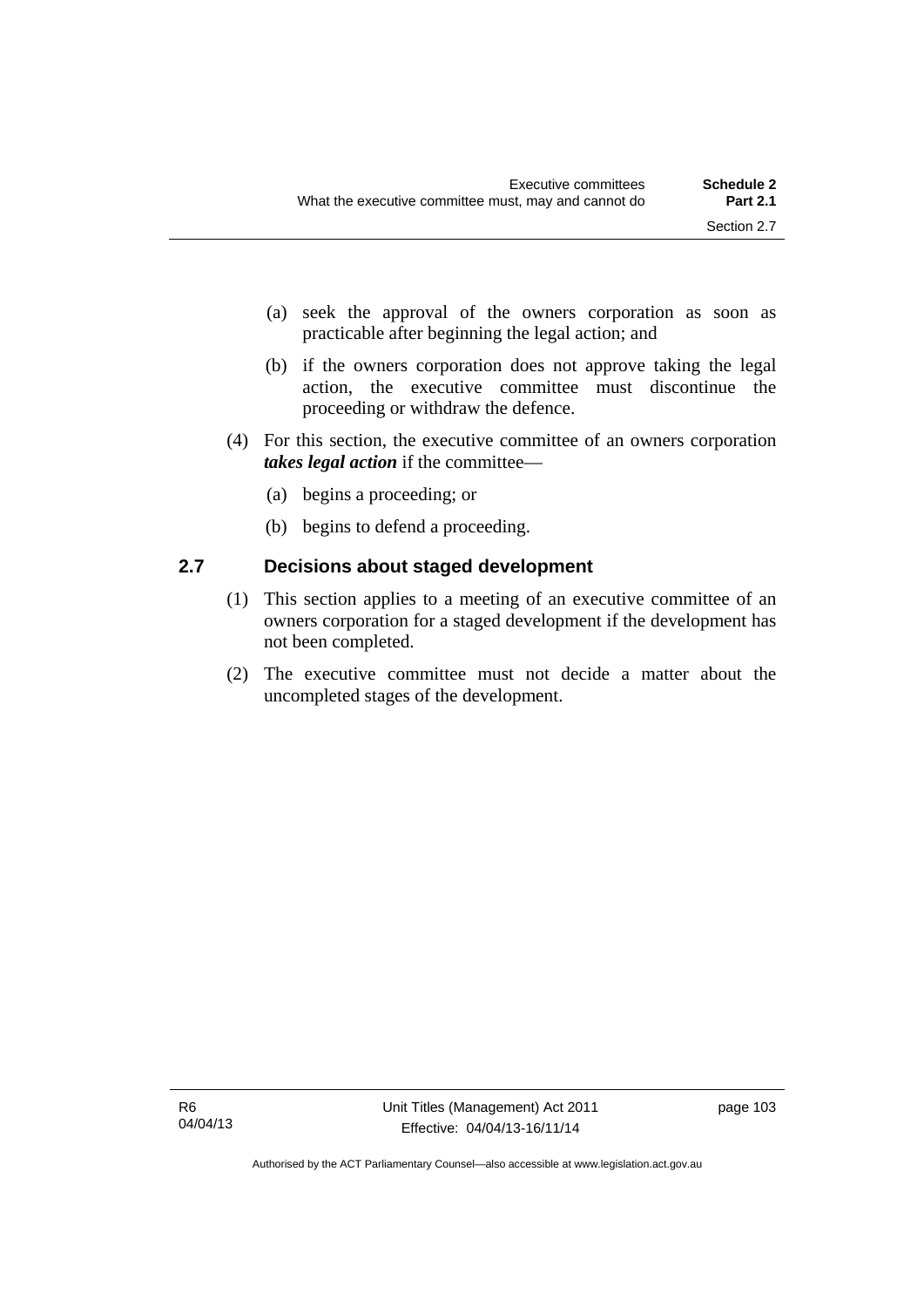# **Part 2.2 Executive committee—meetings and procedures**

# **2.8 Meetings of executive committee**

- (1) An executive committee may meet for the conduct of business when it decides, and may adjourn and otherwise regulate its meetings as it considers appropriate.
- (2) An executive member may call a meeting of the committee by giving to each other executive member not less than 7 days written notice stating the business that the member proposes to bring before the meeting and the time and place of the meeting.

# **2.9 Quorum of executive committee**

- (1) Business may be transacted at a meeting of an executive committee only if a quorum is present at the relevant time.
- (2) A quorum is worked out as follows:
	- (a) if the total number of executive members is an odd number—

 $\overline{2}$ total number of executive members  $+1$ 

(b) if the total number of executive members is an even number—

$$
\left(\frac{\text{total number of executive members}}{2}\right) + 1
$$

# **2.10 Voting of executive committee**

- (1) At meetings of an executive committee, all matters must be decided by a majority of the votes of the executive members present and voting.
- (2) If an executive committee has only 2 members, all matters must be decided by unanimous vote.

Authorised by the ACT Parliamentary Counsel—also accessible at www.legislation.act.gov.au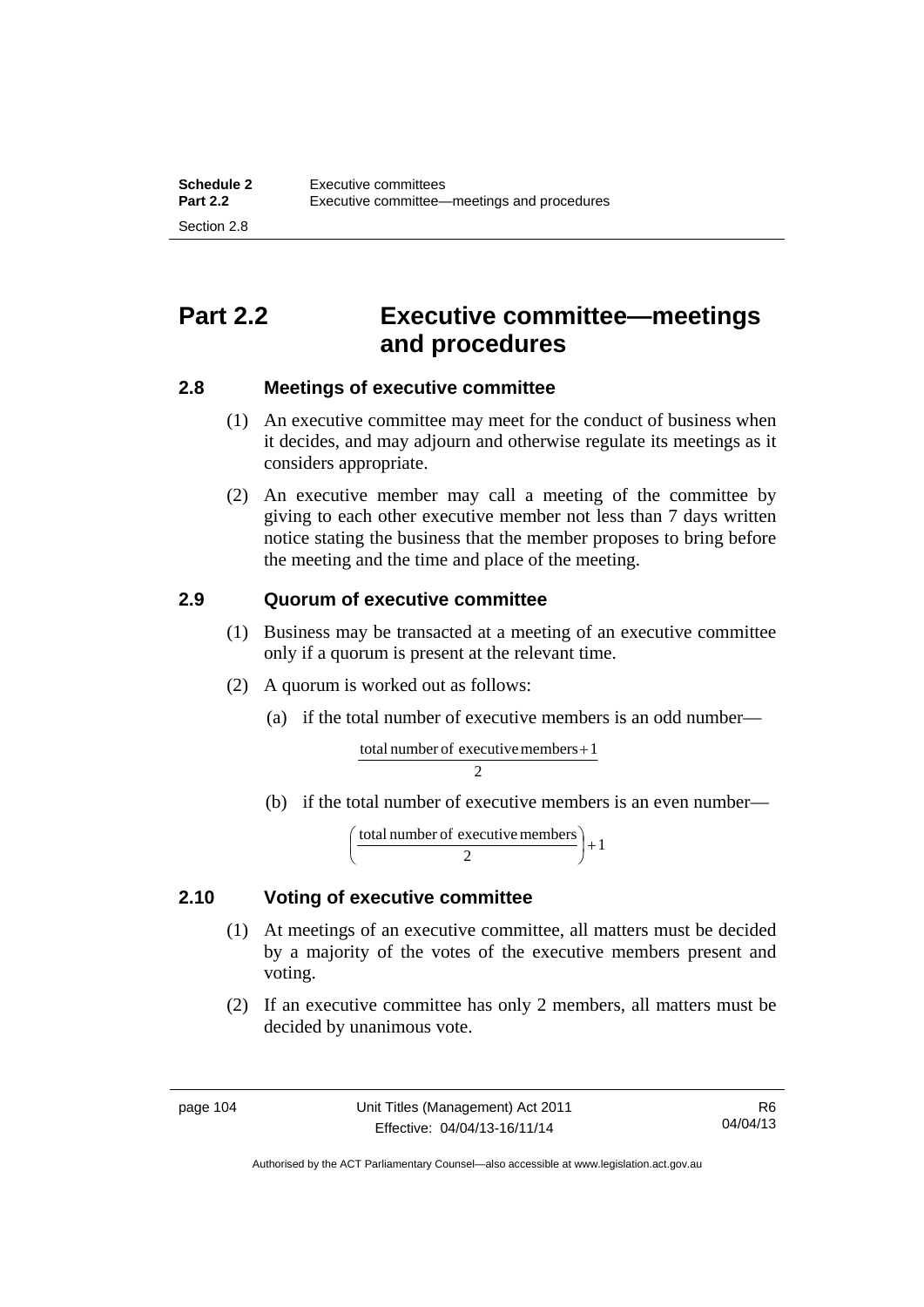# **2.11 Chairperson—meetings**

- (1) At a meeting of the executive committee, the chairperson may leave the chair during the meeting for any reason.
- (2) If the chairperson leaves the chair during a meeting, the executive members present must elect another executive member present to chair the meeting.
- (3) At a meeting of the executive committee, the chairperson—
	- (a) may vote as an executive member; and
	- (b) if the votes on a matter are equal—may exercise a 2nd (casting) vote, unless there are only 2 executive members.
	- *Note* If there are only 2 executive members, all matters must be decided by unanimous vote (see s 2.10 (2)).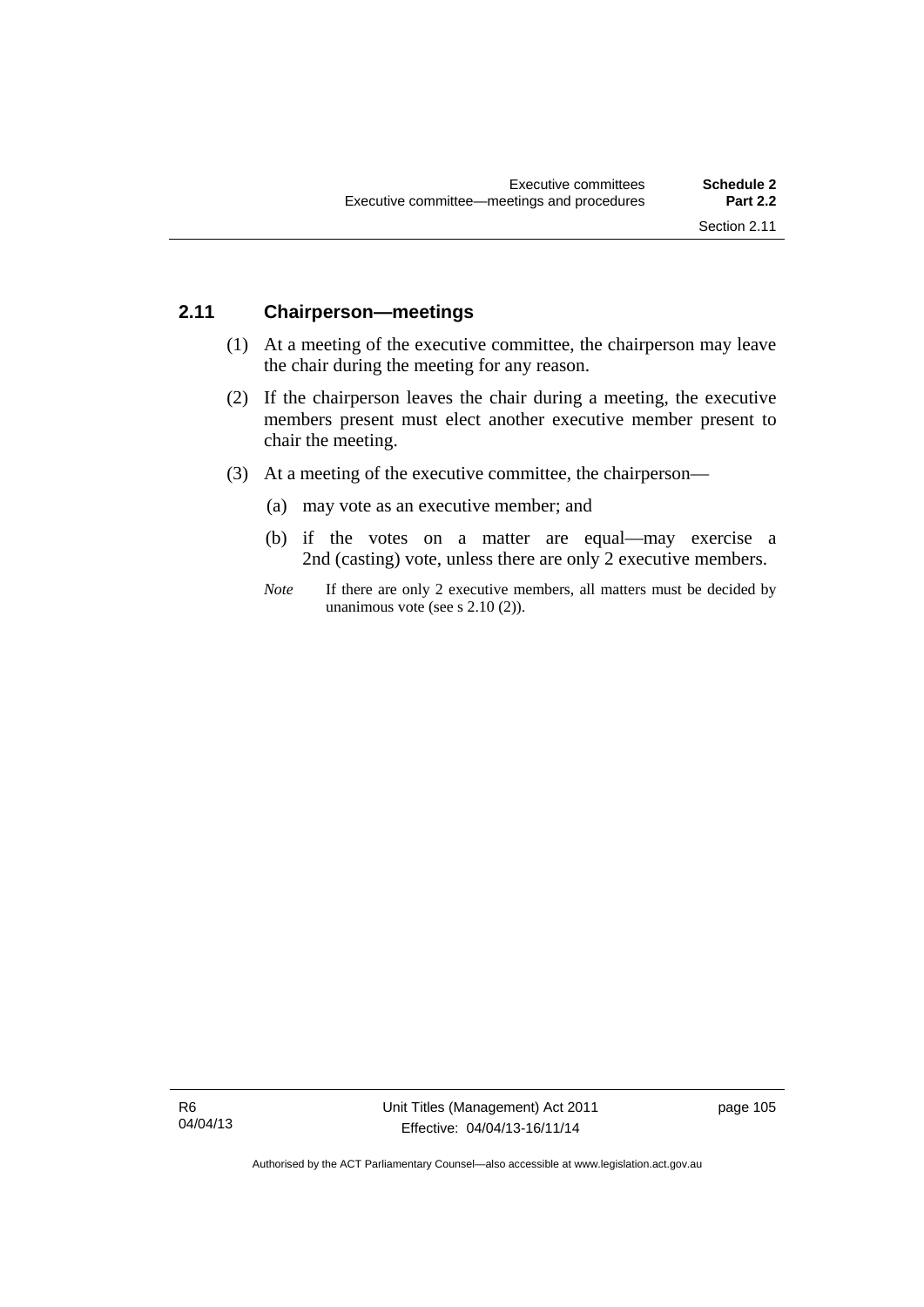**Schedule 3 General meetings**<br> **Part 3.1 General meetings** General meetings Section 3.1

# **Schedule 3 General meetings**

(see s 17)

*Note* The owners corporation of a units plan is responsible for managing the units plan. In managing the units plan the owners corporation is required to, or may, make various decisions under this Act. The members of the owners corporation make those decisions at general meetings. The following provisions set out how general meetings (including annual general meetings) must be conducted and how decisions are made at those meetings.

# **Part 3.1 General meetings**

# **3.1 Conduct of general meetings**

An owners corporation for a units plan may hold, adjourn and otherwise regulate general meetings as it considers appropriate, subject to this schedule.

# **3.2 Annual general meetings**

- (1) An owners corporation for a units plan must hold an annual general meeting each financial year.
- (2) Except for the first annual general meeting, an annual general meeting must be held within 15 months after the last annual general meeting.

# **3.3 First annual general meeting**

(1) The first annual general meeting of an owners corporation for a units plan must be held within 3 months after the registration of the units plan.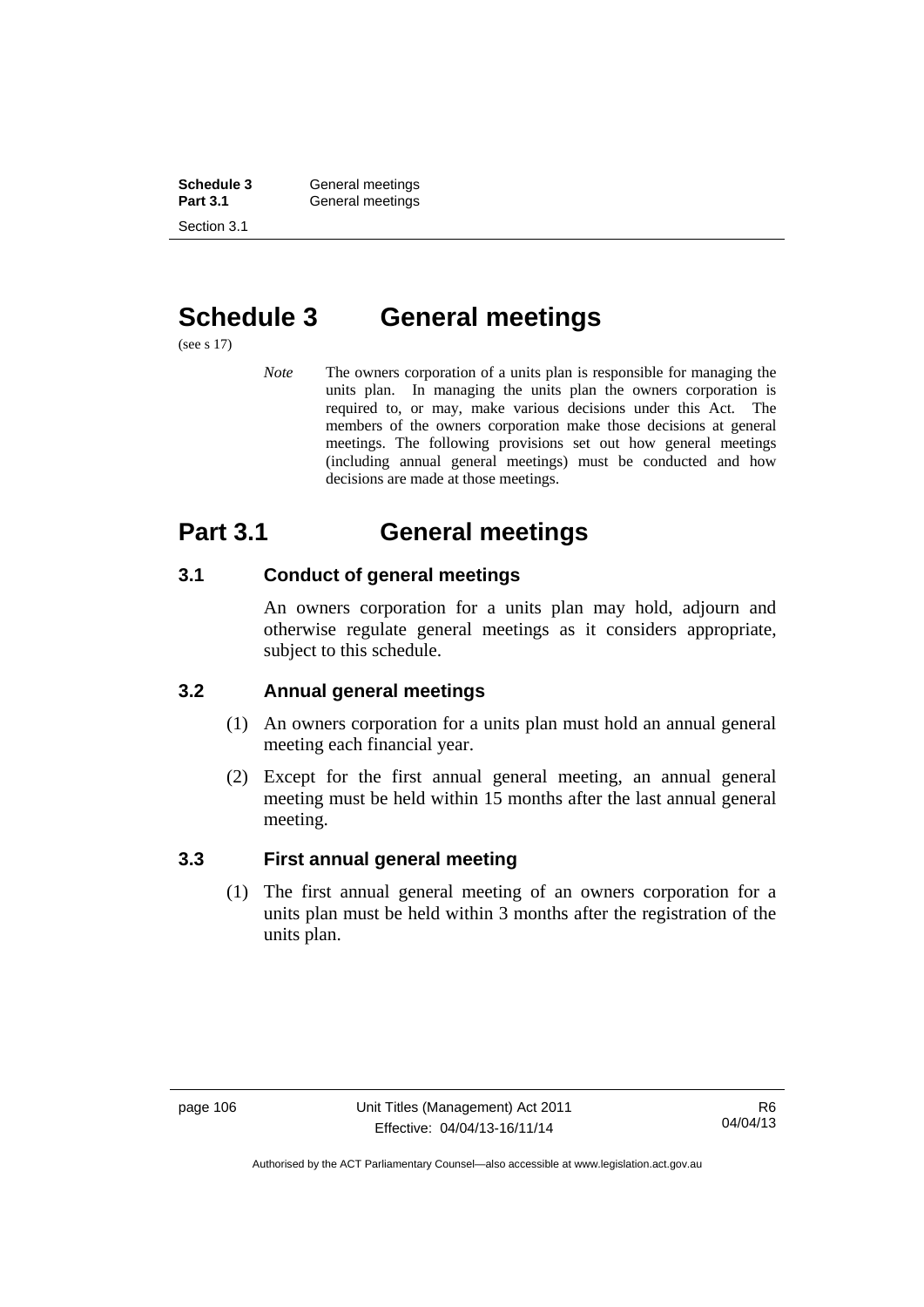(2) The first annual general meeting of an owners corporation may be called by the executive committee of the corporation or by a member of the corporation.

## **3.4 First annual general meeting—developer to deliver records**

At the first annual general meeting of an owners corporation for a units plan, the developer must give the following records to the corporation:

- (a) the statutory books and records of the corporation, up to the date of the meeting;
- (b) any insurance policy issued in the name of the corporation;
- (c) any plans, specifications, diagrams or drawings that relate to the design or service of the units or common property of the units plan;
- (d) a copy of any contract entered into by the corporation that relate to the common property of the units plan;
- (e) any warranty that relates to the common property of the units plan;
- (f) the corporation's seal;
- (g) any other document that relates to the units or common property of the units plan.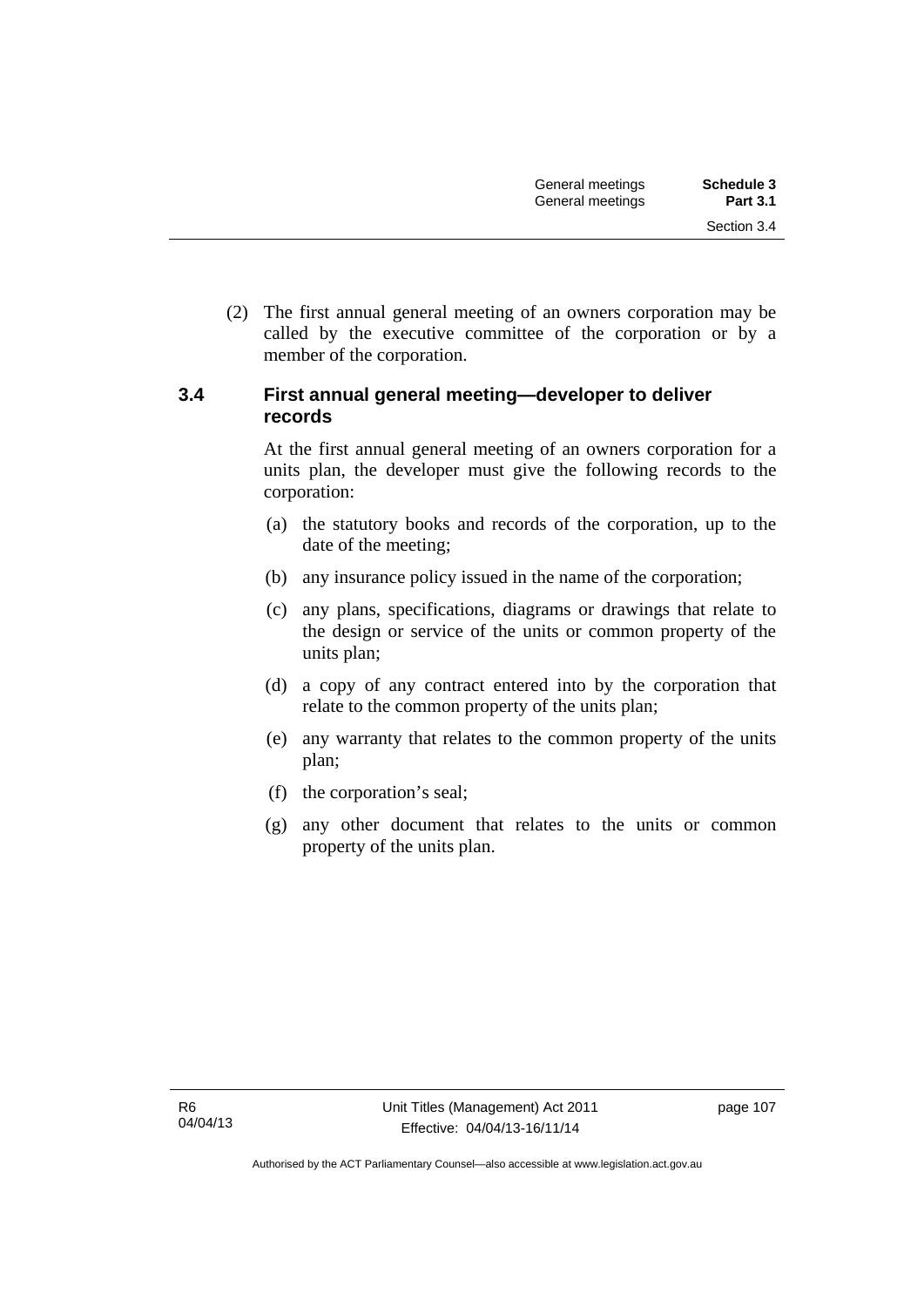### **3.5 General meetings other than annual general meetings**

- (1) The executive committee of an owners corporation may call a general meeting, by notice under section 3.6, whenever it considers appropriate.
- (2) Subsection (3) applies if the executive committee of an owners corporation receives a written request (a *meeting request*), stating the matters to be considered at the meeting, from people who are entitled to vote on all motions for units whose combined unit entitlement is at least  $\frac{1}{4}$  of the total unit entitlement in the units plan.
- (3) The executive committee must hold a general meeting, by notice under section 3.6, within 28 days after the day it receives the meeting request.

# **3.6 Notice of general meetings**

- (1) The executive committee of an owners corporation must give notice of a general meeting to—
	- (a) each member of the corporation; and
	- (b) each mortgagee's representative (if any).
- (2) The executive committee must give notice of the general meeting—
	- (a) so that the notice would reasonably be expected to be received at least 14 days before the date fixed for the meeting; or
	- (b) if a motion is to be moved that requires an unopposed or unanimous resolution—so that the notice would reasonably be expected to be received at least 21 days before the date fixed for the meeting.

#### **3.7 Requirements for notice of general meetings**

(1) A notice of a general meeting for an owners corporation must state—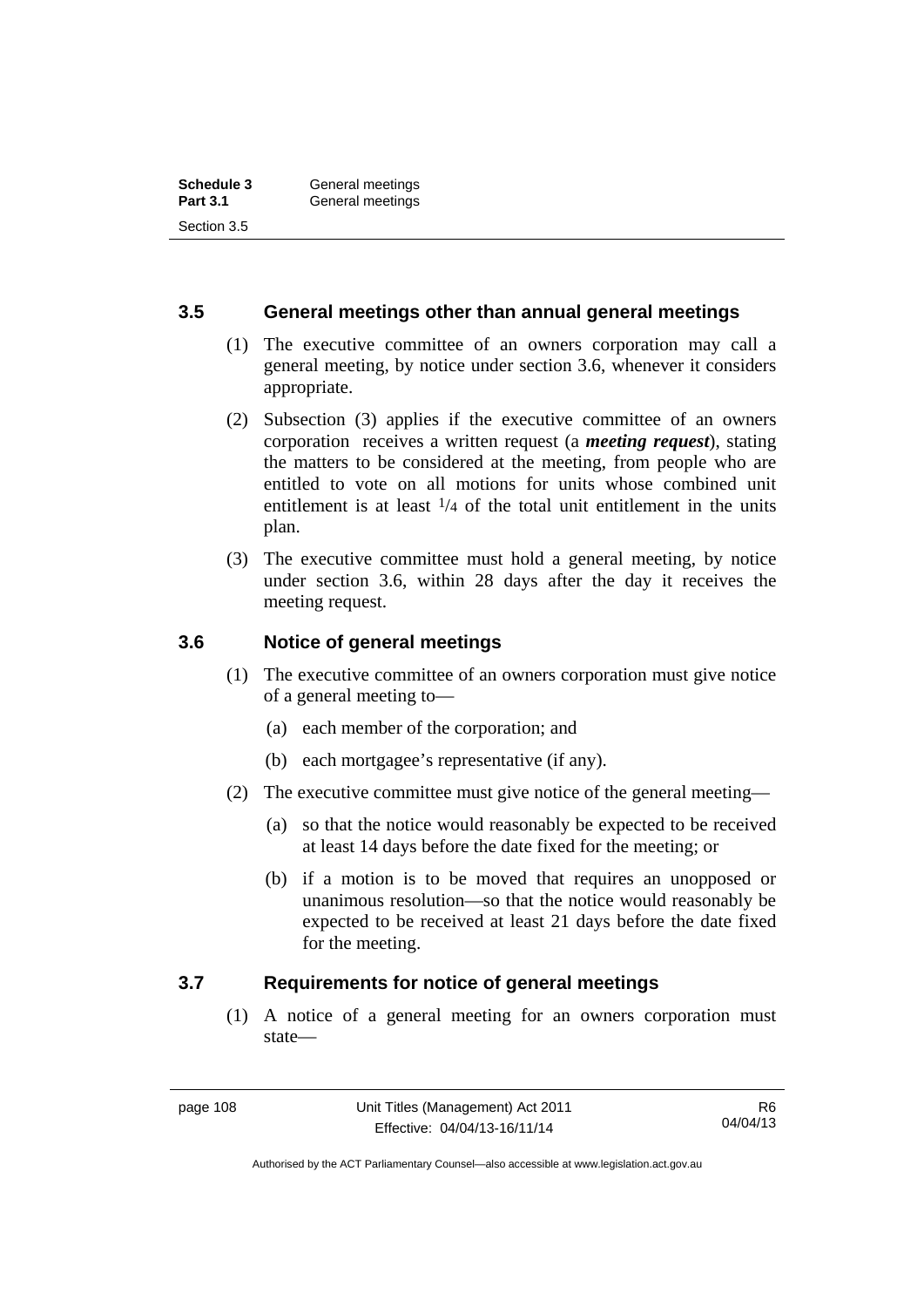- (a) the time, date and place fixed for the meeting; and
- (b) whether the person notified is entitled to vote on all (or any) motions at the meeting, and if not, why not; and
	- *Note* Section 3.20 explains who is entitled to vote on which kinds of motion. For example, if an amount is owing to the corporation in relation to a particular unit at the time of the general meeting, no vote may be cast by the unit owner (or anyone else) for that unit on any motion requiring an ordinary or special resolution.
- (c) for a member who is not entitled to vote on any motion because a mortgagee voting notice has been given—details of the notice, including the full name and address for correspondence of the mortgagee's representative; and
- (d) if a motion is to be moved that requires an unopposed or unanimous resolution—the text of the motion and the kind of resolution.
- (2) For a notice of a general meeting given to a person entitled to vote on any motion, the notice must include—
	- (a) a proxy form approved by the executive committee; and
	- (b) an absentee voting paper for the motion in a form approved by the executive committee.
- (3) For a notice of an annual general meeting, the notice must include a copy of the following:
	- (a) the annual financial statements of the corporation to be presented at the meeting;
	- (b) the general fund budget.

#### **3.8 Defective notice of meetings**

(1) The proceedings at a general meeting are not invalid only because a person did not receive proper notice of the meeting.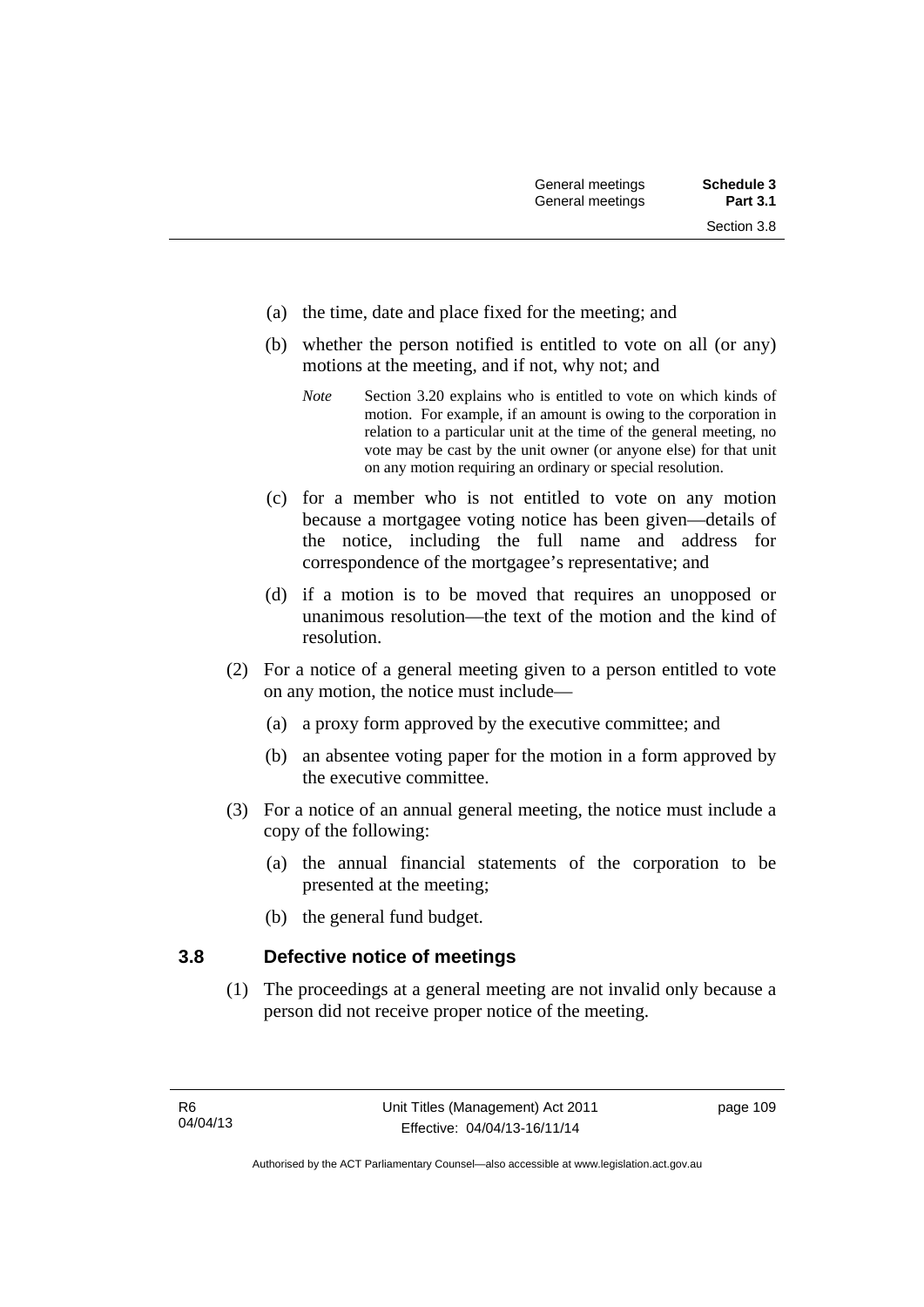| Schedule 3      | General meetings |
|-----------------|------------------|
| <b>Part 3.1</b> | General meetings |
| Section 3.9     |                  |

- (2) However, if a person did not receive notice of the meeting in accordance with section 3.6 (2), the person may make a request for the adjournment of the meeting by written notice to the executive committee before the day or time fixed for the start of the meeting.
- (3) A request by a person under subsection (2) may be made by someone else on the person's behalf.
- (4) If the executive committee receives a request for adjournment under subsection (2), the committee must give the request to the chairperson of the meeting immediately after the chairperson is elected.
- (5) The chairperson may adjourn the meeting to a time, date and place to be decided (by ordinary resolution) by the people present and entitled to vote on all motions at the meeting if the chairperson considers on reasonable grounds that—
	- (a) notice of the meeting in accordance with section 3.6 (2) was not given to the person by or for whom the request was made; and
	- (b) in the circumstances it would be unfair to allow the meeting to go ahead at present.

#### **3.9 Quorum at a general meeting—owners corporation with 3 or more members**

- (1) A motion may be considered at a general meeting of an owners corporation with 3 or more members only if there is present—
	- (a) a quorum (a *standard quorum*) made up by people entitled to vote (on the motion) in relation to not less than ½ the total number of units; or
	- (b) a quorum (a *reduced quorum*) made up under subsection (2).
- (2) If a standard quorum is not present within ½ an hour after the motion arises for consideration, a reduced quorum for the motion and any subsequent motion considered at the meeting is made up by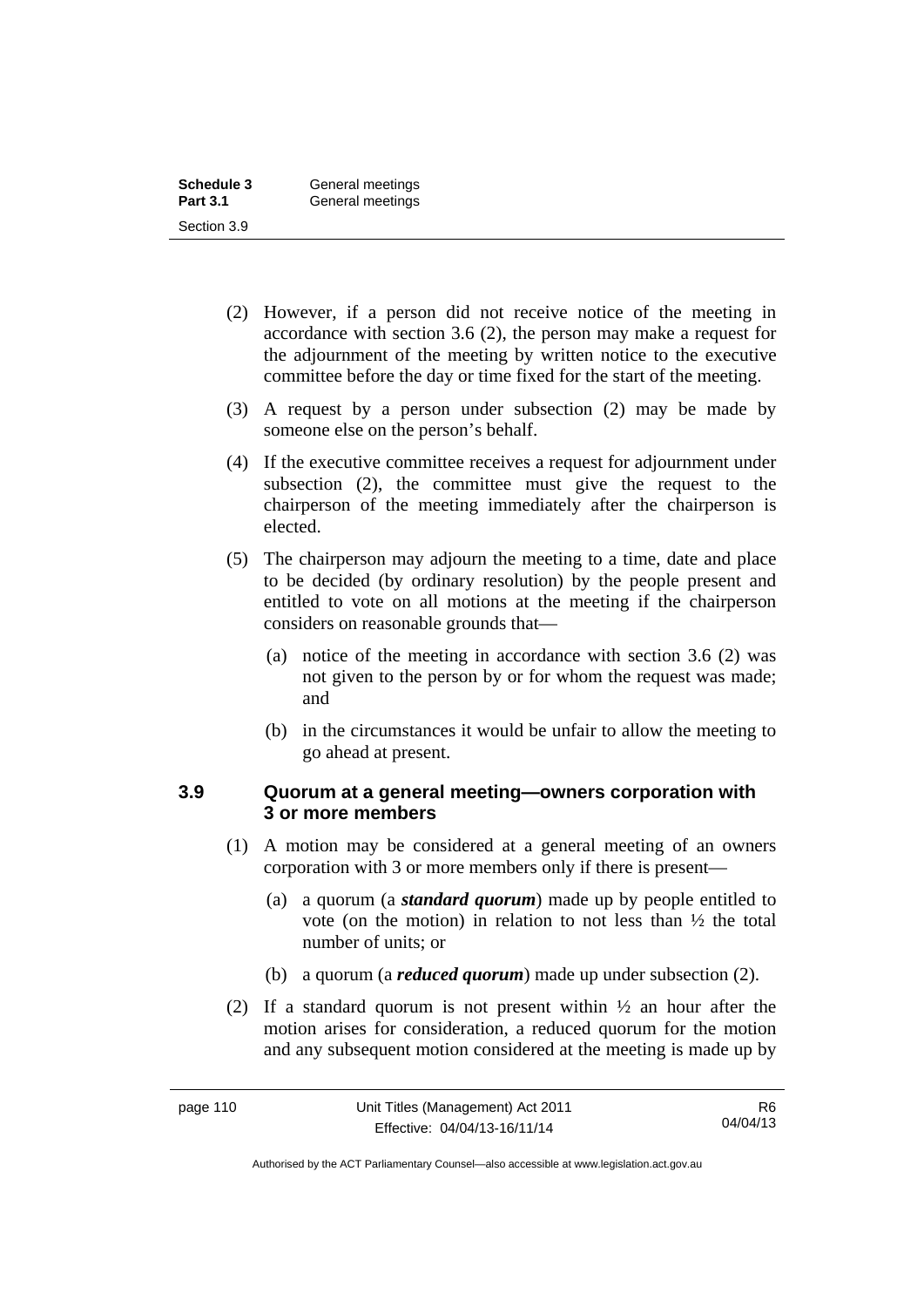2 or more people present at the meeting who are entitled to vote on the motion.

- (3) If a reduced quorum is not present ½ an hour after the motion arises for consideration, the meeting is adjourned to the same day in the next week at the same place and time.
- (4) If a reduced quorum is present for the consideration of any motion and the motion is voted on, section 3.10 (Notice of reduced quorum decisions and adjournments) applies to the decision on the motion.
- (5) If a reduced quorum is present for the consideration of any motion and the motion is not voted on, the meeting may decide to adjourn to the same day in the next week at the same place and time to consider the motion (and any others remaining to be considered).
- (6) If a general meeting is adjourned under this section (including paragraph (c)) and a standard quorum is not present within  $\frac{1}{2}$  an hour after a motion arises for consideration at the adjourned meeting—
	- (a) a reduced quorum is made up by the people who are then present and entitled to vote on the motion and any subsequent motion considered at the adjourned meeting; and
	- (b) if a reduced quorum is present for the consideration of any motion at the adjourned meeting, and the motion is voted on the decision on the motion must be notified under section 3.10; and
	- (c) if the motion (or any other) is not voted on at the adjourned meeting—the adjourned meeting may resolve to adjourn again to the same day in the next week at the same place and time to consider the resolution (and any others remaining to be considered at the meeting).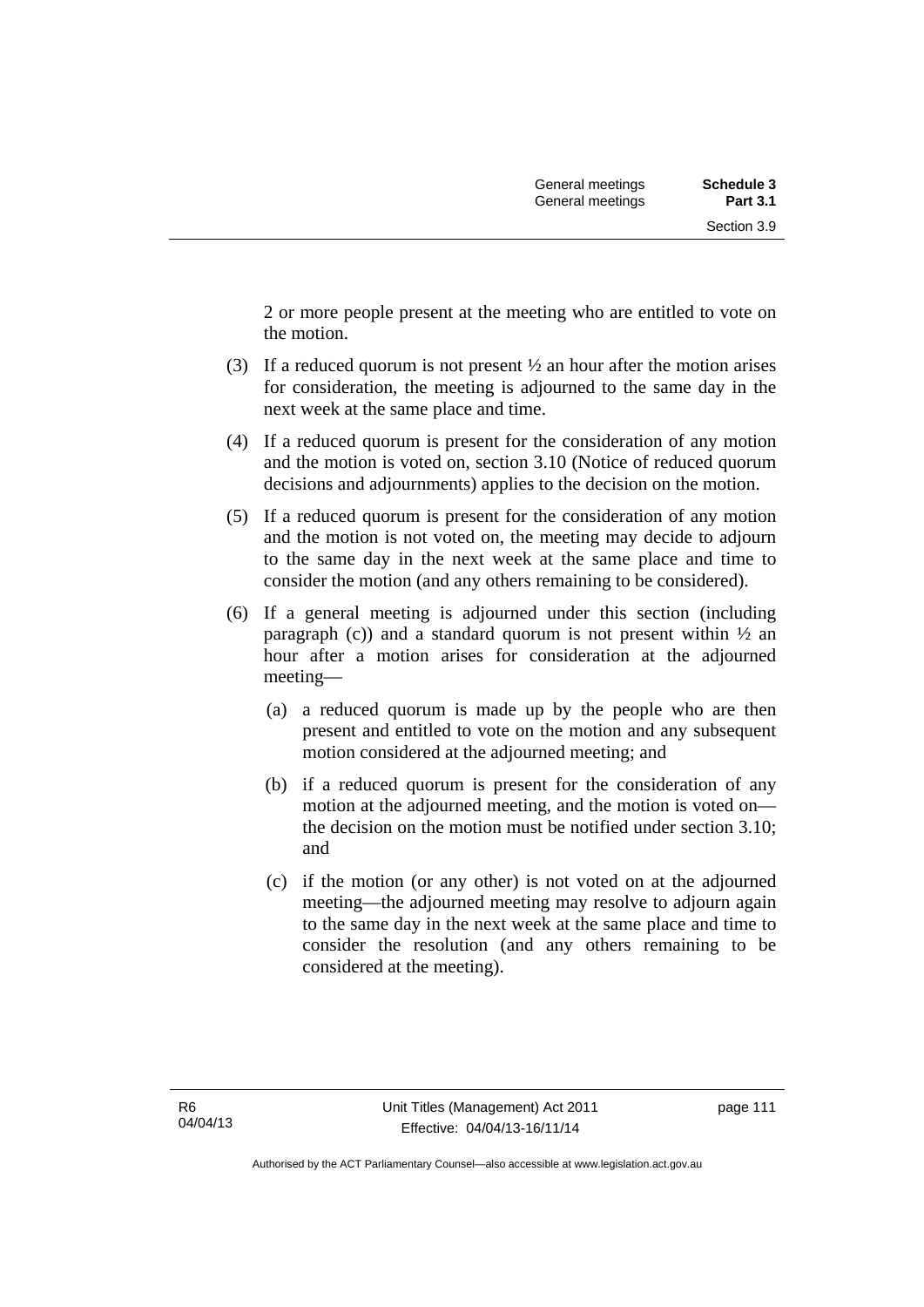| Schedule 3      | General meetings |  |
|-----------------|------------------|--|
| <b>Part 3.1</b> | General meetings |  |
| Section 3.10    |                  |  |

#### **3.10 Notice of reduced quorum decisions and adjournments**

 (1) If a decision (a *reduced quorum decision*) is made on a motion while a reduced quorum was present for the consideration of the motion, within 7 days after the meeting the owners corporation must give each person mentioned in section 3.6 (1) (Notice of general meetings) written notice of the reduced quorum decision.

*Note* If a form is approved under s 146 for a notice, the form must be used.

 (2) Within 4 days after a general meeting is adjourned under section 3.9, the owners corporation must give each person mentioned in section 3.6 (1) a written notice of the date, place and time to which the meeting is adjourned.

#### **3.11 Reduced quorum decisions—effect**

- (1) A reduced quorum decision takes effect 28 days after the decision was made, subject to this section.
- (2) Subsection (1) does not apply if the owners corporation fails to give notice of the reduced quorum decision under section 3.10 (1).
- (3) A reduced quorum decision is disallowed if, within 28 days after the decision was made, the owners corporation is given a petition requiring that the decision be disallowed signed by a majority of people entitled to vote on the relevant motion at the time of signing (whether or not they were present or entitled to vote on the motion at the general meeting at which the decision was made).
- (4) If, within 28 days after a reduced quorum decision is made, a motion is passed confirming the reduced quorum decision while a standard quorum is present at a general meeting for consideration of the confirmation motion, the reduced quorum decision takes effect on confirmation, whether or not a petition under subsection (3) is at any time given to the owners corporation.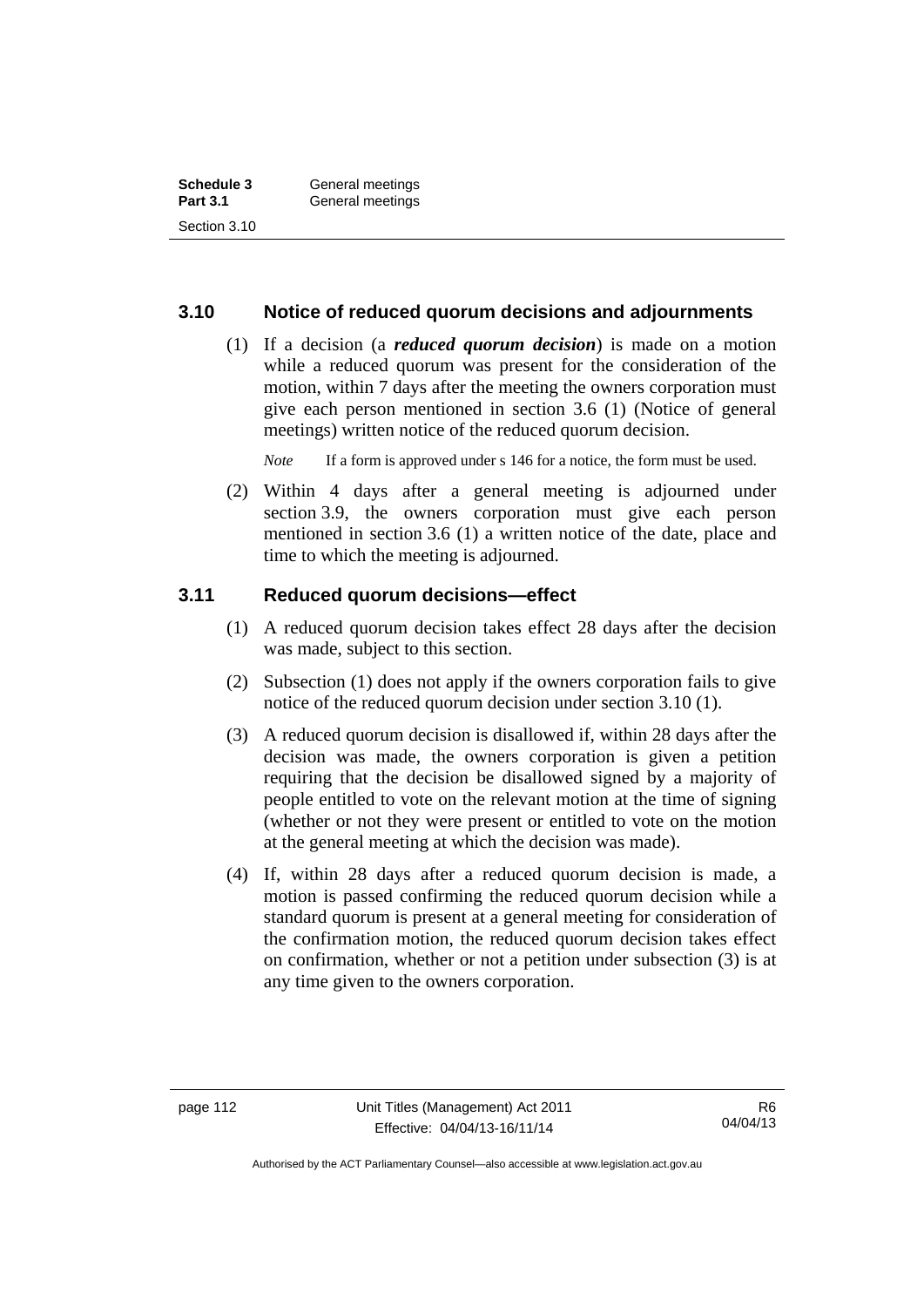(5) This section does not prevent a reduced quorum decision from being revoked at a general meeting, whether a standard quorum or reduced quorum is present while the revocation motion is being considered.

## **3.12 Quorum at a general meeting—owners corporation with 2 members**

- (1) A motion may only be considered at a general meeting of an owners corporation with 2 members if a quorum constituted by all people entitled to vote on the motion is present.
- (2) If a quorum is not present within  $\frac{1}{2}$  an hour after the motion arises for consideration, the meeting is adjourned to the same day in the next week at the same place and time.

# **3.13 Chairperson at a general meeting**

- (1) The chairperson of a general meeting is the chairperson of the executive committee, unless that person—
	- (a) is not present at the meeting; or
	- (b) does not wish to be chairperson of the meeting.
- (2) If the executive committee's chairperson is not present at the general meeting, at the beginning of the meeting, the people present and entitled to vote may elect someone else who is present and entitled to vote as chairperson for the meeting.
- (3) The chairperson for the meeting may leave the chair during the meeting for any reason.
- (4) If the chairperson leaves the chair during the meeting, the people present and entitled to vote must elect another person present and entitled to vote as chairperson.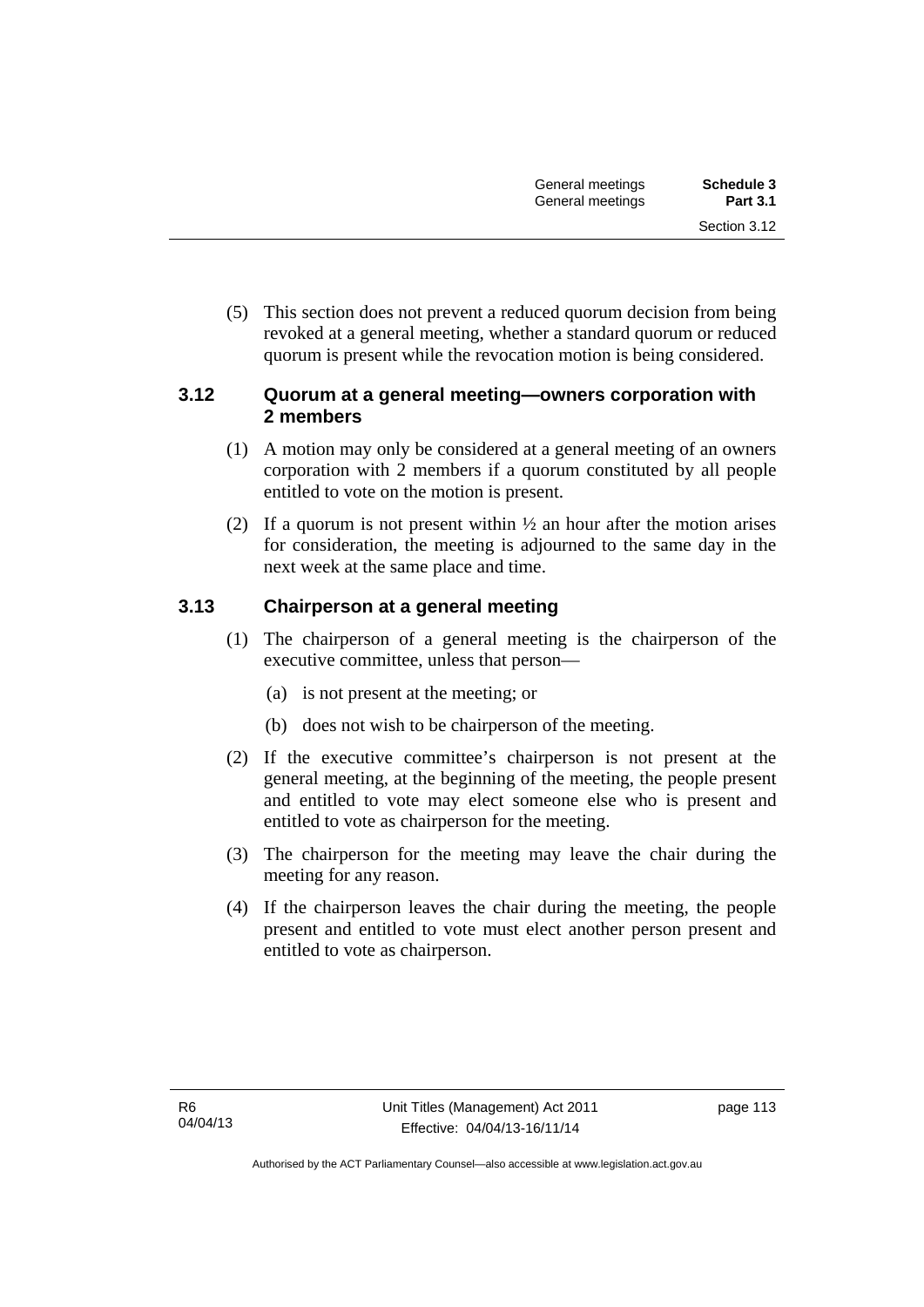# **Part 3.2 Resolutions at general meetings**

#### **3.14 Decision-making at general meetings**

- (1) Decisions at general meetings must be made by ordinary resolution, unless this Act requires otherwise.
- (2) If, at a general meeting, an owners corporation makes a resolution of a particular kind (that is, an ordinary, special, unopposed or unanimous resolution), a resolution of the same kind at a general meeting is required to amend or revoke the earlier resolution, unless this Act requires otherwise.

# **3.15 Ordinary resolutions**

- (1) For an owners corporation with more than 2 members, the requirement for passing an ordinary resolution at a general meeting is that—
	- (a) unless a poll is taken—the number of votes cast in favour of the resolution is greater than the number of votes cast against it; or
	- (b) on a poll—the voting value of votes cast in favour of the resolution is greater than the voting value of the votes cast against it.
- (2) For an owners corporation with 1 or 2 members, the requirements for passing an ordinary resolution at a general meeting are that—
	- (a) no votes are cast against the resolution; and
	- (b) at least 1 vote is cast in favour of the resolution.

*Notes for s (2)—owners corporations with 1 or 2 members* 

- 1 If the owners corporation has 2 members, both must be present to make up a quorum for consideration of the resolution (see s 3.12), unless either is not entitled to vote on the resolution (see s 3.20).
- 2 An abstention for any unit does not in itself prevent an ordinary resolution from being passed, if at least 1 vote is cast in favour of the resolution.

Authorised by the ACT Parliamentary Counsel—also accessible at www.legislation.act.gov.au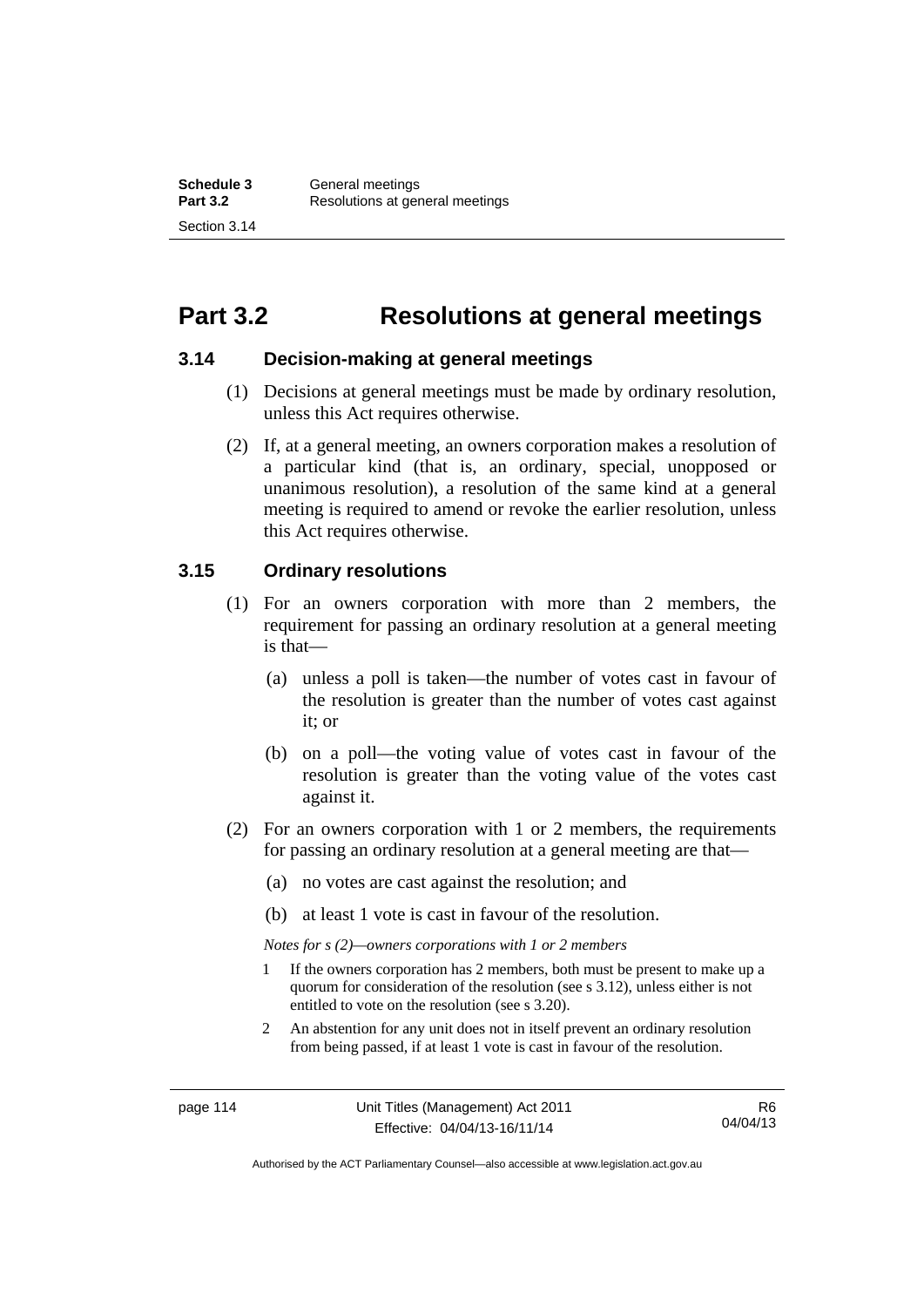3 A vote may be cast for a unit on an ordinary resolution even if an amount owing to the owners corporation remains unpaid (see s 3.20 (3)).

### **3.16 Special resolutions**

- (1) For an owners corporation with more than 2 members, the requirements for passing a special resolution at a general meeting are that—
	- (a) unless a poll is taken—
		- (i) the number of votes cast in favour of the resolution is greater than the number of votes cast against it; and
		- (ii) the votes cast against the resolution number less than  $\frac{1}{3}$ of the total number of votes that can be cast on the resolution by people present at the meeting (including proxy votes); or
	- (b) on a poll—
		- (i) the voting value of votes cast in favour of the resolution is greater than the voting value of the votes cast against it; and
		- (ii) the voting value of votes cast against the resolution is less than  $\frac{1}{3}$  of the voting value of the total number of votes that can be cast on the resolution by people present at the meeting (including proxy votes).
- (2) For an owners corporation with 1 or 2 members, the requirements for passing a special resolution at a general meeting are that—
	- (a) no votes are cast against the resolution; and
	- (b) at least 1 vote is cast in favour of the resolution.

*Notes for s (2)—owners corporations with 1 or 2 members* 

1 If the owners corporation has 2 members, both must be present to make up a quorum for consideration of the resolution (see s 3.12), unless either is not entitled to vote on the resolution (see s 3.20).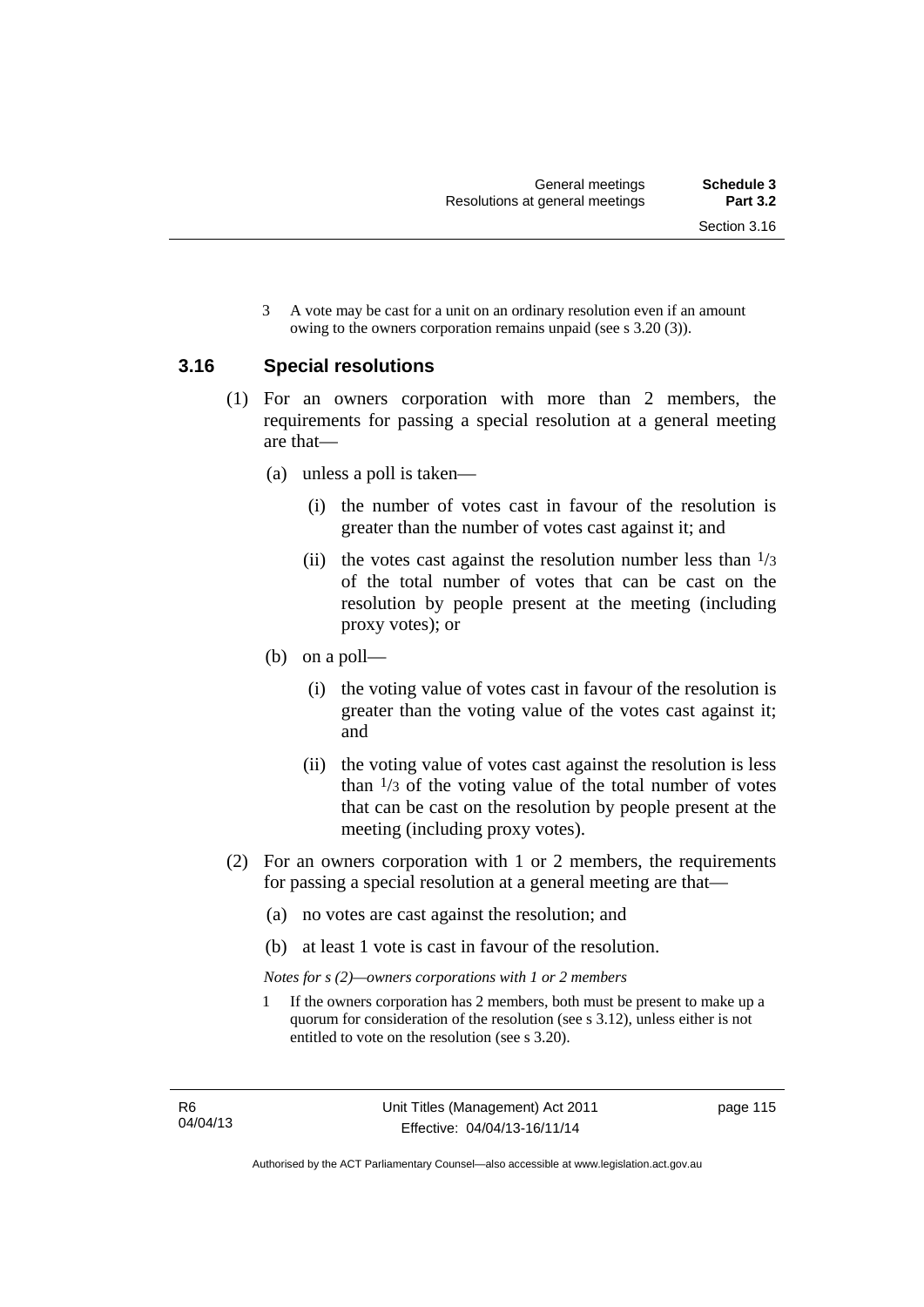| Schedule 3      | General meetings                |
|-----------------|---------------------------------|
| <b>Part 3.2</b> | Resolutions at general meetings |
| Section 3.17    |                                 |

- 2 An abstention for any unit does not in itself prevent a special resolution from being passed, if at least 1 vote is cast in favour of the resolution.
- 3 A vote may be cast for a unit on a special resolution even if an amount owing to the owners corporation remains unpaid (see s 3.20 (3)).

#### **3.17 Unopposed resolutions**

The requirements for passing an unopposed resolution at a general meeting are that—

- (a) no votes are cast against the resolution; and
- (b) at least 1 vote is cast in favour of the resolution.
	- *Note 1* An abstention for any unit does not in itself prevent an unopposed resolution from being passed, if at least 1 vote is cast in favour of the resolution.
	- *Note* 2 If the owners corporation has 2 members, both must be present to make up a quorum for consideration of the resolution (see s 3.12), unless either is not entitled to vote on the resolution (see s 3.20).

# **3.18 Unanimous resolutions**

- (1) For an owners corporation with more than 2 members, the requirements for passing a unanimous resolution at a general meeting are that—
	- (a) each person entitled to vote on the resolution—
		- (i) is present at the meeting; or
		- (ii) has given another person present at the meeting a proxy permitting the person to vote on the resolution; or
		- (iii) has cast an absentee vote on the resolution; and
	- (b) no votes are cast against the resolution; and
	- (c) at least 1 vote is cast in favour of the resolution.
- (2) For an owners corporation with 1 or 2 members, the requirements for passing a unanimous resolution at a general meeting are that—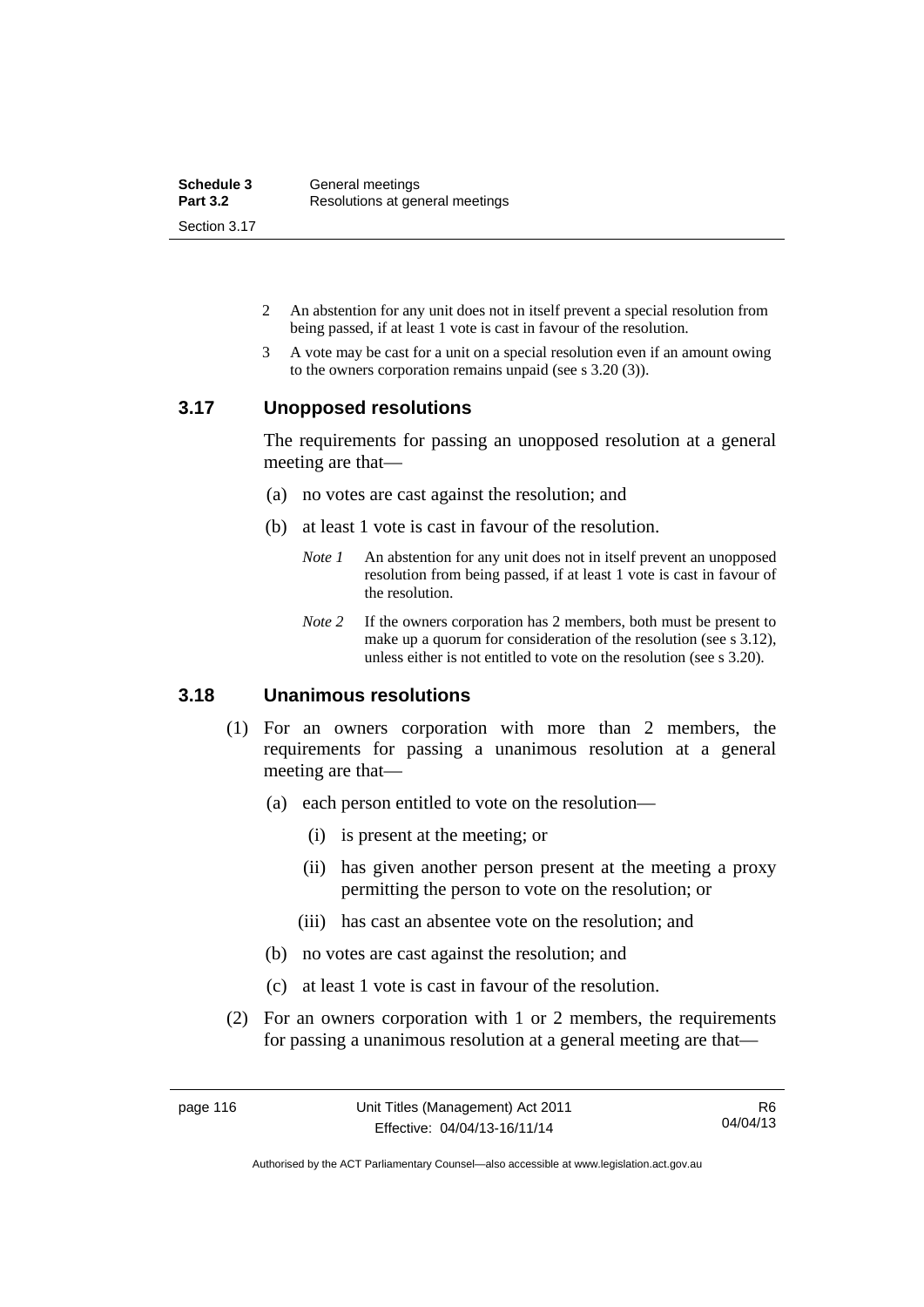- (a) no votes are cast against the resolution; and
- (b) at least 1 vote is cast in favour of the resolution.
- *Note 1* An abstention for any unit does not in itself prevent a unanimous resolution from being passed, if at least 1 vote is cast in favour of the resolution.
- *Note* 2 If the owners corporation has 2 members, both must be present to make up a quorum for consideration of the resolution (see s 3.12), unless either is not entitled to vote on the resolution (see s 3.20).

#### **3.19 Evidence of resolutions of owners corporation**

Evidence of the following facts about a resolution of an owners corporation may be given by a certificate sealed with the corporation's seal:

- (a) the fact that at a general meeting held on a stated date a resolution in the terms set out in the certificate was passed;
- (b) the fact that the resolution was an ordinary, special, unopposed or unanimous resolution.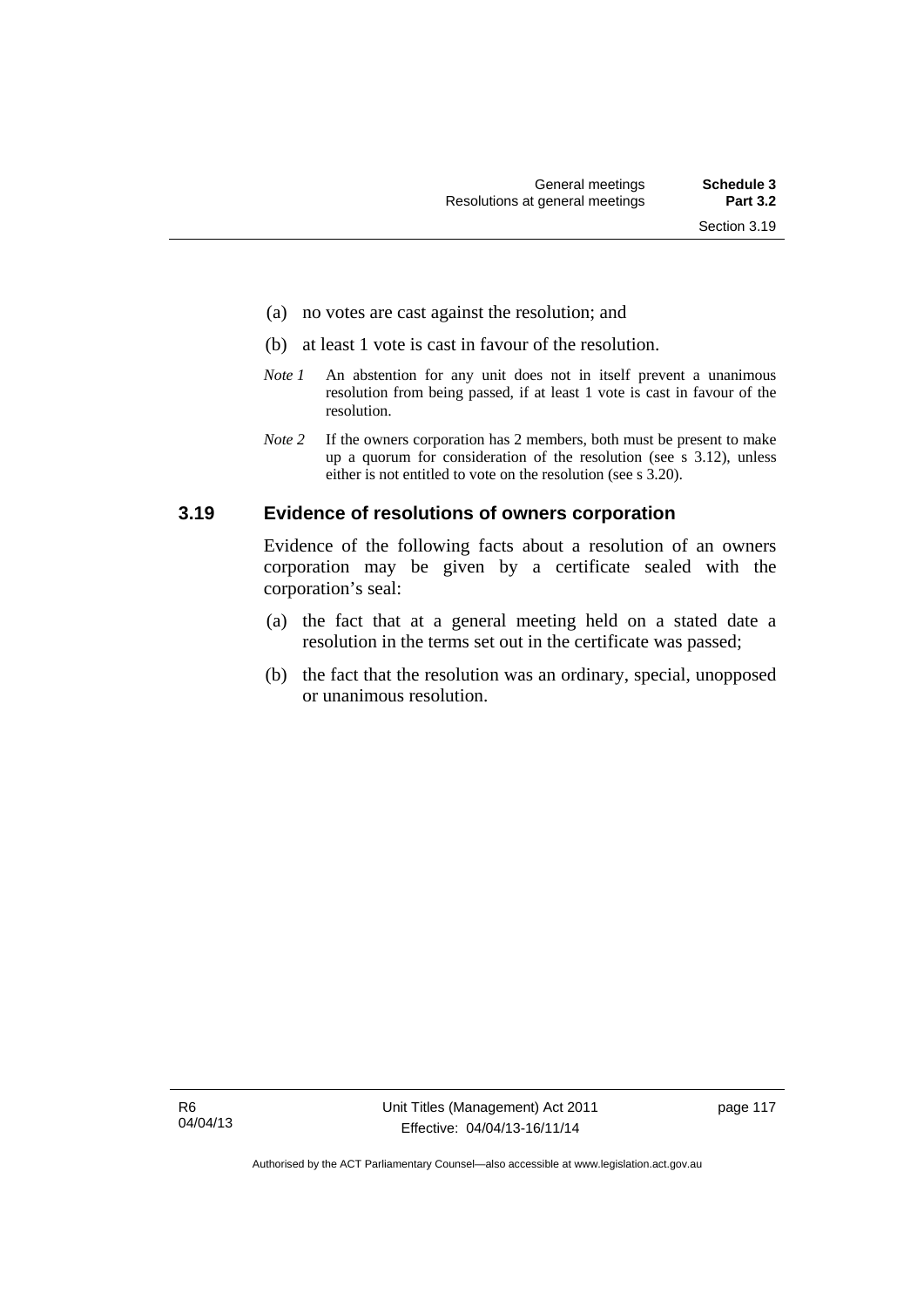# **Part 3.3 Voting at general meetings**

### **3.20 Who is entitled to vote?**

- (1) The people entitled to vote on a motion at a general meeting of an owners corporation are as follows:
	- (a) for a unit owned by a single individual—the unit owner;
	- (b) for a unit owned by a single company—the company's representative;
	- (c) for a unit owned by 2 or more part-owners—the part-owners' representative.
- (2) However, if a unit is subject to a mortgage and a mortgagee voting notice is in force for the unit, the person entitled to vote for the unit is the mortgagee's representative rather than the relevant person mentioned in subsection (1).
- (3) If the owners corporation has 3 or more members, a person is only entitled to vote for a unit on a motion requiring an ordinary or special resolution if all amounts payable to the owners corporation for the unit have been paid.
- (4) In addition, a person is not entitled to vote on a motion at a general meeting if an ACAT order requires the person to not vote on the motion or at the meeting.

# **3.21 General meeting—decisions about staged development**

- (1) This section applies to a motion at a general meeting of an owners corporation for a staged development if the development has not been completed.
- (2) The people entitled to vote on the motion are as follows:
	- (a) if the motion is only about an uncompleted stage of the development—the people entitled to vote under section 3.20 in relation to units in the uncompleted stages of the development;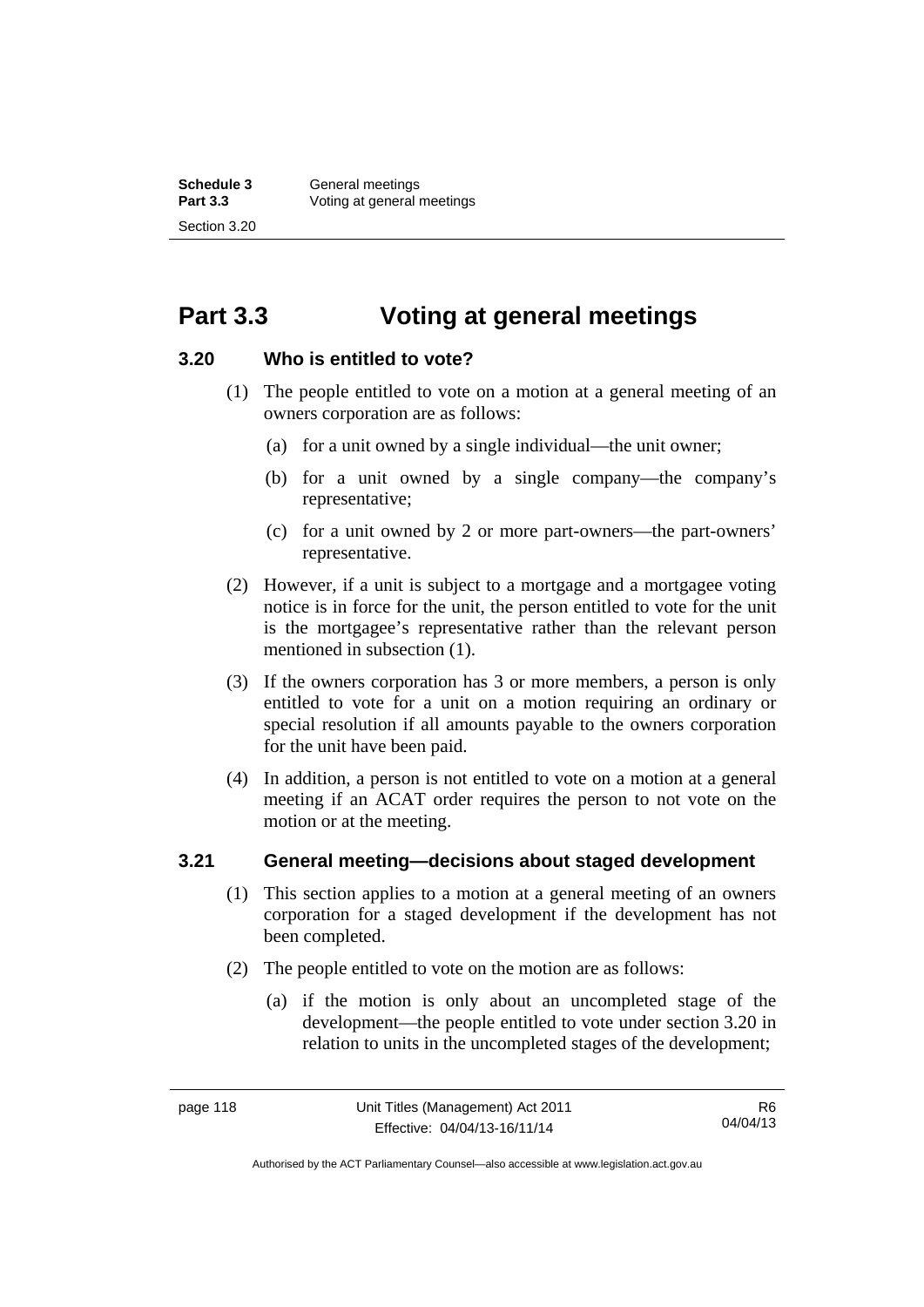- (b) if the motion is only about a completed stage of the development—the people entitled to vote under section 3.20 in relation to units in the completed stages of the development;
- (c) in any other case—the people entitled to vote under section 3.20.

### **3.22 One vote—1 unit**

A single vote is exercisable for each unit at a general meeting.

# **3.23 Voting by mortgagees**

- (1) If the interest of a unit owner is subject to a mortgage, the mortgagee may give the owners corporation written notice (a *mortgagee voting notice*) that—
	- (a) the unit is subject to the mortgage; and
	- (b) the mortgagee proposes to exercise the voting right given under section 3.20 (2); and
	- (c) an individual named in the notice (the mortgagee's *representative*) is authorised to vote at general meetings for the unit on behalf of the mortgagee, instead of the person otherwise entitled to vote for the unit.
- (2) The mortgagee voting notice must state the full name and address for correspondence of the mortgagee's representative.
- (3) If a unit is owned by 2 or more part-owners, and the interest of 1 of the owners who has more than a  $\frac{1}{2}$  share in the unit is subject to a mortgage, the mortgagee may give a mortgagee voting notice under this section.
- (4) If the interest of a unit owner is subject to 2 or more mortgages, this section applies only to the mortgagee whose mortgage has priority.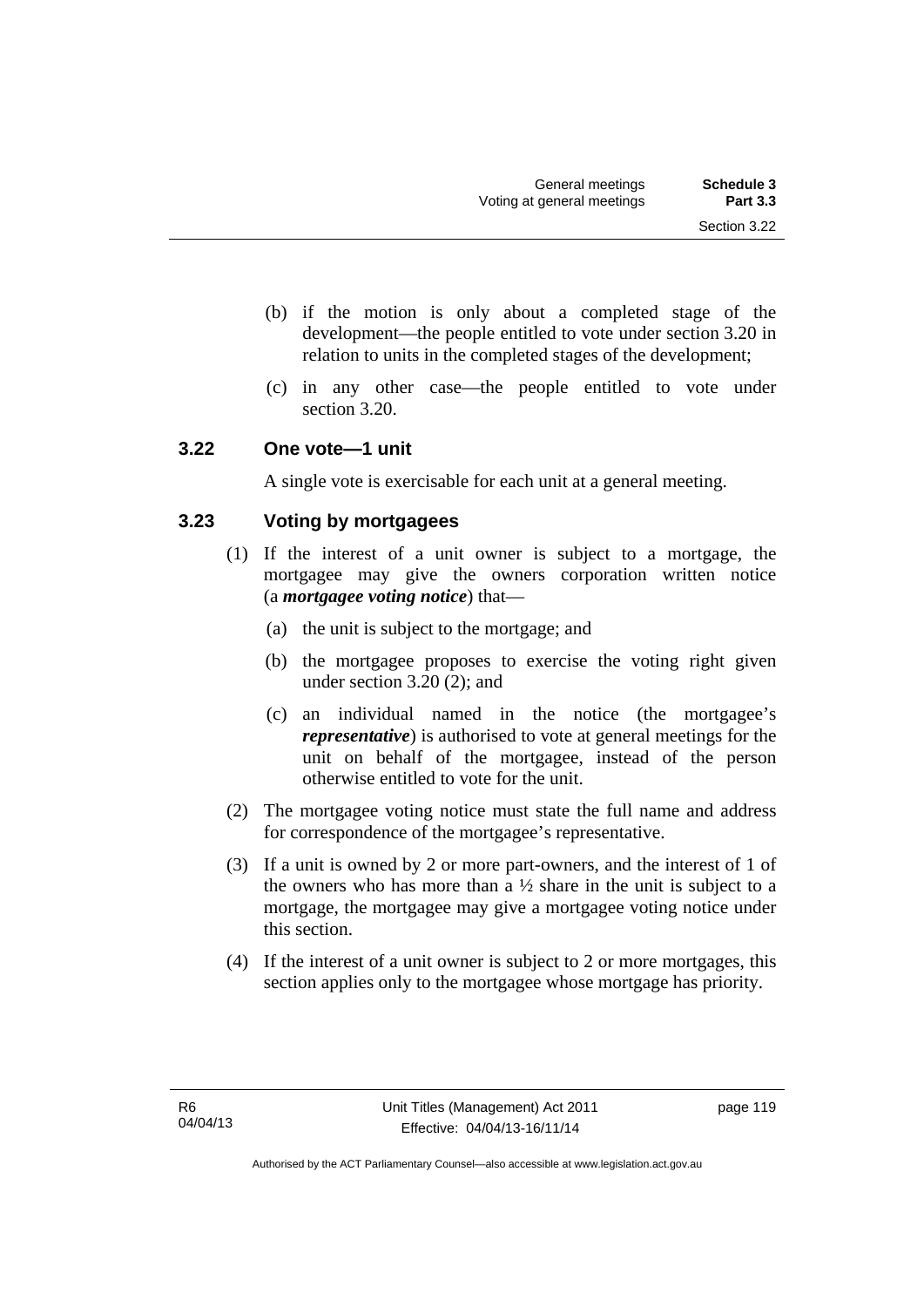#### **3.24 Mortgagee voting notice—amendment and revocation**

- (1) The mortgagee may change the mortgagee's representative by written notice to the owners corporation.
- (2) The notice of change of representative must—
	- (a) include the full name and an address for correspondence of the new representative; and
	- (b) be signed by the mortgagee.
- (3) The mortgagee's representative may change the address for correspondence by written notice to the owners corporation of the change.
- (4) The notice of change of address must be signed by the representative.
- (5) A mortgagee voting notice—
	- (a) is revoked when the mortgagee gives written notice of revocation to the owners corporation; or
	- (b) is taken to be revoked when the mortgage is discharged.
- (6) A mortgagee who has given a mortgagee voting notice to an owners corporation commits an offence if, without reasonable excuse, the mortgagee fails to give written notice to the corporation of the discharge of the mortgage within 14 days after the discharge.

Maximum penalty: 5 penalty units.

#### **3.25 Evidence of mortgagee's entitlement to vote**

Evidence of any of the following facts may be given by a certificate sealed with the owners corporation's seal:

 (a) the fact that the authorisation of a named mortgagee's representative to vote for a stated unit was in force on a stated date;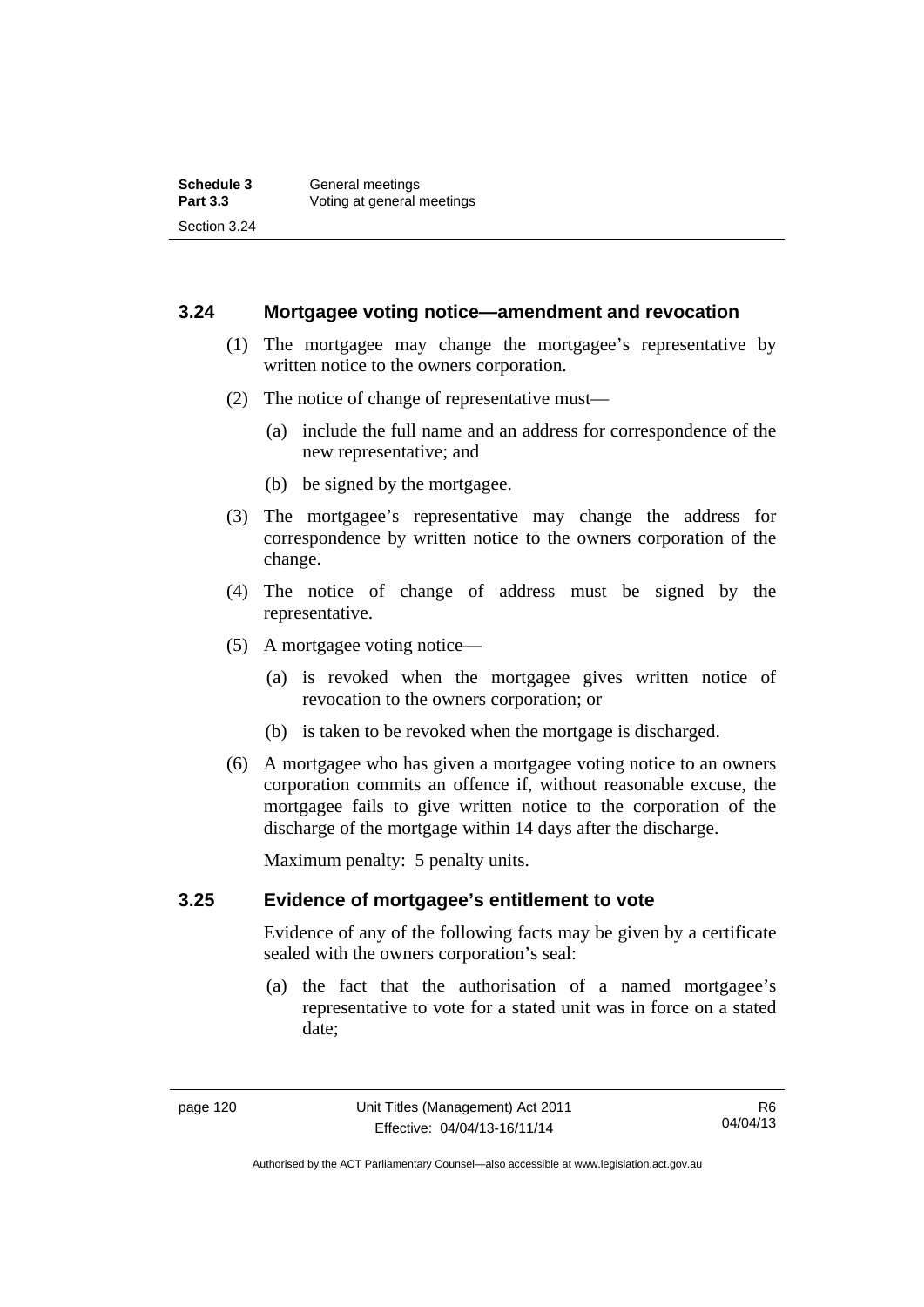- (b) the fact that a stated address for correspondence for a mortgagee's representative was the latest address for correspondence for the representative notified to the corporation on a stated date;
- (c) the fact that notice of the revocation of a mortgagee voting notice was given to the owners corporation by a named mortgagee on a stated date;
- (d) the fact that notice of the discharge of a mortgage was given to the owners corporation on a stated date.

# **3.26 Proxy votes**

- (1) Votes at a general meeting may be cast by proxy (whether or not a poll is demanded).
- (2) The appointment of a proxy must be in the form approved by the executive committee.
	- *Note* A proxy form must accompany the notice of general meeting (see s 3.7 (2) (a)).
- (3) A person entitled to vote at a general meeting of an owners corporation must not—
	- (a) appoint a proxy for more than 1 year after the day the appointment is made; or
	- (b) appoint a person as a proxy if the person is—
		- (i) the manager; or
		- (ii) a service contractor.

# **3.27 Proxy votes—limit on developer**

(1) This section applies to a developer of a units plan who is appointed as the proxy under a contract for the sale of a unit in the units plan.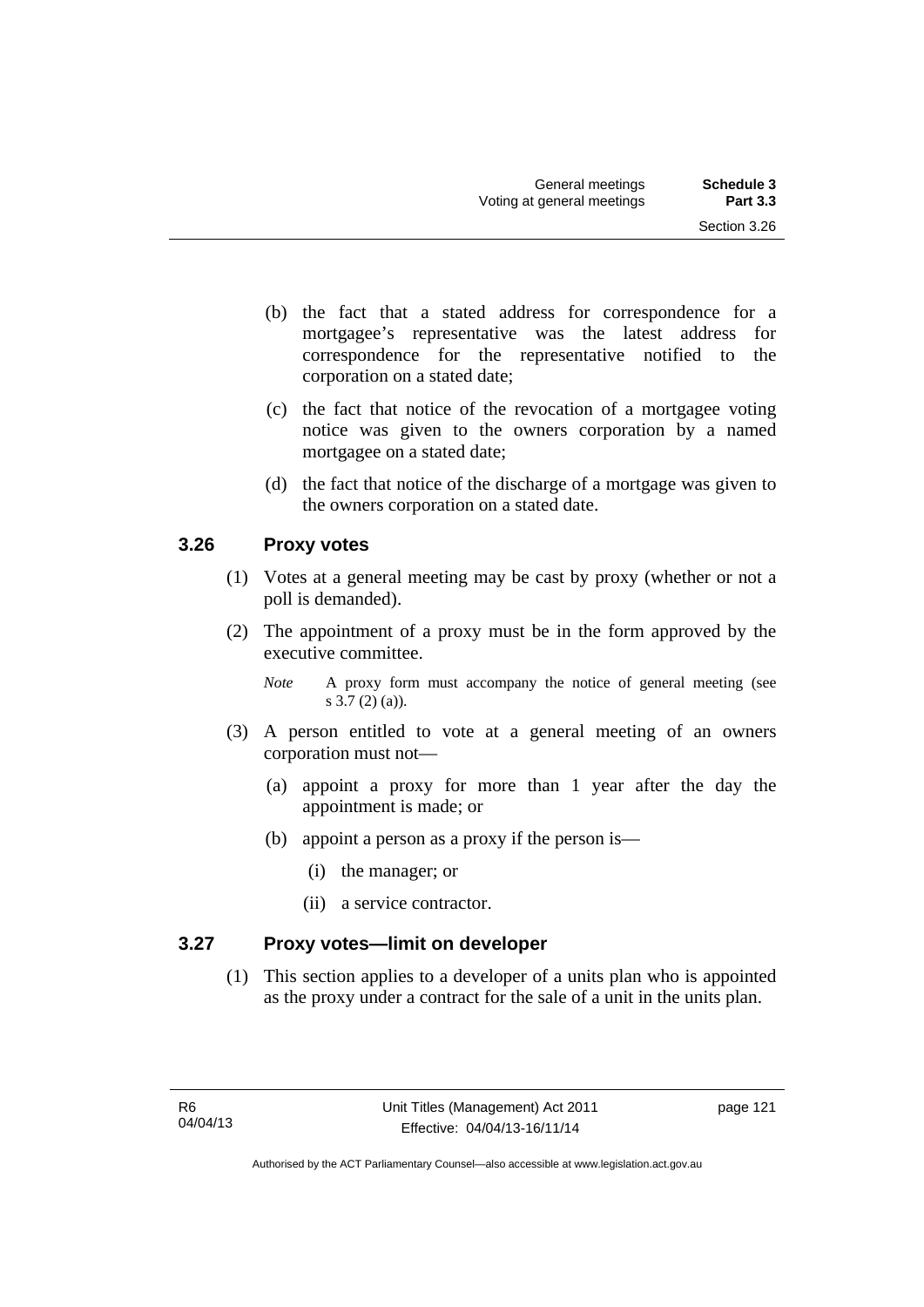- (2) The developer must not exercise 3 or more proxy votes in a vote on a matter at a general meeting of the owners corporation for the units plan unless—
	- (a) each contract for the sale of a unit in the units plan contains a proxy disclosure statement; and
	- (b) the use of each proxy vote is consistent with the statement; and
	- (c) the matter being voted on relates to development (the *development matter*) rather than the ordinary operation of the owners corporation.
- (3) If the developer exercises a proxy vote in contravention of this section, the proxy vote is void.
- (4) For this section, a *proxy disclosure statement* is a statement that includes the following:
	- (a) if a person is appointed as a proxy—the name of the person;
	- (b) if the proxy is appointed by naming the occupant of a position—the name of the position;
	- (c) the length of time of the appointment;
	- (d) a sufficient description of the development matter for the buyer of a unit to easily identify the matter.

#### **3.28 Value of votes**

- (1) Every vote at a general meeting is of equal value, unless a poll is taken.
- (2) On a poll, the value of each vote (the *voting value*) is the value that is proportional to the unit entitlement of the unit for which it is exercised.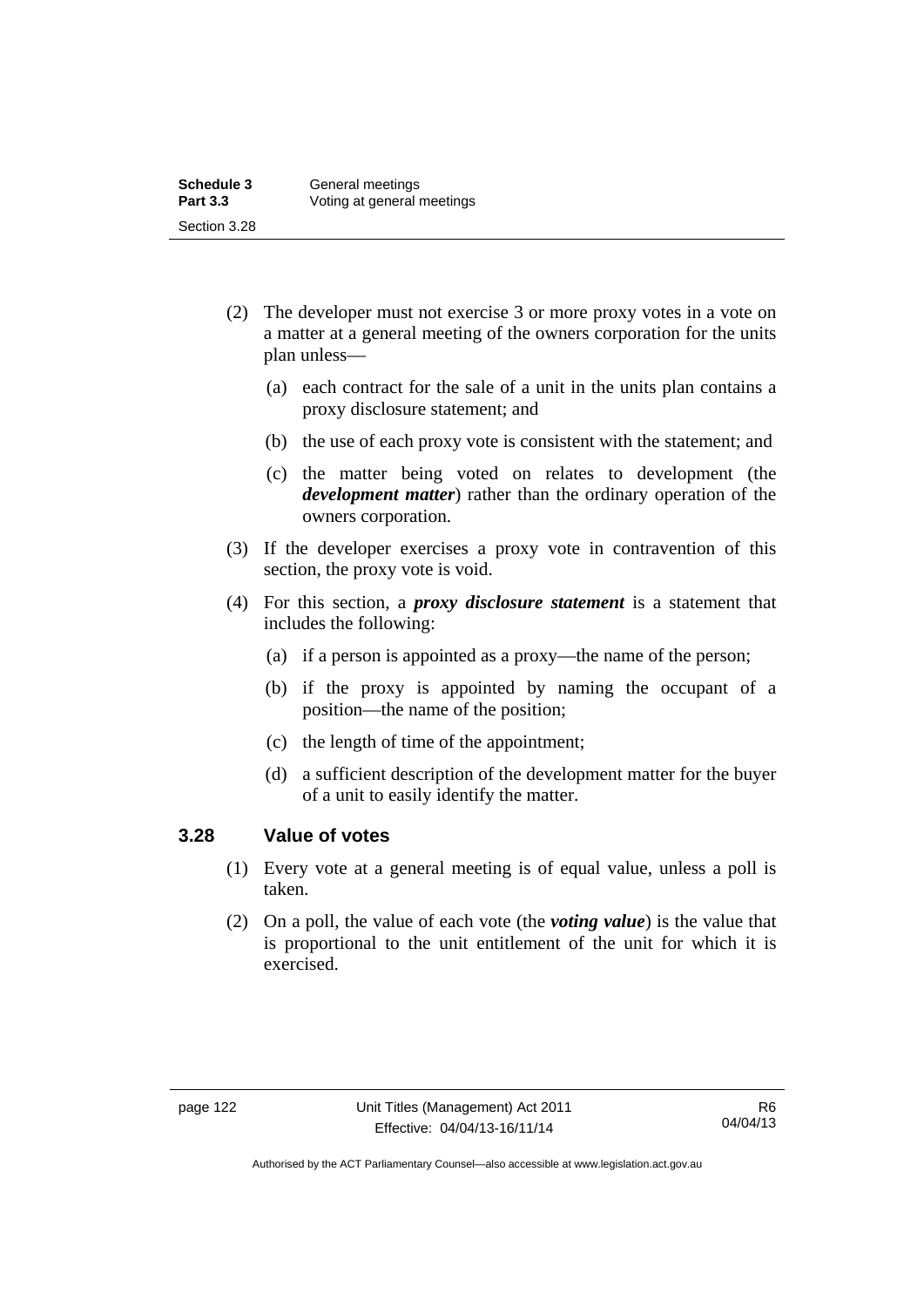Section 3.29

#### **3.29 Polls**

- (1) A poll may be demanded on an ordinary or special resolution at a general meeting by anyone present and entitled to vote at the meeting.
- (2) A demand for a poll may be withdrawn.
- (3) A poll may be taken in any way the chairperson considers appropriate.
- (4) The result of a poll—
	- (a) must be declared at the meeting by the chairperson as soon as it is worked out; and
	- (b) decides whether or not the resolution for which the poll was demanded has been carried.

#### **3.30 Voting by chairperson**

At a general meeting, the chairperson may (whether or not a poll is demanded)—

- (a) exercise a deliberative vote as a member; and
- (b) if there is an equality of votes—also exercise a casting vote, unless the owners corporation has only 2 members.

#### **3.31 Absentee votes**

- (1) A person entitled to vote on a motion may cast an absentee vote on the motion by recording the vote on an absentee voting paper and giving it to the owners corporation before the meeting begins.
	- *Note* An absentee voting form must accompany the notice of general meeting (see s 3.7 (2) (b)).
- (2) The absentee voting paper must be in the form approved by the executive committee.
- (3) An absentee vote under this section is a valid vote.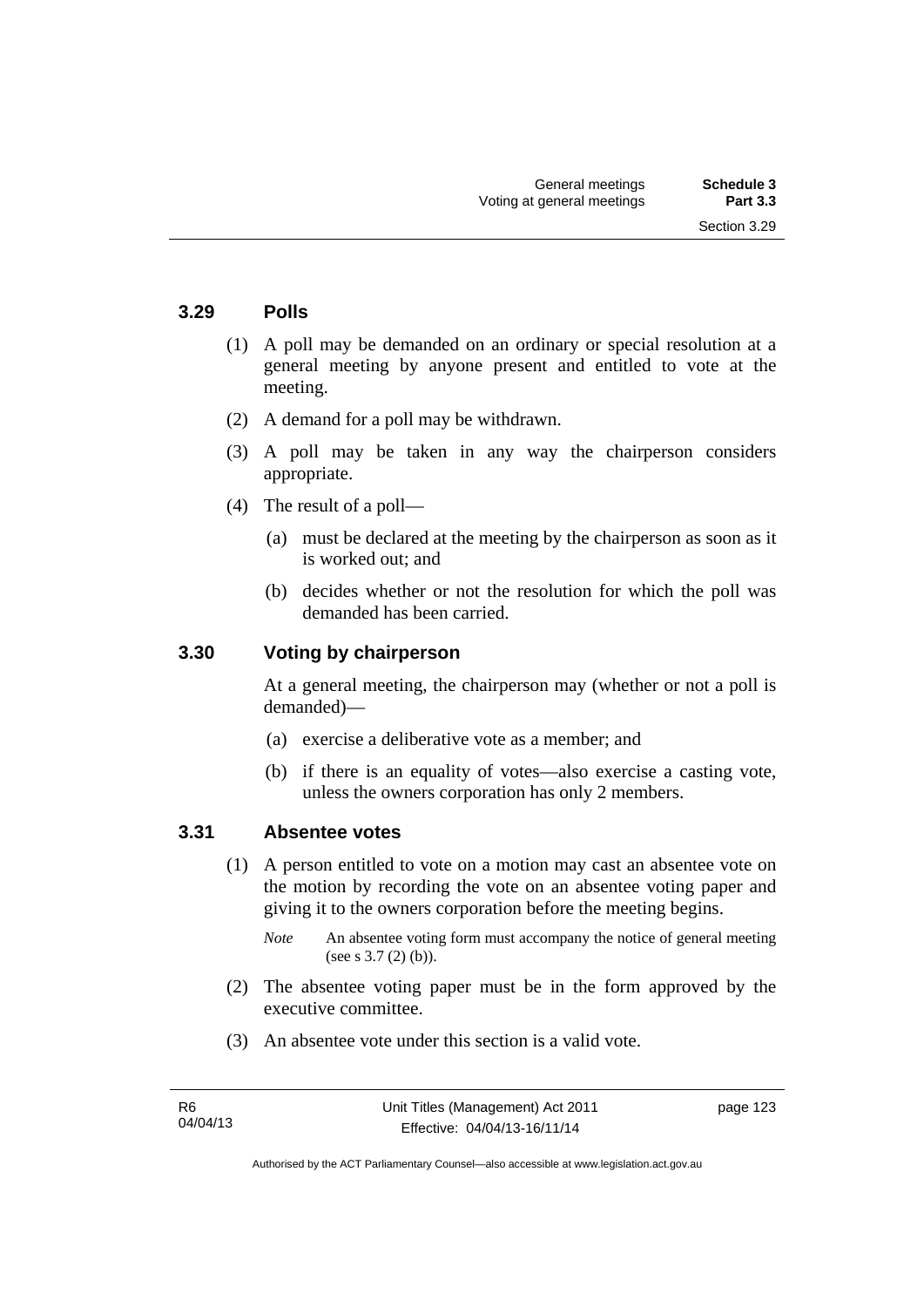| Schedule 3      | General meetings           |
|-----------------|----------------------------|
| <b>Part 3.3</b> | Voting at general meetings |
| Section 3.32    |                            |

 (4) A person who casts an absentee vote under this section is taken to be present at the general meeting at which the motion is moved (except for the purposes of making up a quorum) and to have voted on the resolution.

#### **3.32 People under 18 or under other legal disabilities**

- (1) The right of a person to vote at a general meeting must not be exercised by the person if—
	- (a) the person is under 18 years old; or
	- (b) the person is under any other legal disability preventing the person from dealing with his or her property.
- (2) The right to vote of an incapacitated person (under subsection (1)) may be exercised—
	- (a) if the person is under 18 years old—by the person's parent or guardian; or
	- (b) if the person is under any other legal disability—by a person for the time being authorised by law to control the person's property.

#### **3.33 Declaration by chairperson of result of voting**

- (1) A declaration by the chairperson of the meeting that a motion has been passed is conclusive evidence of the fact without proof of the number or proportion of votes recorded against or in favour of the motion.
- (2) Subsection (1) does not apply if—
	- (a) a poll is demanded; or
	- (b) a unanimous resolution is required.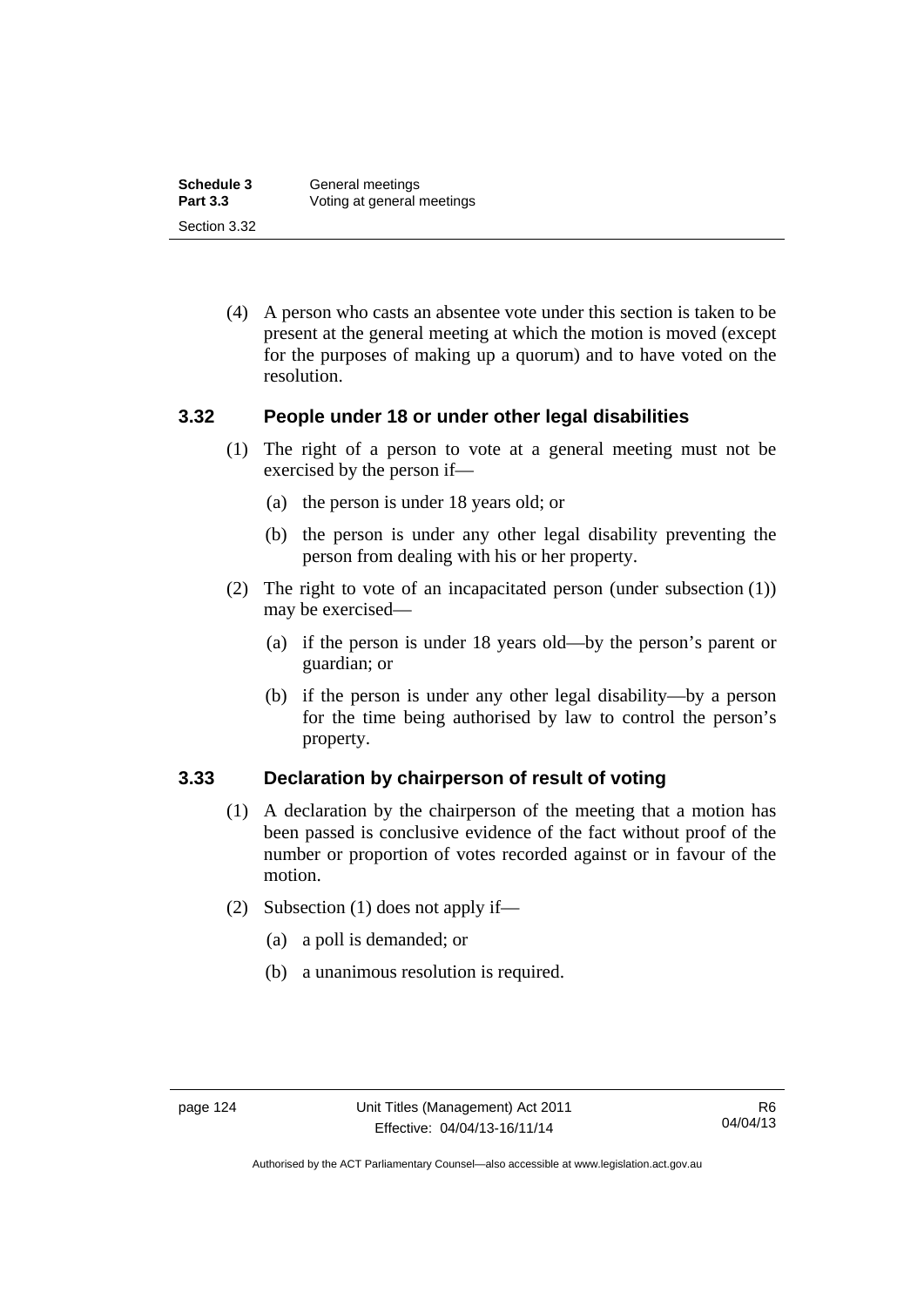# **Schedule 4 Default rules**

(see s 106)

*Note* The owners corporation may amend the default rules under s 108.

**1 Definitions—default rules** 

(1) In these rules:

*executive committee representative* means a person authorised in writing by the executive committee under rule 10 (4).

*owner, occupier or user*, of a unit, includes an invitee or licensee of an owner, occupier or user of a unit.

 (2) A word or expression in the Act has the same meaning in these rules.

# **2 Payment of rates and taxes by unit owners**

A unit owner must pay all rates, taxes and any other amount payable for the unit.

# **3 Repairs and maintenance**

- (1) A unit owner must ensure that the unit is in a state of good repair.
- (2) A unit owner must carry out any work in relation to the unit, and do anything else in relation to the unit, that is required by a territory law.

# **4 Erections and alterations**

- (1) A unit owner may erect or alter any structure in or on the unit or the common property only—
	- (a) in accordance with the express permission of the owners corporation by unopposed resolution; and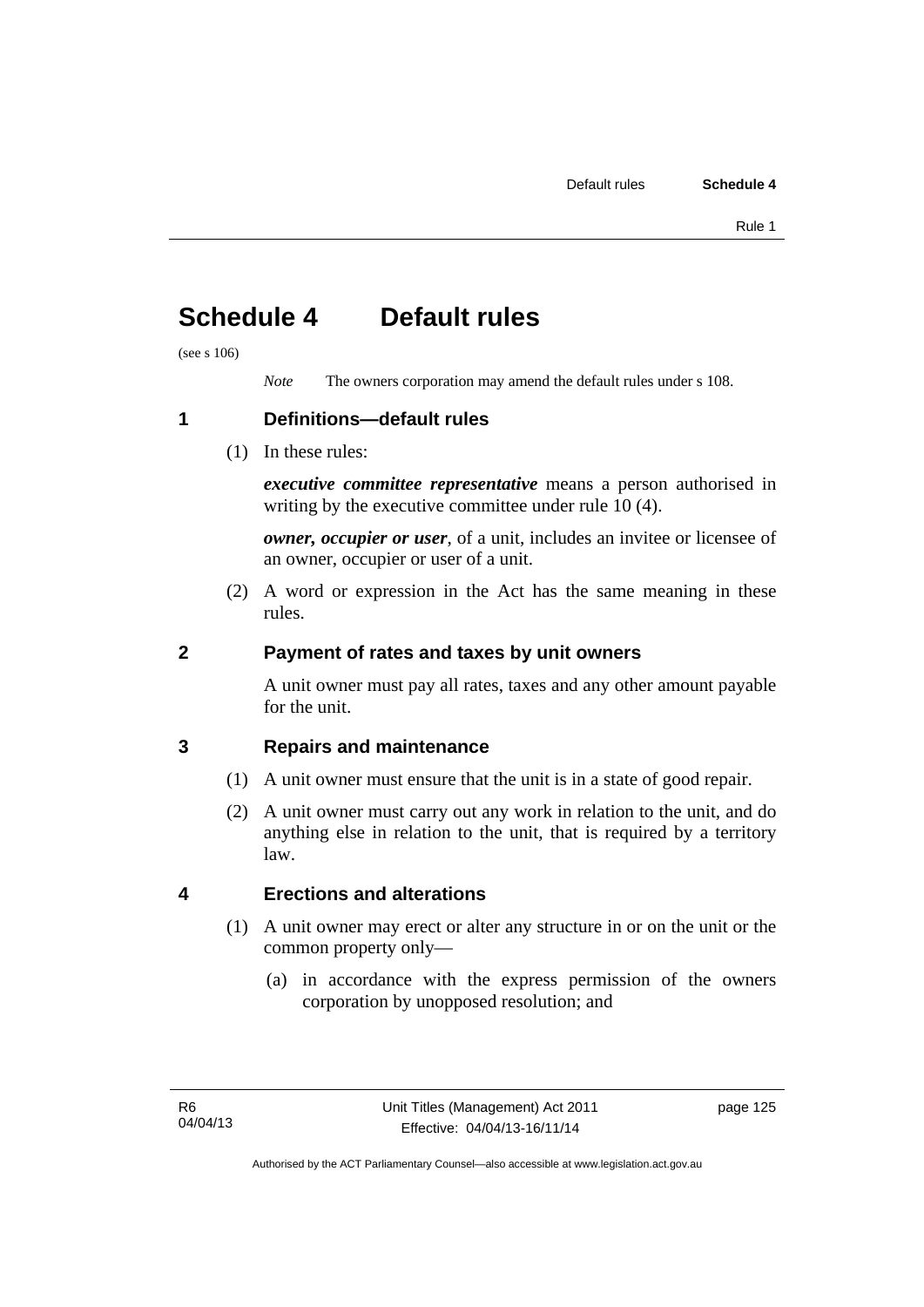#### **Schedule 4** Default rules

#### Rule 5

- (b) in accordance with the requirements of any applicable territory law (for example, a law requiring development approval to be obtained for the erection or alteration).
	- *Note* An example is part of the Act, is not exhaustive and may extend, but does not limit, the meaning of the provision in which it appears (see [Legislation Act,](http://www.legislation.act.gov.au/a/2001-14) s 126 and s 132).
- (2) Permission may be given subject to conditions stated in the resolution.

#### **5 Use of common property**

A unit owner must not use the common property, or permit it to be used, to interfere unreasonably with the use and enjoyment of the common property by an owner, occupier or user of another unit.

#### **6 Hazardous use of unit**

A unit owner must not use the unit, or permit it to be used, so as to cause a hazard to an owner, occupier or user of another unit.

### **7 Use of unit—nuisance or annoyance**

- (1) A unit owner must not use the unit, or permit it to be used, in a way that causes a nuisance or substantial annoyance to an owner, occupier or user of another unit.
- (2) This rule does not apply to a use of a unit if the executive committee has given an owner, occupier or user of the unit written permission for that use.
- (3) Permission may be given subject to stated conditions.
- (4) Permission may be withdrawn by special resolution of the owners corporation.

#### **8 Noise**

(1) A unit owner must not make, or permit to be made, such a noise within the unit as might (in the circumstances) be reasonably likely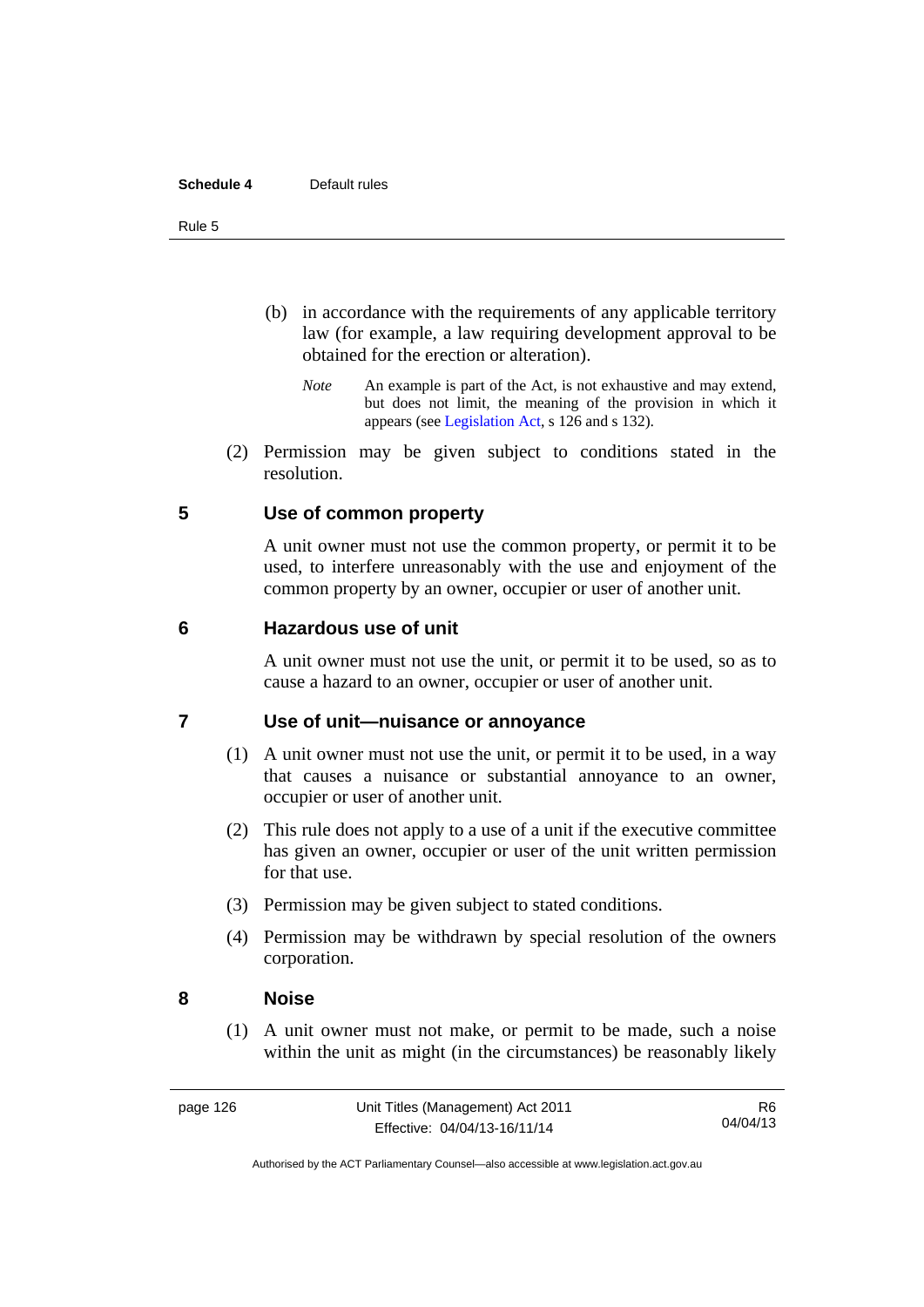to cause substantial annoyance to an owner, occupier or user of another unit.

- (2) This rule does not apply to the making of a noise if the executive committee has given the person responsible for making the noise written permission to do so.
- (3) Permission may be given subject to stated conditions.
- (4) Permission may be withdrawn by special resolution of the owners corporation.

### **9 Illegal use of unit**

A unit owner must not use the unit, or permit it to be used, to contravene a law in force in the ACT.

## **10 What may an executive committee representative do?**

- (1) An executive committee representative may do any of the following in relation to a unit at all reasonable times:
	- (a) if the committee has reasonable grounds for suspecting that there is a breach of the Act or these rules in relation to a unit inspect the unit to investigate the breach;
	- (b) carry out any maintenance required under the Act or these rules;
	- (c) do anything else the owners corporation is required to do under the Act or these rules.
- (2) An executive committee representative may enter a unit and remain in the unit for as long as is necessary to do something mentioned in subrule (1).
- (3) An executive committee representative is not authorised to do anything in relation to a unit mentioned in subrule (1) unless—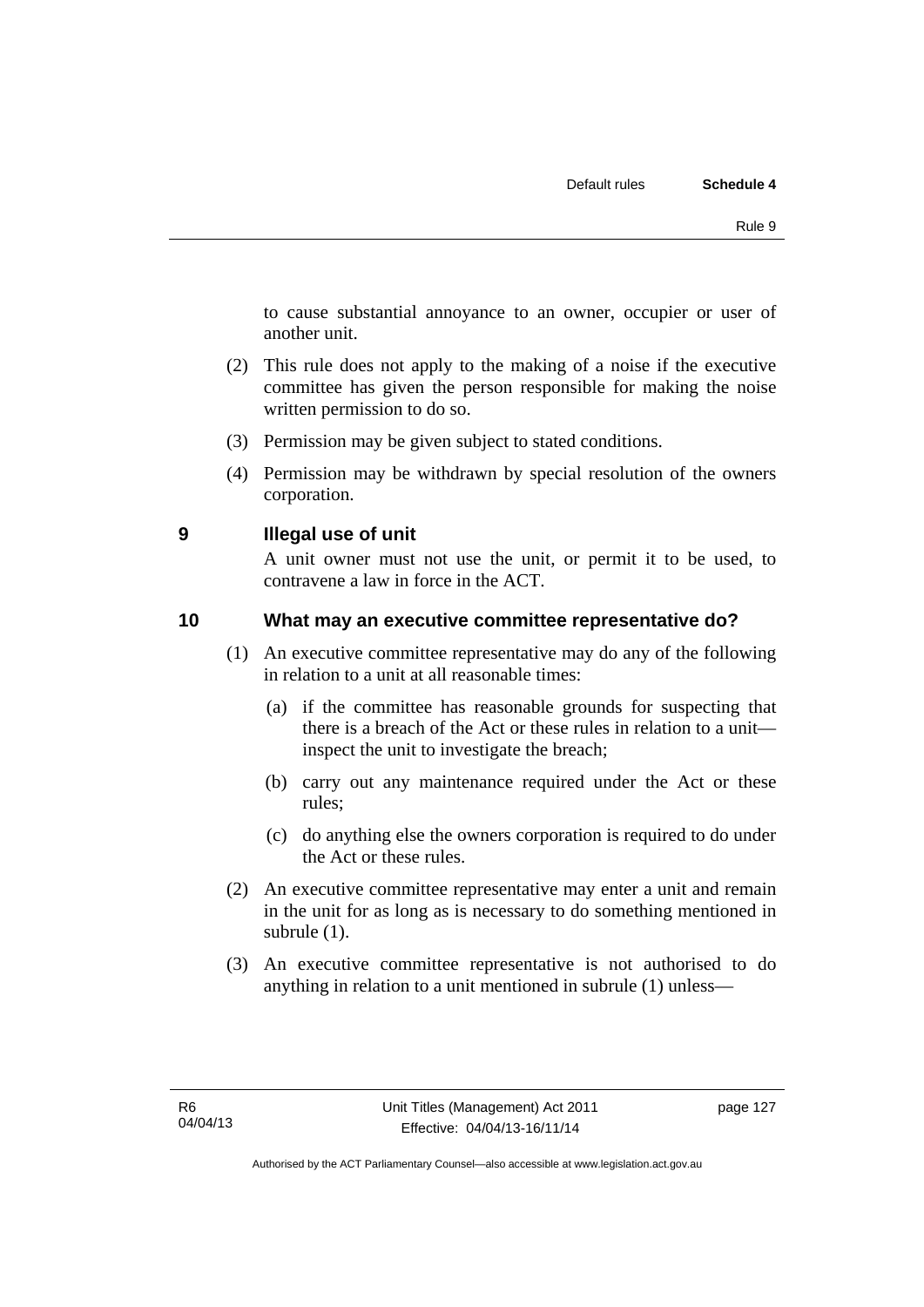#### **Schedule 4** Default rules

Rule 11

- (a) the executive committee or the representative has given the owner, occupier or user of the unit reasonable notice of his or her intention to do the thing; or
- (b) in an emergency, it is essential that it be done without notice.
- (4) The executive committee may give a written authority to a person to represent the corporation under this rule.

#### **11 Seal of owners corporation**

For the attaching of the seal of the owners corporation to a document to be effective—

- (a) the seal must be attached by decision of the executive committee; and
	- *Note* Executive committee decisions must be made by majority vote, or by unanimous vote if there are only 2 members of the committee (see sch 2, s 2.10).
- (b) the seal must be attached in the presence of 2 executive members; and
- (c) the executive members witnessing the attaching of the seal must sign the document as witnesses.

Authorised by the ACT Parliamentary Counsel—also accessible at www.legislation.act.gov.au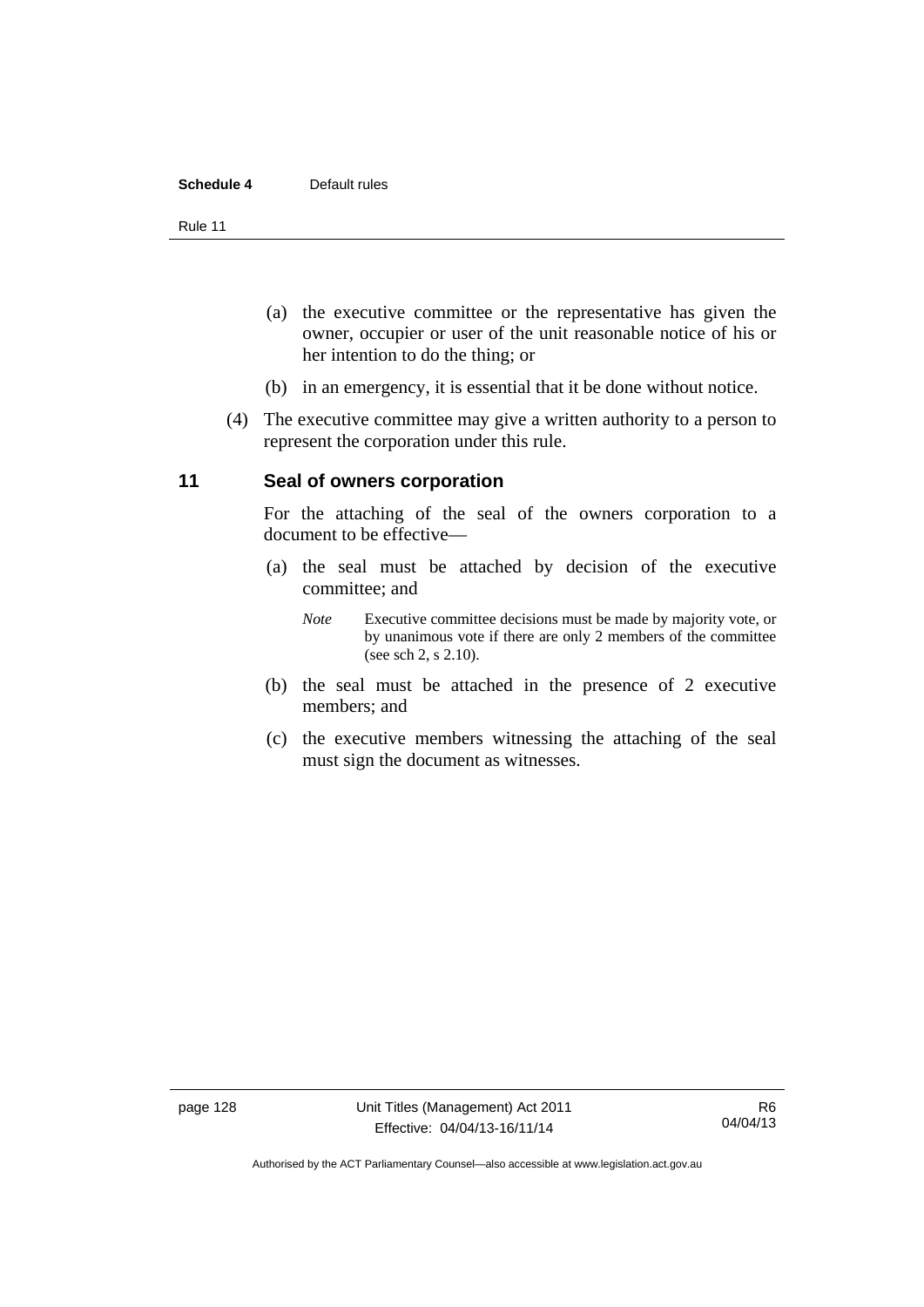# **Dictionary**

(see s 3)

- *Note 1* The [Legislation Act](http://www.legislation.act.gov.au/a/2001-14) contains definitions and other provisions relevant to this Act.
- *Note 2* For example, the [Legislation Act,](http://www.legislation.act.gov.au/a/2001-14) dict, pt 1, defines the following terms:
	- ACAT
	- appoint
	- bankrupt or personally insolvent
	- contravene
	- corporation
	- director-general
	- exercise
	- function
	- individual
	- planning and land authority.

*address for correspondence*, of a company, means the address of the company's office, as registered under the law under which the company is incorporated (if provided by the law).

*administration order*—see section 136 (Who may apply for an administration order?).

*administrative fund*, for division 5.2 (Administrative, special purpose and sinking funds)—see section 73.

*administrator*, of an owners corporation, means a person who is appointed as the administrator of the corporation under part 10 (Administrators).

*appoint* includes engage.

#### *building*—

- (a) for this Act generally—see the *[Unit Titles Act 2001](http://www.legislation.act.gov.au/a/2001-16)*, dictionary; and
- (b) for division 5.4 (Insurance)—see section 99.

page 129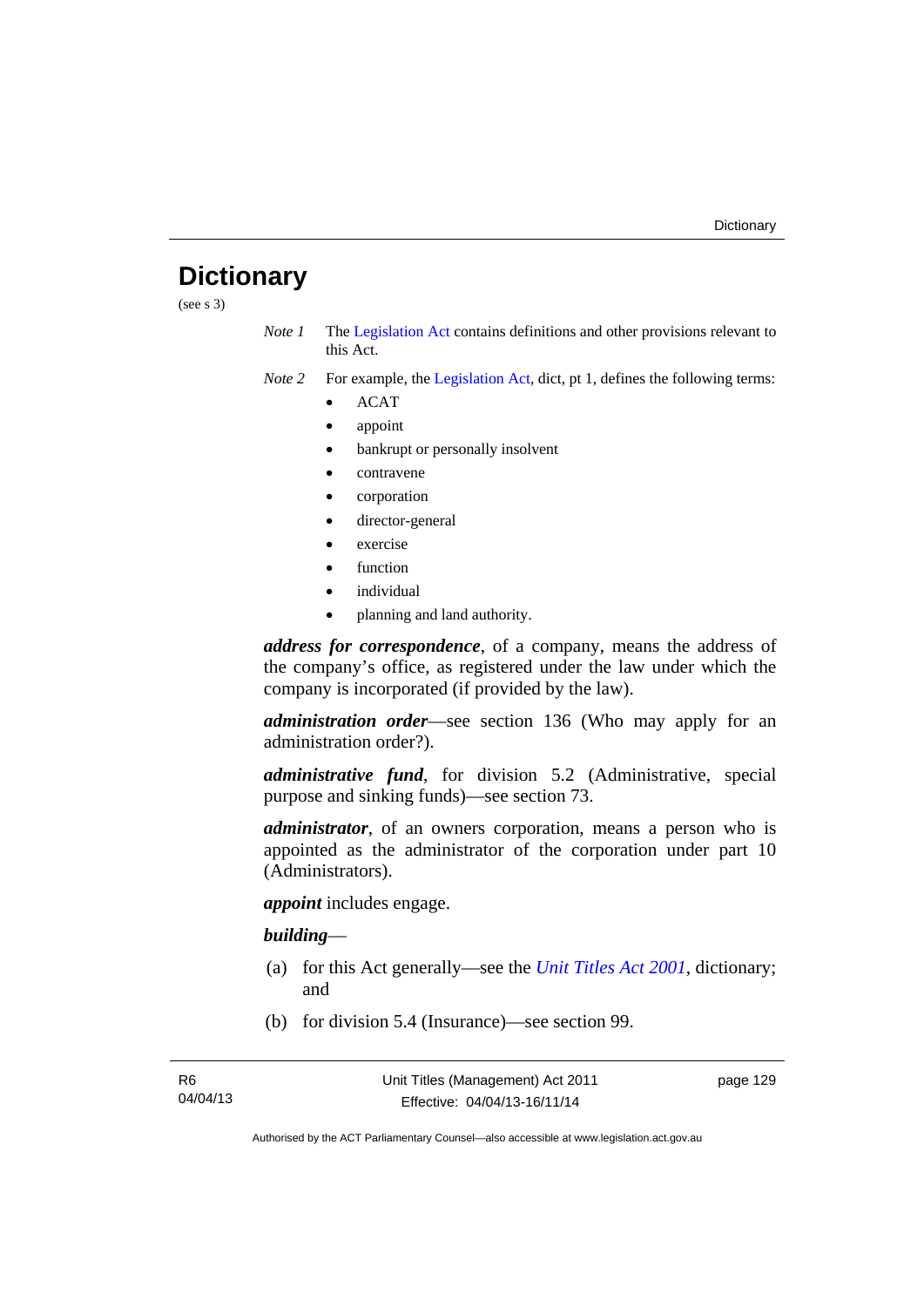*building and development provision*, in relation to a lease—see the *[Planning and Development Act 2007](http://www.legislation.act.gov.au/a/2007-24)*, section 234.

*class A unit*—see the *[Unit Titles Act 2001](http://www.legislation.act.gov.au/a/2001-16)*, section 10.

*class B unit*—see the *[Unit Titles Act 2001](http://www.legislation.act.gov.au/a/2001-16)*, section 11.

*common property*—see the *[Unit Titles Act 2001](http://www.legislation.act.gov.au/a/2001-16)*, section 13.

*communications officer*, for an owners corporation, means the owners corporation communications officer appointed by the owners corporation under section 66.

*company* means a corporation.

*Note Corporation*—see the [Legislation Act,](http://www.legislation.act.gov.au/a/2001-14) dictionary, pt 1.

*corporate register*—see section 113.

*court* includes the ACAT.

*default rules*—see section 106.

*developer*—see the *[Unit Titles Act 2001](http://www.legislation.act.gov.au/a/2001-16)*, section 17.

*developer control period*, for a units plan, means the period that—

- (a) starts on the day the owners corporation for the units plan is established; and
- (b) ends on the day people other than the developer hold  $\frac{1}{3}$  or more of the unit entitlements for the units plan.

*development*, of a unit or common property—see the *[Unit Titles](http://www.legislation.act.gov.au/a/2001-16)  [Act 2001](http://www.legislation.act.gov.au/a/2001-16)*, dictionary.

*eligible person*, for a unit or common property in relation to which access to information is required, means—

- (a) the owner, or another person with an interest in the unit, or in an easement over the common property; or
- (b) for a unit that is owned, or part-owned, by a company—the representative of the company; or

R6 04/04/13

Authorised by the ACT Parliamentary Counsel—also accessible at www.legislation.act.gov.au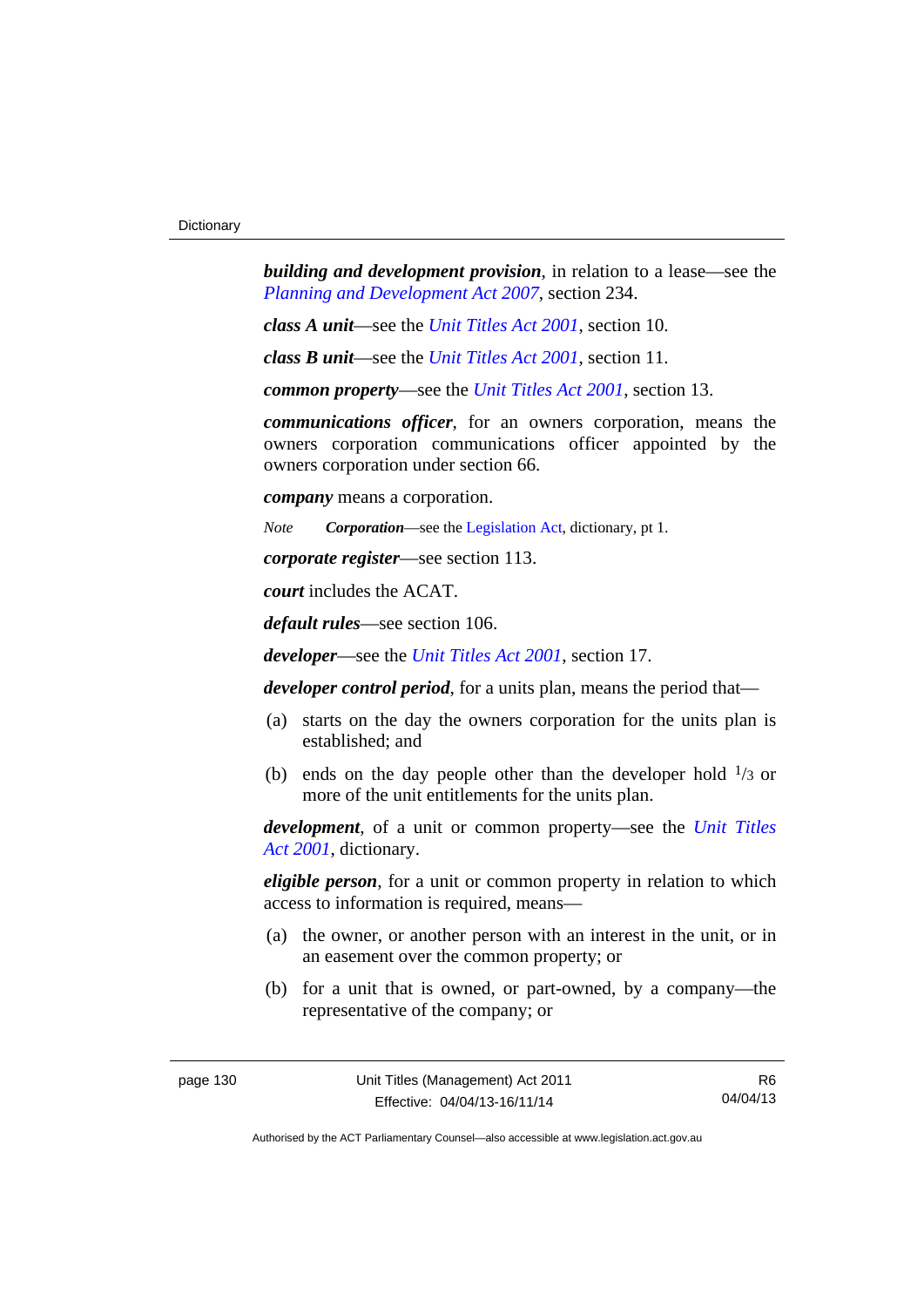- (c) anyone authorised in writing by a person mentioned in paragraph (a) or (b); or
- (d) if access to the information is necessary or desirable for the administration of this Act—the planning and land authority.

*entitled to vote*, in relation to a motion at a general meeting of an owners corporation, means a person who is entitled to vote on the motion under schedule 3, section 3.20.

*executive committee*, of an owners corporation, means the executive committee of the corporation established under section 34.

*executive committee representative*, for schedule 4 (Default rules)—see schedule 4, rule 1 (1).

*executive member* means a member of an executive committee.

*expected sinking fund expenditure*, for division 5.2 (Administrative, special purpose and sinking funds)—see section 83.

*financed service contract*, for part 9 (Protection of financiers for service contracts)—see section 130.

*financial year*, for an owners corporation, means—

- (a) a period of 12 months beginning on 1 July; or
- (b) any other period of 12 months decided by the owners corporation.

*financier*, for part 9 (Protection of financiers for service contracts)—see section 131.

*full name*, of a company, means the full name of the company together with the full name of its secretary or public officer (or an equivalent office-holder).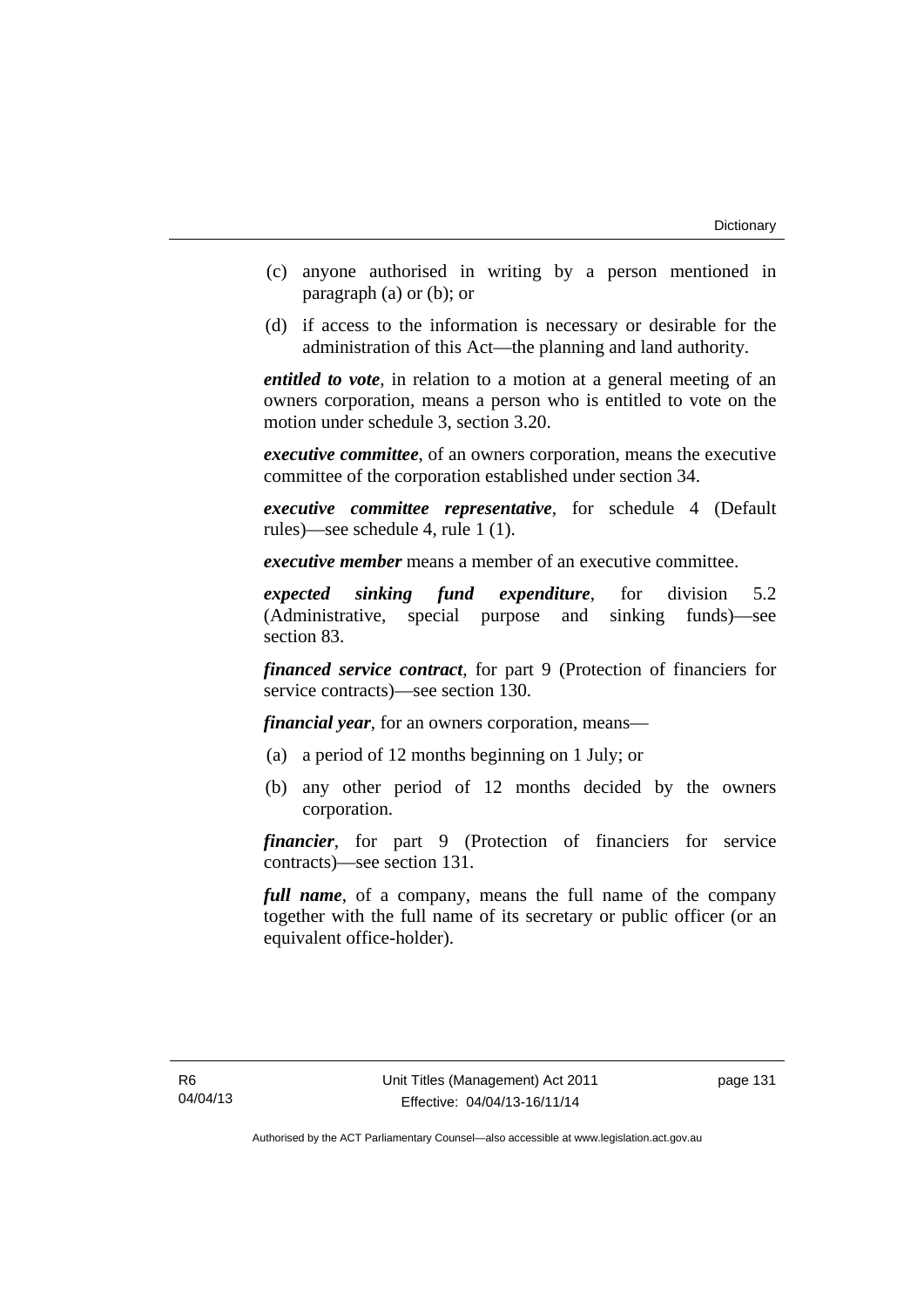*general fund*, of an owners corporation, for division 5.2 (Administrative, special purpose and sinking funds)—see section 72.

*general fund budget*, for division 5.2 (Administrative, special purpose and sinking funds)—see section 75 (1).

*general fund contribution*—see section 78 (1).

*install* includes build, place, connect or erect.

*interest*—see the *[Unit Titles Act 2001](http://www.legislation.act.gov.au/a/2001-16)*, dictionary.

*interested party*, for an administration order—see section 136 (Who may apply for an administration order?).

*land* means—

- (a) for this Act generally—the land subdivided by the units plan; and
- (b) for division 5.4 (Insurance)—see section 99.

*lease*, of a unit or common property—see the *[Unit Titles Act 2001](http://www.legislation.act.gov.au/a/2001-16)*, dictionary.

*lessee—*see the *[Unit Titles Act 2001](http://www.legislation.act.gov.au/a/2001-16)*, dictionary.

*maintenance*, of a building, a facility for a utility service or a utility conduit, means maintenance in good repair and working order, and includes—

- (a) repair; and
- (b) replacement; and
- (c) renewal; and
- (d) restoration.

*management contract*, for division 4.2 (Managers)—see section 49. *management services*, for division 4.2 (Managers)—see section 49. *manager*—see section 49.

R6 04/04/13

Authorised by the ACT Parliamentary Counsel—also accessible at www.legislation.act.gov.au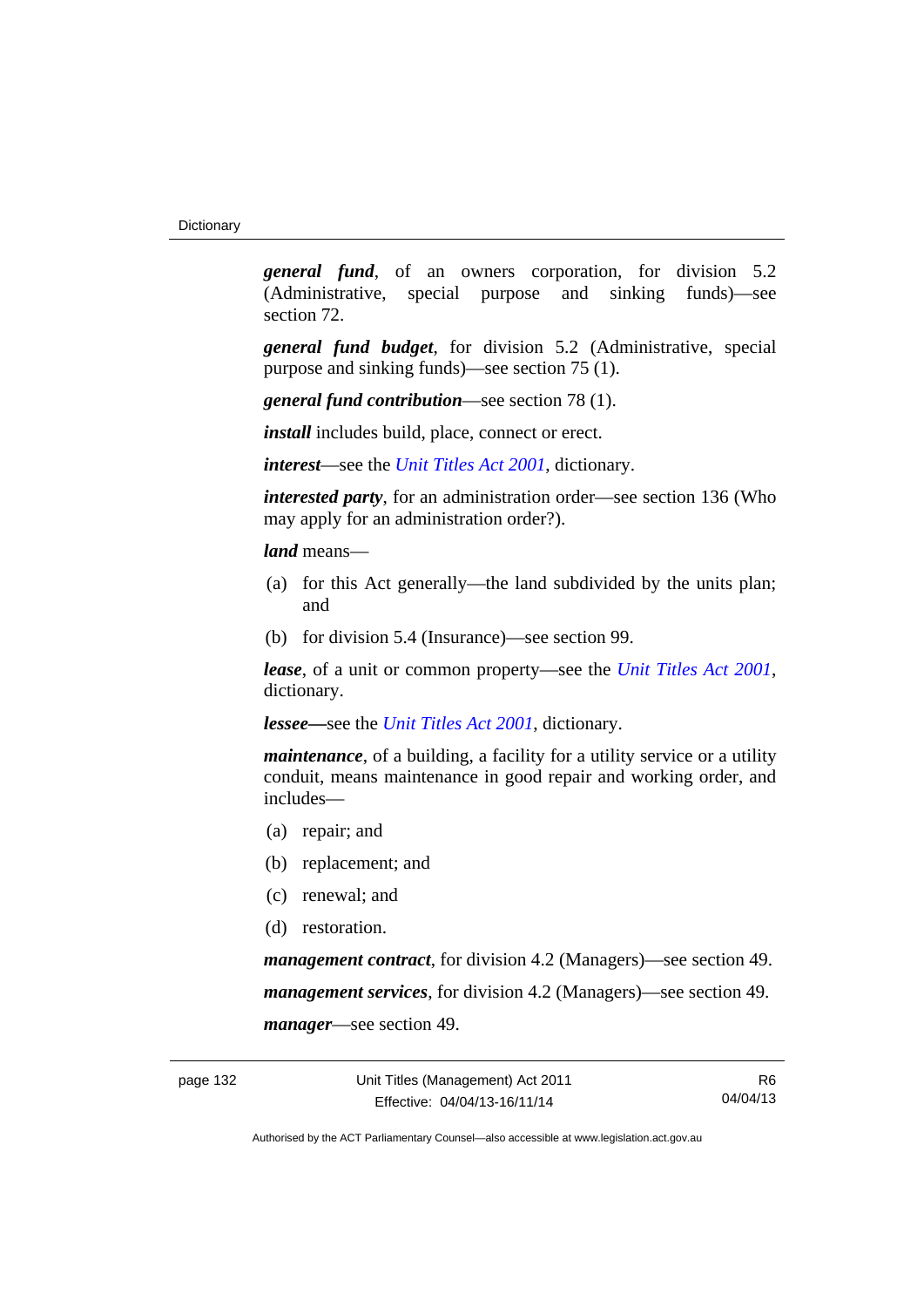*member*, of an owners corporation, are the members under section 10.

*mortgage* means a registered mortgage, or a registered encumbrance, within the meaning of the *[Land Titles Act 1925](http://www.legislation.act.gov.au/a/1925-1)*.

*mortgagee* means—

- (a) for a unit—the registered proprietor of a mortgage of the lease of the unit; or
- (b) in any other case—the registered proprietor of a mortgage.

*mortgagee voting notice*—see schedule 3, section 3.23 (Voting by mortgagees).

*mortgage insurance policy*—see section 142.

*ordinary resolution* means a resolution of a general meeting passed as required by schedule 3, section 3.15.

*owner* means—

- (a) for a unit—the registered proprietor of the lease of the unit and includes a part-owner; or
	- *Note* The term *unit owner* is also defined in the dictionary with the same meaning.
- (b) for common property—the owners corporation.

*owner, occupier or user*, of a unit, for schedule 4 (Default rules) see schedule 4, rule 1 (1).

*owners corporation*, for a units plan, means a corporation established under section 8.

*part-owner*, of a unit, means a person registered as a joint tenant or tenant in common in relation to the unit.

*Note* Joint proprietors of a unit must be registered as either joint tenants or tenants in common (see *Land Titles Act 192*5, s 54).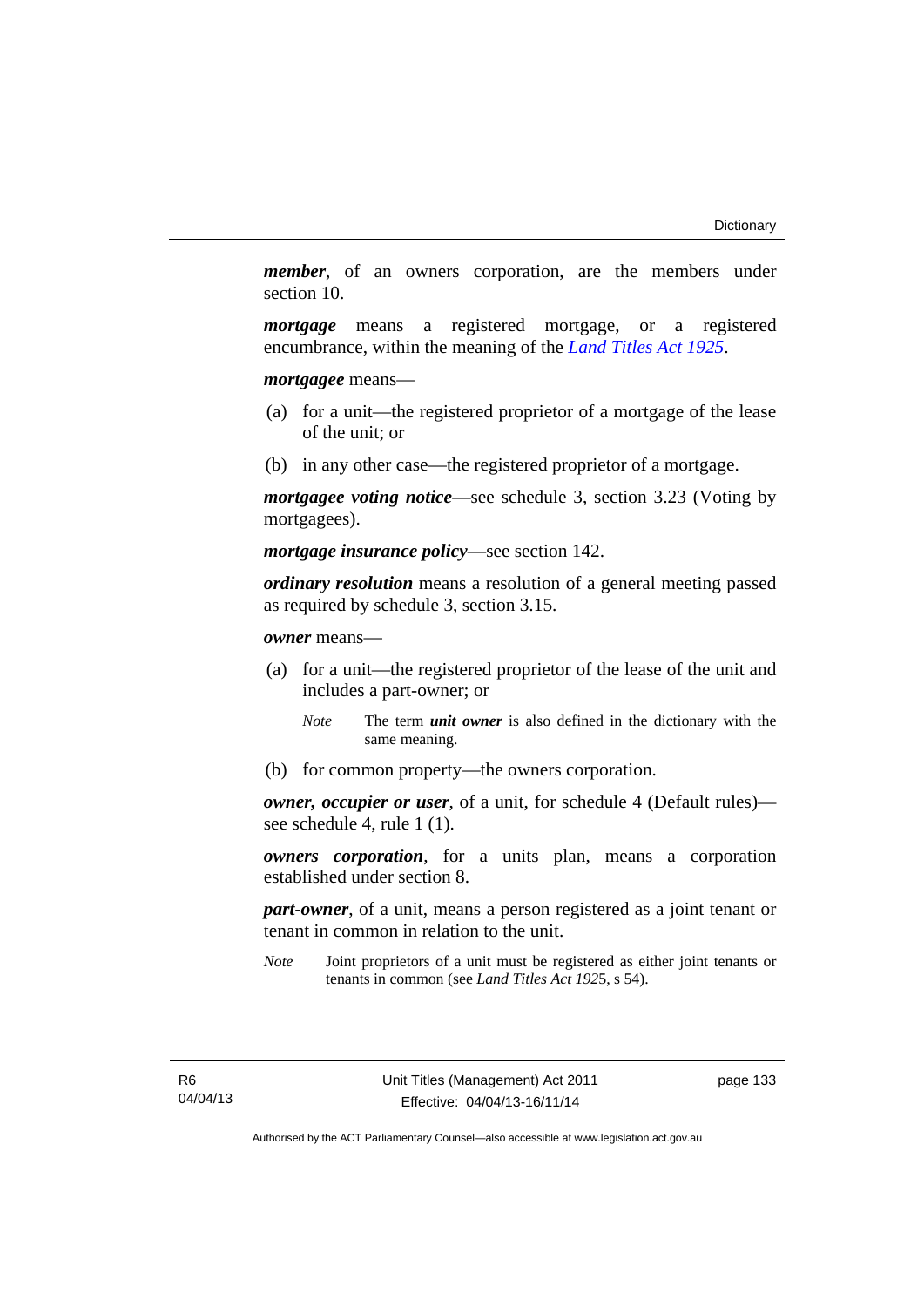*proportional share*, of a contribution payable for a unit, is the proportion of the total contributions payable for all units worked out as follows:

total unit entitlement total contributions  $\times$  unit entitlement of the unit or group of units

*proprietor*, of an interest in land—see the *[Unit Titles Act 2001](http://www.legislation.act.gov.au/a/2001-16)*, dictionary.

*reduced quorum*—see schedule 3, section 3.9 (Quorum at a general meeting—owners corporations with 3 or more members).

*reduced quorum decision*—see schedule 3, section 3.10 (Notice of reduced quorum decisions and adjournments).

*registered—*see the *[Unit Titles Act 2001](http://www.legislation.act.gov.au/a/2001-16)*, dictionary.

## *representative*—

- (a) for the part-owners of a unit—see section 11 (Part-owners of units—authorisation of representatives); or
- (b) for a company that is the owner or a part-owner of a unit—see section 13 (Company-owned units—authorisation of representatives); or
- (c) for a mortgagee that has given a mortgagee voting notice to an owners corporation—see schedule 3, section 3.23 (Voting by mortgagees).

*rule*, for an owner corporation, means a rule of the corporation under section 106.

*rule infringement notice*—see section 109 (2).

*secretary*, for an owners corporation, means the secretary of the corporation elected under section 40.

*service contract*—see section 59.

*service contractor*—see section 59.

R6 04/04/13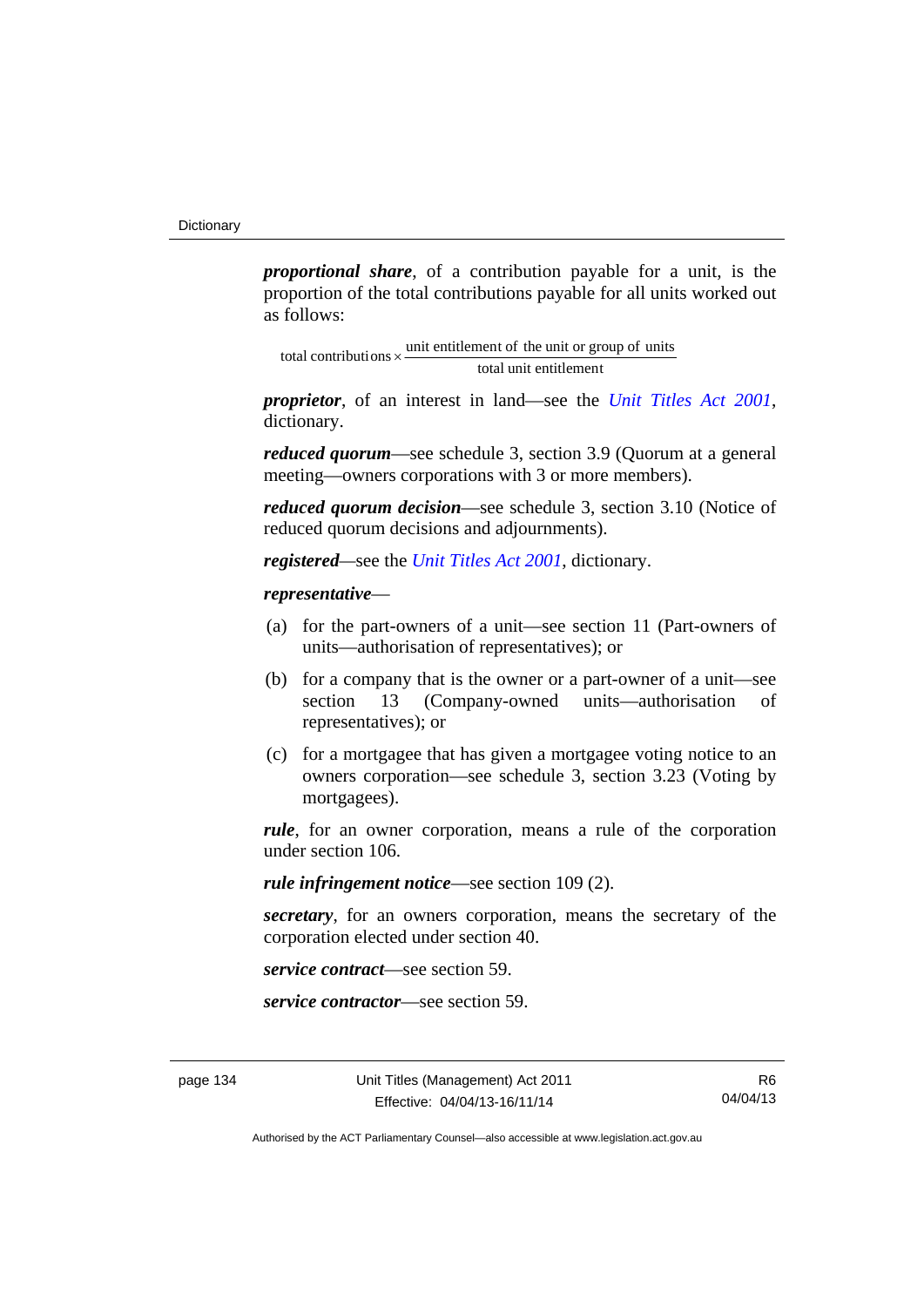*service contractor services*, for division 4.3 (Service contractors) see section 59.

*sinking fund*, for division 5.2 (Administrative, special purpose and sinking funds)—see section 81 (2).

*sinking fund contribution*—see section 89 (1).

*sinking fund plan*, for division 5.2 (Administrative, special purpose and sinking funds)—see section 82 (2).

*special purpose fund*, for division 5.2 (Administrative, special purpose and sinking funds)—see section 74 (1).

*special resolution* means a resolution of a general meeting passed as required by schedule 3, section 3.16.

*staged development*—see the *[Unit Titles Act 2001](http://www.legislation.act.gov.au/a/2001-16)*, section 17 (3) (Unit title applications—general requirements).

*standard quorum*—see schedule 3, section 3.9 (Quorum at a general meeting—owners corporations with 3 or more members).

*sustainability infrastructure*, installed in relation to a units plan—

- (a) means infrastructure and equipment that—
	- (i) improves the environmental sustainability of the units; or
	- (ii) reduces the environmental impact of the owners corporation and the unit owners; and
- (b) includes related utility service connections and equipment.

## **Examples—par (a)**

solar panels, clothes lines, rainwater tanks

*Note* An example is part of the Act, is not exhaustive and may extend, but does not limit, the meaning of the provision in which it appears (see [Legislation Act,](http://www.legislation.act.gov.au/a/2001-14) s 126 and s 132).

*total general fund contribution*, for division 5.2 (Administrative, special purpose and sinking funds)—see section 75 (2) (a).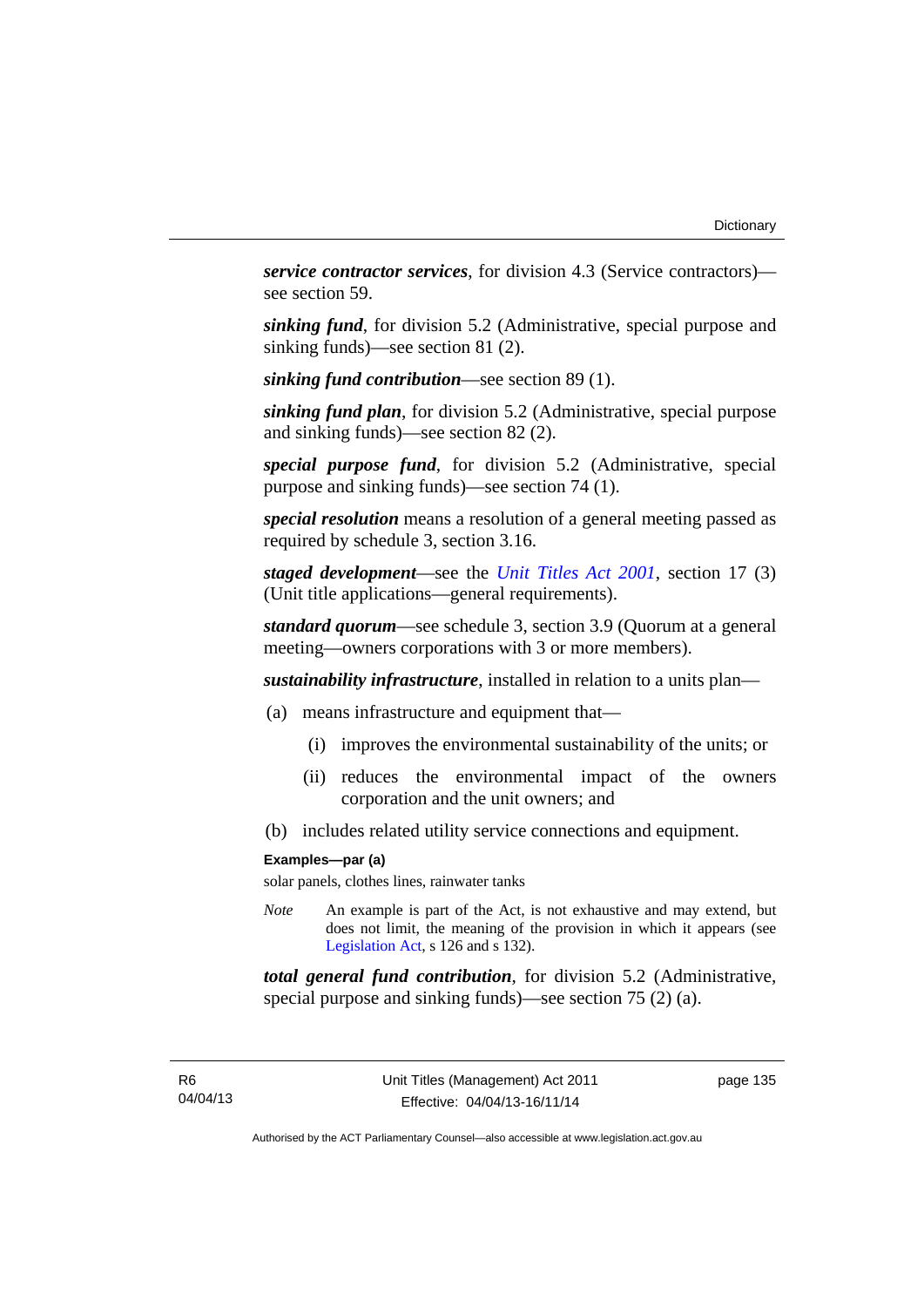*total sinking fund contribution*, for division 5.2 (Administrative, special purpose and sinking funds)—see section 82 (3) (b).

*treasurer*, for an owners corporation, means the treasurer of the corporation elected under section 40.

*unanimous resolution* means a resolution of a general meeting passed as required by schedule 3, section 3.18.

*unit*—see the *[Unit Titles Act 2001](http://www.legislation.act.gov.au/a/2001-16)*, section 9.

*unit entitlement*—see the *[Unit Titles Act 2001](http://www.legislation.act.gov.au/a/2001-16)*, section 8.

*unit owner* means the registered proprietor of the lease of the unit and includes a part-owner.

*Note* The term *owner* is also defined in the dictionary with the same meaning.

*units plan*—see the *[Unit Titles Act 2001](http://www.legislation.act.gov.au/a/2001-16)*, dictionary.

*unit subsidiary*—see the *[Unit Titles Act 2001](http://www.legislation.act.gov.au/a/2001-16)*, section 12.

*unit title certificate*—see section 119.

*unopposed resolution* means a resolution of a general meeting passed as required by schedule 3, section 3.17.

*utility conduit*—see the *[Unit Titles Act 2001](http://www.legislation.act.gov.au/a/2001-16)*, dictionary.

*utility infrastructure* means infrastructure and equipment necessary for, or related to, the provision of utility services.

*utility services*—see the *[Unit Titles Act 2001](http://www.legislation.act.gov.au/a/2001-16)*, dictionary.

*voting value—see schedule 3, section 3.28 (2) (Value of votes).* 

page 136 Unit Titles (Management) Act 2011 Effective: 04/04/13-16/11/14

R6 04/04/13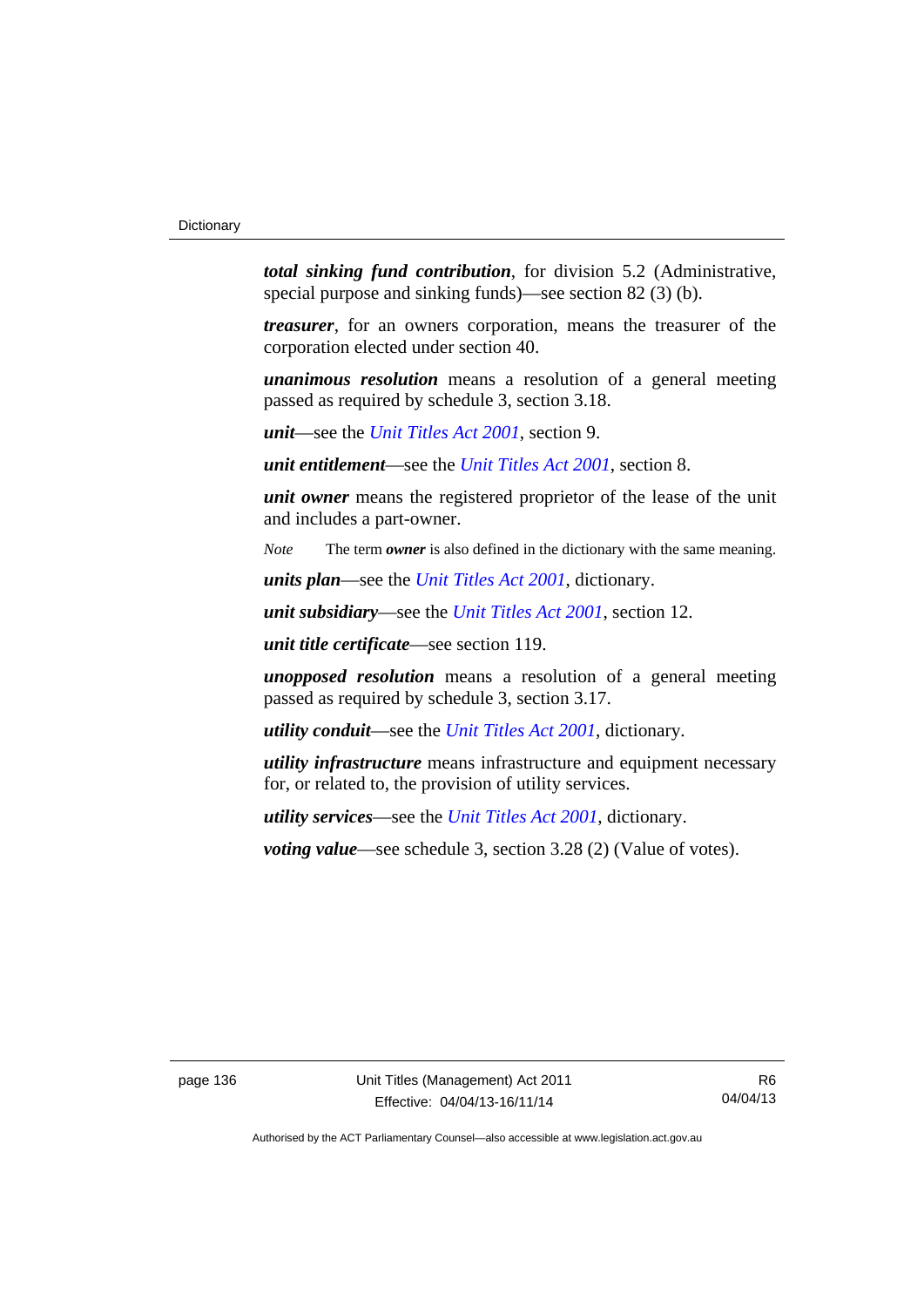# **Endnotes**

# **1 About the endnotes**

Amending and modifying laws are annotated in the legislation history and the amendment history. Current modifications are not included in the republished law but are set out in the endnotes.

Not all editorial amendments made under the *[Legislation Act 2001](http://www.legislation.act.gov.au/a/2001-14)*, part 11.3 are annotated in the amendment history. Full details of any amendments can be obtained from the Parliamentary Counsel's Office.

Uncommenced amending laws are not included in the republished law. The details of these laws are underlined in the legislation history. Uncommenced expiries are underlined in the legislation history and amendment history.

If all the provisions of the law have been renumbered, a table of renumbered provisions gives details of previous and current numbering.

The endnotes also include a table of earlier republications.

| $A = Act$<br>$AF =$ Approved form<br>$am = amended$<br>$amdt = amendment$<br>$AR = Assembly resolution$<br>$ch = chapter$<br>$CN =$ Commencement notice<br>$def = definition$<br>$DI = Disallowable instrument$<br>$dict = dictionary$<br>$disallowed = disallowed by the Legislative$<br>Assembly<br>$div = division$<br>$exp = expires/expired$ | $NI = Notifiable$ instrument<br>$o = order$<br>om = omitted/repealed<br>$ord = ordinance$<br>$orig = original$<br>par = paragraph/subparagraph<br>$pres = present$<br>$prev = previous$<br>$(\text{prev}) = \text{previously}$<br>$pt = part$<br>$r = rule/subrule$<br>$reloc = relocated$<br>$renum = renumbered$ |
|---------------------------------------------------------------------------------------------------------------------------------------------------------------------------------------------------------------------------------------------------------------------------------------------------------------------------------------------------|--------------------------------------------------------------------------------------------------------------------------------------------------------------------------------------------------------------------------------------------------------------------------------------------------------------------|
| $Gaz = gazette$<br>$hdg =$ heading<br>$IA = Interpretation Act 1967$<br>$ins = inserted/added$<br>$LA =$ Legislation Act 2001                                                                                                                                                                                                                     | $R[X]$ = Republication No<br>$RI = reissue$<br>s = section/subsection<br>$sch = schedule$<br>$sdiv = subdivision$<br>$SL = Subordinate$ law                                                                                                                                                                        |
| $LR =$ legislation register                                                                                                                                                                                                                                                                                                                       | $sub =$ substituted                                                                                                                                                                                                                                                                                                |
| $LRA =$ Legislation (Republication) Act 1996<br>$mod = modified/modification$                                                                                                                                                                                                                                                                     | $underlining = whole or part not commenced$<br>or to be expired                                                                                                                                                                                                                                                    |

# **2 Abbreviation key**

R6 04/04/13 Unit Titles (Management) Act 2011 Effective: 04/04/13-16/11/14

page 137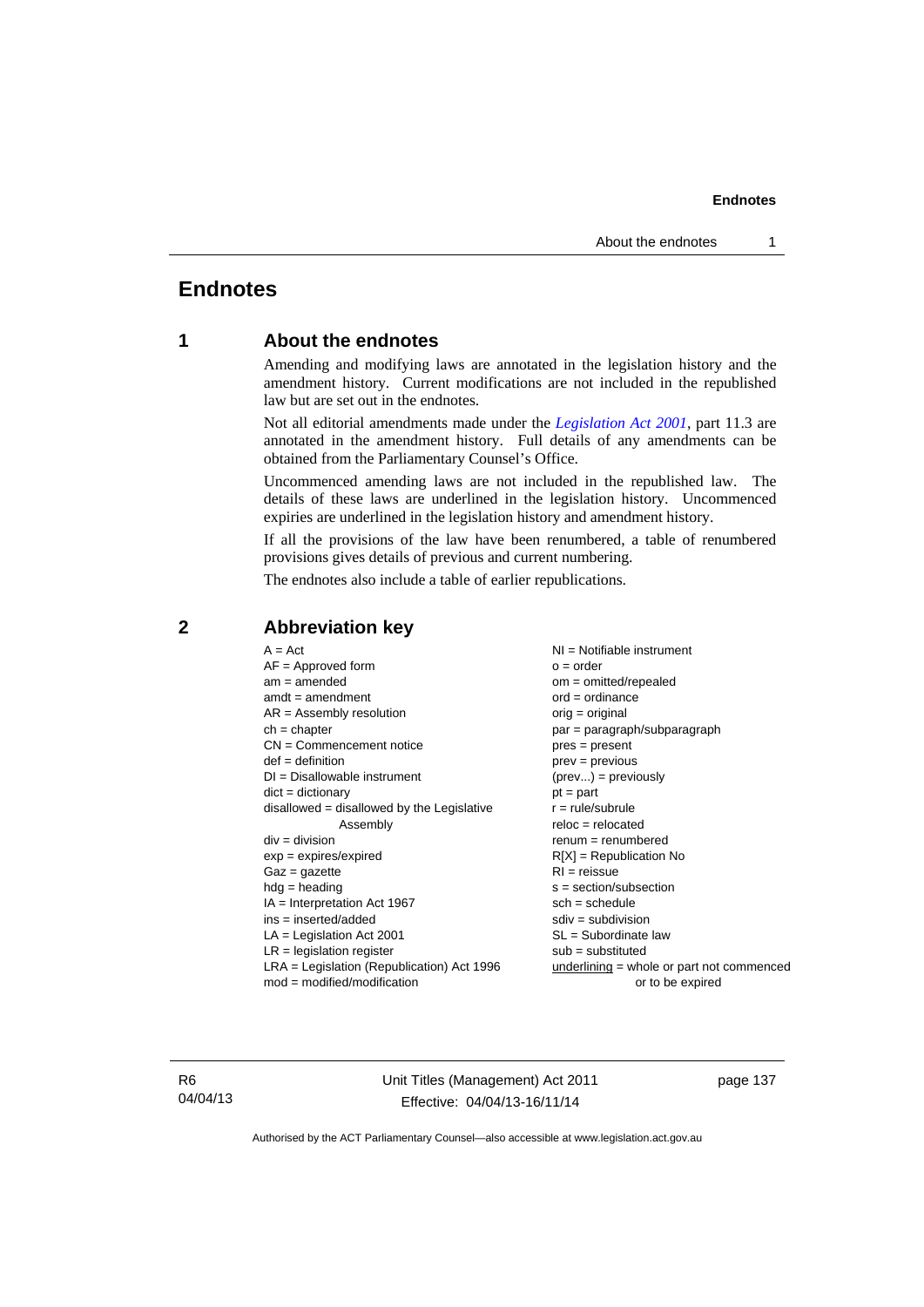3 Legislation history

# **3 Legislation history**

**Unit Titles (Management) Act 2011 A2011-41**  notified LR 3 November 2011 s 1, s 2 commenced 3 November 2011 (LA s 75 (1)) remainder commenced 30 March 2012 (s 2 and [CN2012-6](http://www.legislation.act.gov.au/cn/2012-6/default.asp))

as amended by

## **[Statute Law Amendment Act 2012](http://www.legislation.act.gov.au/a/2012-21) A2012-21 sch 3 pt 3.51**

notified LR 22 May 2012 s 1, s 2 commenced 22 May 2012 (LA s 75 (1)) sch 3 pt 3.51 commenced 5 June 2012 (s 2 (1))

## **[Justice and Community Safety Legislation Amendment Act 2012](http://www.legislation.act.gov.au/a/2012-13)**

## **A2012-30 sch 1 pt 1.5**

notified LR 13 June 2012 s 1, s 2 commenced 13 June 2012 (LA s 75 (1)) sch 1 pt 1.5 commenced 14 June 2012 (s 2)

# **[Justice and Community Safety Legislation Amendment Act 2013](http://www.legislation.act.gov.au/a/2013-11)  [\(No 2\)](http://www.legislation.act.gov.au/a/2013-11) A2013-11 sch 1 pt 1.9**

notified LR 28 March 2013

s 1, s 2 commenced 28 March 2013 (LA s 75 (1))

sch 1 pt 1.9 commenced 4 April 2013 (s 2)

page 138 Unit Titles (Management) Act 2011 Effective: 04/04/13-16/11/14

R6 04/04/13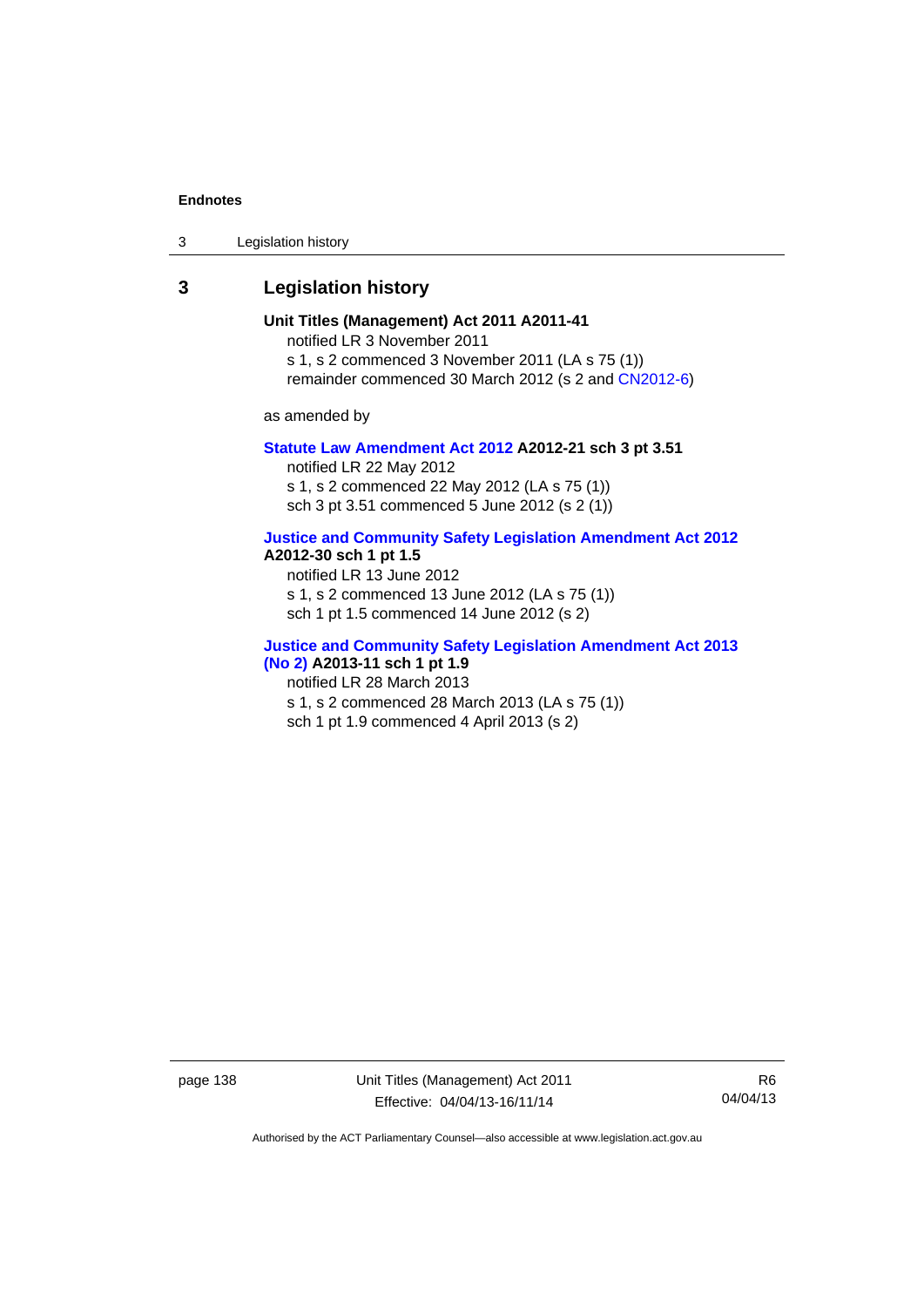# **4 Amendment history Commencement**  s 2 om LA s 89 (4) **Notes**  s 4 (2), (3) exp 30 March 2013 (s 4 (3)) **Owners corporation—establishment**  s 8 hdg bracketed note exp 30 March 2013 (s 4 (3)) **Owners corporation—legal status**  s 9 hdg bracketed note exp 30 March 2013 (s 4 (3)) s 9 am [A2012-21](http://www.legislation.act.gov.au/a/2012-21) amdt 3.198 **Members of owners corporation**  s 10 hdg bracketed note exp 30 March 2013 (s 4 (3)) **Part-owners of units—authorisation of representatives**  s 11 hdg bracketed note exp 30 March 2013 (s 4 (3)) **Part-owners of units—functions of representatives**  s 12 hdg bracketed note exp 30 March 2013 (s 4 (3)) **Company-owned units—authorisation of representatives**  s 13 hdg bracketed note exp 30 March 2013 (s 4 (3)) **Company-owned units—functions of representatives**  s 14 hdg bracketed note exp 30 March 2013 (s 4 (3)) **Evidence of representative status**  s 15 hdg bracketed note exp 30 March 2013 (s 4 (3)) **Owners corporation—functions**  s 16 hdg bracketed note exp 30 March 2013 (s 4 (3)) **Exemptions for units plans with 4 or fewer units**  s 18 hdg bracketed note exp 30 March 2013 (s 4 (3)) **Common property**  s 19 hdg bracketed note exp 30 March 2013 (s 4 (3)) **Dealings with common property**  s 20 hdg bracketed note exp 30 March 2013 (s 4 (3)) **Dealings in property generally**  s 21 hdg bracketed note exp 30 March 2013 (s 4 (3)) **Special privileges relating to common property**  s 22 hdg bracketed note exp 30 March 2013 (s 4 (3)) **Maintenance obligations**  s 24 hdg bracketed note exp 30 March 2013 (s 4 (3))

R6 04/04/13 Unit Titles (Management) Act 2011 Effective: 04/04/13-16/11/14

page 139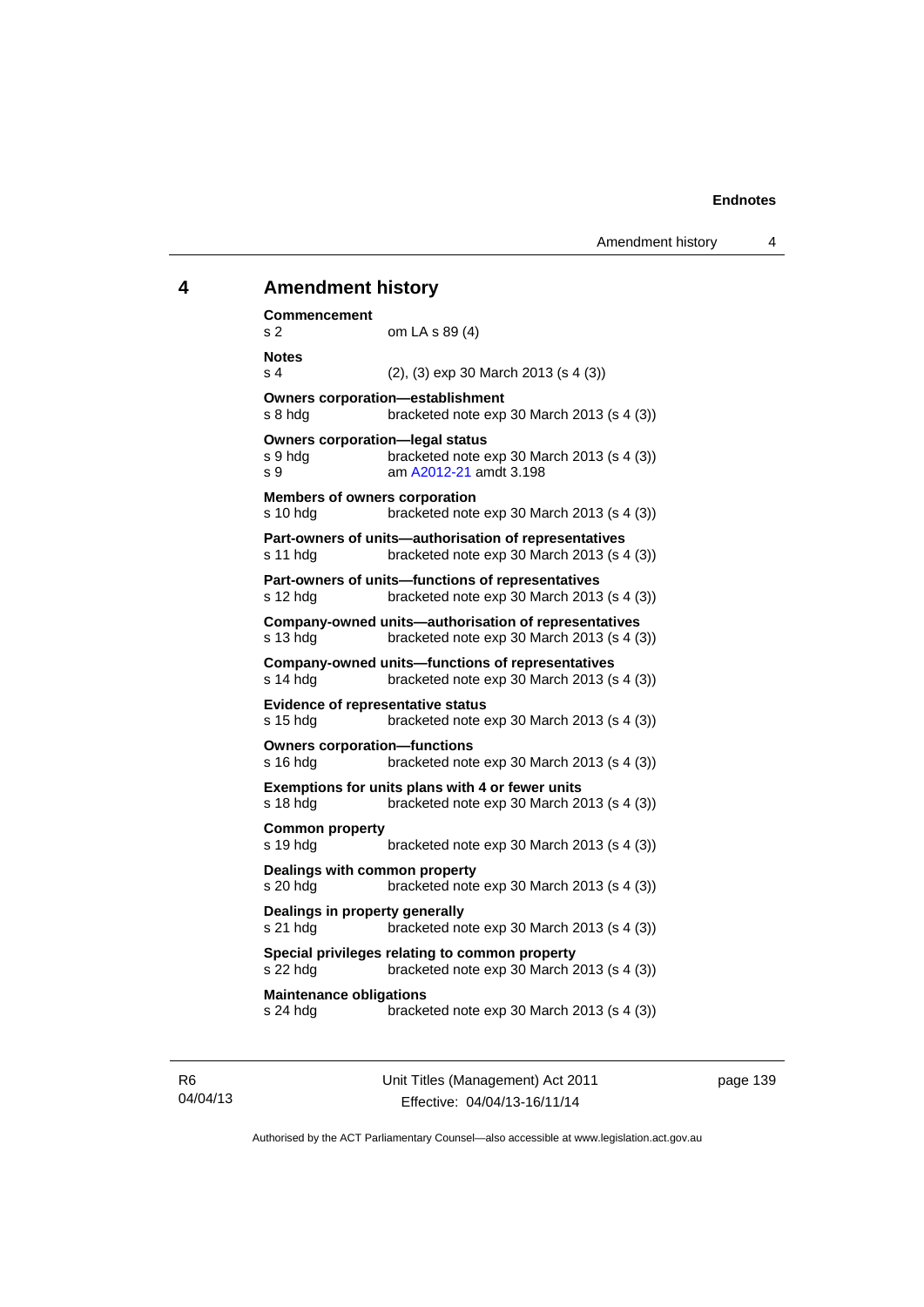| Owners corporation may exempt itself from maintenance obligations                                                                     |
|---------------------------------------------------------------------------------------------------------------------------------------|
| Other qualifications on owners corporation's maintenance obligations                                                                  |
|                                                                                                                                       |
|                                                                                                                                       |
|                                                                                                                                       |
|                                                                                                                                       |
| Recovery of expenditure resulting from member or unit occupier's fault                                                                |
|                                                                                                                                       |
|                                                                                                                                       |
|                                                                                                                                       |
|                                                                                                                                       |
|                                                                                                                                       |
|                                                                                                                                       |
|                                                                                                                                       |
|                                                                                                                                       |
|                                                                                                                                       |
|                                                                                                                                       |
|                                                                                                                                       |
| Restriction on owners corporation during developer control period<br>Executive committee—at and from the first annual general meeting |

page 140 Unit Titles (Management) Act 2011 Effective: 04/04/13-16/11/14

R6 04/04/13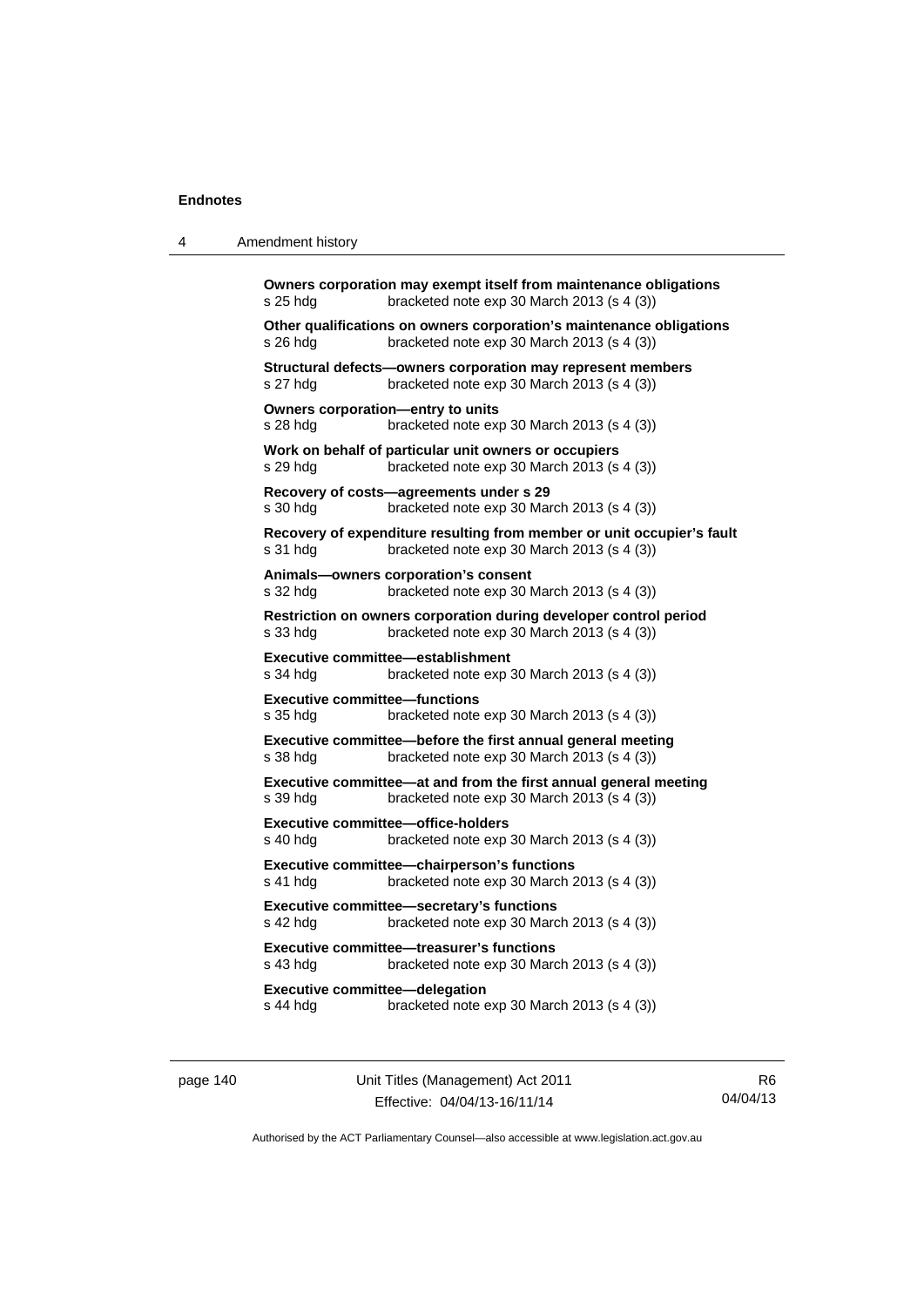| s 45 hdg                                       | <b>Executive committee-contractors and employees</b><br>bracketed note exp 30 March 2013 (s 4 (3))             |
|------------------------------------------------|----------------------------------------------------------------------------------------------------------------|
| s 48 hdg                                       | Executive committee-validity of acts<br>bracketed note $exp 30$ March 2013 (s 4 (3))                           |
|                                                |                                                                                                                |
| <b>Manager-contract</b><br>s 50 hdg            | bracketed note exp 30 March 2013 (s 4 (3))                                                                     |
| s 51 hdg                                       | Manager not to be contracted for longer than 3 years<br>bracketed note exp 30 March 2013 (s 4 (3))             |
| <b>Manager-functions</b><br>s 52 hdg           | bracketed note exp 30 March 2013 (s 4 (3))                                                                     |
| <b>Manager-ending contract</b><br>s 54 hdg     | bracketed note exp 30 March 2013 (s 4 (3))                                                                     |
| <b>Manager-remedial breaches</b><br>s 55 hdg   | bracketed note exp 30 March 2013 (s 4 (3))                                                                     |
| Manager-code of conduct<br>s 56 hda            | bracketed note exp 30 March 2013 (s 4 (3))                                                                     |
| s 57 hdg                                       | Manager-public liability insurance<br>bracketed note exp 30 March 2013 (s 4 (3))                               |
| <b>Manager-delegated functions</b><br>s 58 hdg | bracketed note exp 30 March 2013 (s 4 (3))                                                                     |
| Definitions-div 4.3<br>s 59 hda                | bracketed note exp 30 March 2013 (s 4 (3))                                                                     |
| Service contractor-contract<br>s 60 hda        | bracketed note exp 30 March 2013 (s 4 (3))                                                                     |
| s 61 hda                                       | Service contractor not to be contracted for longer than 25 years<br>bracketed note exp 30 March 2013 (s 4 (3)) |
| Service contractor-functions<br>s 62 hda       | bracketed note exp 30 March 2013 (s 4 (3))                                                                     |
| Service contractor-transfer<br>s 63 hda        | bracketed note exp 30 March 2013 (s 4 (3))                                                                     |
| s 64 hda                                       | Service contractor-ending contract<br>bracketed note exp 30 March 2013 (s 4 (3))                               |
| s 65 hda                                       | Service contractor-remedial breaches<br>bracketed note exp 30 March 2013 (s 4 (3))                             |
| s 66 hdg                                       | <b>Communications officer-appointment</b><br>bracketed note exp 30 March 2013 (s 4 (3))                        |
|                                                |                                                                                                                |

R6 04/04/13 Unit Titles (Management) Act 2011 Effective: 04/04/13-16/11/14

page 141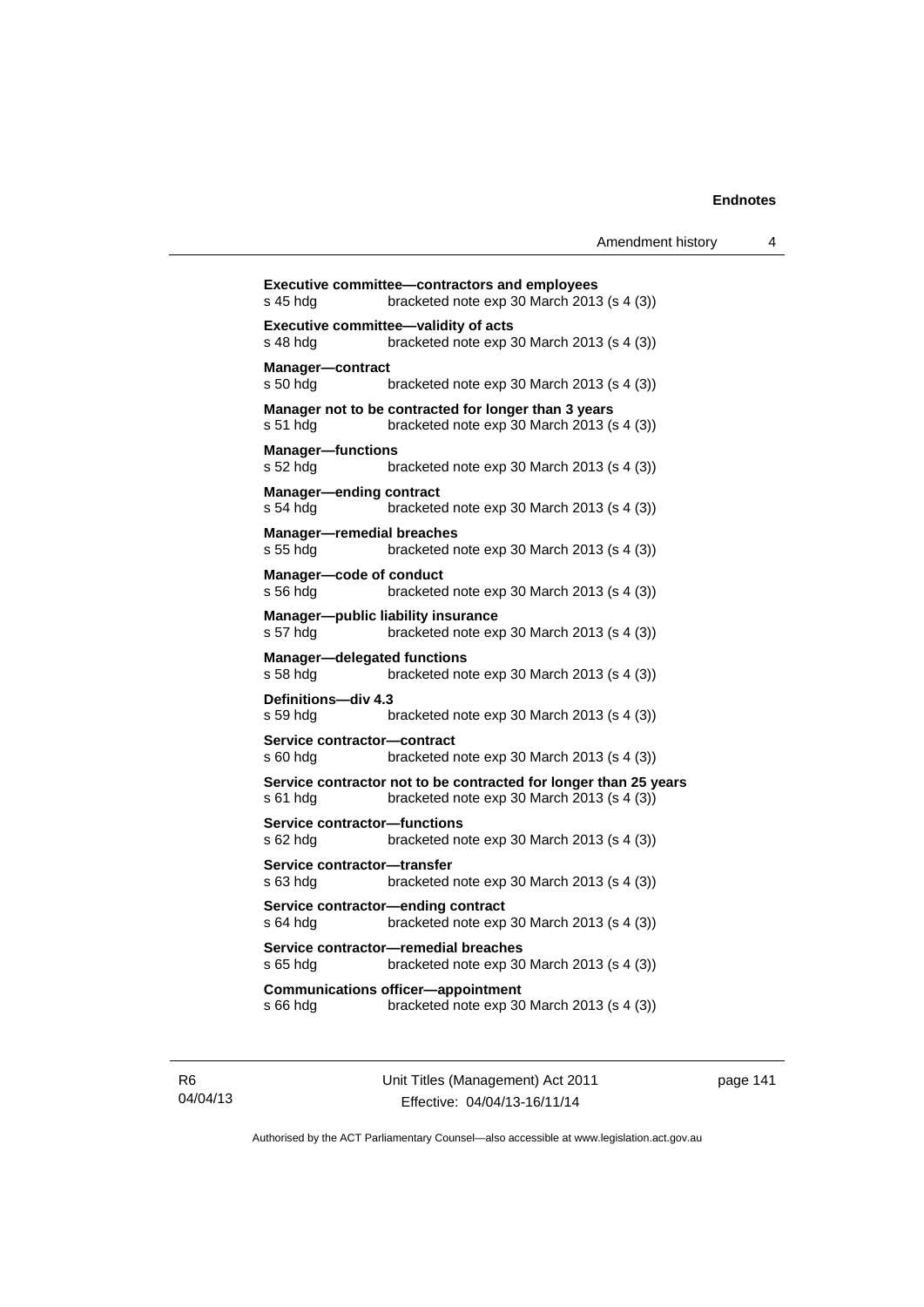| 4 | Amendment history |
|---|-------------------|
|---|-------------------|

```
Communications officer—function 
s 67 hdg bracketed note exp 30 March 2013 (s 4 (3)) 
Owners corporation must have bank account 
s 68 hdg bracketed note exp 30 March 2013 (s 4 (3)) 
Owners corporation may invest 
s 69 hdg bracketed note exp 30 March 2013 (s 4 (3)) 
Owners corporation may borrow 
s 70 hdg bracketed note exp 30 March 2013 (s 4 (3)) 
Owners corporation must not carry on business 
s 71 hdg bracketed note exp 30 March 2013 (s 4 (3))
Definitions—div 5.2 
s 72 hdg bracketed note exp 30 March 2013 (s 4 (3)) 
s 72 def total sinking fund amount om A2013-11 amdt 1.26
                 def total sinking fund contribution ins A2013-11 amdt 1.26
Administrative fund 
s 73 hdg bracketed note exp 30 March 2013 (s 4 (3)) 
Special purpose fund 
s 74 hdg bracketed note exp 30 March 2013 (s 4 (3)) 
General fund—budget 
s 75 hdg bracketed note exp 30 March 2013 (s 4 (3))
General fund—what can fund be used for? 
s 77 hdg bracketed note exp 30 March 2013 (s 4 (3)) 
General fund—contributions 
s 78 hdg bracketed note exp 30 March 2013 (s 4 (3)) 
General fund—notice of contributions 
s 79 hdg bracketed note exp 30 March 2013 (s 4 (3))
General fund—when are contributions payable? 
s 80 hdg bracketed note exp 30 March 2013 (s 4 (3)) 
Sinking fund 
s 81 hdg bracketed note exp 30 March 2013 (s 4 (3))
Sinking fund plan 
s 82 hdg bracketed note exp 30 March 2013 (s 4 (3))<br>s 82 bracketed note exp 30 March 2013 (s 4 (3))
                 A2012-30 amdt 1.25
                 (2) note 1 exp 30 March 2013 (s 165 (a)) 
                  am A2013-11 amdt 1.28
Sinking fund plan—meaning of expected sinking fund expenditure
s 83 hdg bracketed note exp 30 March 2013 (s 4 (3))
```
page 142 Unit Titles (Management) Act 2011 Effective: 04/04/13-16/11/14

R6 04/04/13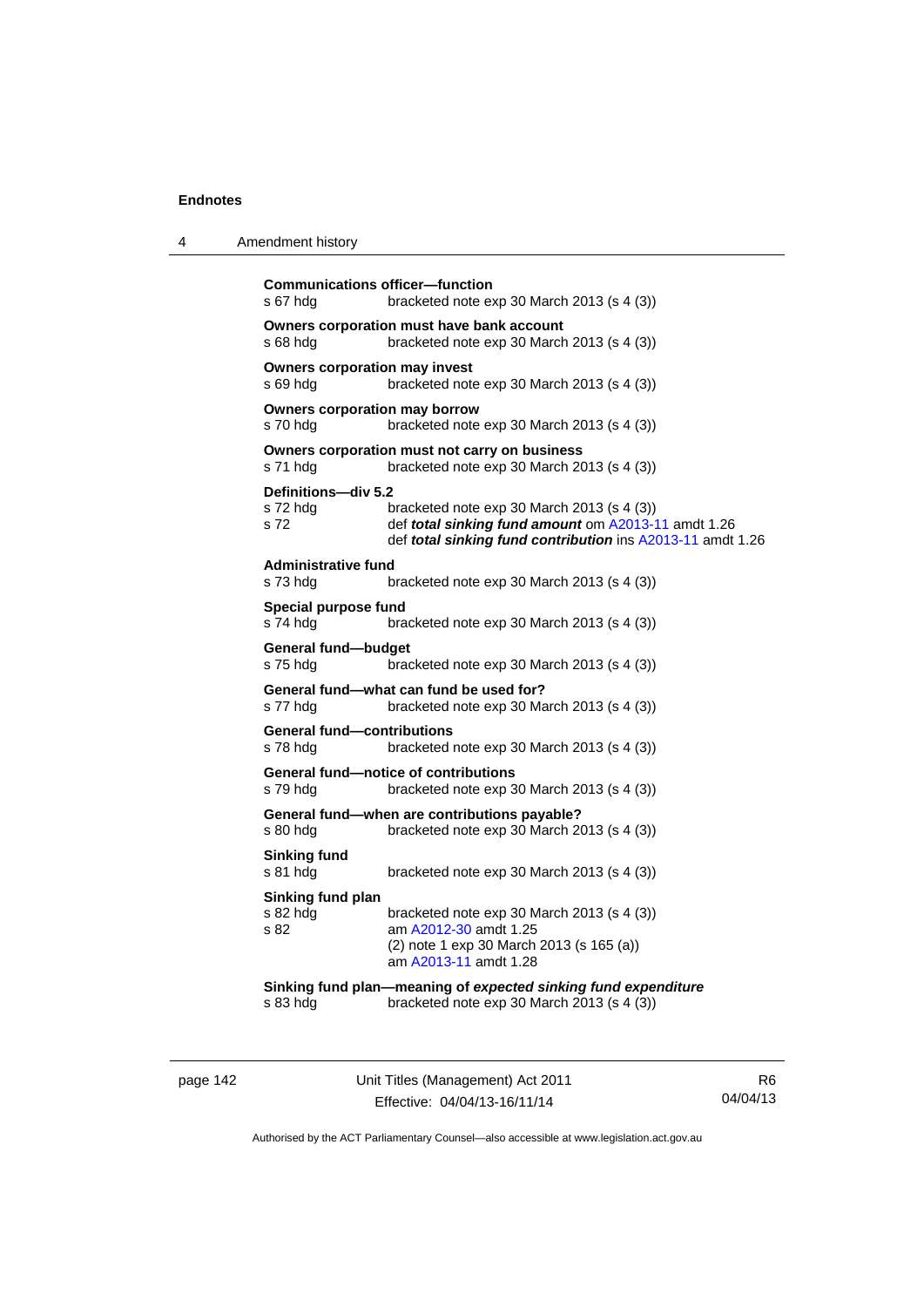**Sinking fund plan—when must it be approved?**  s 84 (1) (b) note exp 30 March 2013 (s 165 (b)) **Sinking fund plan—review**  s 85 hdg bracketed note exp 30 March 2013 (s 4 (3)) s 85 (b) note exp 30 March 2013 (s 165 (c)) **Sinking fund plan—amendment**  s 86 **am [A2012-30](http://www.legislation.act.gov.au/a/2012-30) amdt 1.26**  sub [A2013-11](http://www.legislation.act.gov.au/a/2013-11) amdt 1.29 **Sinking fund—what must be paid into the fund?**  s 87 hdg bracketed note exp 30 March 2013 (s 4 (3)) **Sinking fund—what can fund be used for?**  s 88 am [A2013-11](http://www.legislation.act.gov.au/a/2013-11) amdt 1.30 **Sinking fund—contributions**  s 89 hdg bracketed note exp 30 March 2013 (s 4 (3)) s 89 am [A2013-11](http://www.legislation.act.gov.au/a/2013-11) amdt 1.31, amdt 1.32 **Sinking fund—notice of contributions**  s 90 hdg bracketed note exp 30 March 2013 (s 4 (3)) s 90 am [A2013-11](http://www.legislation.act.gov.au/a/2013-11) amdt 1.33 **Sinking fund—when are contributions payable?**  s 91 hdg bracketed note exp 30 March 2013 (s 4 (3)) **General and sinking funds in staged developments**  s 92 hdg bracketed note exp 30 March 2013 (s 4 (3)) **Discounts—amounts owing**  s 93 hdg bracketed note exp 30 March 2013 (s 4 (3)) **Interest—amounts owing**  s 94 hdg bracketed note exp 30 March 2013 (s 4 (3)) **Recovery of amounts owing**  s 95 hdg bracketed note exp 30 March 2013 (s 4 (3)) **Security for unpaid amounts—declaration of charge**  s 96 hdg bracketed note exp 30 March 2013 (s 4 (3)) **Security for unpaid amounts—discharge**  s 97 hdg bracketed note exp 30 March 2013 (s 4 (3)) **Liability of part-owners**  s 98 hdg bracketed note exp 30 March 2013 (s 4 (3)) **Building insurance by owners corporation**  s 100 hdg bracketed note exp 30 March 2013 (s 4 (3)) **Exemption from building insurance requirements**  s 101 hdg bracketed note exp 30 March 2013 (s 4 (3))

R6 04/04/13 Unit Titles (Management) Act 2011 Effective: 04/04/13-16/11/14

page 143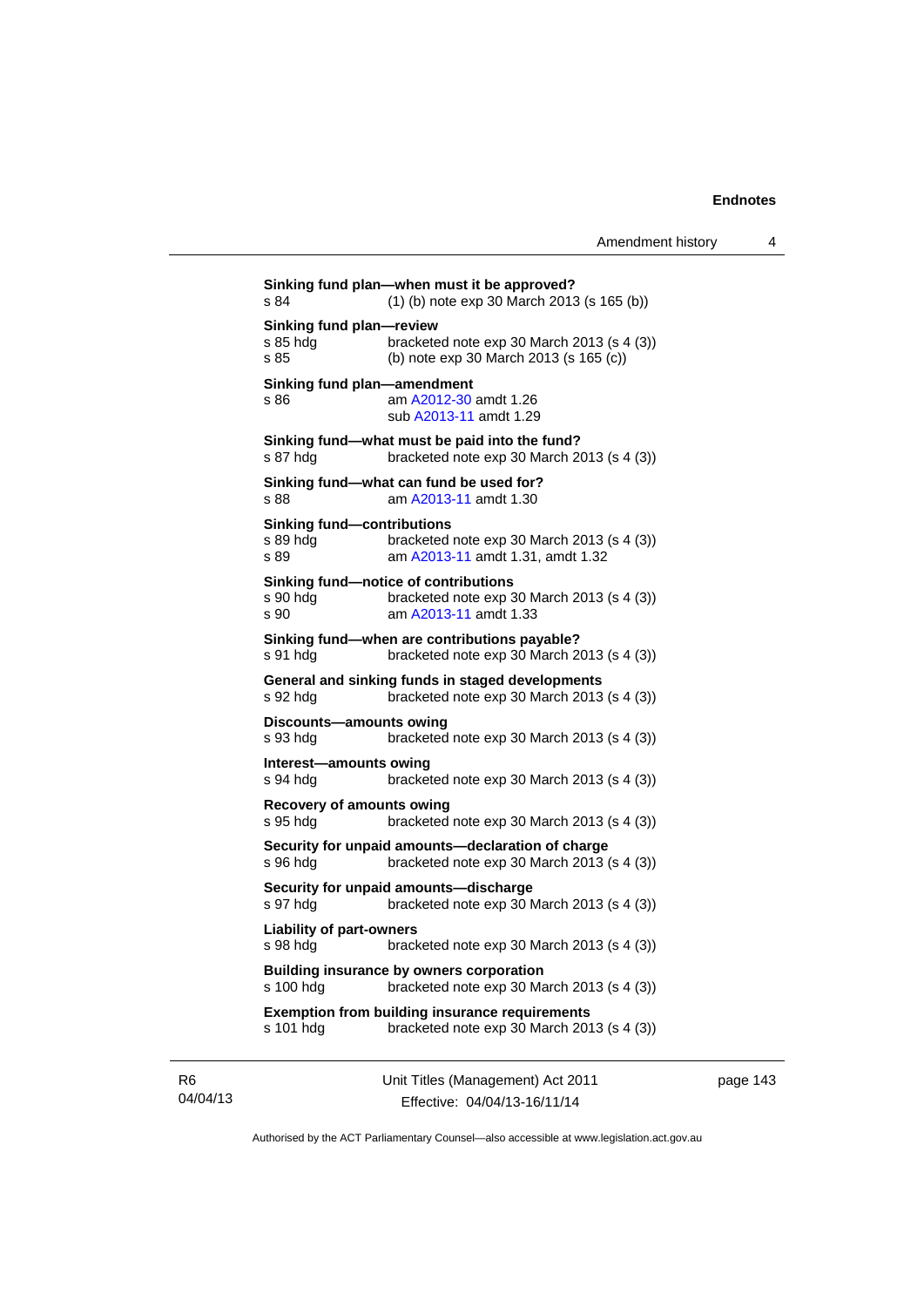| 4 | Amendment history |
|---|-------------------|
|---|-------------------|

| s 102 hdg                                          | Public liability insurance by owners corporation<br>bracketed note exp 30 March 2013 (s 4 (3))                                         |
|----------------------------------------------------|----------------------------------------------------------------------------------------------------------------------------------------|
| s 103 hdg                                          | Application of insurance money by owners corporation<br>bracketed note exp 30 March 2013 (s 4 (3))                                     |
| s 104 hdg                                          | Additional insurance-owners corporation<br>bracketed note exp 30 March 2013 (s 4 (3))                                                  |
| Additional insurance-unit owners<br>s 105 hdg      | bracketed note exp 30 March 2013 (s 4 (3))                                                                                             |
| s 106 hdg<br>s 106                                 | What are the rules of an owners corporation?<br>bracketed note exp 30 March 2013 (s 4 (3))<br>notes 2, 3 exp 30 March 2013 (s 165 (d)) |
| <b>Effect of rules</b><br>s 107 hdg                | bracketed note exp 30 March 2013 (s 4 (3))                                                                                             |
| s 108 hdg                                          | Owners corporation may amend rules<br>bracketed note exp 30 March 2013 (s 4 (3))                                                       |
| s 109 hdg                                          | Breach of rules-rule infringement notice<br>bracketed note exp 30 March 2013 (s 4 (3))                                                 |
| s 110 hdg                                          | Breach of rules-failure to comply with rule infringement notice<br>bracketed note exp 30 March 2013 (s 4 (3))                          |
|                                                    |                                                                                                                                        |
| s 111 hdg                                          | Breach of rules-request for rule infringement notice<br>bracketed note exp 30 March 2013 (s 4 (3))                                     |
| <b>Application of Legislation Act</b><br>s 112 hdg | bracketed note exp 30 March 2013 (s 4 (3))                                                                                             |
| Corporate register-establishment<br>s 113 hdg      | bracketed note exp 30 March 2013 (s 4 (3))                                                                                             |
| s 114 hdg                                          | Corporate register-information to be included<br>bracketed note exp 30 March 2013 (s 4 (3))                                            |
| s 115 hdg                                          | Corporate register-provision of information<br>bracketed note exp 30 March 2013 (s 4 (3))                                              |
| Corporate register-access<br>s 116 hdg             | bracketed note exp 30 March 2013 (s 4 (3))                                                                                             |
| s 117 hdg                                          | Names and addresses of executive members<br>bracketed note exp 30 March 2013 (s 4 (3))                                                 |
| <b>Insurance information</b><br>s 118 hdg          | bracketed note exp 30 March 2013 (s 4 (3))                                                                                             |
| s 119 hdg                                          | Unit title certificate and access to owners corporation records<br>bracketed note exp 30 March 2013 (s 4 (3))                          |

page 144 Unit Titles (Management) Act 2011 Effective: 04/04/13-16/11/14

R6 04/04/13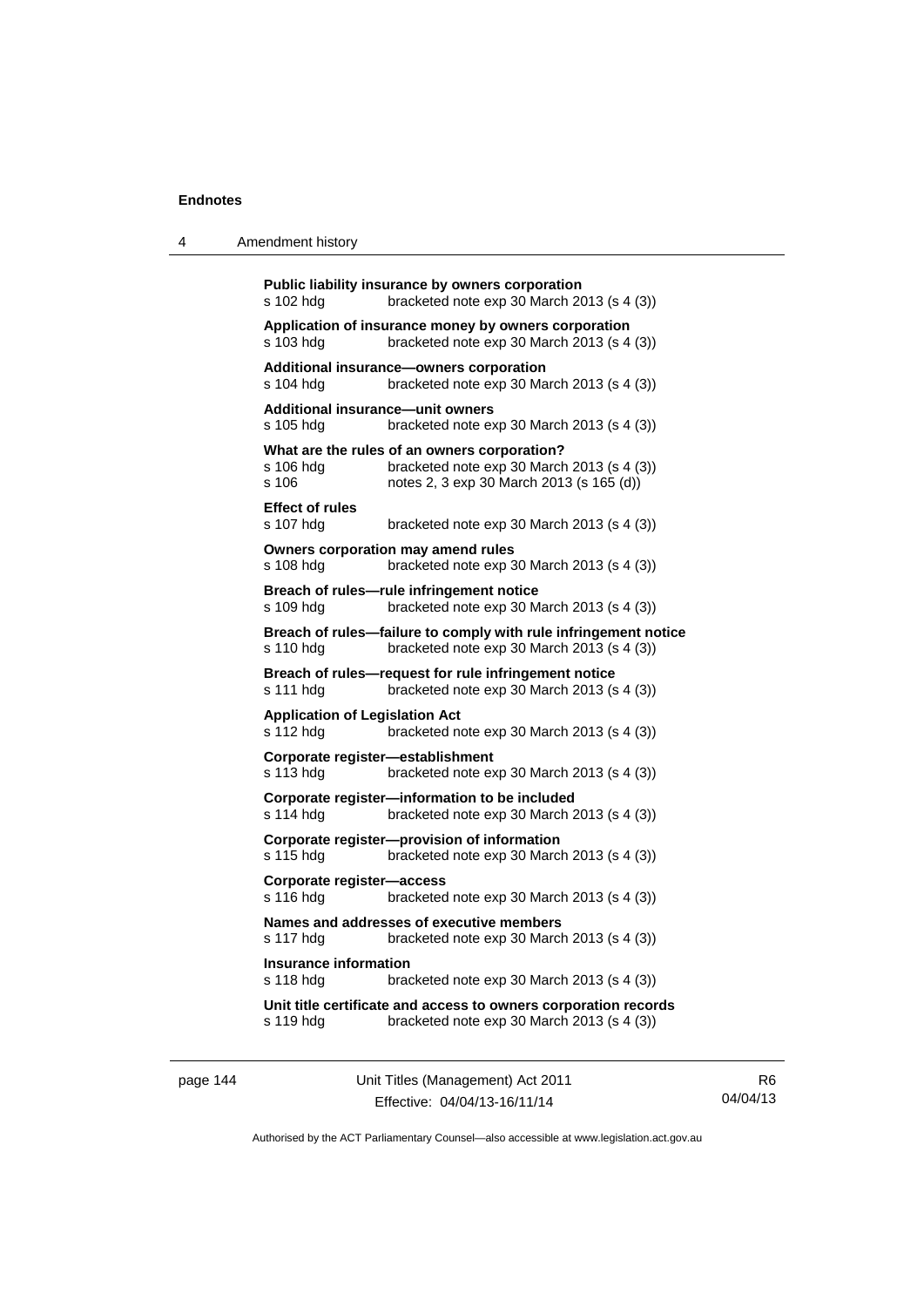| s 120 hdg                                | bracketed note exp 30 March 2013 (s 4 (3))                                                                         |
|------------------------------------------|--------------------------------------------------------------------------------------------------------------------|
| s 121 hdg                                | Failure to provide information or certificate-offence<br>bracketed note exp 30 March 2013 (s 4 (3))                |
| s 122 hdg                                | Owners corporation name, address and letterbox<br>bracketed note exp 30 March 2013 (s 4 (3))                       |
| s 123 hdg                                | Service of documents on owners corporation<br>bracketed note exp 30 March 2013 (s 4 (3))                           |
| s 124 hdg                                | Service of documents on members, interested people and occupiers<br>bracketed note exp 30 March 2013 (s 4 (3))     |
| s 125 hdg                                | Disputes involving the owners corporation-generally<br>bracketed note exp 30 March 2013 (s 4 (3))                  |
| s 126 hdg                                | Disputes involving the owners corporation-particular matters<br>bracketed note exp 30 March 2013 (s 4 (3))         |
| s 127 hdg                                | Disputes involving the executive committee<br>bracketed note exp 30 March 2013 (s 4 (3))                           |
| s 128 hdg                                | Disputes between unit owners<br>bracketed note exp 30 March 2013 (s 4 (3))                                         |
| <b>Kinds of ACAT orders</b><br>s 129 hdg | bracketed note $exp 30$ March 2013 (s 4 (3))                                                                       |
| s 130 hdg                                | Meaning of financed service contract and financier-pt 9<br>bracketed note $exp 30$ March 2013 (s 4 (3))            |
| s 131 hdg                                | Who is a <i>financier</i> for a service contract?<br>bracketed note $exp 30$ March 2013 (s 4 (3))                  |
| s 132 hdg                                | Financed service contract-notice of change<br>bracketed note exp 30 March 2013 (s 4 (3))                           |
| s 133 hdg                                | Financed service contract-limitation on ending<br>bracketed note exp 30 March 2013 (s 4 (3))                       |
| s 134 hdg                                | Financed service contract-person authorised to act for financier<br>bracketed note exp 30 March 2013 (s 4 (3))     |
| financier prohibited<br>s 135 hdg        | Financed service contract-agreement between owners corporation and<br>bracketed note $exp 30$ March 2013 (s 4 (3)) |
| s 136 hdg                                | Who may apply for an administration order?<br>bracketed note exp 30 March 2013 (s 4 (3))                           |
| s 137 hdg                                | <b>ACAT appearances and service of applications</b><br>bracketed note exp 30 March 2013 (s 4 (3))                  |

R6 04/04/13 Unit Titles (Management) Act 2011 Effective: 04/04/13-16/11/14

page 145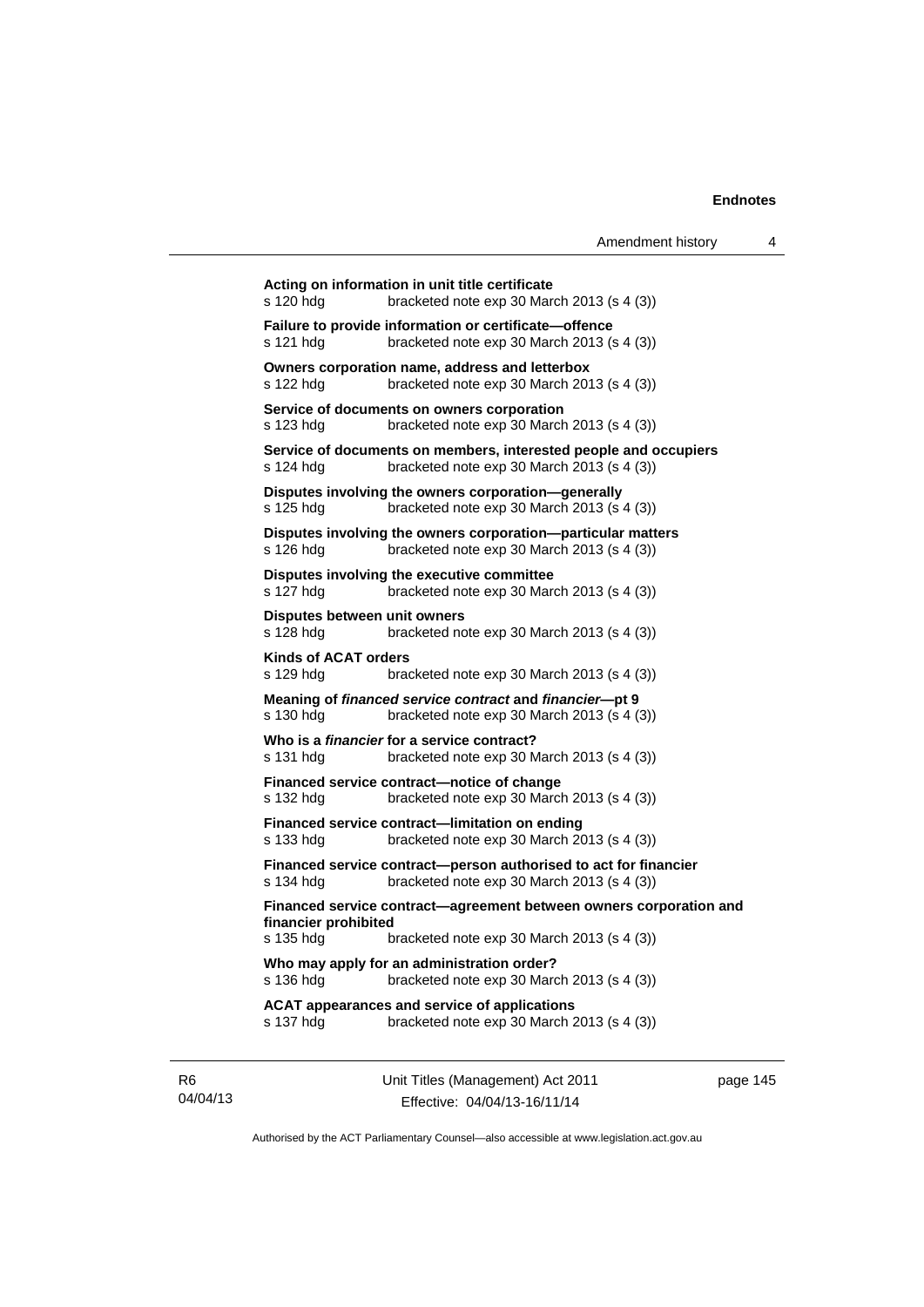| 4 | Amendment history |
|---|-------------------|
|---|-------------------|

```
Appointment of administrator 
s 138 hdg bracketed note exp 30 March 2013 (s 4 (3)) 
Removal or replacement of administrator 
s 139 hdg bracketed note exp 30 March 2013 (s 4 (3)) 
Functions of administrator 
s 140 hdg bracketed note exp 30 March 2013 (s 4 (3)) 
Delegation by administrator 
s 141 hdg bracketed note exp 30 March 2013 (s 4 (3))
Mortgage insurance of unit 
s 142 hdg bracketed note exp 30 March 2013 (s 4 (3))
Payment under mortgage insurance policies 
s 143 hdg bracketed note exp 30 March 2013 (s 4 (3)) 
Transfer of mortgagee's interest to insurer 
s 144 hdg bracketed note exp 30 March 2013 (s 4 (3)) 
Determination of fees 
s 145 hdg bracketed note exp 30 March 2013 (s 4 (3)) 
Approved forms 
s 146 hdg bracketed note exp 30 March 2013 (s 4 (3))
Regulation-making power 
s 147 hdg bracketed note exp 30 March 2013 (s 4 (3)) 
Legislation amended—sch 5 
s 148 om LA s 89 (3) 
Transitional 
pt 12 hdg exp 30 March 2013 (s 165 (LA s 88 declaration applies)) 
Definitions—pt 12 
s 149 exp 30 March 2013 (s 165 (LA s 88 declaration applies)) 
                  def commencement day exp 30 March 2013 (s 165 (LA s 88 
                  declaration applies)) 
                  def existing executive committee exp 30 March 2013 (s 165 
                  (LA s 88 declaration applies)) 
                  def existing owners corporation exp 30 March 2013 (s 165 
                  (LA s 88 declaration applies)) 
                  def UTA exp 30 March 2013 (s 165 (LA s 88 declaration 
                  applies)) 
Existing corporations and executive committees 
s 150 exp 30 March 2013 (s 165 (LA s 88 declaration applies)) 
Representatives 
s 151 exp 30 March 2013 (s 165 (LA s 88 declaration applies))
```
page 146 Unit Titles (Management) Act 2011 Effective: 04/04/13-16/11/14

R6 04/04/13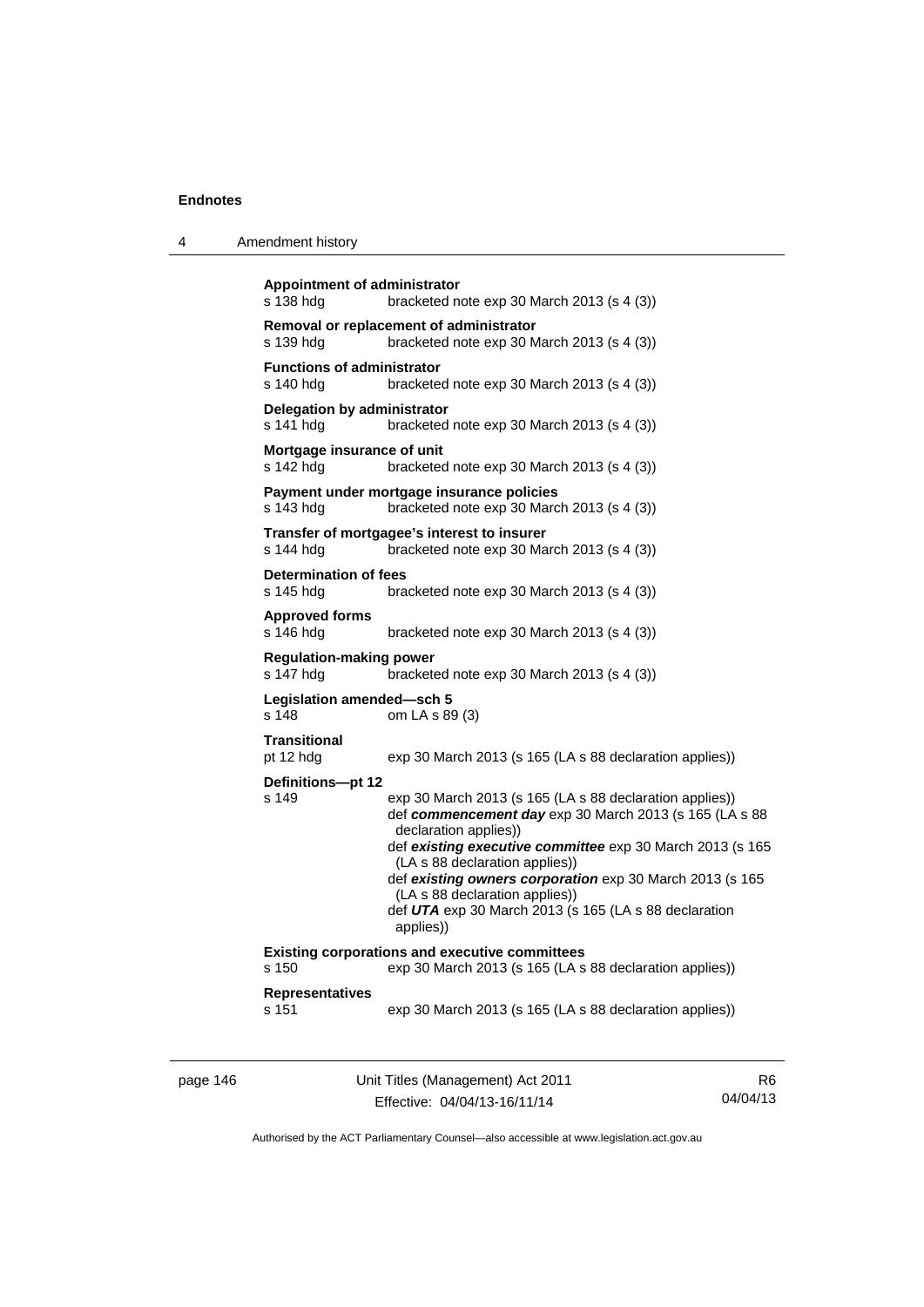| <b>Managers</b><br>s 152                                | exp 30 March 2013 (s 165 (LA s 88 declaration applies))                                                              |        |
|---------------------------------------------------------|----------------------------------------------------------------------------------------------------------------------|--------|
| Service contracts                                       |                                                                                                                      |        |
| s 153                                                   | exp 30 March 2013 (s 165 (LA s 88 declaration applies))                                                              |        |
| <b>Communication officers</b><br>s 154                  | exp 30 March 2013 (s 165 (LA s 88 declaration applies))                                                              |        |
| <b>Administrators</b><br>s 155                          | exp 30 March 2013 (s 165 (LA s 88 declaration applies))                                                              |        |
| s 156                                                   | Agreements for work on behalf of unit owners or occupiers<br>exp 30 March 2013 (s 165 (LA s 88 declaration applies)) |        |
| <b>Sinking fund plans</b><br>s 157                      | exp 30 March 2013 (s 165 (LA s 88 declaration applies))                                                              |        |
|                                                         | Approvals, authorisations, consents, decisions of existing owners                                                    |        |
| corporation etc<br>s 158                                | exp 30 March 2013 (s 165 (LA s 88 declaration applies))                                                              |        |
| s 159                                                   | General meetings notified before commencement day<br>exp 30 March 2013 (s 165 (LA s 88 declaration applies))         |        |
| Articles of pre-2001 corporation<br>s 160               | exp 30 March 2013 (s 165 (LA s 88 declaration applies))                                                              |        |
| s 161                                                   | Articles of owners corporation under UTA<br>exp 30 March 2013 (s 165 (LA s 88 declaration applies))                  |        |
| <b>Transitional regulations</b><br>s 162                | exp 30 March 2013 (s 165)                                                                                            |        |
| s 163                                                   | Unit Titles (Management) Regulation 2011<br>exp 30 March 2012 (s 163 (5) (LA s 88 declaration applies))              |        |
| s 164                                                   | Transitional effect-Legislation Act, s 88<br>exp 30 March 2013 (s 165 (LA s 88 declaration applies))                 |        |
| Expiry-pt 12 etc<br>s 165                               | exp 30 March 2013 (s 165 (LA s 88 declaration applies))                                                              |        |
| sch 2, s 2.1 hdg                                        | Executive committee must keep minutes, and records and accounts<br>bracketed note exp 30 March 2013 (s 4 (3))        |        |
| meeting                                                 | Executive committee must present financial statements at annual general                                              |        |
| sch 2, s 2.2 hdg                                        | bracketed note exp 30 March 2013 (s 4 (3))                                                                           |        |
| sch 2, s 2.4 hdg                                        | Approving use of common property<br>bracketed note exp 30 March 2013 (s 4 (3))                                       |        |
| Decisions about taking legal action<br>sch 2, s 2.5 hdg | bracketed note exp 30 March 2013 (s 4 (3))                                                                           |        |
|                                                         | Unit Titles (Management) Act 2011                                                                                    | page 1 |

R6 04/04/13

Effective: 04/04/13-16/11/14

page 147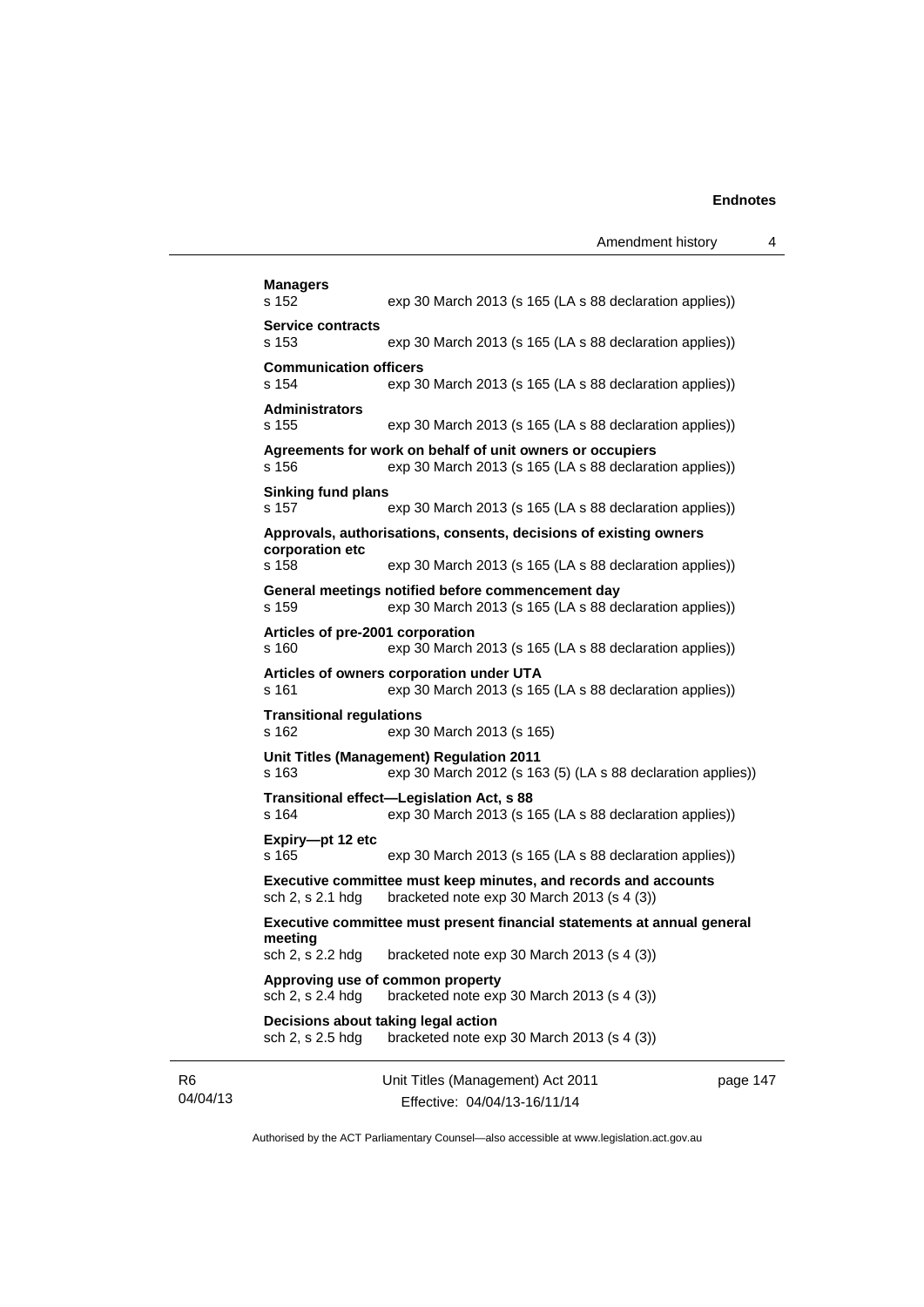| 4 | Amendment history                                                                                                                       |
|---|-----------------------------------------------------------------------------------------------------------------------------------------|
|   | <b>Taking urgent legal action</b><br>sch 2, s 2.6 hdg<br>bracketed note $exp 30$ March 2013 (s 4 (3))                                   |
|   | Decisions about staged development<br>bracketed note exp 30 March 2013 (s 4 (3))<br>sch 2, s 2.7 hdg                                    |
|   | <b>Meetings of executive committee</b><br>sch 2, s 2.8 hdg<br>bracketed note $exp 30$ March 2013 (s 4 (3))                              |
|   | Quorum of executive committee<br>sch 2, s 2.9 hdg<br>bracketed note $exp 30$ March 2013 $(s 4 (3))$                                     |
|   | Voting of executive committee<br>sch 2, s 2.10 hdg<br>bracketed note $exp 30$ March 2013 (s 4 (3))                                      |
|   | <b>Chairperson—meetings</b><br>sch 2, s 2.11 hdg<br>bracketed note $exp 30$ March 2013 (s 4 (3))                                        |
|   | <b>Conduct of general meetings</b><br>sch 3, s 3.1 hdg<br>bracketed note $exp 30$ March 2013 (s 4 (3))                                  |
|   | <b>Annual general meetings</b><br>sch 3, s 3.2 hdg<br>bracketed note $exp 30$ March 2013 (s 4 (3))                                      |
|   | First annual general meeting<br>sch 3, s 3.3 hdg<br>bracketed note exp 30 March 2013 (s 4 (3))                                          |
|   | First annual general meeting—developer to deliver records<br>sch 3, s 3.4 hdg<br>bracketed note $exp 30$ March 2013 (s 4 (3))           |
|   | General meetings other than annual general meetings<br>sch 3, s 3.5 hdg<br>bracketed note $exp 30$ March 2013 $(s 4 (3))$               |
|   | Notice of general meetings<br>sch 3, s 3.6 hdg<br>bracketed note $exp 30$ March 2013 (s 4 (3))                                          |
|   | Requirements for notice of general meetings<br>sch 3, s 3.7 hdg<br>bracketed note exp 30 March 2013 (s 4 (3))                           |
|   | Defective notice of meetings<br>sch 3, s 3.8 hdg<br>bracketed note exp 30 March 2013 (s 4 (3))                                          |
|   | Quorum at a general meeting—owners corporation with 3 or more members<br>bracketed note exp 30 March 2013 (s 4 (3))<br>sch 3, s 3.9 hdg |
|   | Notice of reduced quorum decisions and adjournments<br>bracketed note exp 30 March 2013 (s 4 (3))<br>sch 3, s 3.10 hdg                  |
|   | Reduced quorum decisions—effect<br>sch 3, s 3.11 hdg<br>bracketed note $\exp 30$ March 2013 (s 4 (3))                                   |
|   | Quorum at a general meeting-owners corporation with 2 members<br>bracketed note exp 30 March 2013 (s 4 (3))<br>sch 3, s 3.12 hdg        |

page 148 Unit Titles (Management) Act 2011 Effective: 04/04/13-16/11/14

R6 04/04/13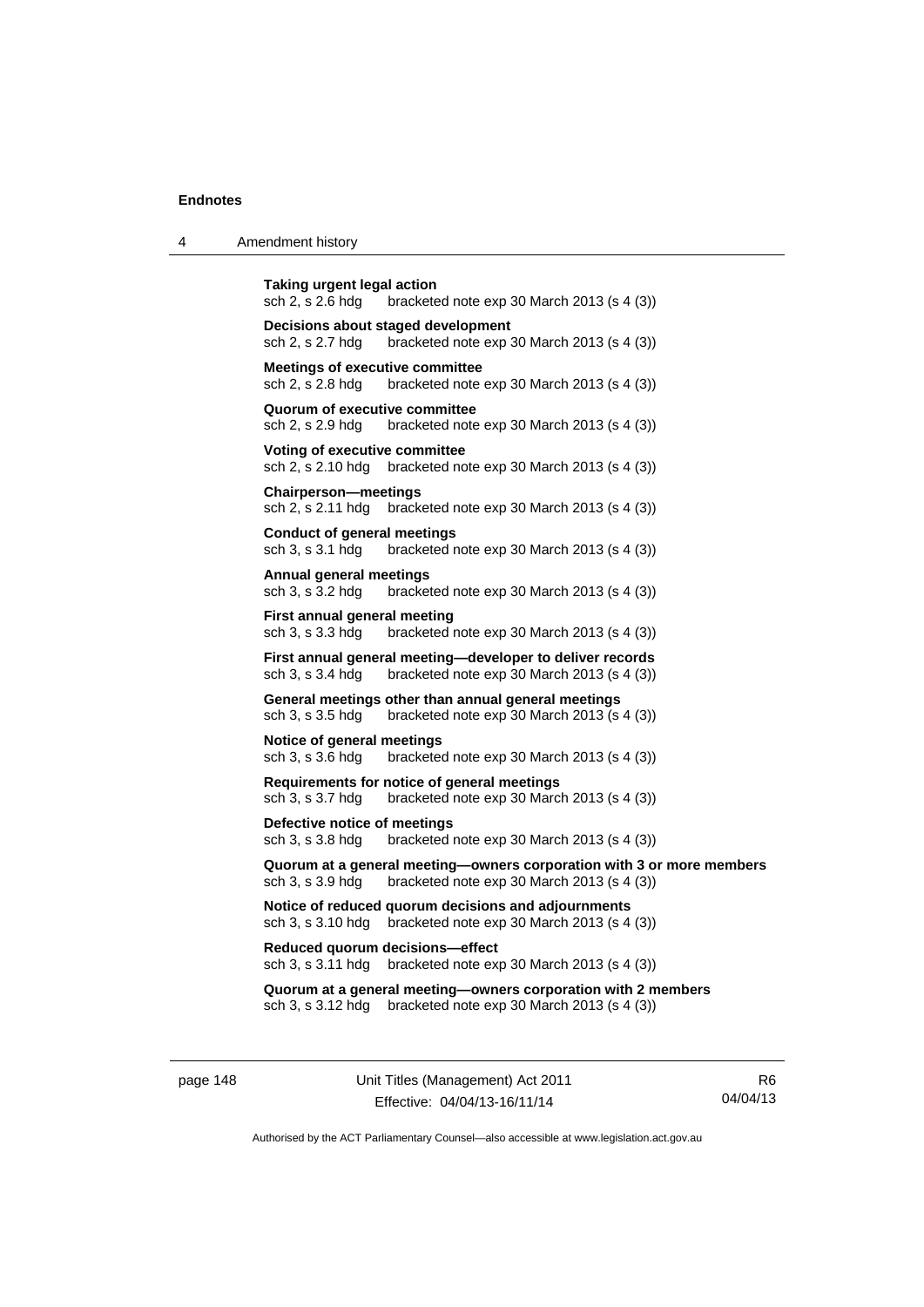|                                                     |                                                                                                  | Amendment history | 4 |
|-----------------------------------------------------|--------------------------------------------------------------------------------------------------|-------------------|---|
| Chairperson at a general meeting                    | sch 3, s 3.13 hdg bracketed note exp 30 March 2013 (s 4 (3))                                     |                   |   |
| sch 3, s 3.14 hdg                                   | Decision-making at general meetings<br>bracketed note $exp 30$ March 2013 (s 4 (3))              |                   |   |
| <b>Ordinary resolutions</b><br>sch 3, s 3.15 hdg    | bracketed note $exp 30$ March 2013 (s 4 (3))                                                     |                   |   |
| <b>Special resolutions</b><br>sch 3, s 3.16 hdg     | bracketed note exp 30 March 2013 (s 4 (3))                                                       |                   |   |
| <b>Unopposed resolutions</b><br>sch 3, s 3.17 hdg   | bracketed note $exp 30$ March 2013 (s 4 (3))                                                     |                   |   |
| <b>Unanimous resolutions</b><br>sch 3, s 3.18 hdg   | bracketed note $exp 30$ March 2013 (s 4 (3))                                                     |                   |   |
| sch 3, s 3.19 hdg                                   | Evidence of resolutions of owners corporation<br>bracketed note exp 30 March 2013 (s 4 (3))      |                   |   |
| Who is entitled to vote?<br>sch 3, s 3.20 hdg       | bracketed note $exp 30$ March 2013 (s 4 (3))                                                     |                   |   |
| sch 3, s 3.21 hdg                                   | General meeting-decisions about staged development<br>bracketed note exp 30 March 2013 (s 4 (3)) |                   |   |
| One vote-1 unit<br>sch 3, s 3.22 hdg                | bracketed note exp 30 March 2013 (s 4 (3))                                                       |                   |   |
| Voting by mortgagees<br>sch 3, s 3.23 hdg           | bracketed note $exp 30$ March 2013 (s 4 (3))                                                     |                   |   |
| sch 3, s 3.24 hdg                                   | Mortgagee voting notice—amendment and revocation<br>bracketed note exp 30 March 2013 (s 4 (3))   |                   |   |
| sch 3, s 3.25 hdg                                   | Evidence of mortgagee's entitlement to vote<br>bracketed note exp 30 March 2013 (s 4 (3))        |                   |   |
| <b>Proxy votes</b><br>sch 3, s 3.26 hdg             | bracketed note $exp 30$ March 2013 (s 4 (3))                                                     |                   |   |
| Proxy votes-limit on developer<br>sch 3, s 3.27 hdg | bracketed note exp 30 March 2013 (s 4 (3))                                                       |                   |   |
| <b>Value of votes</b><br>$L \cap A \cap A \cap L$   | $h$ realizated rate aim 00 Merch 0049 (a 4 (9))                                                  |                   |   |

**Special resolutions** sch 3, s 3.16 hdg **Unopposed resol** sch  $3, s$  3.17 hdg **Unanimous resol** sch 3, s 3.18 hdg **Evidence of resol** sch 3, s 3.19 hdg **Who is entitled t** sch 3, s 3.20 hdg **General meeting** sch 3, s 3.21 hdg One vote-1 uni sch 3, s 3.22 hdg **Voting by mortg** sch  $3, s$   $3.23$  hdg **Mortgagee votin** sch 3, s 3.24 hdg **Evidence of more** sch 3, s 3.25 hdg **Proxy votes**  sch 3, s 3.26 hdg **Proxy votes-lin** sch  $3$ , s  $3.27$  hdg **Value of votes**  sch 3, s 3.28 hdg bracketed note exp 30 March 2013 (s 4 (3)) **Polls**  sch 3, s 3.29 hdg bracketed note exp 30 March 2013 (s 4 (3)) **Voting by chairperson** 

sch 3, s 3.30 hdg bracketed note exp 30 March 2013 (s 4 (3))

R6 04/04/13 Unit Titles (Management) Act 2011 Effective: 04/04/13-16/11/14

page 149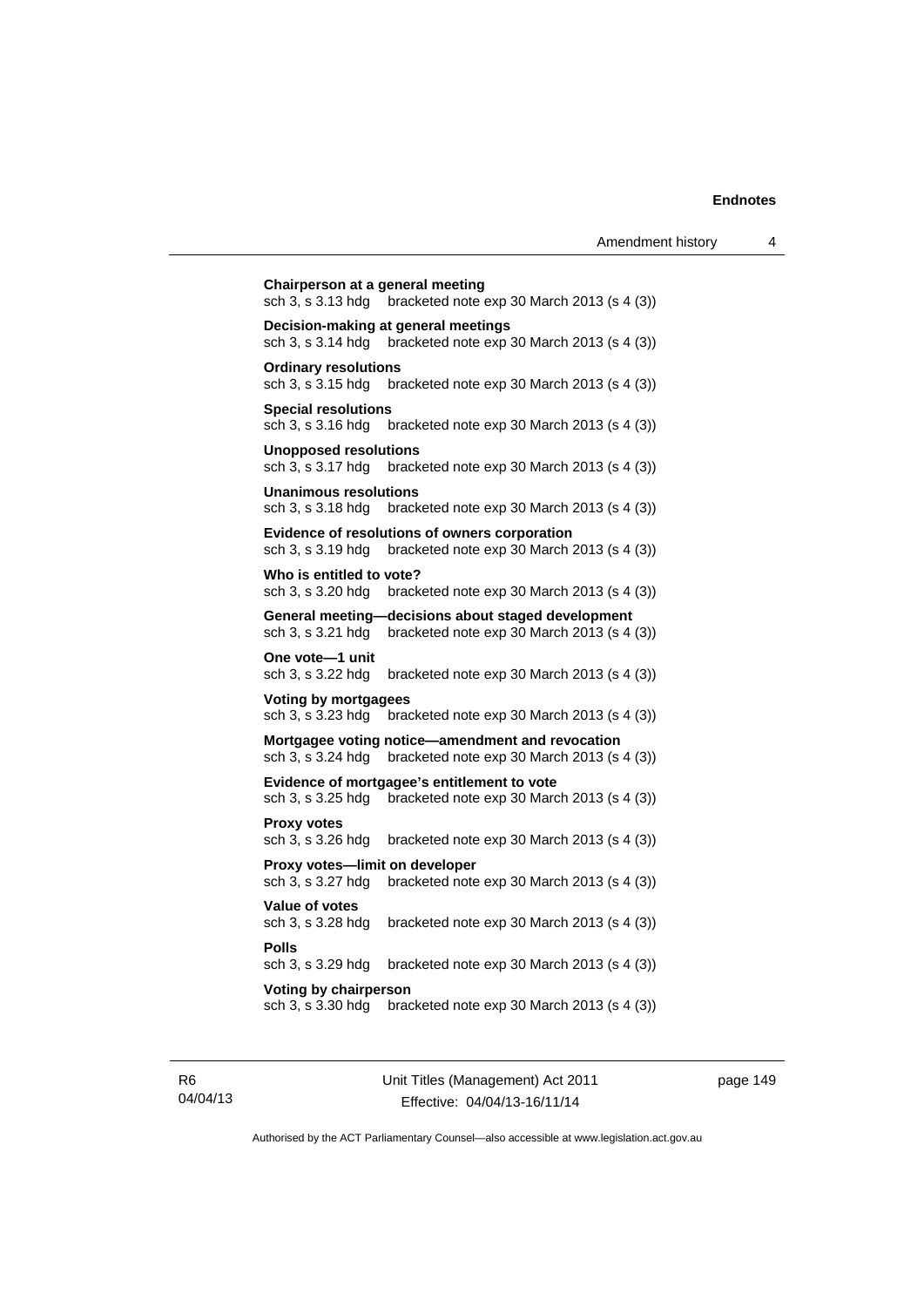4 Amendment history

Absentee votes<br>sch 3, s 3.31 hdg bracketed note exp 30 March 2013 (s  $4$  (3))

**People under 18 or under other legal disabilities**  sch 3, s 3.32 hdg bracketed note exp 30 March 2013 (s 4 (3))

## **Declaration by chairperson of result of voting**

sch 3, s 3.33 hdg bracketed note exp 30 March 2013 (s 4 (3))

**Default rules** 

sch 4 hdg notes 2, 3 exp 30 March 2013 (s 165 (e))

## **Consequential amendments**

sch 5 om LA s 89 (3)

# **New Unit Titles (Management) Regulation**

sch 6 om R1 LA

**Dictionary** 

dict am [A2012-21](http://www.legislation.act.gov.au/a/2012-21) amdt 3.199 def *company* sub [A2012-21](http://www.legislation.act.gov.au/a/2012-21) amdt 3.200 def *total sinking fund amount* om [A2013-11](http://www.legislation.act.gov.au/a/2013-11) amdt 1.34 def *total sinking fund contribution* ins [A2013-11](http://www.legislation.act.gov.au/a/2013-11) amdt 1.35

page 150 Unit Titles (Management) Act 2011 Effective: 04/04/13-16/11/14

R6 04/04/13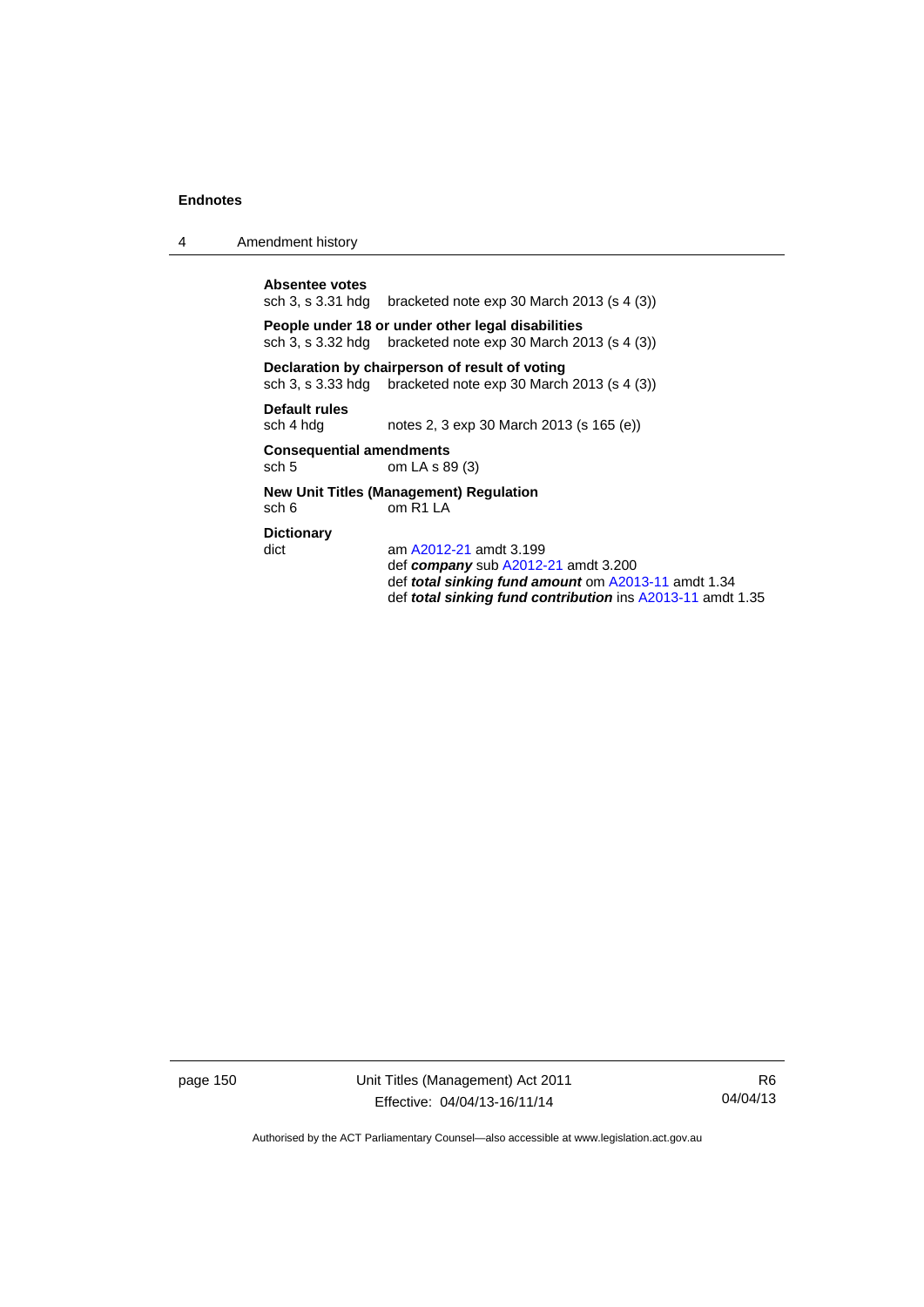# **5 Earlier republications**

Some earlier republications were not numbered. The number in column 1 refers to the publication order.

Since 12 September 2001 every authorised republication has been published in electronic pdf format on the ACT legislation register. A selection of authorised republications have also been published in printed format. These republications are marked with an asterisk (\*) in column 1. Electronic and printed versions of an authorised republication are identical.

| <b>Republication</b><br>No and date | <b>Effective</b>             | Last<br>amendment<br>made by | <b>Republication</b><br>for                                                                                                                |
|-------------------------------------|------------------------------|------------------------------|--------------------------------------------------------------------------------------------------------------------------------------------|
| R1<br>30 Mar 2012                   | 30 Mar 2012-<br>30 Mar 2012  | not amended                  | new Act                                                                                                                                    |
| R <sub>2</sub><br>31 Mar 2012       | 31 Mar 2012-<br>4 June 2012  | not amended                  | expiry of<br>transitional<br>provision (s 163)                                                                                             |
| R3<br>5 June 2012                   | 5 June 2012-<br>13 June 2012 | A2012-21                     | amendments by<br>A2012-21                                                                                                                  |
| R4<br>14 June 2012                  | 14 June 2012-<br>30 Mar 2013 | A2012-30                     | amendments by<br>A2012-30                                                                                                                  |
| R <sub>5</sub><br>31 Mar 2013       | 31 Mar 2013-<br>3 Apr 2013   | A2012-30                     | expiry of provisions<br>(s 4 (2), (3), pt 12)<br>(ss 149-165),<br>certain notes in pt<br>5, pt 6, sch 4 and<br>bracketed heading<br>notes) |

R6 04/04/13 Unit Titles (Management) Act 2011 Effective: 04/04/13-16/11/14

page 151